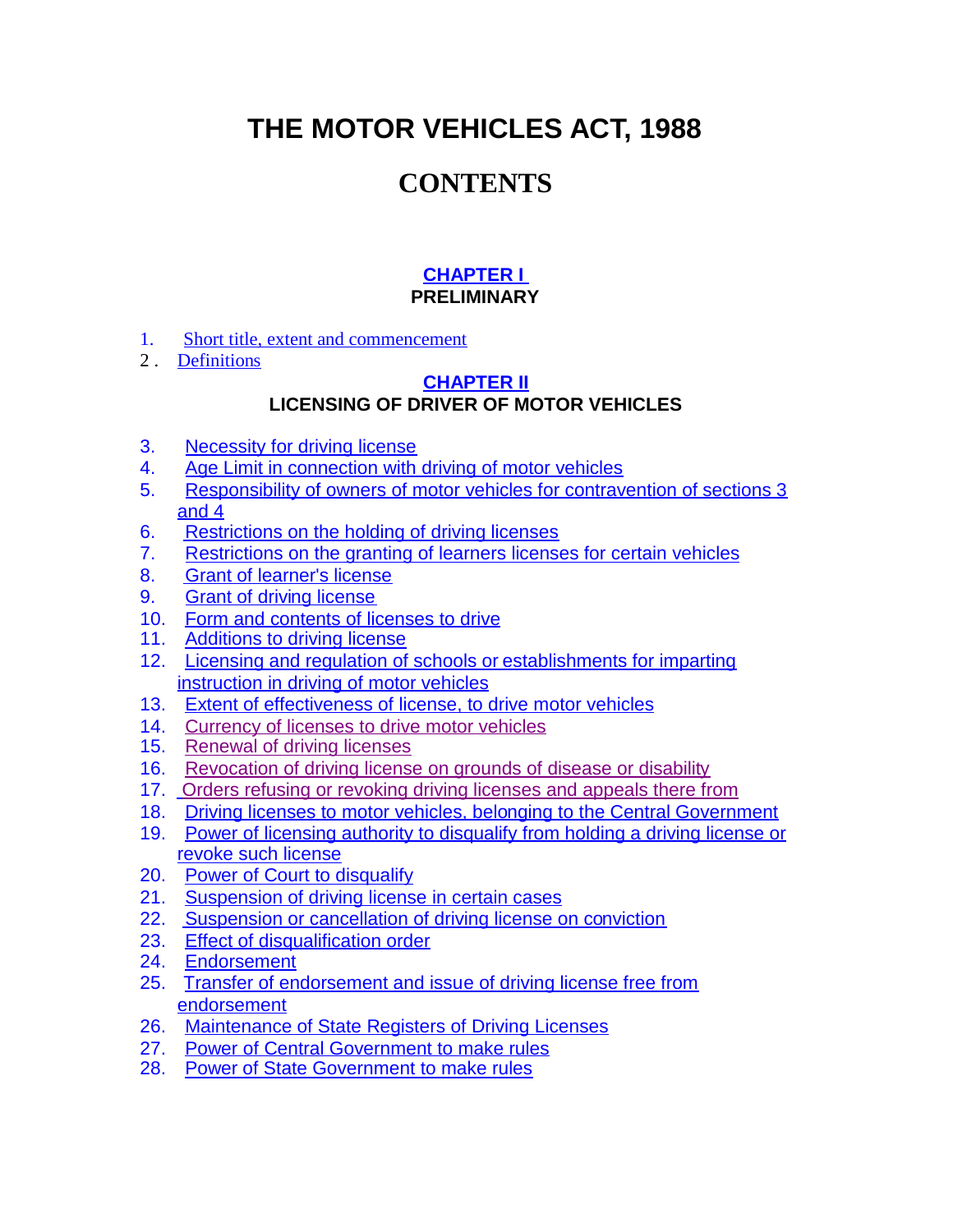## **[CHAPTER III](http://orissatransport.nic.in/cmvact/mva_ch3.htm)**

## **LICENSING OF CONDUCTORS OF STAGE CARRIAGES**

- 29. [Necessity for conductor's license](#page-33-0)
- 30. [Grant of conductor's license](#page-33-1)
- 31. [Disqualifications for the grant of conductor's license](#page-33-2)
- 32. [Revocation of a conductor's license on grounds of disease or disability](#page-34-0)
- 33. [Orders refusing etc., conductor's licenses and appeals there from](#page-34-1)
- 34. [Power of licensing authority to disqualify](#page-34-2)
- 35. [Power of Court to disqualify](#page-35-0)
- 36. [Certain provisions of Chapter II to apply to conductor's license](#page-35-1)
- 37. [Savings](#page-35-2)
- 38. [Power of State Government to make rules](#page-36-0)

## **[CHAPTER IV](http://orissatransport.nic.in/cmvact/mva_ch4)**

### **REGISTRATION OF MOTOR VEHICLES**

- 39. [Necessity for registration](#page-38-0)
- 40. [Registration, where to be made](#page-38-1)
- 41. [Registration, how to be made](#page-38-2)
- 42. [Special provision for registration of motor vehicles of diplomatic officers, etc](#page-40-0)
- 43. [Temporary, registration](#page-40-1)
- 44. [Production of vehicle at the time of registration](#page-41-0)
- 45. [Refusal of registration or renewal of the certificate of registration](#page-41-1)
- 46. [Effectiveness in India of registration](#page-42-0)
- 47. [Assignment of new registration mark on removal to another State](#page-42-1)
- 48. [No objection certificate](#page-43-0)
- 49. [Change of residence or place of business](#page-44-0)
- 50. [Transfer of ownership](#page-45-0)
- 51. [Special provisions regarding motor vehicle subject to hire purchase](#page-47-0) [agreement, etc.](#page-47-0)
- 52. [Alteration in motor vehicle](#page-50-0)
- 53. [Suspension of registration](#page-52-0)
- 54. [Cancellation of registration suspended under section 53](#page-52-1)
- 55. [Cancellation of registration](#page-53-0)
- 56. [Certificate of fitness of transport vehicles](#page-54-0)
- 57. [Appeals](#page-55-0)
- 58. [Special provisions in regard to transport vehicles](#page-55-1)
- 59. [Power to fix the age limit of motor vehicle](#page-56-0)
- 60. [Registration of vehicles belonging to the Central Government](#page-58-0)
- 61. [Application of Chapter to trailers](#page-58-1)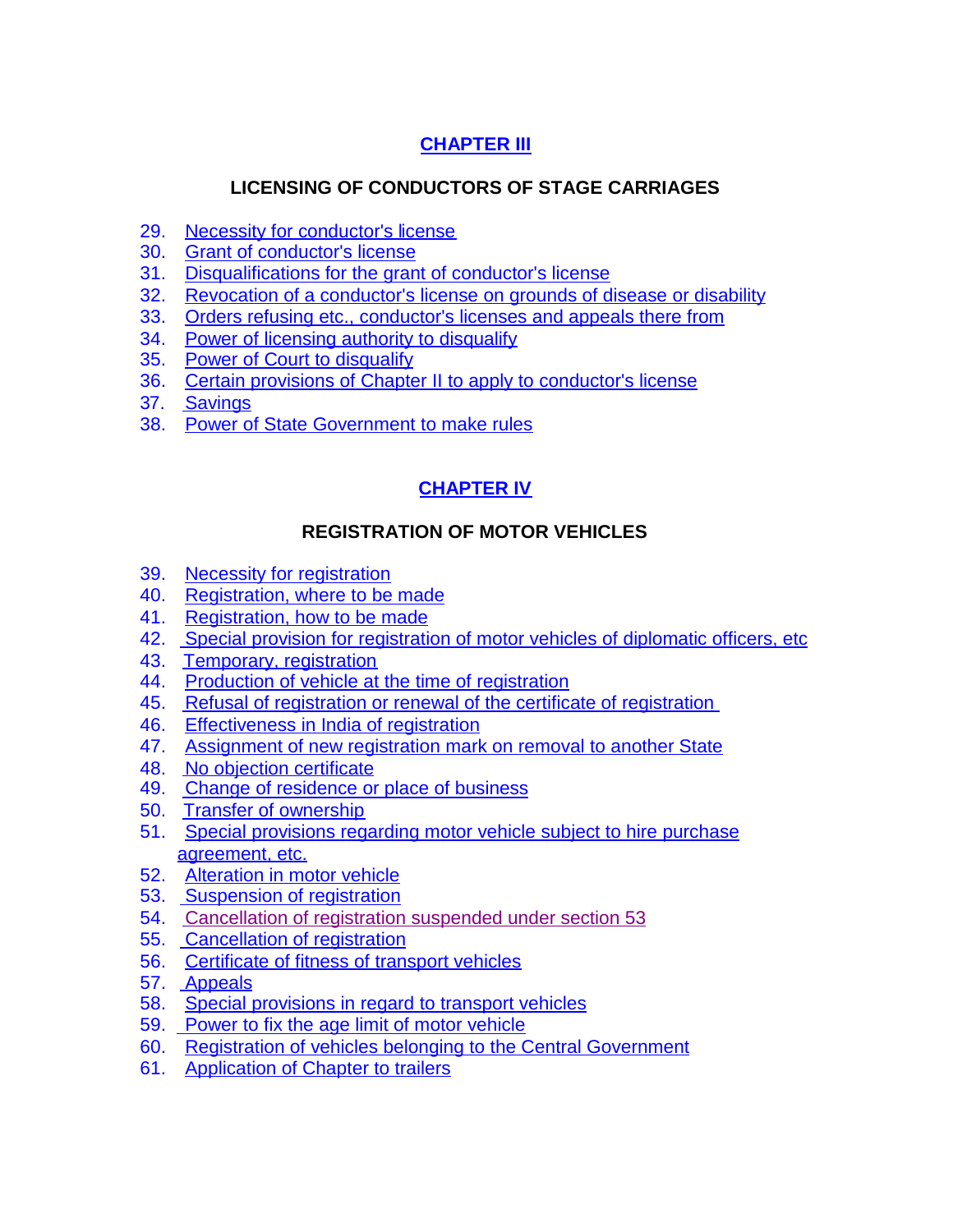- 62. [Information regarding stolen and recovered motor vehicles to be furnished](#page-59-0) [by the police to the State Transport Authority](#page-59-0)
- 63. [Maintenance of State Registers of Motor vehicles](#page-59-1)
- 64. [Power of the Central Government to make rules](#page-59-2)
- 65. [Power of State Government to make rules](#page-61-0)

## **[CHAPTER V](http://orissatransport.nic.in/cmvact/mva_ch5.htm)**

## **CONTROL OF TRANSPORT VEHICLES**

- 66. [Necessity for permits](#page-63-0)
- 67. [Power to State Government to control road transport](#page-65-0)
- 68. [Transport authorities](#page-66-0)
- 69. [General provision as to applications for permits](#page-68-0)
- 70. [Application for stage carriage permit](#page-68-1)
- 71. [Procedure of Regional Transport Authority in considering application for](#page-69-0) [stage carriage permit](#page-69-0)
- 72. [Grant of stage carriage permit](#page-70-0)
- 73. [Application for contract carriage permit](#page-73-0)
- 74. [Grant of contract carriage permit](#page-73-1)
- 75. [Scheme for renting of motor cabs](#page-75-0)
- 76. [Application for private service vehicle permit](#page-76-0)
- 77. [Application for goods carriage permit](#page-77-0)
- 78. [Consideration of application for goods carriage permit](#page-79-0)
- 79. [Grant of goods carriage permit](#page-79-1)
- 80. [Procedure in applying for and granting permits](#page-80-0)
- 81. [Duration and renewal of permits](#page-81-0)
- 82. [Transfer of permit](#page-82-0)
- 83. [Replacement of vehicles](#page-83-0)
- 84. [General conditions attaching to all permits](#page-83-1)
- 85. [General form of permits](#page-84-0)
- 86. [Cancellation and suspension of permits](#page-84-1)
- 87. [Temporary permits](#page-85-0)
- 88. [Validation of permits for use outside region in which granted](#page-86-0)
- 89. [Appeals](#page-90-0)
- 90. [Revision](#page-91-0)
- 91. [Restriction of hours](#page-91-1) of work of drivers
- 92. [Voidance of contracts restrictive of liability](#page-92-0)
- 93. [Agent or canvasser to obtain license](#page-92-1)
- 94. [Bar or jurisdiction of Civil courts](#page-93-0)
- 95. [Power of State Government to make rules as](#page-93-1) to stage carriages and [contract carriage](#page-93-1)
- 96. [Power of state Government to make rules for the purposes of this Chapter](#page-94-0)

## **[CHAPTER VI](http://orissatransport.nic.in/cmvact/mva_ch6.htm)**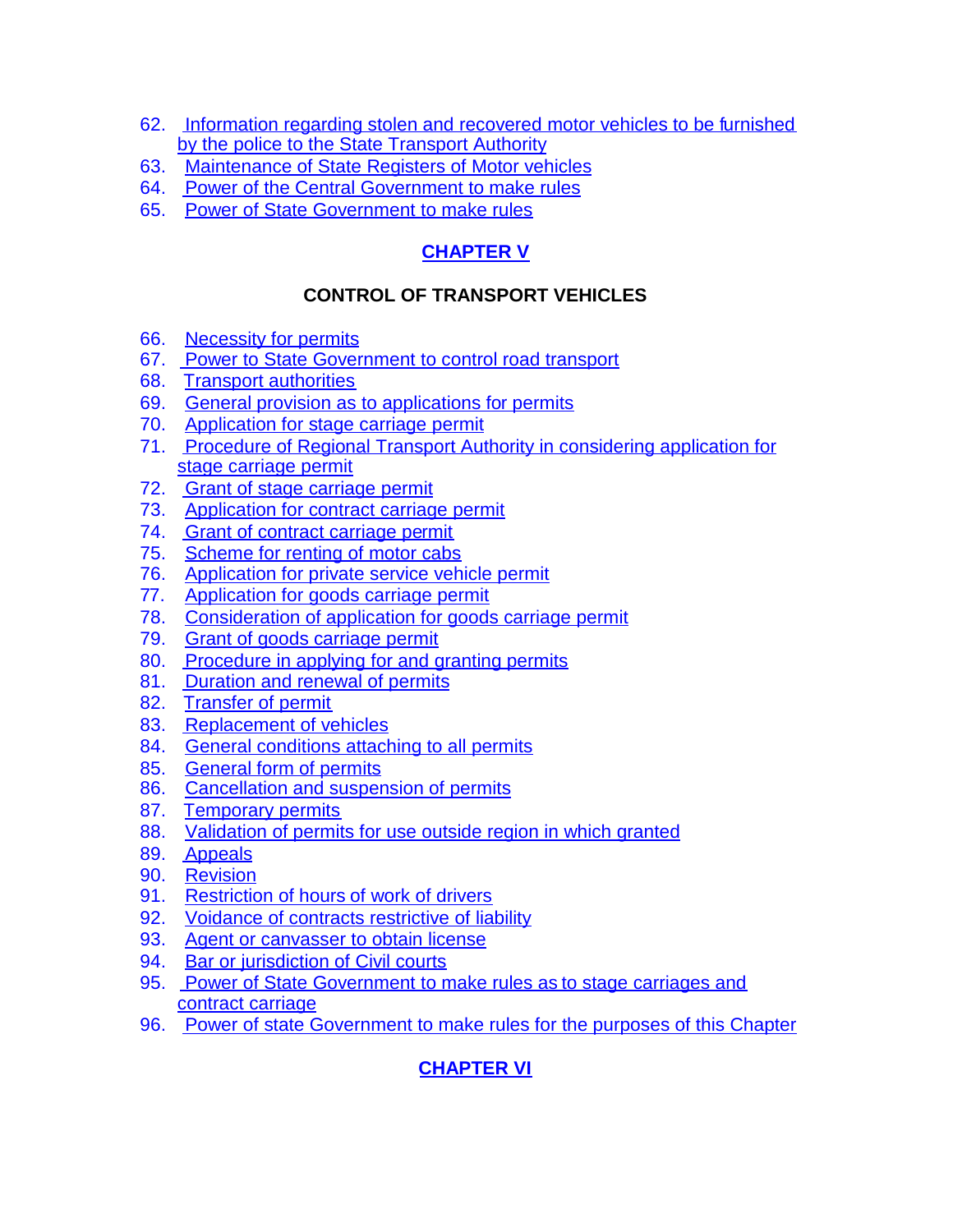#### **SPECIAL PROVISIONS RELATING TO STATE TRANSPORT UNDERTAKINGS**

- 97. [Definition](#page-98-0)
- 98. [Chapter to override Chapter V and other laws](#page-98-1)
- 99. [Preparation and publication of proposal regarding road transport service of](#page-98-2) [a State transport undertaking](#page-98-2)
- 100. [Objection to the proposal](#page-98-3)
- 101. [Operation of additional services by a State transport undertaking in certain](#page-99-0) [circumstances](#page-99-0)
- 102. [Cancellation or modification of scheme](#page-99-1)
- 103. [Issue of permits to State transport undertakings](#page-100-0)
- 104. [Restriction of grant of permits in respect of a notified area or notified route](#page-100-1)
- 105. [Principles and method of determining compensation and payment thereof](#page-101-0)
- 106. [Disposal of articles found in vehicles](#page-102-0)
- 107. [Power of State Government to make rules](#page-102-1)
- 108. [Certain powers of State Government exercisable by the Central](#page-103-0) **[Government](#page-103-0)**

### **[CHAPTER VII](http://orissatransport.nic.in/cmvact/mva_ch6.htm#ch_7)**

### **CONSTRUCTION, EQUIPMENT AND MAINTENANCE OF MOTOR VEHICLES**

- 109. [General provision regarding construction and maintenance of vehicles](#page-104-0)
- 110. [Power of Central Government to make rules](#page-104-1)
- 111. [Power of State Government to make rules](#page-105-0)

### **[CHAPTER VIII](http://orissatransport.nic.in/cmvact/mva_ch8.htm)**

### **CONTROL OF TRAFFIC**

- 112. [Limits of speed](#page-107-0)
- 113. [Limits of weight and limitation on use](#page-107-1)
- 114. [Power to have vehicles weighed](#page-108-0)
- 115. [Power to restrict the use of vehicles](#page-108-1)
- 116. [Power to erect traffic signs](#page-109-0)
- 117. [Parking places and halting stations](#page-110-0)
- 118. [Driving regulations](#page-110-1)
- 119. [Duty to obey traffic signs](#page-110-2)
- 120. [Vehicles with left hand control](#page-110-3)
- 121. [Signals and signaling devices](#page-110-4)
- 122. [L](http://www.infreight.com/chapter_viii.asp#b12)eaving vehicles in dangerous position
- 123. Riding on running board, etc.
- 124. [P](http://www.infreight.com/chapter_viii.asp#b14)rohibition against traveling without pass or ticket
- 125. [O](http://www.infreight.com/chapter_viii.asp#b14)bstruction of driver
- 126. [S](http://www.infreight.com/chapter_viii.asp#b15)tationary vehicles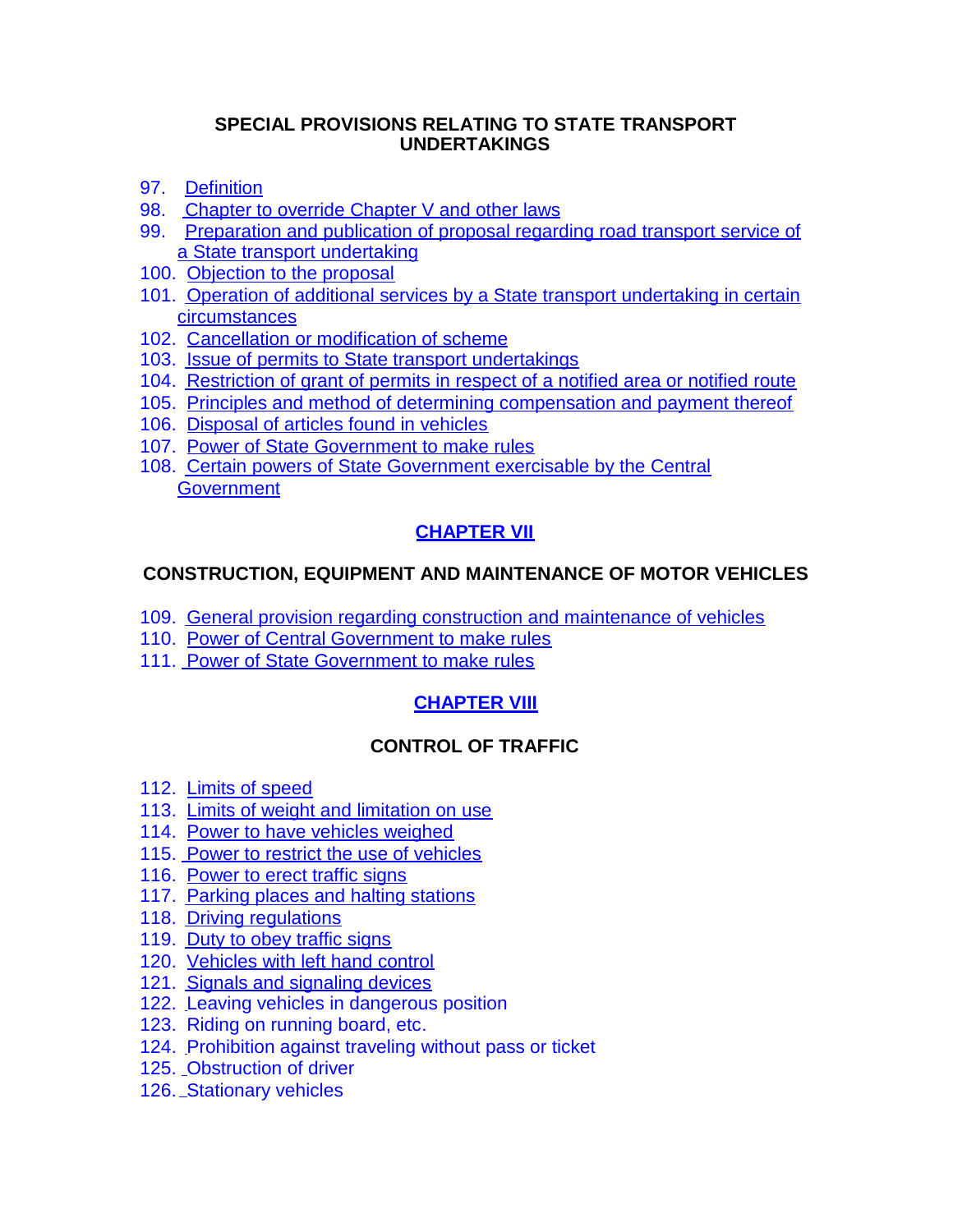- 127. [R](http://www.infreight.com/chapter_viii.asp#b16)emoval of motor vehicles abandoned or left unattended on a public place
- 128. Safety measures for drivers and pillion riders
- 129. Wearing of protective headgear
- 130. Duty to produce license and certificate of registration
- 131. [D](http://www.infreight.com/chapter_viii.asp#b20)uty to the driver to take certain precautions at unguarded railway level crossings
- 132. [D](http://www.infreight.com/chapter_viii.asp#b21)uty of driver to stop in certain cases
- 133. [D](http://www.infreight.com/chapter_viii.asp#b22)uty of owner of motor vehicle to give information
- 134. Duty of driver in case of accident and injury t a person
- 135. Schemes to be framed for the investigation of accident cases and wayside amenities, etc.
- 136. Inspection of vehicle involved in accident
- 137. Power of Central Government to make rules
- 138. Power of State Government to make rules

#### **[CHAPTER IX](http://orissatransport.nic.in/cmvact/mva_ch8.htm#ch_9)**

#### **MOTOR VEHICLES TEMPORARILY LEAVING OR VISITING INDIA**

139. Power of Central Government to make rules

#### **[CHAPTER X](http://orissatransport.nic.in/cmvact/mva_ch10.htm)**

#### **LIABILITY WITHOUT FAULT IN CERTAIN CASES**

- 140. [L](http://www.infreight.com/chapter_x.asp#b1)iability to pay compensation in certain cases on the principle of no fault
- 141. [P](http://www.infreight.com/chapter_x.asp#b2)rovisions as to other right to claim compensation for death or permanent disablement
- 142. Permanent disablement
- 143. Applicability of Chapter to certain claims under Act 8 of 1923
- 144. Overriding effect

#### **[CHAPTER XI](http://orissatransport.nic.in/cmvact/mva_ch10.htm#ch_11)**

#### **INSURANCE OF MOTOR VEHICLES AGAINST THIRD PARTY RISKS**

- 145. [D](http://www.infreight.com/chapter_xi.asp#b1)efinitions
- 146. Necessity for insurance against third party risk
- 147. [R](http://www.infreight.com/chapter_xi.asp#b3)equirements of policies and limits of liability
- 148. Validity of Policies of insurance issued in reciprocating Countries
- 149. [D](http://www.infreight.com/chapter_xi.asp#b5)uty of insurers to satisfy judgments and awards against persons insured in respect of third party risks
- 150. Rights of third parties against insurers on insolvency of the insured
- 151. Duty to give information as to insurance
- 152. Settlement between insures and insured persons
- 153. [S](http://www.infreight.com/chapter_xi.asp#b10)aving in respect of sections 150, 151 and 152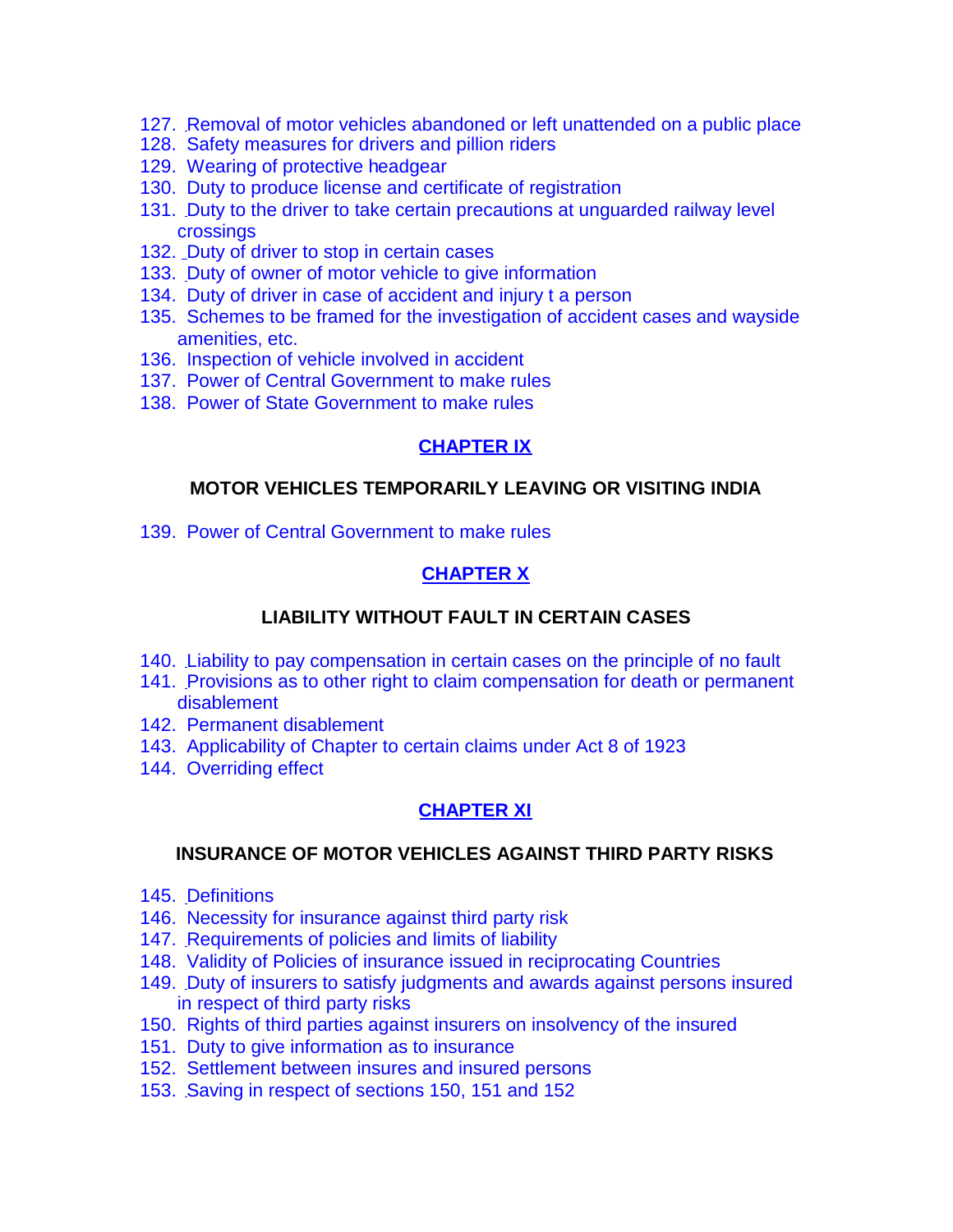- 154. [I](http://www.infreight.com/chapter_xi.asp#b11)nsolvency of insured persons not to affect liability of insured or claims by third parties
- 155. Effect of death on certain causes of action
- 156. Effect of certificate of insurance
- 157. Transfer of certificate of Insurance
- 158. Production of certain certificates, license and permit in certain cases
- 159. Production of certificate of insurance on application for authority to use vehicle
- 160. Duty to furnish particulars of vehicle involved in accident
- 161. [S](http://www.infreight.com/chapter_xi.asp#b18)pecial provisions as to compensation in case of hit and run motor accident
- 162. Refund in certain cases of compensation paid under section 161
- 163. Scheme for payment of compensation in case of hit and run motor accidents
- 164. Power of Central Government to make rules

#### **[CHAPTER XII](http://orissatransport.nic.in/cmvact/mva_ch12.htm)**

#### **CLAIMS TRIBUNALS**

- 165. [C](http://www.infreight.com/chapter_xii.asp#b1)laims Tribunals
- 166. Application for compensation
- 167. [O](http://www.infreight.com/chapter_xii.asp#b3)ption regarding claims for compensation in certain cases
- 168. Award of the Claims Tribunal
- 169. [P](http://www.infreight.com/chapter_xii.asp#b5)rocedure and Powers of Claims Tribunals
- 170. Impleading insurer in certain cases
- 171. Award of interest where any claim is allowed
- 172. Award of compensatory costs in certain cases
- 173. [A](http://www.infreight.com/chapter_xii.asp#b9)ppeals
- 174. [R](http://www.infreight.com/chapter_xii.asp#b10)ecovery of money from insurer as arrears of land revenue
- 175. [B](http://www.infreight.com/chapter_xii.asp#b11)ar on jurisdiction of Civil Courts
- 176. [P](http://www.infreight.com/chapter_xii.asp#b12)ower of State Government to make rules

#### **[CHAPTER XIII](http://orissatransport.nic.in/cmvact/mva_ch12.htm#ch_13)**

#### **OFFENCES, PENALTIES AND PROCEDURE**

- 177. General provision for punishment of offences
- 178. Penalty for traveling without pass or ticket and for dereliction of duty on the part of conductor and refusal to ply contract carriage, etc
- 179. Disobedience of orders, obstruction and refusal of information
- 180. Allowing unauthorised persons to drive vehicles
- 181. [D](http://www.infreight.com/chapter_xiii.asp#b5)riving vehicles in contravention of section 3 or section 4
- 182. Offences relating to licenses
- 183. Driving at excessive speed etc.
- 184. [D](http://www.infreight.com/chapter_xiii.asp#b8)riving dangerously
- 185. Driving by a drunken person or by a person under the influence of drugs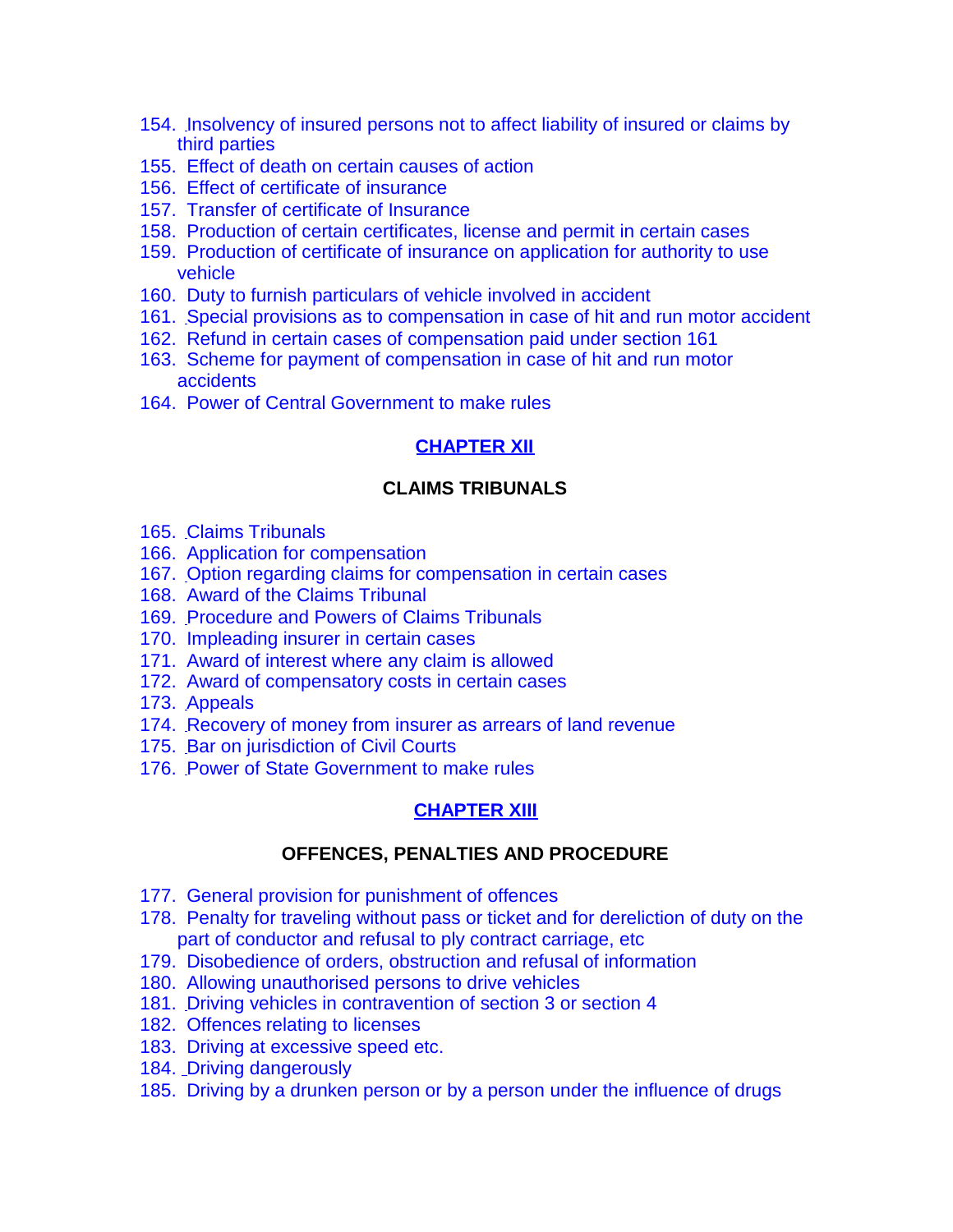- 186. Driving when mentally or physically unfit to drive
- 187. Punishment for offences relating to accident
- 188. Punishment for abetment of certain offences
- 189. [R](http://www.infreight.com/chapter_xiii.asp#b13)acing and trials of speed
- 190. Using vehicle in unsafe condition
- 191. [S](http://www.infreight.com/chapter_xiii.asp#b15)ale of vehicle in or alteration of vehicle to condition contravening this Act
- 192. Using vehicles without registration
- 192A. [U](http://www.infreight.com/chapter_xiii.asp#b17)sing vehicle without permit
- 193. Punishment of agents and canvassers without proper authority
- 194. Driving vehicle exceeding permissible weight
- 195. [I](http://www.infreight.com/chapter_xiii.asp#b19)mposition of minimum fine under certain circumstances
- 196. [D](http://www.infreight.com/chapter_xiii.asp#b20)riving uninsured vehicle
- 197. Taking vehicle without authority
- 198. Unauthorised interference with vehicle
- 199. Offences by companies
- 200. Composition of certain offences
- 201. Penalty for causing obstruction to free flow of traffic
- 202. [P](http://www.infreight.com/chapter_xiii.asp#b27)ower to arrest without warrant
- 203. [B](http://www.infreight.com/chapter_xiii.asp#b28)reath tests
- 204. [L](http://www.infreight.com/chapter_xiii.asp#b29)aboratory test
- 205. Presumption of unfitness to drive
- 206. [P](http://www.infreight.com/chapter_xiii.asp#b31)ower of police officer to impound to drive
- 207. Power to detain vehicles used without certificate of registration permit, etc.
- 208. [S](http://www.infreight.com/chapter_xiii.asp#b33)ummary disposal of cases
- 209. [R](http://www.infreight.com/chapter_xiii.asp#b34)estriction on conviction
- 210. Courts to send intimation about conviction

#### **[CHAPTER XIV](http://orissatransport.nic.in/cmvact/mva_ch14.htm)**

#### **MISCELLANEOUS**

- 211. [P](http://www.infreight.com/chapter_xiv.asp#b1)ower of levy fee
- 212. Publication commencement and laying of rules and notifications
- 213. [A](http://www.infreight.com/chapter_xiv.asp#b3)ppointment of motor vehicles officers
- 214. [E](http://www.infreight.com/chapter_xiv.asp#b4)ffect of appeal and revision on orders passed by original authority
- 215. Road Safety Councils and Committees
- 216. Power to remove difficulties
- 217. [R](http://www.infreight.com/chapter_xiv.asp#b7)epeal and savings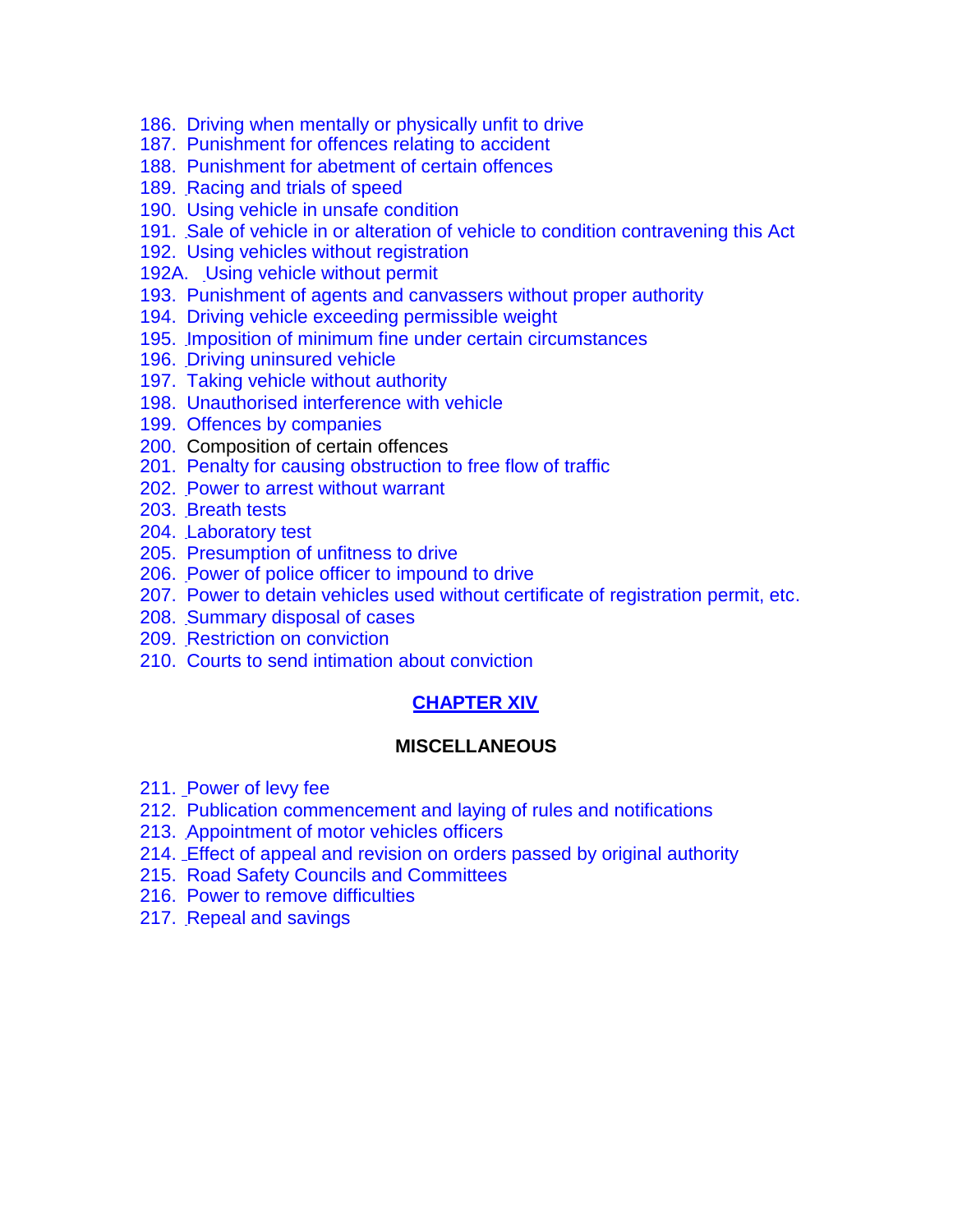### **CHAPTER I**

### **PRELIMINARY**

#### **1. Short title, extent and commencement**-

- (1) This Act may be called the Motor Vehicles Act, 1988.
- (2) It extends to the whole of India.

(3) It shall come into force on such date as the central Government may, by notification in the Official Gazette, appoint; and different dates may be appointed for different States and any reference in this Act to the commencement of this act shall, in relation to a State, be construed as a reference to the coming into force of this Act in that State.

#### <span id="page-7-0"></span>**2. Definitions**-

In this Act, unless the context otherwise requires,-

(1) "area," in relation to any provision of this Act, means such area as the State Government may, having regard to the requirements of that provision, specify by notification in the Official Gazette;

(2) "articulated vehicle" means a motor vehicle to which a semi-trailer is attached;

(3) "axle weight" means in relation to an axle of a vehicle the total weight transmitted by the several wheels attached to that axle to the surface on which the vehicle rests;

(4) "certificate of registration" means the certificate issued by a competent authority to the effect that a motor vehicle has been duly registered in accordance with the provisions of Chapter IV;

(5) "conductor", in relation to a stage carriage, means a person engaged in collecting fares from passengers, regulating their entrance into, or exit from, the stage carriage and performing such other functions as may be prescribed;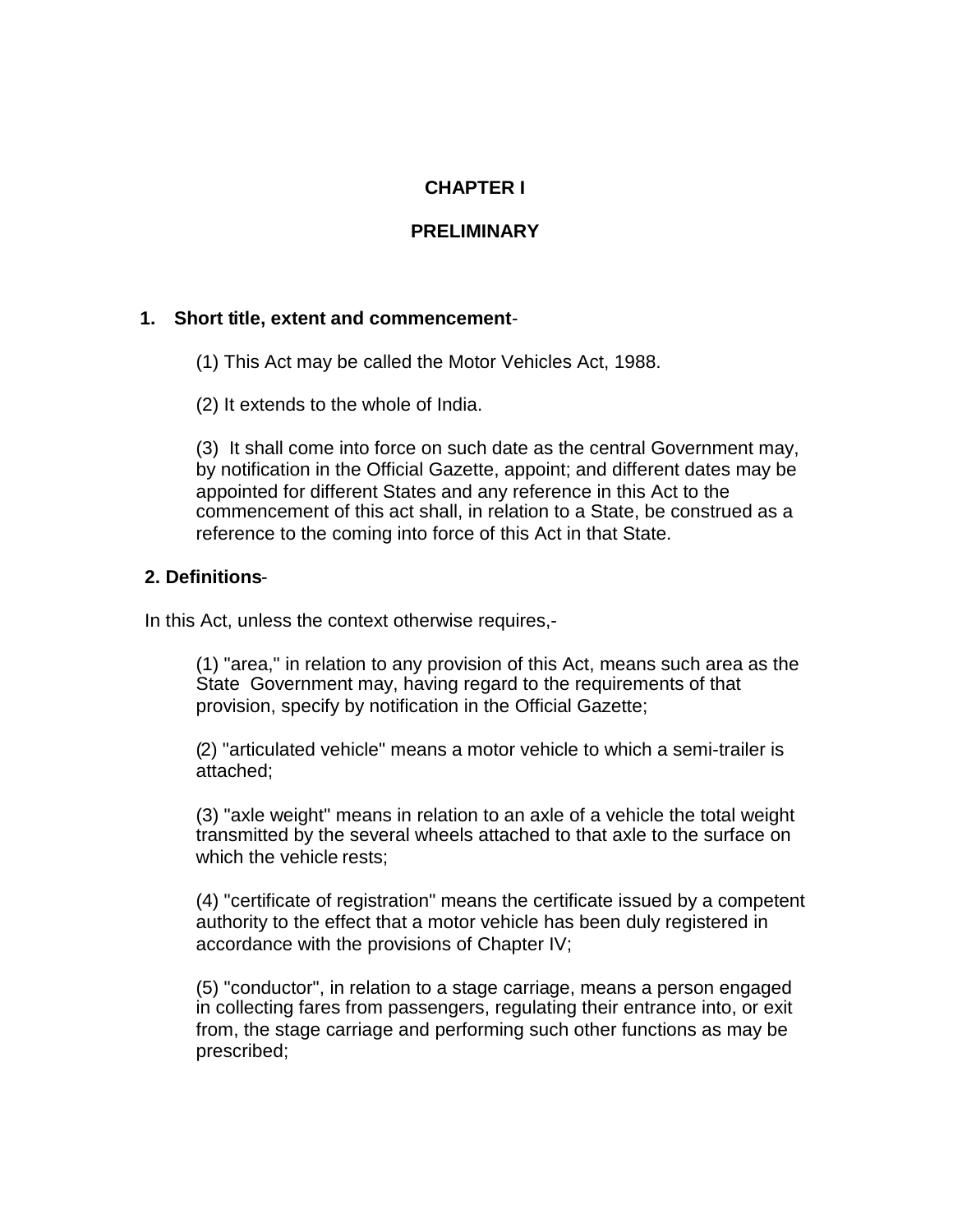(6) "conductor's license" means the license issued by a competent authority under Chapter III authorising the person specified therein to act as a conductor;

(7) "contract carriage" means a motor vehicle which carries a passenger or passengers for hire or reward and is engaged under a contract, whether expressed or implied, for the use of such vehicle as a whole for the carriage of passengers mentioned therein and entered into by a person with a holder of a permit in relation to such vehicle or any person authorised by him in this behalf on a fixed or an agreed rate or sum-

(a) on a time basis, whether or not with reference to any route or distance; or

(b) from one point to another; and in either case, without stopping to pick up or set down passengers not included in the contract anywhere during the journey, and includes-

(i) a maxicab; and

(ii) a motor-cab notwithstanding that separate fares are charged for its passengers;

(8) "dealer" includes a person who is engaged

 $1[a) * * * * * * *$ 

(b) in building bodies for attachment to chassis; or

(c) in the repair of motor vehicles; or

(d) in the business of hypothecation, leasing or hire-purchase of motor vehicles;

(9) "driver" includes, in relation to a motor vehicle which is drawn by another motor vehicle, the person who acts as a steersman of the drawn vehicle;

(10) "driving license" means the license issued by a competent authority under Chapter II authorising the person specified therein to drive, otherwise than as a learner, a motor vehicle or a motor vehicle of any specified class or description;

(11) "educational institution bus" means an omnibus, which is owned by a college, school or other educational institution and used solely for the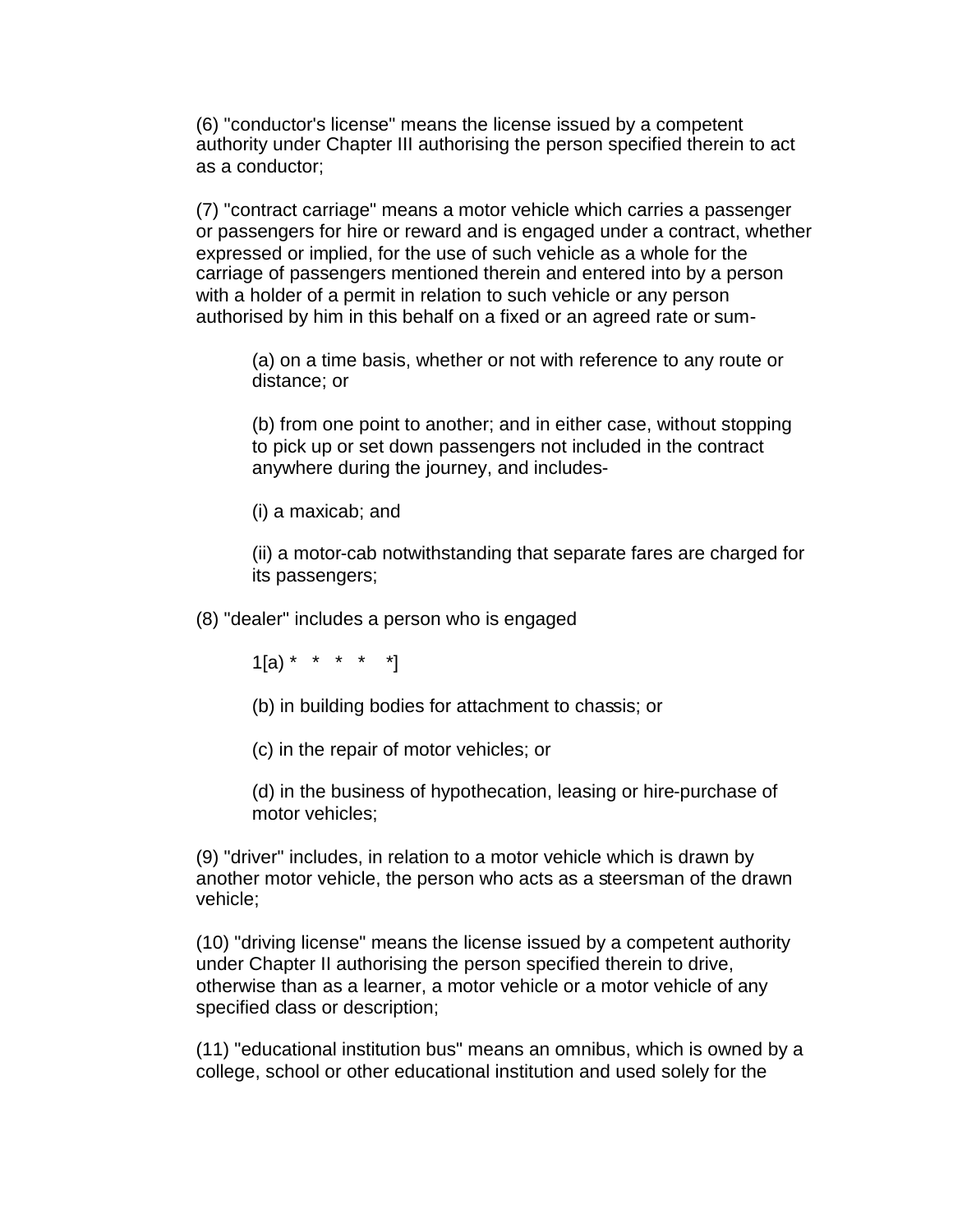purpose of transporting students or staff of the educational institution in connection with any of its activities;

(12) "fares" includes sums payable for a season ticket or in respect of the hired of contract carriage;

(13) "goods" includes lives-stock, and anything (other than equipment ordinarily used with the vehicle) carried by a vehicle except living persons, but does not include luggage or personal luggage of passengers travelling in the vehicle;

(14) "goods carriage" means any motor vehicle constructed or adapted for use solely for the carriage of goods, or any motor vehicle not so constructed or adapted when used for the carriage of goods;

(15) "gross vehicle weight' means in respect of any vehicle the total weight of the vehicle and load certified and registered by the registering authority as permissible for that vehicle;

(16) "heavy goods vehicle" means any goods carriage the gross vehicle weight of which, or a tractor or a road-roller the unladen weight of either of which, exceeds 12,000 kilograms;

(17) "heavy passenger motor vehicle" means any public service vehicle or private service vehicle or educational institution bus or omnibus the gross vehicle weight of any of which, or a motor car the unladen weight of which, exceeds 12,000 kilograms;

(18) "invalid carriage" means a motor vehicle specially designed and constructed, and not merely adapted, for the use of a person suffering from some physical defect or disability, and used solely by or for such a person;

(19) "learner's license" means the license issued by a competent authority under Chapter II authorising the person specified therein to drive as a learner, a motor vehicle or a motor vehicle of any specified class or description;

(20) "licensing authority" means an authority empowered to issue licenses under Chapter II or, as the case may be, Chapter III;

(21) "light motor vehicle" means a transport vehicle or omnibus the gross vehicle weight of either of which or a motor car or tractor or road-roller the unladen weight of any of which, does not exceed 1[7,500] kilograms;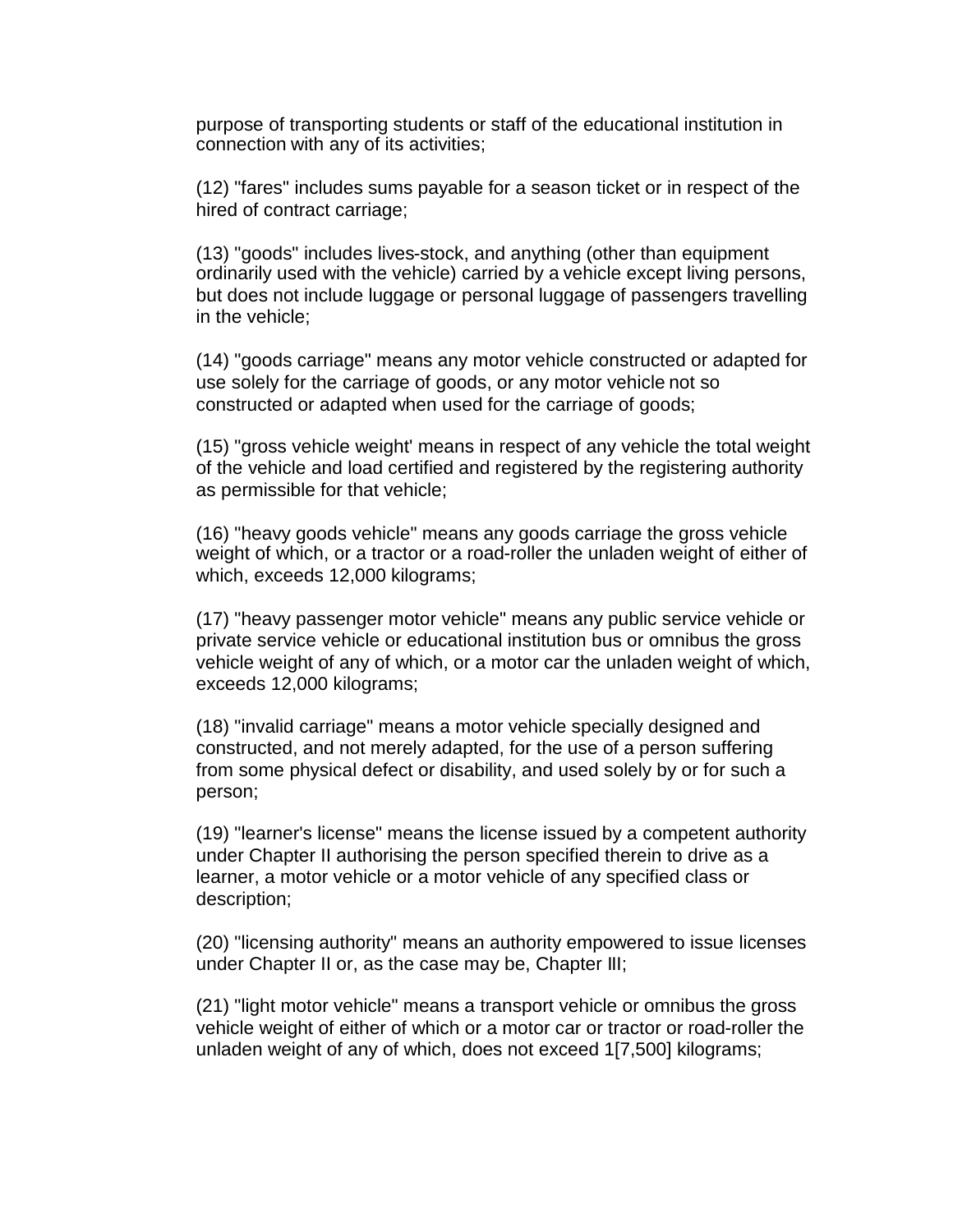2[(21A) "manufacturer" means a person who is engaged in the manufacture of motor vehicles;]

(22) "maxi cab" means any motor vehicle constructed or adapted to carry more than six passengers, but not more than twelve passengers, excluding the driver, for hire or reward;

(23) "medium goods vehicle" means any goods carriage other than a light motor vehicle or a heavy goods vehicle;

(24) "medium passenger motor vehicle" means any public service vehicle or private service vehicle, or educational institution bus other than a motor cycle, invalid carriage, light motor vehicle or heavy passenger motor vehicle;

(25) "motor cab" means any motor vehicle constructed or adapted to carry not more than six passengers excluding the driver for hire or reward;

(26) "motor car" means any motor vehicle other than a transport vehicle, omnibus, road-roller, tractor, motor cycle or invalid carriage;

(27) "motor cycle" means a two-wheeled motor vehicle, inclusive of any detachable sidecar having an extra wheel, attached to the motor vehicle;

(28) "motor vehicle" or "vehicle" means any mechanically propelled vehicle adapted for use upon roads whether the power of propulsion is transmitted thereto from an external or internal source and includes a chassis to which a body has not been attached and a trailer; but does not include a vehicle running upon fixed rails or a vehicle of a special type adapted for use only in a factory or in any other enclosed premises or a vehicle having less than four wheels fitted with engine capacity of not exceeding 1[twenty-five cubic centimeters];

(29) "omnibus" means any motor vehicle constructed or adapted to carry more than six persons excluding the driver;

(30) "owner" means a person in whose name a motor vehicle stands registered and, where such person is a minor, the guardian of such minor, and in relation to a motor vehicle which is the subject of a hire purchase, agreement, or an agreement of lease or an agreement of hypothecation, the person in possession of the vehicle under that agreement;

(31) "permit" means a permit issued by a State or Regional Transport Authority or an authority prescribed in this behalf under this Act authorising the use of a motor vehicle as a transport vehicle;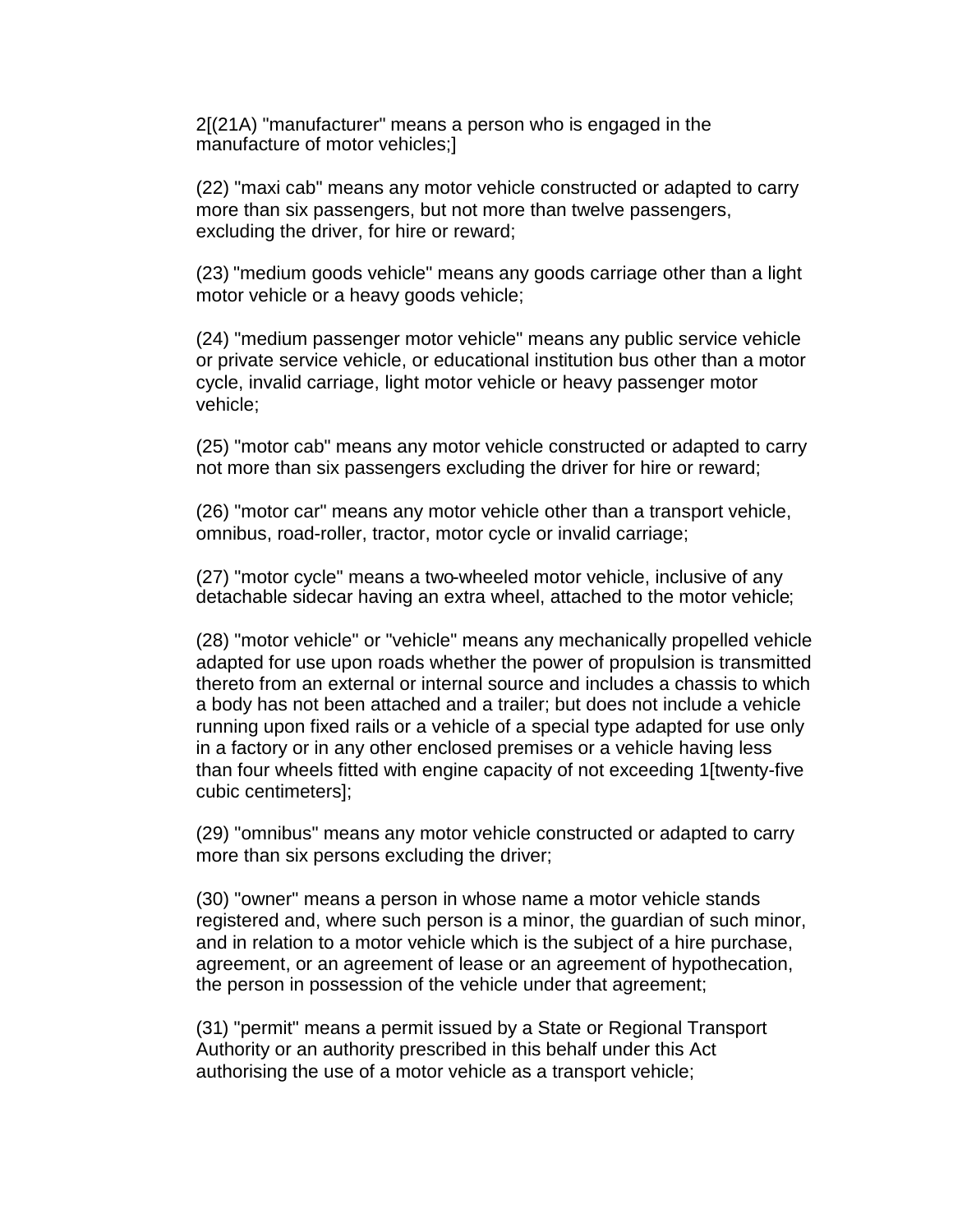(32) "prescribed" means prescribed by rules made under this Act;

(33) "private service vehicle" means a motor vehicle constructed or adapted to carry more than six persons excluding the driver and ordinarily used by or on behalf of the owner of such vehicle for the purpose of carrying persons for, or in connection with, his trade or business otherwise than for hire or reward but does not include a motor vehicle used for public purposes;

(34) "public place" means a road, street, way or other place, whether a thoroughfare or not, to which the public have a right of access, and includes any place or stand at which passengers are picked up or set down by a stage carriage;

(35) "public service vehicle" means any motor vehicle used or adapted to be used for the carriage of passengers for hire or reward, and includes a maxi-cab, a motor-cab, contract carriage;

(36) "registered axle weight" means in respect of the axle of any vehicle, the axle weight certified and registered by the registering authority as permissible for that axle;

(37) "registering authority" means an authority empowered to register motor vehicles under Chapter IV;

(38) "route" means a line of travel which specifies the highway which may be traversed by a motor vehicle between one terminus and another;

2[(39) "semi-trailer" means a vehicle not mechanically propelled (other than a trailer), which is intended to be connected to a motor vehicle and which is so constructed that a portion of it is super-imposed on, and a part of whose weight is borne by that motor vehicle;]

(40) "stage carriage" means a motor vehicle constructed or adapted to carry more than six passengers excluding the driver for hire or reward at separate fares paid by or individual passengers, either for the whole journey or for stages of the journey;

(41) "State Government" in relation to Union territory means the administrator thereof appointed under article 239 of the Constitution;

(42) "State transport undertaking" means any undertaking providing road transport service, where such undertaking is carried on by,-

(i) the Central Government or a State Government;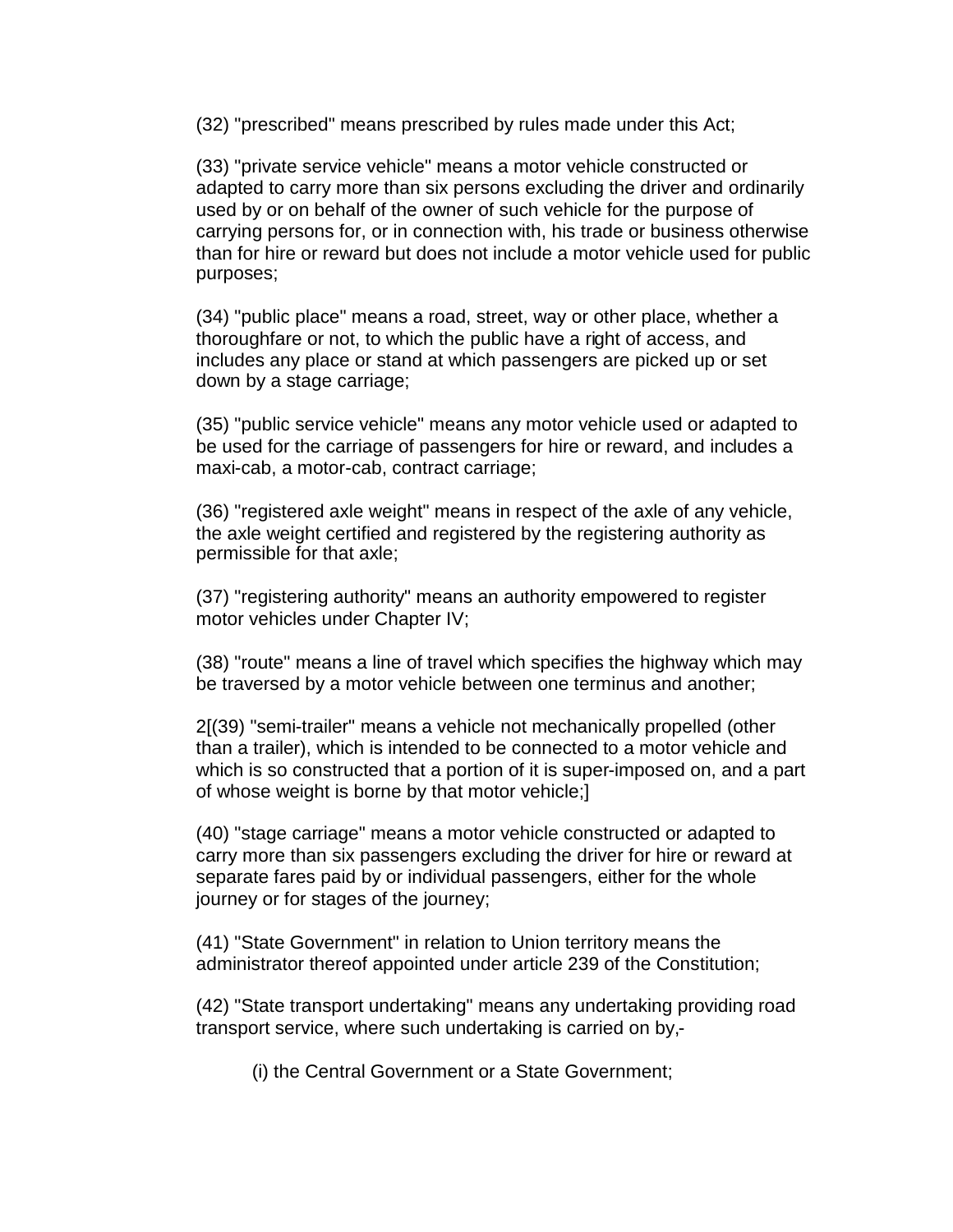(ii) any Road Transport Corporations established under section 3 of the Road Transport Corporations Act, 1950 (64 of 1950);

(iii) any municipality or any corporation or company owned or controlled by the Central Government or one or more state governments, or by the central government and one or more State Governments.

1[(iv) Zilla Parishad or any other similar local authority.]

Explanation - for the purpose of this clause, "road transport service" means a service of motor vehicles carrying passengers or goods or both by road for hire or reward;

(43) "tourist vehicle" means a contract carriage constructed or adapted and equipped and maintained in accordance with such specifications as may be prescribed in this behalf;

(44) "tractor" means a motor vehicle which is not itself constructed to carry any load (other than equipment used for the purpose of propulsion); but excludes a road-roller;

(45) "traffic signs" includes all signals, warning sign posts, direction posts, markings on the road or other devices for the information, guidance or direction of drivers of motor vehicles;

(46) "trailer" means any vehicle, other than a semi-trailer and a side-car drawn or intended to be drawn by a motor vehicle;

(47) "transport vehicle" means a public service vehicle, a goods carriage, an educational institution bus or a private service vehicle;

(48) "unladen weight" means the weight of a vehicle or trailer including all equipment ordinarily used with the vehicle or trailer when working, but excluding the weight of a driver or attendant; and where alternative parts or bodies are used the unladen weight of the vehicle means the weight of the vehicle with the heaviest such alternative part or body;

(49) "weight" means the total weight transmitted for the time being by the wheels of a vehicle to the surface on which the vehicle rests.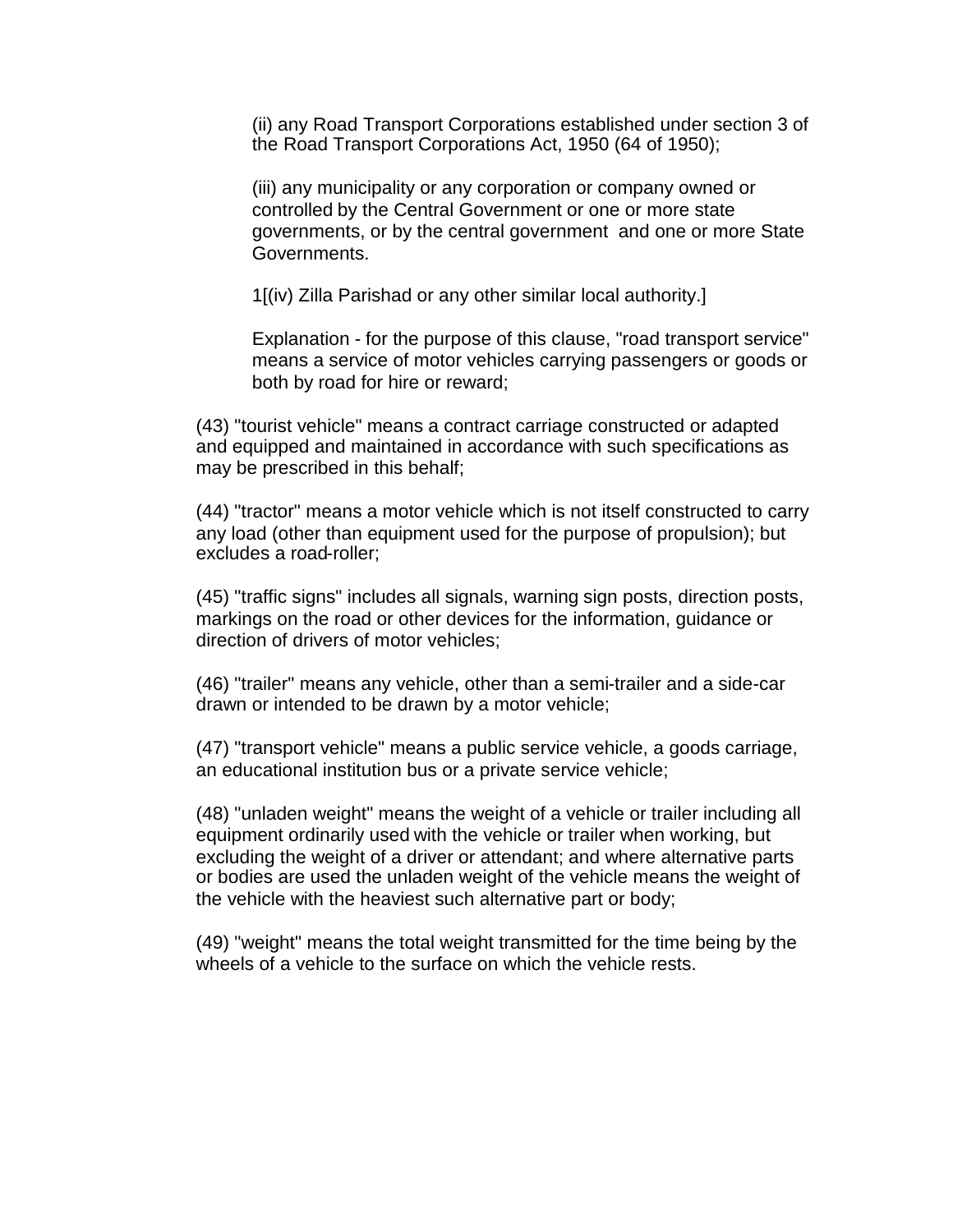## **CHAPTER II**

### **LICENSING OF DRIVERS OF MOTOR VEHICLES**

#### **3. Necessity for driving license** -

(1) No person shall drive a motor vehicle in any public place unless he holds an effective driving license issued to him authorising him to drive the vehicle; and no person shall so drive a transport vehicle (other than 1[a motor cab or motor cycle] hired for his own use or rented under any scheme made under sub-section (2) of section 75) unless his driving license specifically entitles him so to do.

(2) The conditions subject to which sub-section (1) shall not apply to a person receiving instructions in driving a motor vehicle shall be such as may by prescribed by the Central Government.

### <span id="page-13-0"></span>**4. Age limit in connection with driving of motor vehicles -**

(1) No person under the age of eighteen year shall drive a motor vehicle in any public place.

Provided that 2[a motor cycle with engine capacity not exceeding 50 cc] may be driven in a public place by a person after attaining the age of sixteen years.

(2) Subject to the provisions of section 18, no person under the age of twenty years shall drive a transport vehicle in any public place.

(3) No learner's license or driving license shall be issued to any person to drive a vehicle of the class to which he has made an application unless he is eligible to drive that class of vehicle under this section.

### <span id="page-13-1"></span>**5. Responsibility of owners of motor vehicles for contravention of sections 3 and 4-**

No owner or person in charge of a motor vehicle shall cause or permit any person who does not satisfy the provisions of section 3 or section 4 to drive the vehicles.

### <span id="page-13-2"></span>**6. Restrictions on the holding of driving license-**

(1) No person shall, while he holds any driving license or a driving license issued in accordance with the provisions of section 18 or a document authorising, in accordance with he rules made under section 139, the person specified therein to drive a motor vehicle.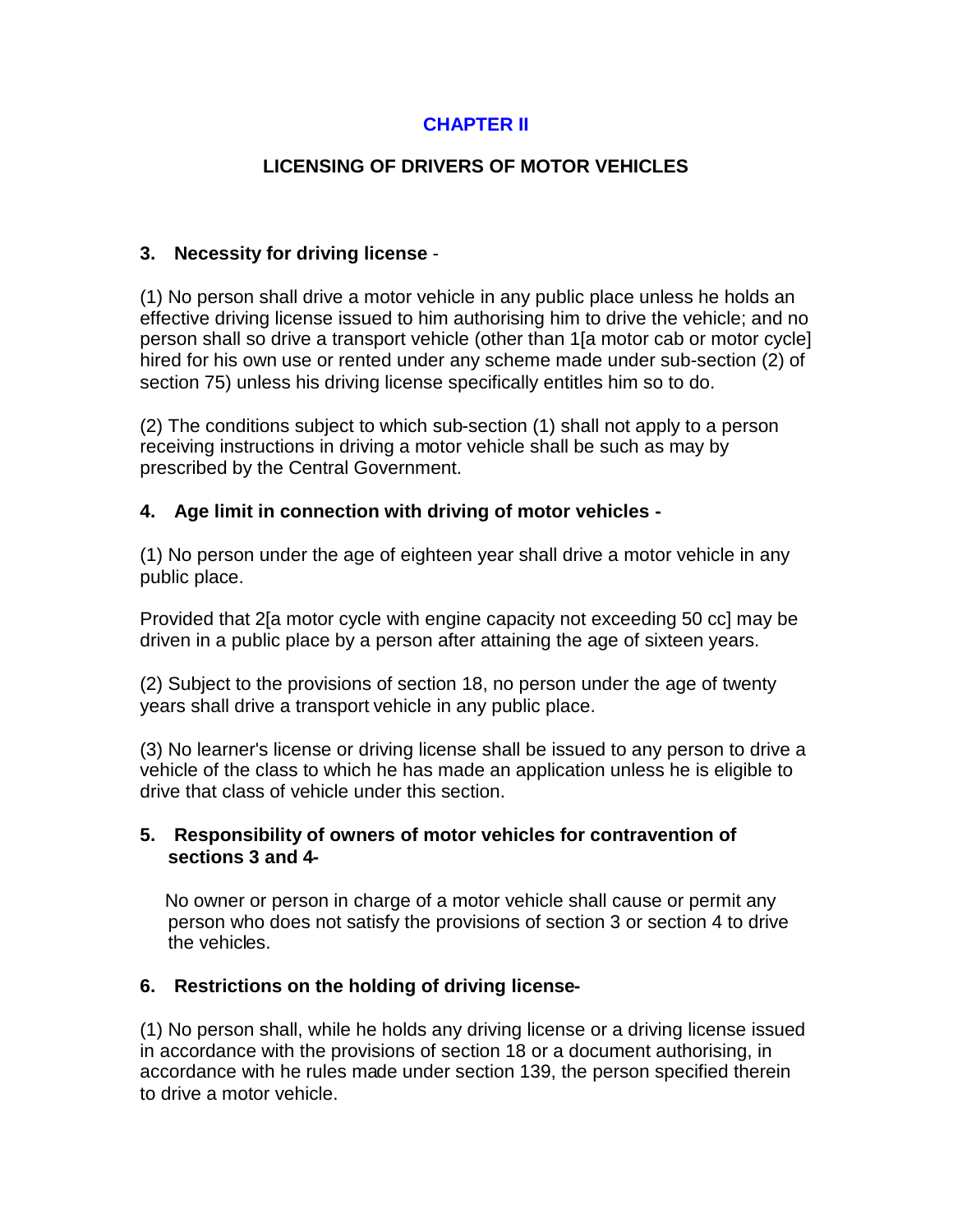(2) No holder of a driving license or a learner's license shall permit it to be used by any other person.

(3) Nothing in this section shall prevent a licensing authority having the jurisdiction referred to in sub-section (1) of section 9 from adding to the classes of vehicles which the driving license authorities the holder to drive.

### <span id="page-14-0"></span>**7. Restrictions on the granting of learner's licenses for certain vehicles-**

3[(1) No person shall be granted a learner's license to drive a transport vehicle unless he has held a driving license to drive a light motor vehicle for at least one year.]

(2) No person under the age of eighteen years shall be granted a learner's license to drive a motor cycle without gear except with the consent in writing of the person having the care of the person desiring the learner's license.

### <span id="page-14-1"></span>**8. Grant of learner's license**

(1) Any person who is not disqualified under section 4 section driving a motor vehicle and who is not for the time being disqualified for holding or obtaining a driving license may, subject to the provisions of section 7, apply to the licensing authority having jurisdiction in the area-

(i) in which he ordinarily resides or carriers on business, or

(ii)in which the school or establishment referred to in section 12 from where he intends to receive instruction in driving a motor vehicle is situated, for the issue to him of a learner's license.

(2) Every application under sub-section (1) shall be in such form and shall be accompanied by such documents and with such fee as may be prescribed by the Central Government.

(3) Every application under sub-section (1) shall be accompanied by a medical certificate in such form as may be prescribed by the Central Government and signed by such registered medical practitioner, as the State Government or any person authorised in this behalf by the State Government may, by notification in the Official Gazette, appoint for this purpose.

1[Provide that no such medical certificate is required for license to drive a vehicle other than a transport vehicle.]

(4) If, from the application or from the medical certificate referred to in subsection (3), it appears that the applicant is suffering from any disease or disability which is likely to cause the driving by him of a motor vehicle of the class which he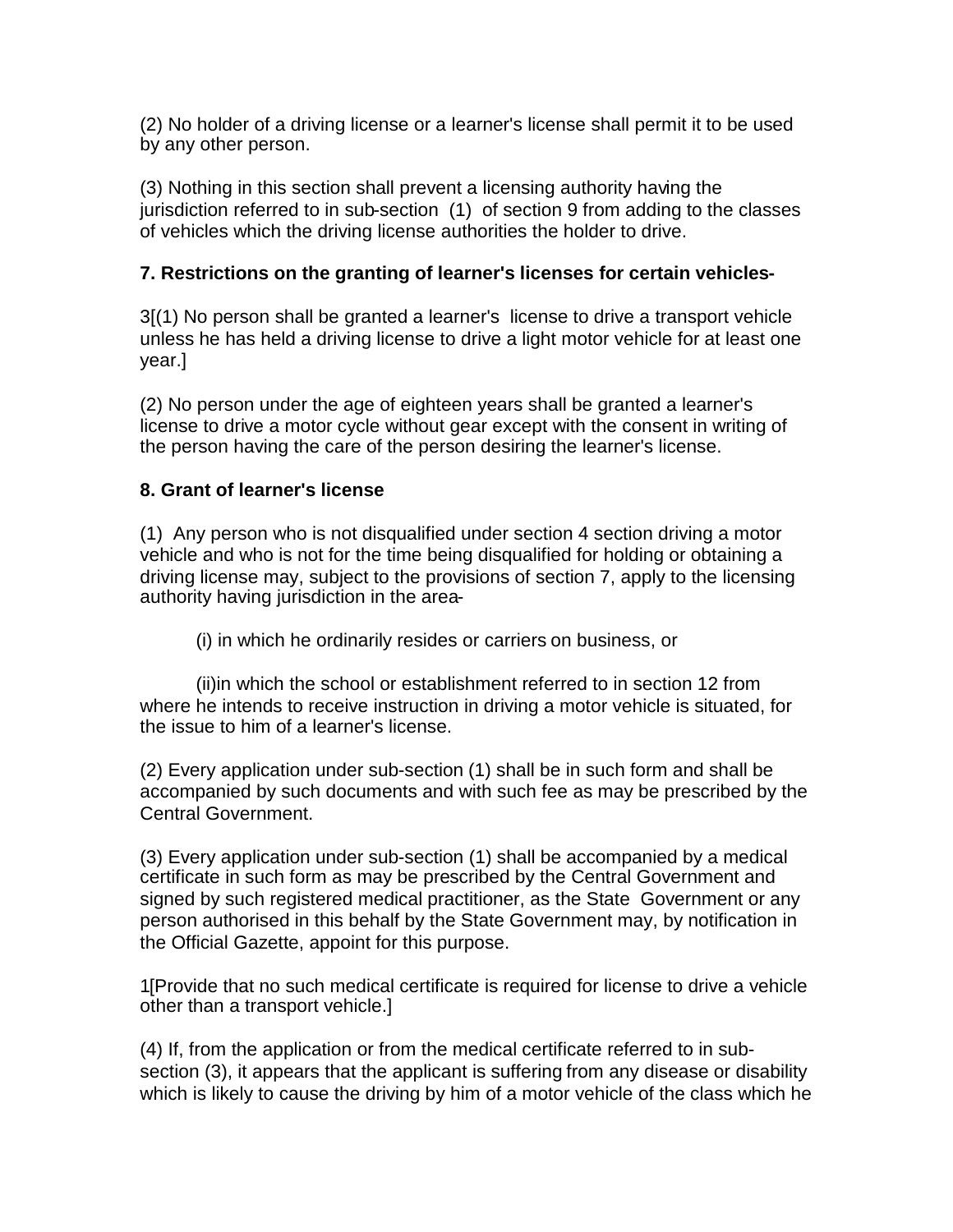would be authorised by the learner's license applied for to drive to be a source of danger to the public or to the passengers, the licensing authority shall refuse to issue the learner's license:

Provided that a learner's license limited to driving an invalid carriage may be issued to the applicant, if the licensing authority is satisfied that he is fit to drive such a carriage.

(5) No learner's license shall be issued to any applicant unless he passed to the satisfaction of the licensing authority such test as may be prescribed by the Central Government.

(6) When an applicant has been duly made to the appropriate licensing authority and the applicant has satisfied such authority of his physical fitness under subsection (3) and has passed to the satisfaction of the licensing authority the test referred to in sub-section (5), the licensing authority shall, subject to the provisions of section 7, issue the applicant a learner's license unless the applicant is disqualified under section 4 for driving a motor vehicle or is for the time being disqualified for holding or obtaining a license to drive a motor vehicle.

Provided that a licensing authority may issue a learner's license to drive a motor cycle of a light motor vehicle notwithstanding that is not the appropriate licensing authority, if such authority is satisfied that there is good reason for the applicant's inability to apply to the appropriate licensing authority.

(7) Where the Central Government is satisfied that it is necessary or expedient so to do, it may, by rules made in this behalf, exempt generally, either absolutely or subject to such conditions as may be specified in the rules, any class of persons from the provisions of sub-section (3), sub-section (5), or both

(8) Any learner's license for driving a motor cycle in force immediately before the commencement of this Act shall, after such commencement, be deemed to be effective for driving a motor cycle with or without gear.

#### <span id="page-15-0"></span>**9. Grant of driving license**-

(1) Any a person who is not for the time being disqualified for holding or obtaining a driving license may apply to the licensing authority having jurisdiction in the area\_

(i) in which he ordinarily resides or carries on business, or

(ii) in which the school or establishment referred to in section 12 from where he is receiving or has received instruction in driving a motor vehicle is situated, for the issue to him of a driving license.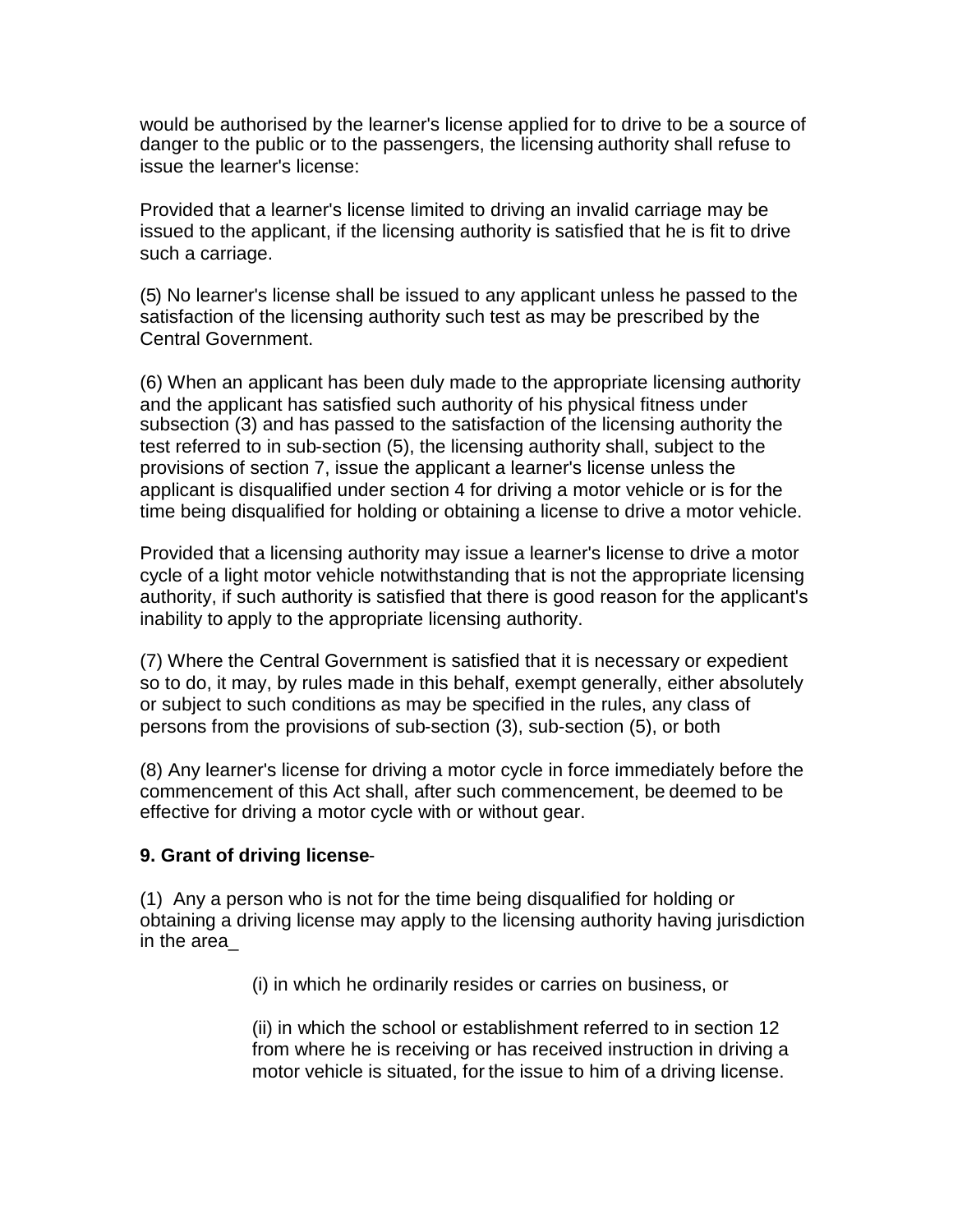(2) Every application under sub-section(1) shall be in such from and shall be accompanied by such fee and such documents as may be prescribed by the Central Government.

1[(3) If the applicant passes such test as may be prescribed by the Central Government, he shall be issued the driving license.

Provided that no such test shall be necessary where the applicant produces proof to show that-

(a) (i) the applicant has previously held a driving license to drive such class of vehicle and that the period between the date of expiry of that license and the date of the application does not exceed five years, or

(ii) the applicant holds or has previously held a driving license to drive such class of vehicle issued under section 18, or

(iii) the applicant holds a driving license to drive such class of vehicle issued by a competent authority of any country outside India, subject to the condition that the applicant complies with the provisions of sub-section (3) of section

(b) the applicant is not suffering from any disability which is likely to cause the driving by him to be source of danger to the public; and the licensing authority may, for that purpose, require the applicant to produce a medical certificate in the same from and in the same manner as is referred to in sub-section (3) of section 8.

Provided further that where the application is for a driving license to drive a motor vehicle (not being a transport vehicle), the licensing authority may exempt the applicant from the test of competence to drive a vehicle prescribed under this sub-section, if the applicant possesses a driving issued by any institution recognized in this behalf by the State Government.)

(4) Where the application is for a license to drive a transport vehicle, no such authorisation shall be granted to any applicant unless he possesses such minimum educational qualifications as may be prescribed by the Central Government and a driving certificate issued by a school or establishment referred in section 12.

(5) Where the applicant does not pass the test, he may be permitted to reappear for the test after a period of seven days.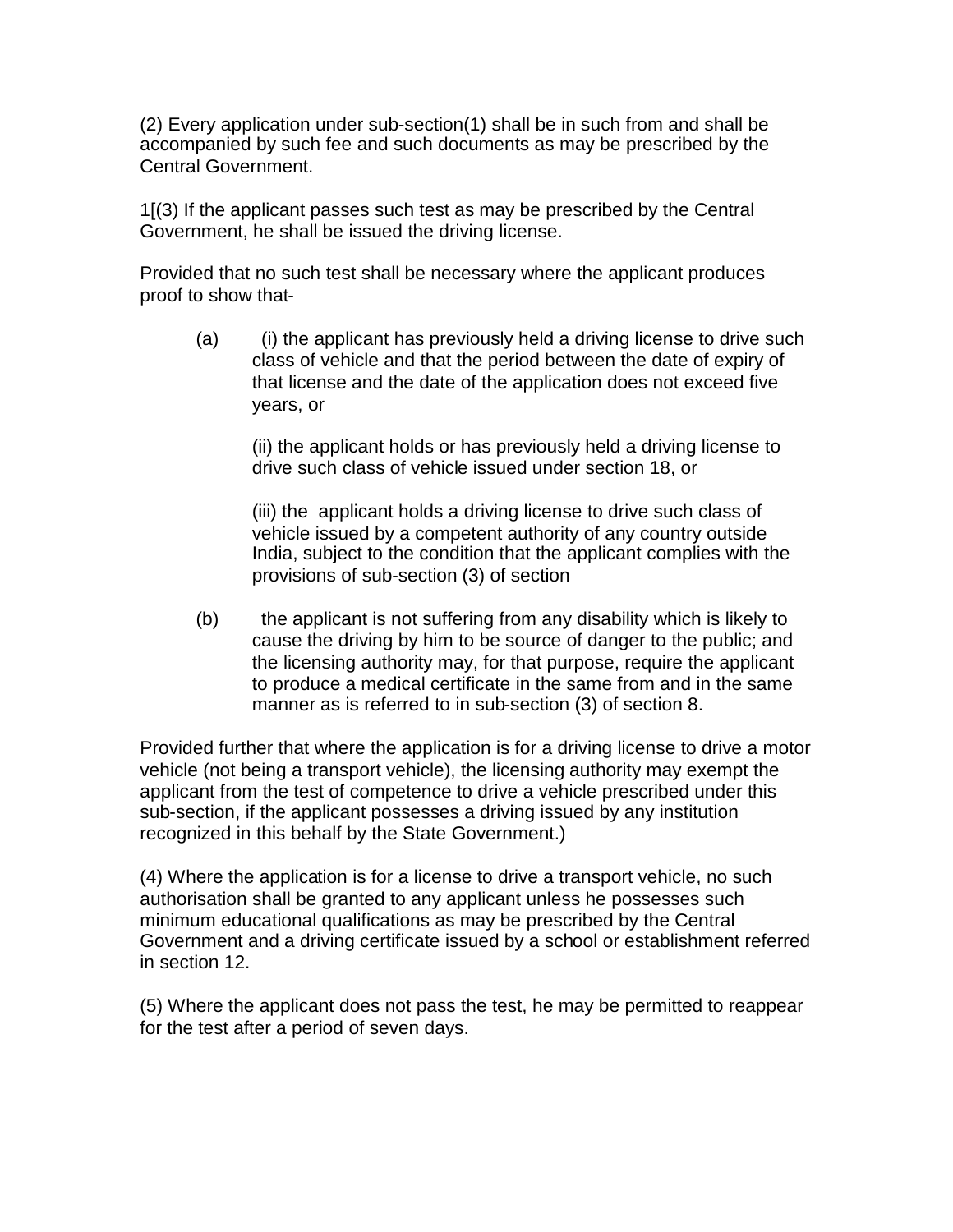Provided that where the applicant does not pass the test even after three appearances, he shall not be qualified to re-appear for such test before the expiry of a period of sixty days from the date of last such test.]

(6) The test of competence to drive shall be competence to drive shall be carried out in a vehicle of the type to which the application refers.

Provided that a person who passed a test in driving a motor cycle with gear shall be deemed also to have passed a test in driving a motor cycle without gear.

(7) When any application has been duly made to the appropriate licensing authority and the applicant has satisfied such authority of his competence to drive, the licensing authority, if the licensing authority shall issue the applicant a driving license unless the applicant is for the time being disqualified for holding or obtaining a driving license.

Provided that a licensing authority may issue a driving license to driving license unless the applicant is for the time being disqualified for holding or obtaining a driving license.

Provided further that the licensing authority shall not issue a new driving license to the applicant, if he had previously held a driving license, unless it is satisfied that there is good and sufficient reason for his in ability to obtain a duplicate copy of his former license.

(8) If the licensing authority is satisfied, after giving the applicant an opportunity of being heard, that he-

(a) is a habitual criminal or a habitual drunkard; or

(b) is a habitual addict to any narcotic drug or psychotropic substance within the meaning of the Narcotic Drugs and Psychotropic Substances Act, 1985 (61 of 1985)

(c) is a person whose license to drive any motor vehicle has, at any time earlier, been revoked,

it may, for reasons to be recorded in writing, make an order refusing to issue a driving license to such person and any person aggrieved by an order made by a licensing authority under this sub-section may, within thirty days of the receipt of the order, appeal to the prescribed authority.

(9) Any driving license for driving a motor cycle in force immediately before the commencement of this Act shall, after such commencement, be deemed to be effective for driving a motor cycle with or without gear.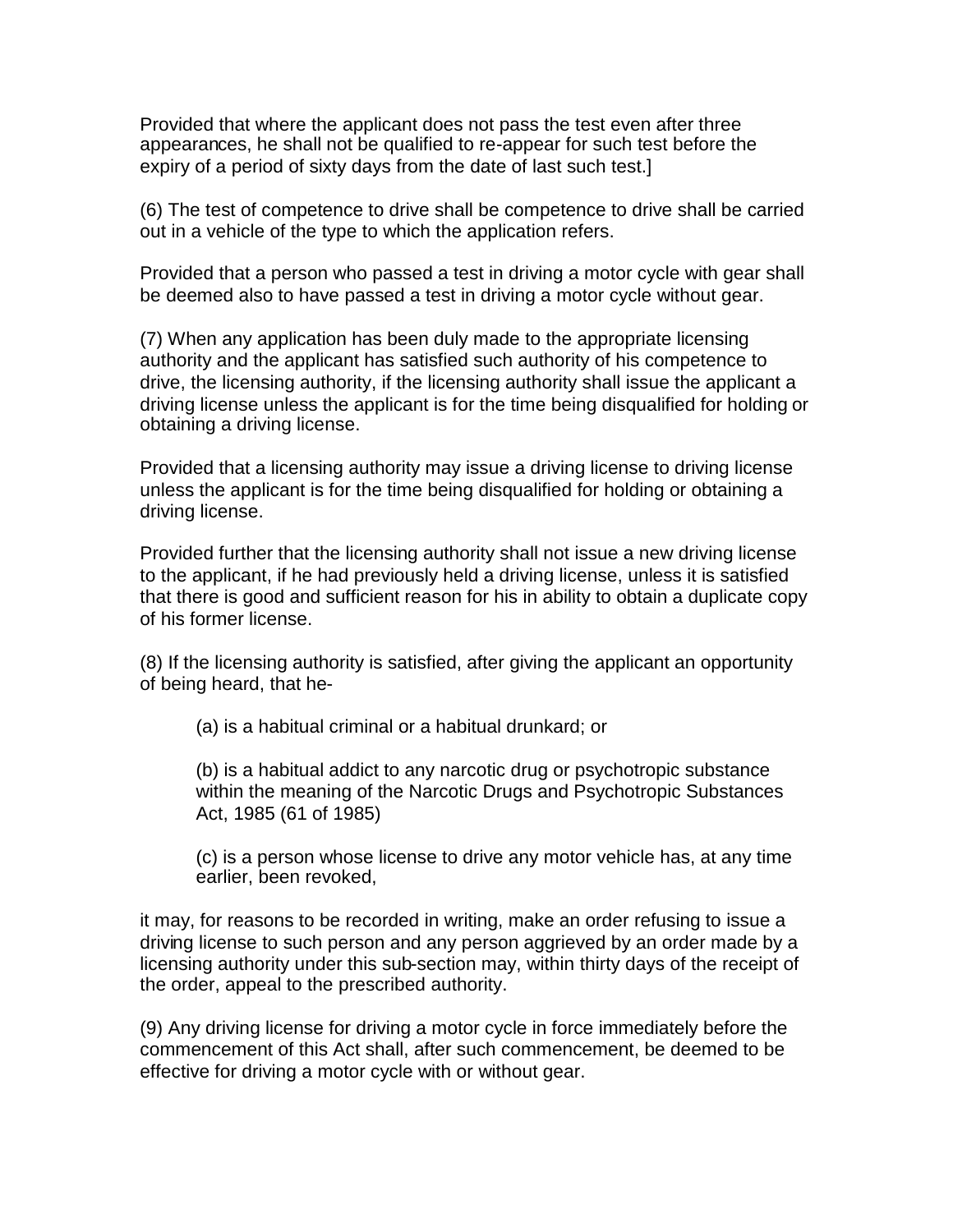### <span id="page-18-0"></span>**10. Form and contents of licenses to drive**-

(1) Every learner's license and driving license, except a driving license issued under section 18, shall be in such form and shall contain such information as may be prescribed by the Central Government.

(2) A learner's license or, as the case may be, driving license shall also be expressed as entitling the holder to drive a motor vehicle of one or more of the following classes, namely-

- (a) motor cycle without gear;
- (b) motor cycle with gear;
- (c) invalid carriage;
- (d) light motor vehicle;
- 1[(e) transport vehicle;]
- (i) road-roller
- (j) motor vehicle so a specified description.

#### <span id="page-18-1"></span>**11. Additions to driving license**-

(1) Any person holding a driving license to drive any class or description of motor vehicles, who is not for the time being disqualified for holding or obtaining a drive any other class or description of motor vehicles, may apply to the licensing authority having jurisdiction in the area in which he residence or carries on his business in such form and accompanied by such documents and with fees as may be prescribed by the Central Government for the addition of such other class or description of motor vehicles to the license.

(2) Subject to such rules as may be prescribed by the Central Government, the provisions of section 9 shall apply to an application under this section as if the said application was for the grant of a license under that section to drive the class or description of motor vehicles which the applicant to be added to his license.

#### <span id="page-18-2"></span>**12. Licensing and regulation of schools or establishments for imparting instruction in driving of motor vehicles**-

(1) The Central Government may make rules for the purpose of licensing and regulating, by the State Government, schools or establishment (by whatever name called) for imparting instructing in driving of motor vehicles and matter connected therewith.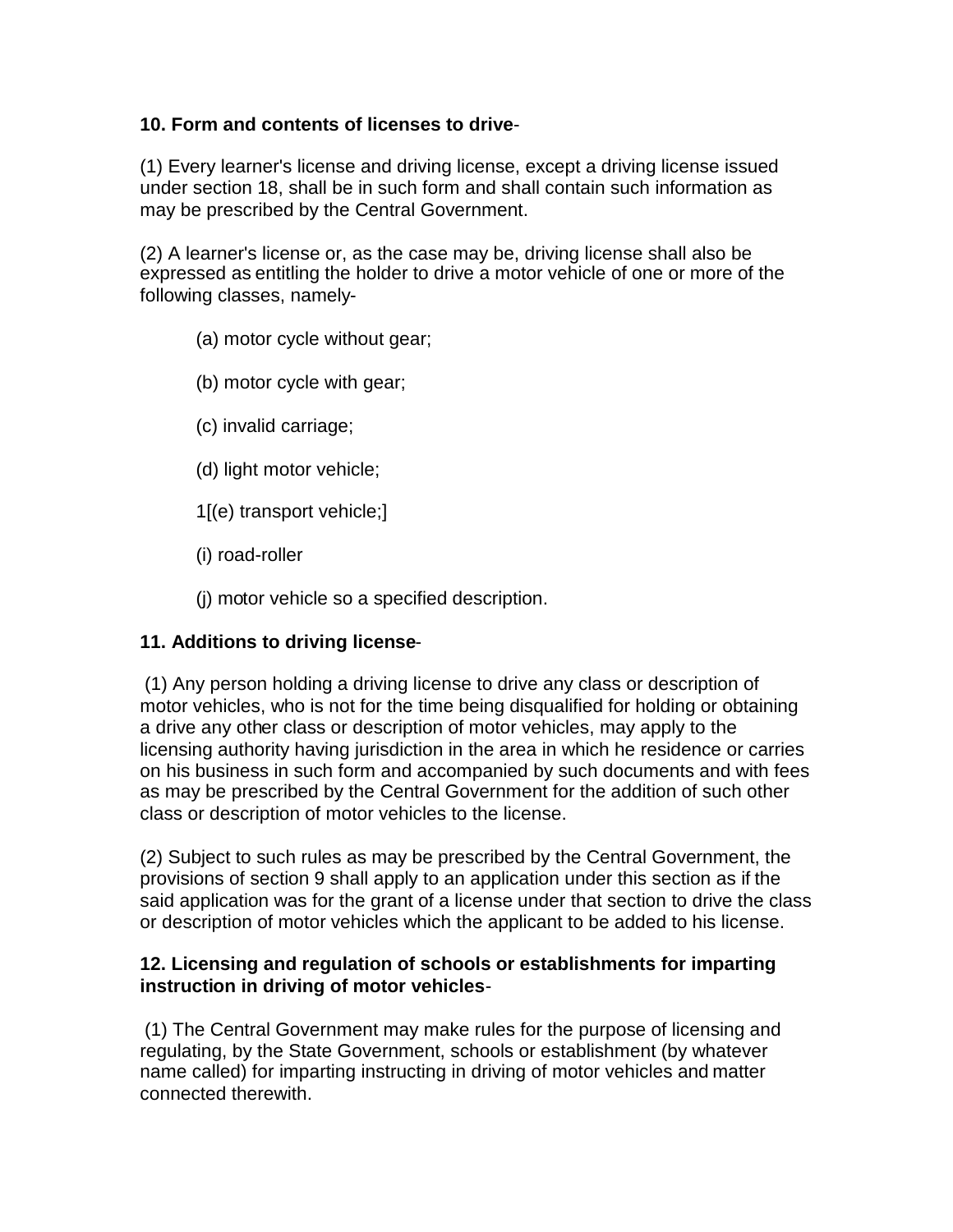(2) In particular, and without prejudice to the generality of the foregoing power, such rules may provide for all or the following matters, namely -

- (a) licensing of such schools or establishments including grant, renewal and revocation of such licenses.
- (b) supervision of such schools or establishments;
- (b) the form of application and the form of license and the particulars to be contained therein;
- (d) fee to be paid with the application for such licenses;
- (e) conditions subject to which such licenses may be granted;

(f) appeals against the orders of refusal to grant or renew such licenses and appeals against the orders revoking such licenses;

(g) conditions subject to which a person may establish and maintain any such school or establishment for imparting instruction in driving of motor vehicles;

(h) nature, syllabus and duration of course for efficient instruction in driving any motor vehicle;

(i) apparatus and equipment (including motor vehicles fitted with dual control required for the purpose of imparting such instruction;

(j) suitability of the premises at which such schools or establishments may be established or maintained and facilities to be provided therein;

(k) qualifications, both educational and professional (including experience), which a person imparting instruction in driving a motor vehicles maintained by them for imparting such instruction);

(l) inspection of such schools and establishments (including the services rendered by them and the apparatus, equipment and motor vehicles maintained by them for imparting such instruction.

(m) maintenance of records by such schools or establishments;

(n) financial stability of such schools or establishments;

(o) the driving certificates, if any, to be issued by such schools or establishments and the form in which such driving certificates shall be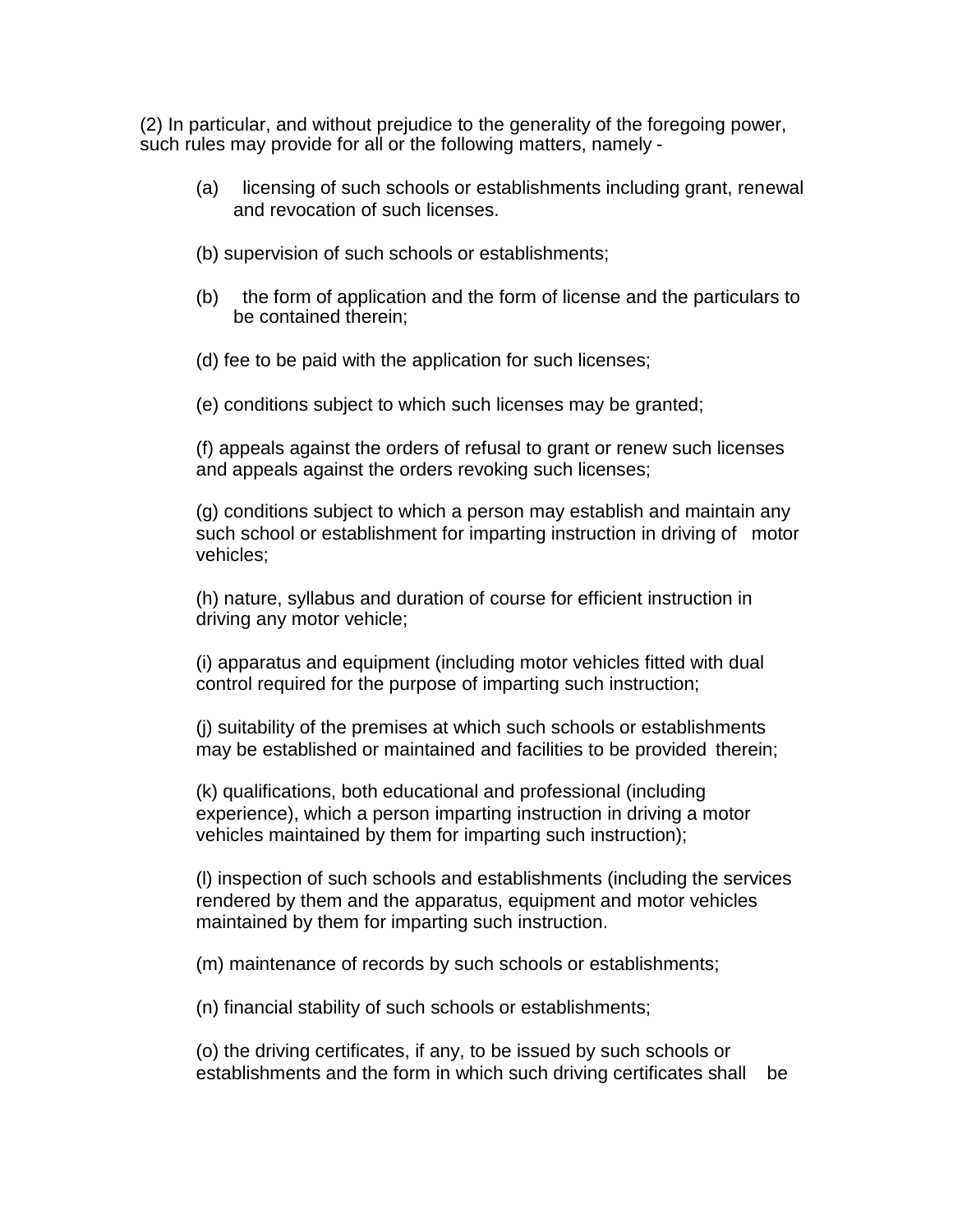issued and the requirements to be complied with for the purpose of issuing such certificates;

(p) such other matters as may be necessary to carry out the purposes of this section.

(3) Where the Central Government is satisfied that it is necessary or expedient so to do, it may, by rules made in this behalf, exempt generally, either absolutely or subject to such conditions as may be specified in the rules, any class of schools or connected therewith from the provisions of this section.

(4) A school or establishment imparting instruction in driving of motor vehicles or matters connected therewith immediately before the commencement of this Act whether under a license or not, may continue to impart such instruction without a license issued under this Act for a period of one month from such commencement, and if it has made an application is in the prescribed form, contains the prescribed particulars and is accompanied by the prescribed fee, till the disposal of such application by the licensing authority.

### <span id="page-20-0"></span>**13. Extent of effectiveness of licenses, to drive motor vehicles**-

A learner's license issued under this Act shall, be effective throughout India.

#### <span id="page-20-1"></span>**14. Currency of licenses to drive motor vehicles** -

(1) A learner's license issued under this Act shall, subject to the other provisions of this Act, be effective for a period of six month from the date of issue of the license.

(2) A driving license issued or renewed under this Act shall,-

(a) in the case of a license to drive a transport vehicle, be effective for a period of three years :

2[Provided that in the case of license to drive a transport vehicle carrying goods of dangerous or hazardous nature be effective for a period of one year renewal thereof shall be subject to the condition that the driver undergoes one day refresher course of the of the prescribed syllabus; and]

(b) in the case of any other license,-

(i) if the person obtaining the license, either originally or on renewal thereof, has not attained the age of 3[fifty years] on the date of issue or, as the case may be, renewal thereof,-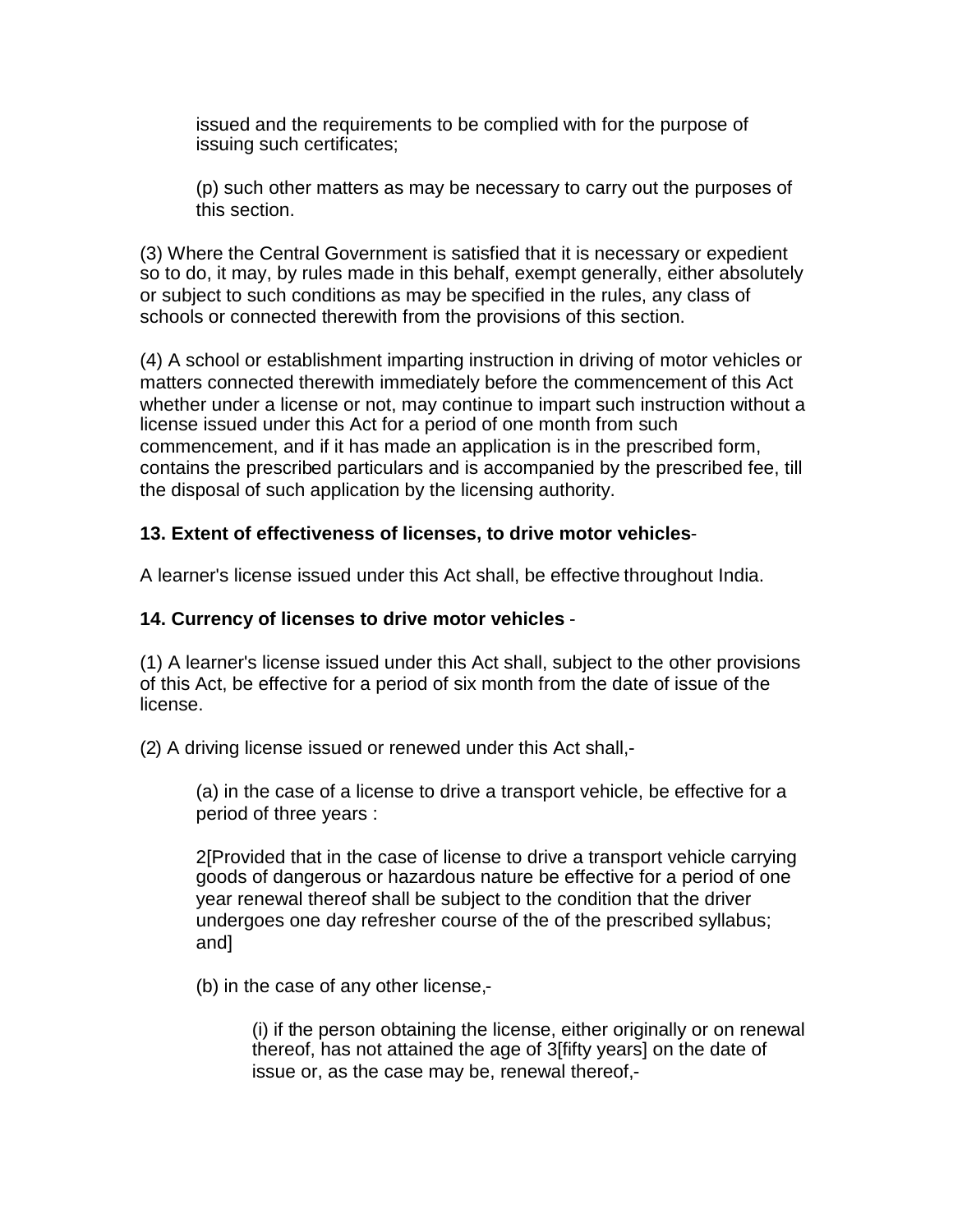(A) be effective for a period of twenty years from the date of such issue or renewal; or

(B) until the date on which such person attains the age of 1[fifty years], whichever is earlier;

2[(ii) if the person referred to in sub-clause (i), has attained the age of fifty years on the date of issue or as the case may be, renewal thereof, be effective, on payment of such fee as may be prescribed, for a period of five years from the date of such issue or renewal;]

Provided that every driving license shall, notwithstanding its expiry under this sub-section, continue to be effective for a period of thirty days from such expiry.

#### <span id="page-21-0"></span>**15. Renewal of driving licenses** -

(1) Any licensing authority may, on application made to it, renew a driving license issued under the provisions of this Act with effect form the date of its expiry.

Provided that in any case where the application for the renewal of a license is made more than thirty days after the date of its expiry, the driving license shall be renewed with effect from the date of its renewal .

Provided further that where the application for the renewal of a license to drive a transport vehicle or where in any other case the applicant has attained the age of forty years, the same shall be accompanied by a medical certificate in the same form and in the same manner as is referred to in sub-section (3) of section 8, and the provisions of sub-section (4) of section 8 shall, so far as may be, apply in relation to every such case as they apply in relation to a learner's license.

(2) An application for the renewal of a driving license shall be made in such form and accompanied by such documents as may be prescribed by the Central **Government** 

(3) Where an application for the renewal of a driving license is made previous to, or not more than thirty days after the date of its expiry, the fee payable for such renewal shall be such as may be prescribed by the Central Government in this behalf.

(4) Where an application for the renewal of a driving license is made more than thirty days after the date of its expiry, the fee payable for such renewal shall be such amount as may be prescribed by the Central Government.

Provided that the fee referred to in sub-section (3) may be accepted by the licensing authority in respect of an application for the renewal of a driving license made under this sub-section if it is satisfied that the applicant was prevented by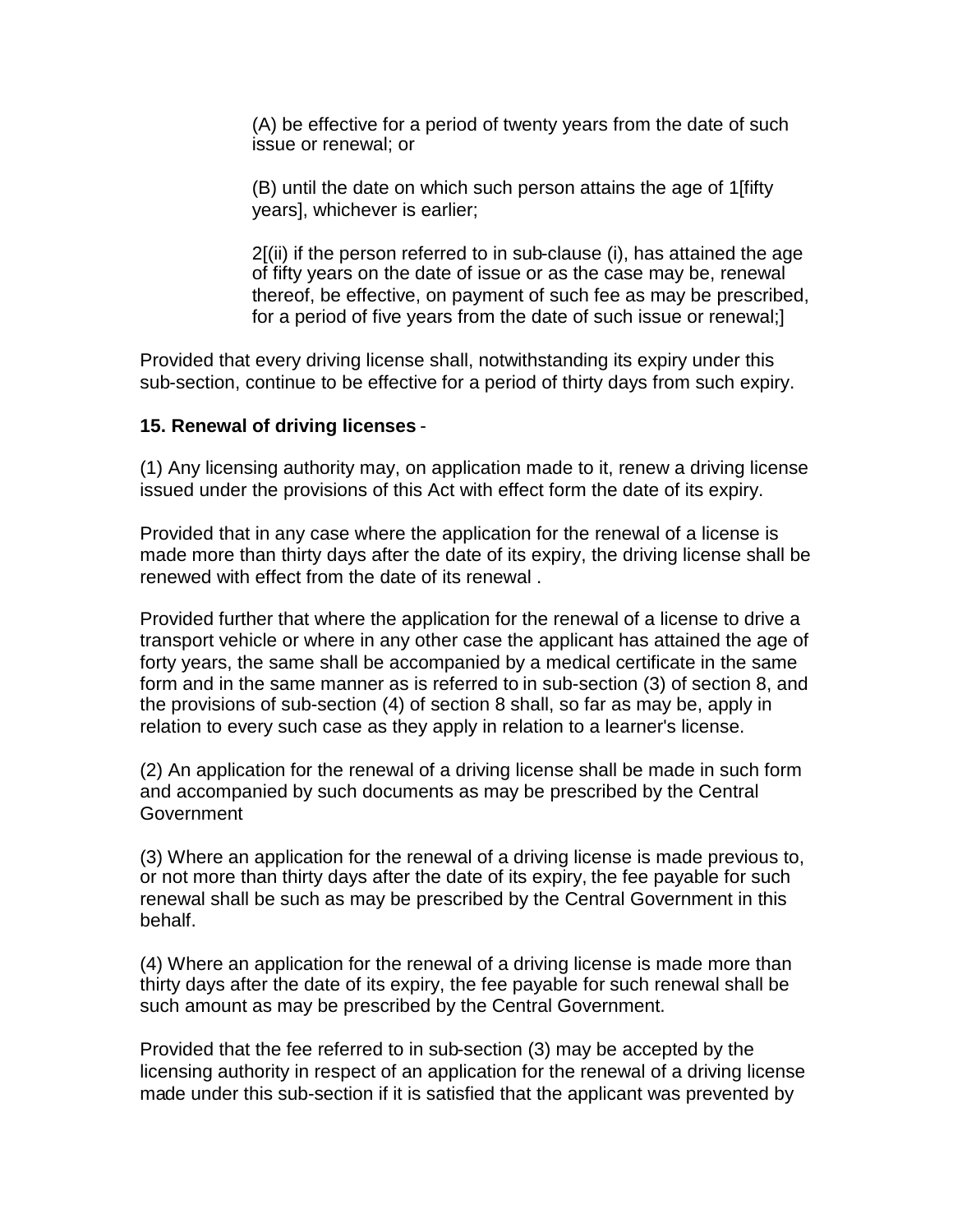good and sufficient cause from applying within the time specified in sub-section (3).

Provided further that if the application is made more than five years after the driving license has ceased to be effective, the licensing authority may refuse to renew the driving license, unless the applicant undergoes and passes to its satisfaction the test of competence to drive referred to in sub-section (3) of section 9.

(5) Where the application for renewal has been rejected, the fee paid shall be refunded to such extent and in such manner as may be prescribed by the Central Government.

(6) Where the authority renewing the driving license is not the authority which issued the driving license it shall intimate the fact of renewal to be authority which issued the driving license.

### <span id="page-22-0"></span>**16. Revocation of driving license on grounds of disease or disability**-

Notwithstanding anything contained in the foregoing section, any licensing authority may at any time revoke a driving license or may require, as a condition of continuing to hold such driving license, the holder thereof to produce a medical certificate in the same form and in the same manner as is referred to in subsection (3) of section 8, if the licensing authority has reasonable grounds to believe that the holder of the driving license is, by virtue of any disease or disability, unfit to drive a motor vehicle and where the authority revoking a driving license is not the authority which issued that license.

### <span id="page-22-1"></span>**17. Orders refusing or revoking driving licenses and appeals there from-**

(1) Where a licensing authority refuses to issue any learner's license or to issue or renew, or revokes, any driving license, or refuses to add a class or description of the applicant or the holder, as the case may be, giving the reasons in writing for such refusal or revocation.

(2) Any person aggrieved by an order made under sub-section (1) may, within thirty days of the service on him of the order, appeal to the prescribed authority which shall decide the appeal giving such person and the authority which made the order an opportunity of being heard and the decision of the appellate authority shall be binding on the authority which made the order.

### <span id="page-22-2"></span>**18. Driving licenses to drive motor vehicles, belonging to the Central Government**-

(1) Such authority as may be prescribed by the Central Government may issue driving license valid throughout India to persons who have completed their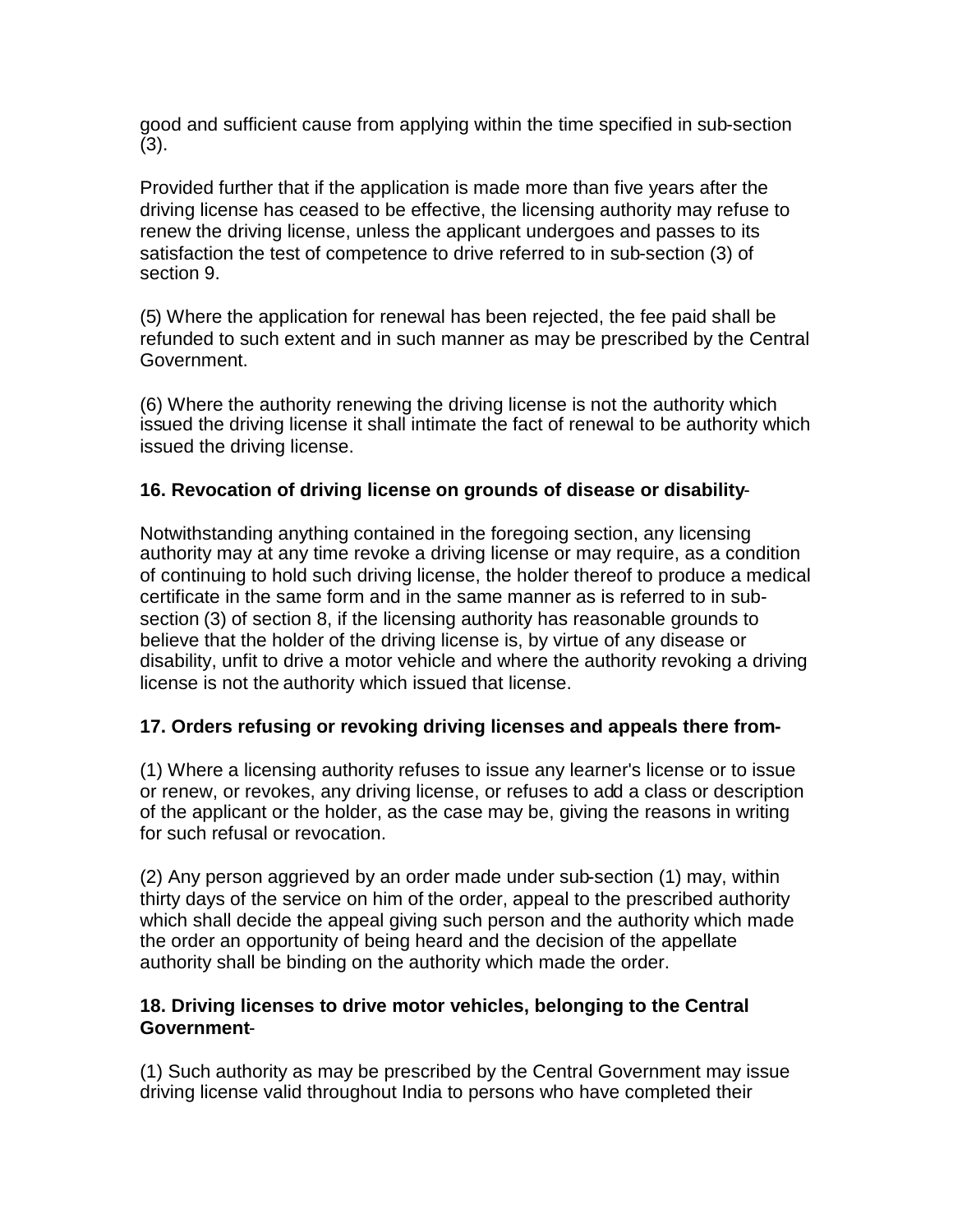eighteenth year to drive motor vehicles which are the property or for the time being under exclusive control, of the Central Government and are used for Government purpose relating to the defense of the country and unconnected with any commercial enterprise.

(2) A driving license issued under this section shall specify the class or description of vehicle which the holder is entitled to drive and the period for which he is so entitled.

(3) A driving license issued under this section shall not entitle the holder to drive any motor vehicle except a motor vehicle referred to in sub-section (1)

(4) The authority issuing any driving license under this section shall at the request of any State Government, furnish such information respecting any person to whom a driving license is issued as that Government may at any at any time require.

#### <span id="page-23-0"></span>**19. Power of licensing authority to disqualify from holding a driving license or revoke such license** -

(1) If a licensing authority is satisfied, after giving the holder of a driving license an opportunity of being heard, that he -

(a) is a habitual criminal or a habitual drunkard; or

(b) is a habitual addict to any narcotic drug or psychotropic substance within the meaning of the Narcotic Drugs and Psychotropic Substances Act, 1985 (61 of 1985);or

(c) is using or has used a motor vehicle in the commission of a cognizable offence; or

(d) has by his previous conduct as driver of a motor vehicle shown that his driving is likely to be attended with danger to the public; or

(e) has obtained any driving any driving license or a license to drive a particular class or description of motor vehicle by fraud or misrepresentation; or

(f) has committed any such act which his likely to cause nuisance or danger to the public, as may be prescribed by the Central Government, having regard to the objects of this Act; or

(g) has failed to submit to, or has not passed, the tests referred to in the provision to sub-section (3) of section 22; or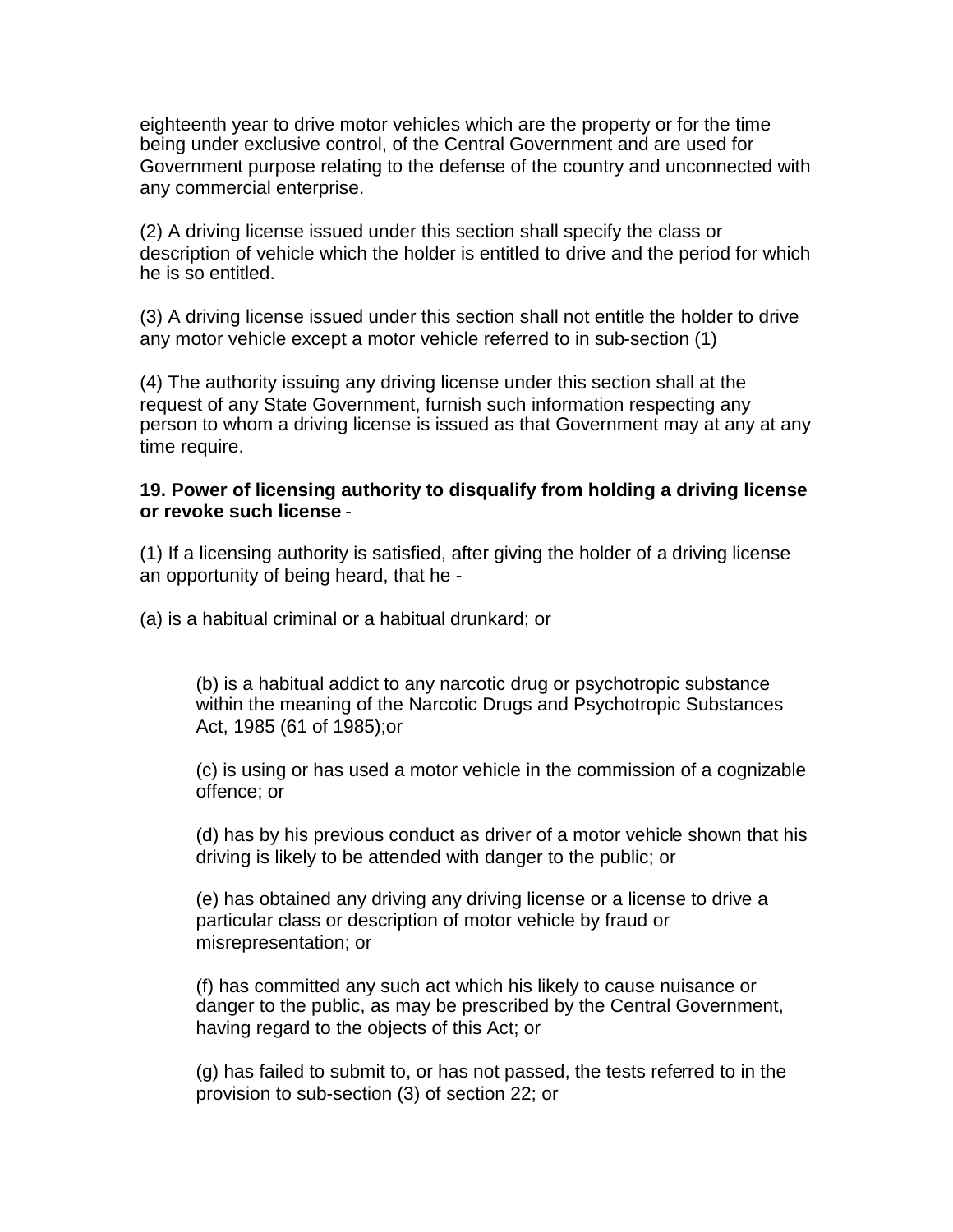(h) being a person under the age of eighteen years who has been granted a learner's license or a driving license with the consent in writing of the person having the care of the holder of the license and has ceased to be in such care,

it may, reasons to be recorded in writing, make an order-

(i) disqualifying that person for a specified period for holding or obtaining any driving license to drive all or any classes or descriptions of vehicles specified in the license; or

(ii) revoke any such license.

(2) Where an order under sub-section (1) is made the holder of a driving license shall forthwith surrender his driving license to the licensing authority making the order, if the driving license has not already been surrendered, and the licensing authority shall,-

(a) if the driving license is a driving license issued under this Act, keep it until the disqualification has expired or has been removed, or

(b) if the not a driving license issued under this Act, endorse the disqualification upon it and sent it to the licensing authority by which it was issued; or

(c) in the case of revocation of any license, endorse the revocation upon it and if it is not the authority which issued the same, intimate the fact of revocation to the authority which issued that license.

Provided that where the driving license of a person authorises him to drive more than one class or description of motor vehicles and the order, made under subsection (1) disqualifies him from driving any specified class or description of motor vehicles, the licensing authority shall endorse the disqualification upon the driving license and return the same to the holder.

(3) Any person aggrieved by an order made by a licensing authority under subsection (1) may, within thirty days of the receipt of the order, appeal to the prescribed authority, and such appellate authority shall give notice to the licensing authority and hear either party if so required by that party and may pass such order as it thinks fit and an order passed by any such appellate authority shall be final.

#### <span id="page-24-0"></span>**20. Power of Court to disqualify** -

(1) Where a person is convicted of an offence under this Act or of an offence in the commission of which a motor vehicle was used, the Court by which such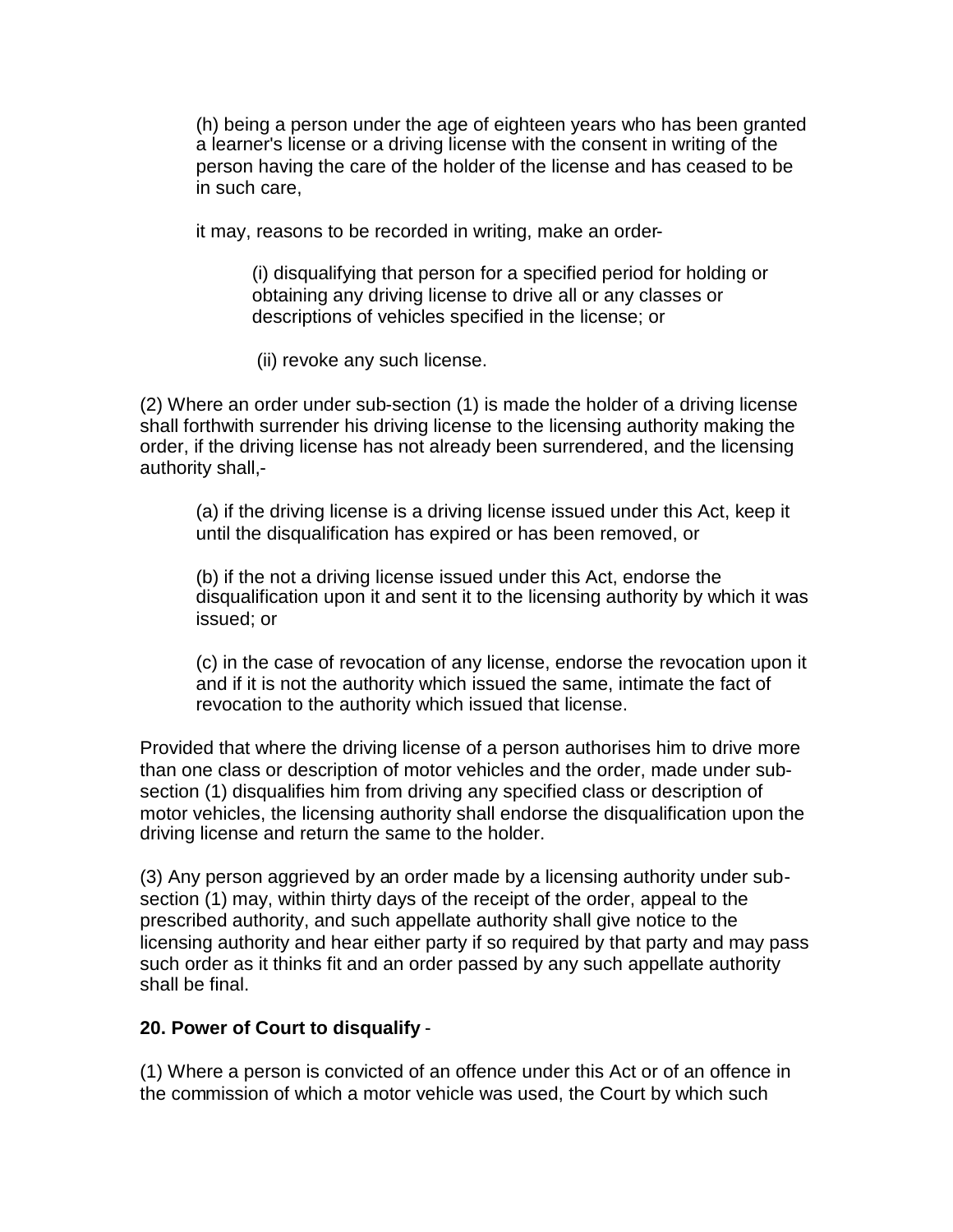person is convicted may, subject to the provisions of this Act, in addition to imposing any other punishment authorised by law, declare the persons so convicted to be disqualified, for such period as the Court may specify, from holding any driving license to drive all classes or description of vehicles, or any particular class or description of such vehicles, as are specified in such license.

Provided that in respect of an offence punishable under section 183 no such order shall be made for the first or second offence.

(2) Where a person is convicted of an offence under clause (c) of sub-section(1) of section 132, section 134 or section 185, the Court convicting any person of any such offence shall order the disqualification under sub-section (1), and if the offence is relatable to clause (c) of sub-section (1) of section 132 or section 134, such disqualification shall be for a period of not less than one month, and if the offence is relatable to section 185, such disqualification shall be a period of not less than six months.

(3) A Court shall, unless for special reasons to be recorded in writing it thinks fit to order otherwise, order the disqualification of a person-

- (a) who having been convicted of an offence punishable under section 184 is again convicted of an offence punishable under that section,
- (b) who is convicted of an offence punishable under section 189, or
- (c) who is convicted of an offence punishable under section 192.

Provided that the period of disqualification shall not exceed, in the case referred to in clause (a), five years, or, in the case referred to in clause (b), two years or, in the referred to in clause (c), one year.

(4) A Court ordering the disqualification of a person convicted of an offence punishable under section 184 may direct that such person shall, whether he has previously passed the test of competence to drive as referred to in sub-section (3) the order of disqualification passed that test satisfaction of the licensing authority.

(5) The Court to which an appeal would ordinarily lie from any conviction of an offence of the nature specified in sub-section notwithstanding that no appeal would lie against the conviction a result to which such order of disqualification was made.

#### <span id="page-25-0"></span>**21. Suspension of driving license in certain cases**-

(1) where, in relation to a person who had been previously convicted of an offence punishable under section 184, a case is registered by a police officer on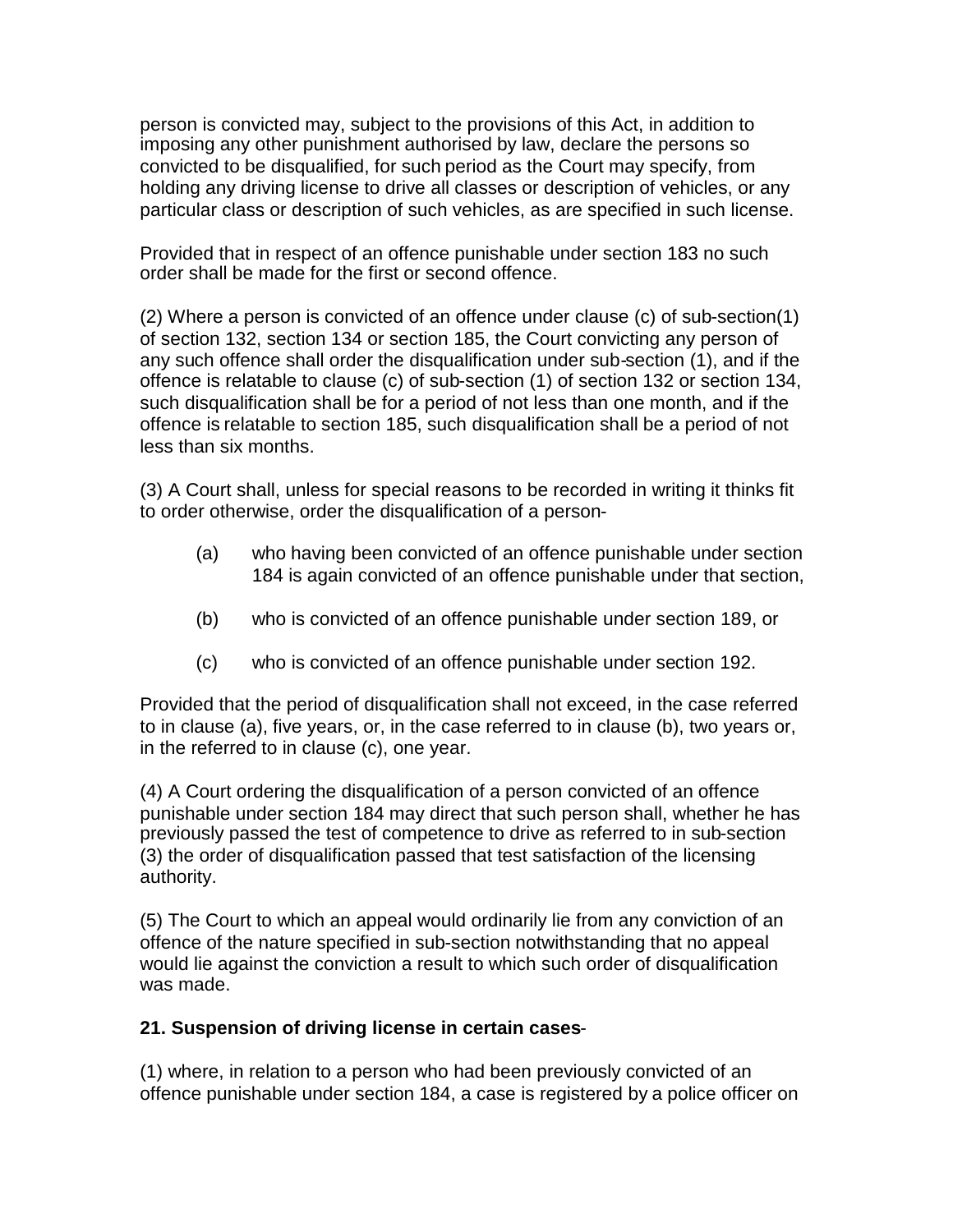the allegation that such person has, by such dangerous driving as is referred to in the said section 184, of any class or description of motor vehicle caused the death of, or grievous hurt to, one or more persons, the driving license held by such person shall in relation to such class or description of motor vehicle become suspended-

(a) for a period of six months from the date on which the case is registered, or

(b) if such person is discharged or acquitted before the expiry of the period aforesaid, until such discharge or acquittal as the case may be.

(2) Where by virtue of the provisions of sub-section (1), the driving license held by a person becomes suspended, the police officer, by whom the case referred to in sub-section (1) is registered, shall bring such suspension to the notice of the Court competent to take cognizance of such offence, and thereupon, such Court shall take possession of the driving license, endorse the suspension thereon and intimate the fact of such endorsement to the licensing authority by which the license was granted or last renewed.

(3) Where the person referred to in sub-section (1) is an acquitted or discharged the Court shall cancel the endorsement on such driving license with regard to the suspension thereof.

(4) If a driving license in relation to a particular class or description of motor vehicles is suspended under sub-section (1), the person holding such license shall be debarred from holding or obtaining any suspension of the driving license remains in force.

## <span id="page-26-0"></span>**22. Suspension or cancellation of driving license on conviction-**

(1) Without prejudice to the provisions of sub-section (3) of section 20 where a person, referred to in sub-section (1) of section 21, is convicted of an offence of causing, by such dangerous driving as is referred to in section 184 of any class or description of motor vehicle the death of, or grievous hurt to, one or more person, the Court by which such person is convicted may cancel, or suspend for such period as it may think fit, the driving license held by such person is so far as it relates to that class description of motor vehicle.

(2) Without prejudice to the provisions of sub-section (2) of section 20, if a person, having been previously convicted of an offence punishable under section 185, is again convicted of an offence punishable under that section, the Court, making such subsequent conviction, shall, by order, cancel the driving license held by such person.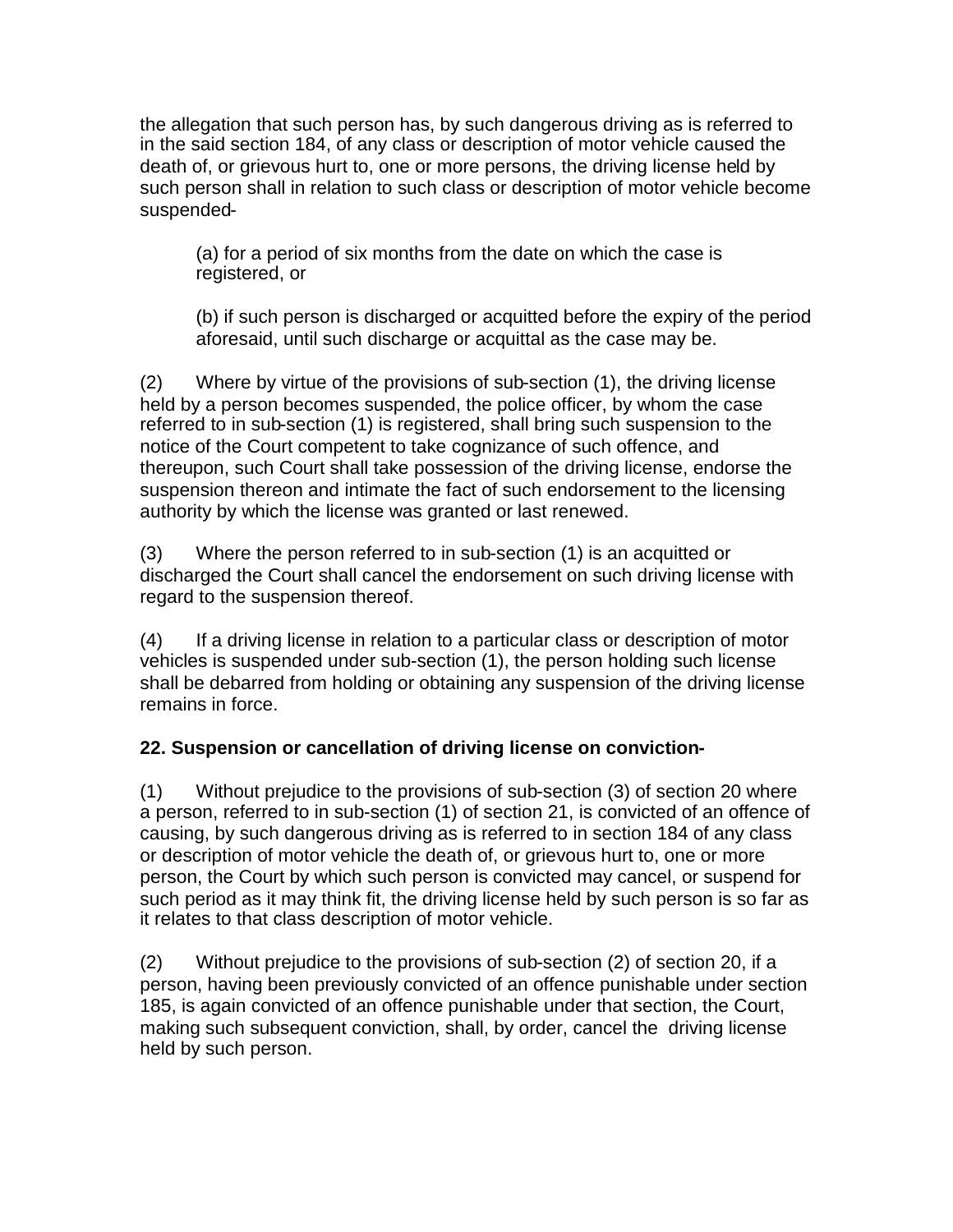(3) If a driving license is cancelled or suspended under this section, the Court shall take the driving license in its custody, endorse the cancellation or, as the case may be, suspension, thereon and send the driving license so endorsed to the authority by which the license was issued or last renewed and such authority shall, on receipt of an license, keep the license in its safe custody, and in the case of a suspended license, return the license to the holder thereof after the expiry of the period of suspension on an application made by him for such return:

Provided that no such license shall be returned unless the holder thereof has, after the expiry of the period of suspension, undergone and passed, to the satisfaction of the licensing authority by which the license was issued or last renewed, a fresh test of competence to drive referred to in sub-section (3) of section 9 and produced a medical certificate in the same form and in the same manner as is referred to in sub-section (3) of section 8.

(4) If a license to drive a particular class or description of motor vehicles is cancelled or suspended under this section, the person holding such a license shall be debarred from holding, or obtaining, any license to drive such particular class or description of motor vehicles so long as the cancellation or suspension of the driving license remains in force.

### <span id="page-27-0"></span>**23. Effect of disqualification order**-

(1) A person in respect of whom any disqualification order is made under section 19 or section 20 shall be debarred to the extent and for the period specified in such order from holding or obtaining a driving license and the driving license, if any, held by such person at the date of the order shall cease 4 to be effective to such extent and during such period.

(2) The operation of a disqualification order made under section 20 shall not be suspended or postponed while an appeal is pending against such order or against the conviction as a result, if any, held by such person at the date of the order shall cease to be effective to such extent and during such period.

(3) Any person in respect of whom any disqualification order has been made may at any time after the expiry of six months from the date of the order apply to the Court or other authority by which the order was made, to remove the disqualification; and the Court or authority, as the case may be, may, having regard to all the circumstance, either cancel or very the disqualification order.

Provided that where the Court or other authority refuses to cancel or vary any disqualification order under this section, a second application thereunder shall not be entertained before the expiry of a three months from the date of such refusal.

### <span id="page-27-1"></span>**24. Endorsement**-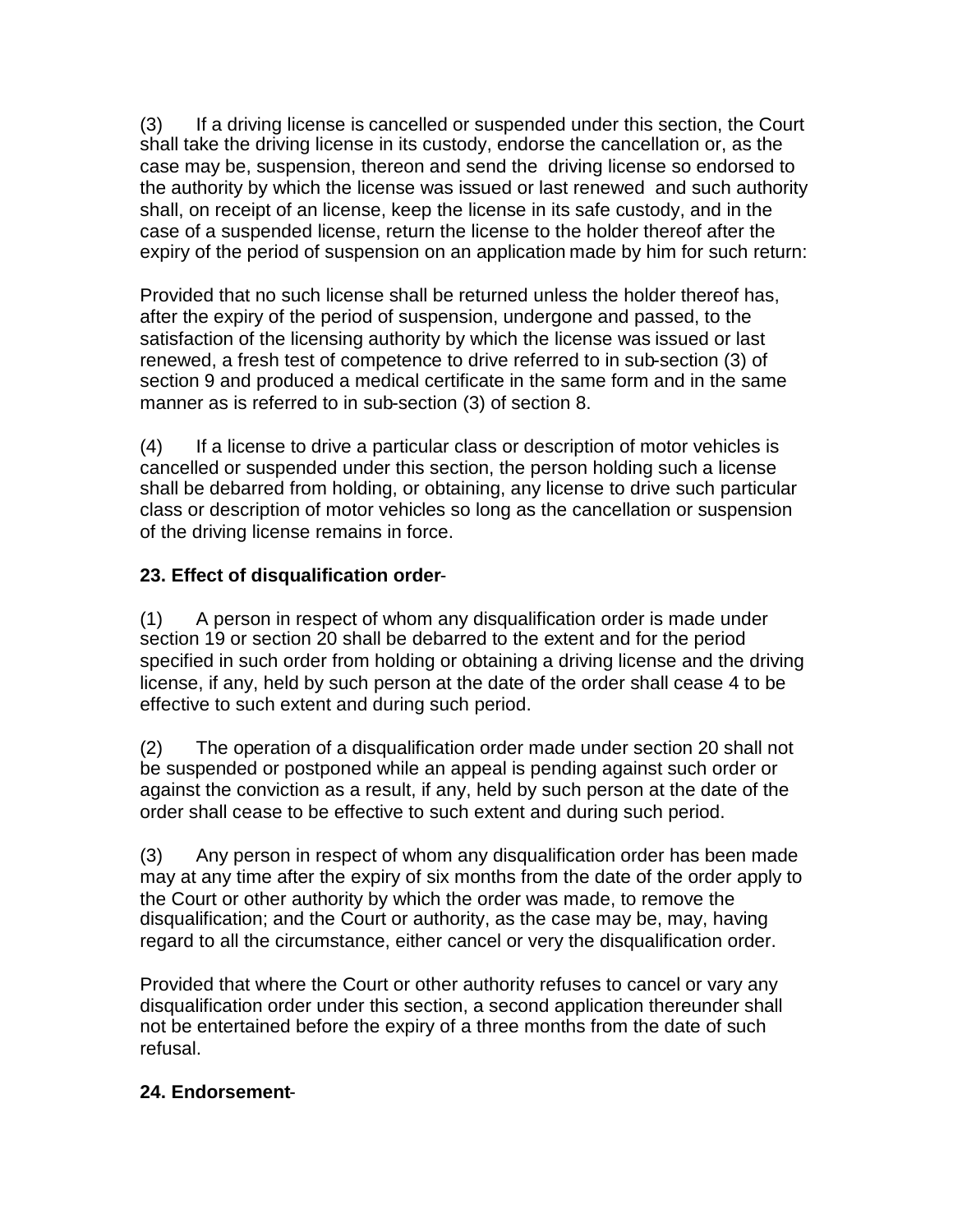(1) The Court authority making an order of disqualification shall endorse or cause to be endorsed upon the driving license if any, held by the person disqualified, particulars of the order of disqualification is made; and particulars of any cancellation or variation of an order of disqualification made under subsection(3) of section 23 shall be similarly so endorsed.

(2) A Court by which any person is convicted of an offence under this Act as may be prescribed by the Central Government, having regard to the objects of this Act, shall, whether or not a disqualification order is made in respect of such conviction, endorse or cause to be endorsed particulars at such conviction on any driving license held by the person convicted.

(3) Any person accused of an offence prescribed under sub-section (2) shall when attending the Court bring with him his driving license if it is in his possession.

(4) Where any person is convicted of any offence under this Act and sentenced to imprisonment for a period exceeding three months, the Court awarding the sentence shall endorse the fact of such sentence upon the driving license of the person concerned and the prosecuting authority shall intimate the fact of such endorsement to the authority by which the driving license was granted or last renewed.

(5) When the driving license is endorsed or caused to be endorsed by any Court, such Court shall send the particulars of the endorsement to the licensing authority by which the driving license was granted or last renewed.

(6) Where on an appeal against any conviction or order of a Court, which has been endorsed on a driving license, the Appellate or last renewed and such authority shall amend or cause to be amended the endorsement.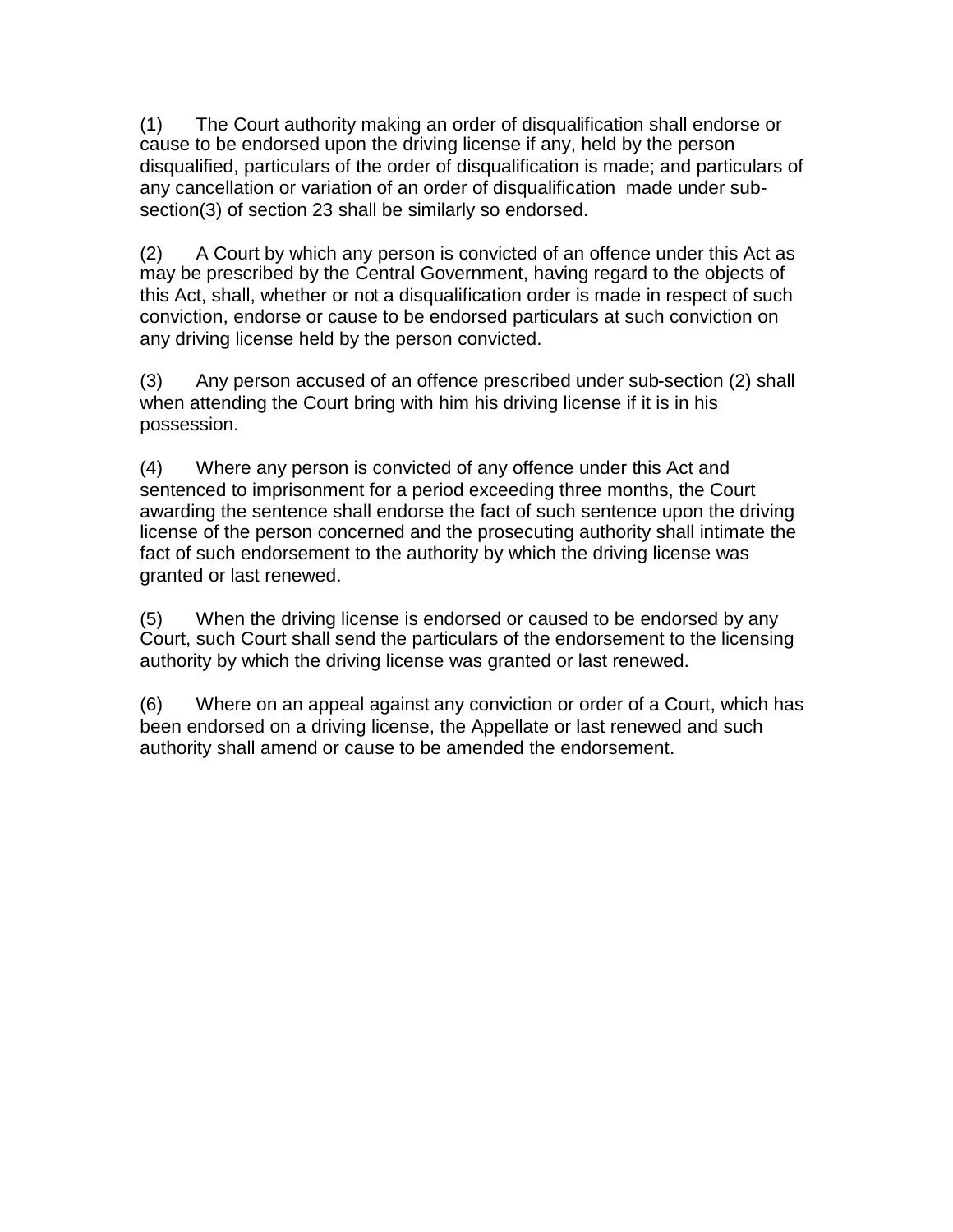### <span id="page-29-0"></span>**25. Transfer of endorsement and issue of driving license free from endorsement-**

(1) An endorsement on any driving license shall be transferred to any new or duplicate driving license obtained by the holder thereof until the holder becomes entitled under the provisions of this section to have a driving license issued to him free endorsement.

(2) Where a driving license is required to be endorsed and the driving license is not in the possession of the Court or authority by which the endorsement is to be made, than-

(a) if the person in respect of whom the endorsement is to be made is at the time the holder of a driving license, he shall produce the driving license to the Court or authority within five days, or such longer time as the Court or authority may fix; or

(b) if, not being then the holder of a driving license, he subsequently obtains a driving license, he shall within five days after obtaining the driving license produce it to the Court or authority;

and if the driving license is not produced within the time specified, it shall, on the expiration of such time, be of no effect until it is produced for the purpose of endorsement.

(3) A person whose driving license has been endorsed shall, if during a continuous period of three years after such endorsement no further endorsement has been made against him, be entitled on surrendering his driving license and on payment of a fee of five rupees, to receive a new driving license free from all endorsements.

Provided that if the endorsement is only in respect of an offence contravening the speed limits referred to in section 112, such person shall be entitled to receive a new driving license free from such endorsements on the expiration of one year of the date of the endorsement.

Provided further that in reckoning the said period of three years and one year, respectively, any period during which the said person was disqualified for holding or obtaining a driving license shall be excluded.

#### <span id="page-29-1"></span>**26. Maintenance of State Registers of Driving Licenses**-

(1) Each State Government shall maintain, in such form as may be prescribed by the Central Government, a register to be known as the State Register of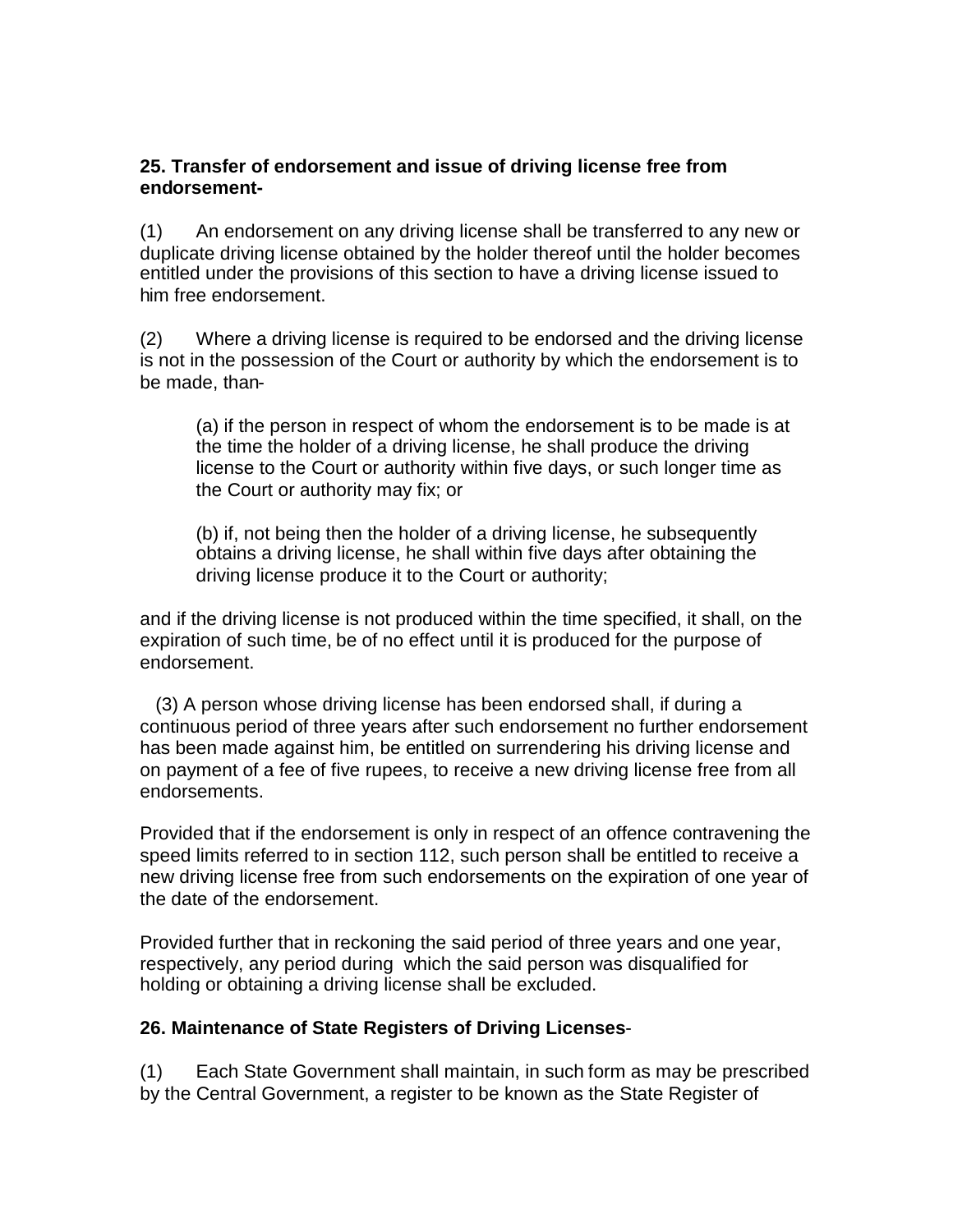Driving Licenses, in respect of driving licenses issued and renewed by the licensing authorities of the State Government, containing the following particulars, namely:-

- (a) names and addresses of holders of driving licenses;
- (b) license numbers;
- (c) dates of issue or renewal of license;
- (d) dates of expiry of licenses;
- (e) classes and types of vehicles authorised to be driven; and
- (f) such other particulars as the Central Government may prescribe.

(2) Each State Government shall supply to the Central Government a 1[printed copy or copy in such other form as the Central Government may require], of the State Register of Driving License and shall inform the Central Government with out delay of all additions so and other amendments in such register made from time to time.

(3) The State Register of Driving Licenses shall be maintained in such manner as may be presented by the State Government.

### <span id="page-30-0"></span>**27. Power of Central Government to make rules-The Central Government may make rules-**

- (a) regarding conditions referred to in sub-section (2) of section 3;
- (b) providing for the form in which the application for learner's license may be made, the information it shall contain and the documents to be submitted with the application referred to in sub-section(2) of section 8;
- (c) providing for the form of medical certificate referred to in sub-section 8;

(d) providing for the particulars for the test referred to in sub-section(5) of section 8;

(e) providing for the form in which the application for driving license may be made, the information it shall contain and the documents to be submitted with the application referred to in sub-section(2) of section 9;

(f) providing for the particulars regarding test of competence to drive referred to in sub-section (3) of section 9;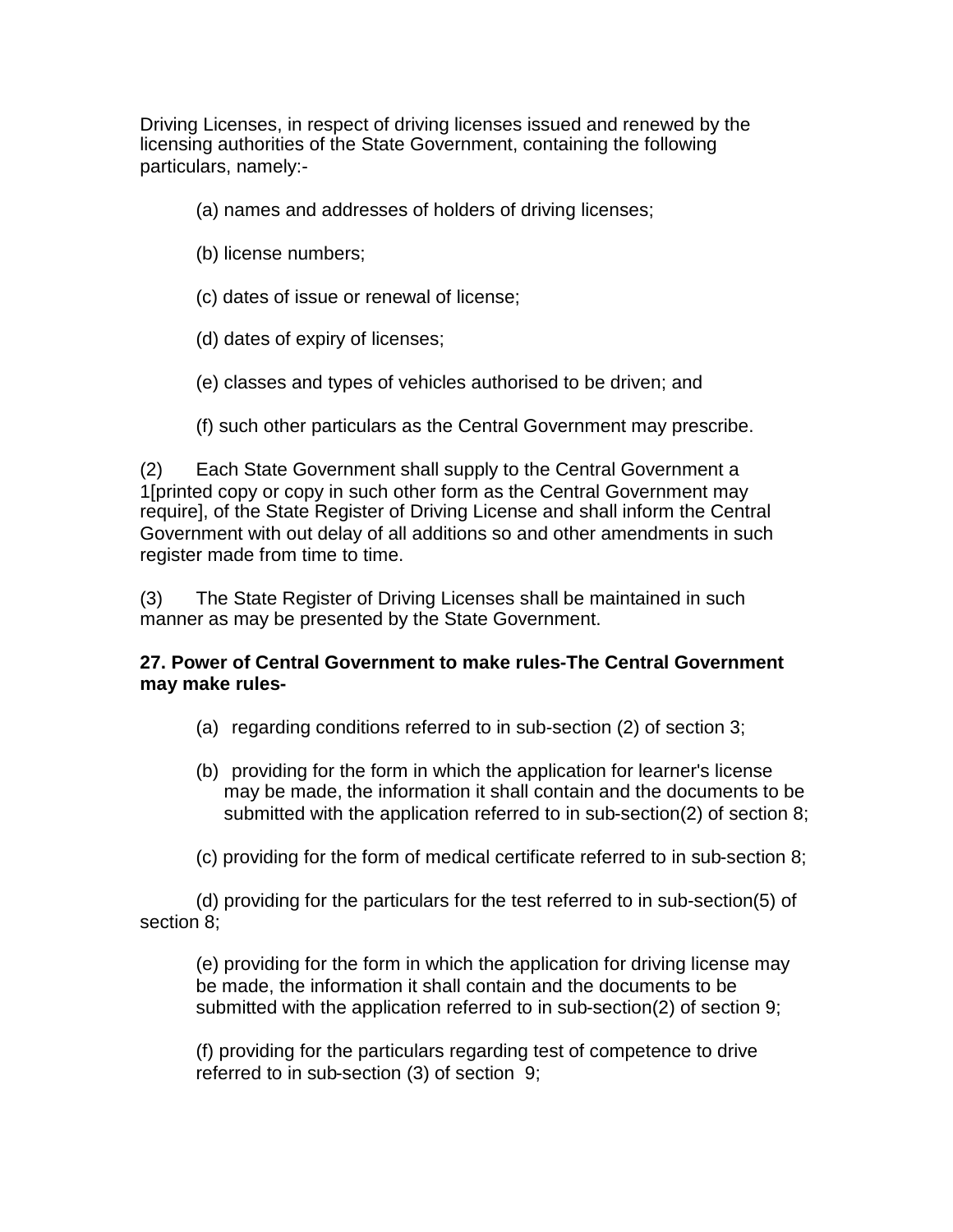(g) specifying the minimum educational qualifications of person to whom licenses to drive transport vehicles may be issued under this Act and time within which such qualification are to be acquired by such persons;

(h) providing for the form and content of the license referred to in subsection (1) of section 10;

(i) providing for the form and contents of the application referred to in subsection (1) of section 11 and document to be submitted with the application and the fee to be charged;

(j) providing for the conditions subject to which section 9 shall apply to an application made under section 11;

(k) providing for the form and contents of the application referred to in sub-section (1) of section 15 and the documents to accompany such application under sub-section (2) of section 15;

(l) providing for the authority to grant licenses under sub-section (1) of section 18;

(m) specifying the fees payable under sub-section (3) and (4) of section 15 for the grant of learners licenses, and for the grant and renewal of driving licenses and licenses for the purpose of regulating the schools or establishment for imparting instruction in driving motor vehicles;

(n) specifying the acts for the purposes of clauses (f) of sub-section (1) of section 19;

(o) specifying the offences under this Act for the purposes of sub-section (2) of section 24;

(p) to provide for all or any of the matters referred to in sub-section (1) of section 26;

(q) any other matter which is, or has to be, prescribed by the Central Government.

#### <span id="page-31-0"></span>**28. Power of State Government to make rules**-

(1) A State Government may make rule for the purpose of carrying into effect the provisions of this Chapter other than the matters specified in section 27.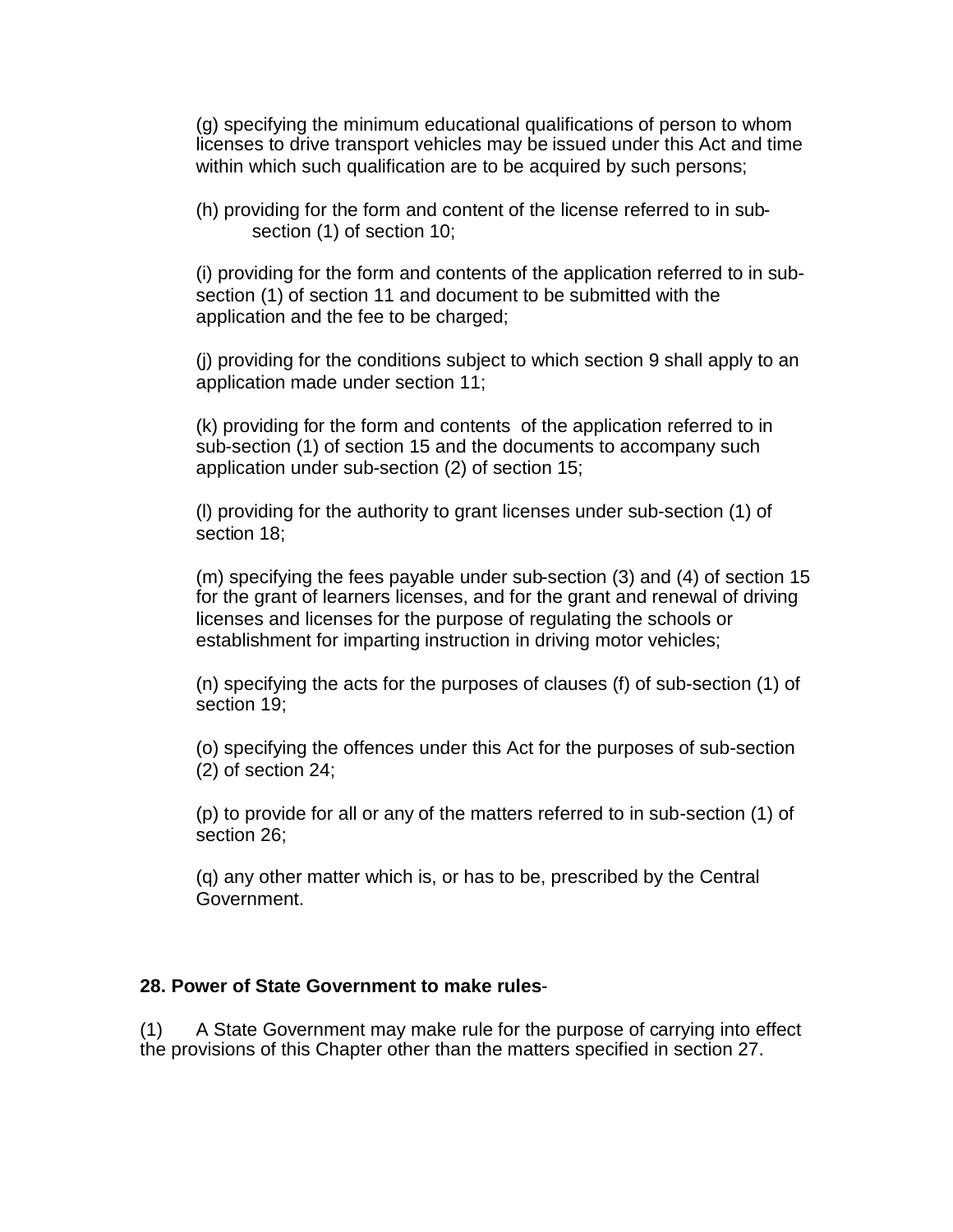(2) Without prejudice to the generality of the foregoing power, such rules may provide for-

(a) the appointment, jurisdiction, control and functions of licensing authorities and other prescribed authorities;

(b) the conduct and hearing of appeals that may be preferred under this Chapter, the fees to be paid in respect of such appeals and the refund of such fees.

Provided that no fee so fixed shall exceed twenty-five rupees;

(c) the issue of duplicate license to replace licenses lost, destroyed or mutilated, the replacement of photographs which have become obsolete and the fees to be charged therefor;

(d) the badges and uniform to be worn by drivers of transport vehicles and the fees to be paid in respect of badges;

(e) the fee payable for the issue of a medical certificate under sub-section (3) of section 8;

(f) the exemption of prescribed persons, or prescribed classes of persons, from payment of all or any portion of the fees payable under this Chapter;

(g) the communication of particulars of licenses granted by one licensing authority to other licensing authorities ;

(h) the duties, functions and conduct of such persons to whom licenses to drive transport vehicles are issued;

(i) the exemption of drivers of road-rollers from all or any of the provisions of this Chapter or of the rules made thereunder;

(j) the manner in which the State Register of Driving Licenses shall be maintained under section 26;

(k) any other matter which is to be, or may be, prescribed.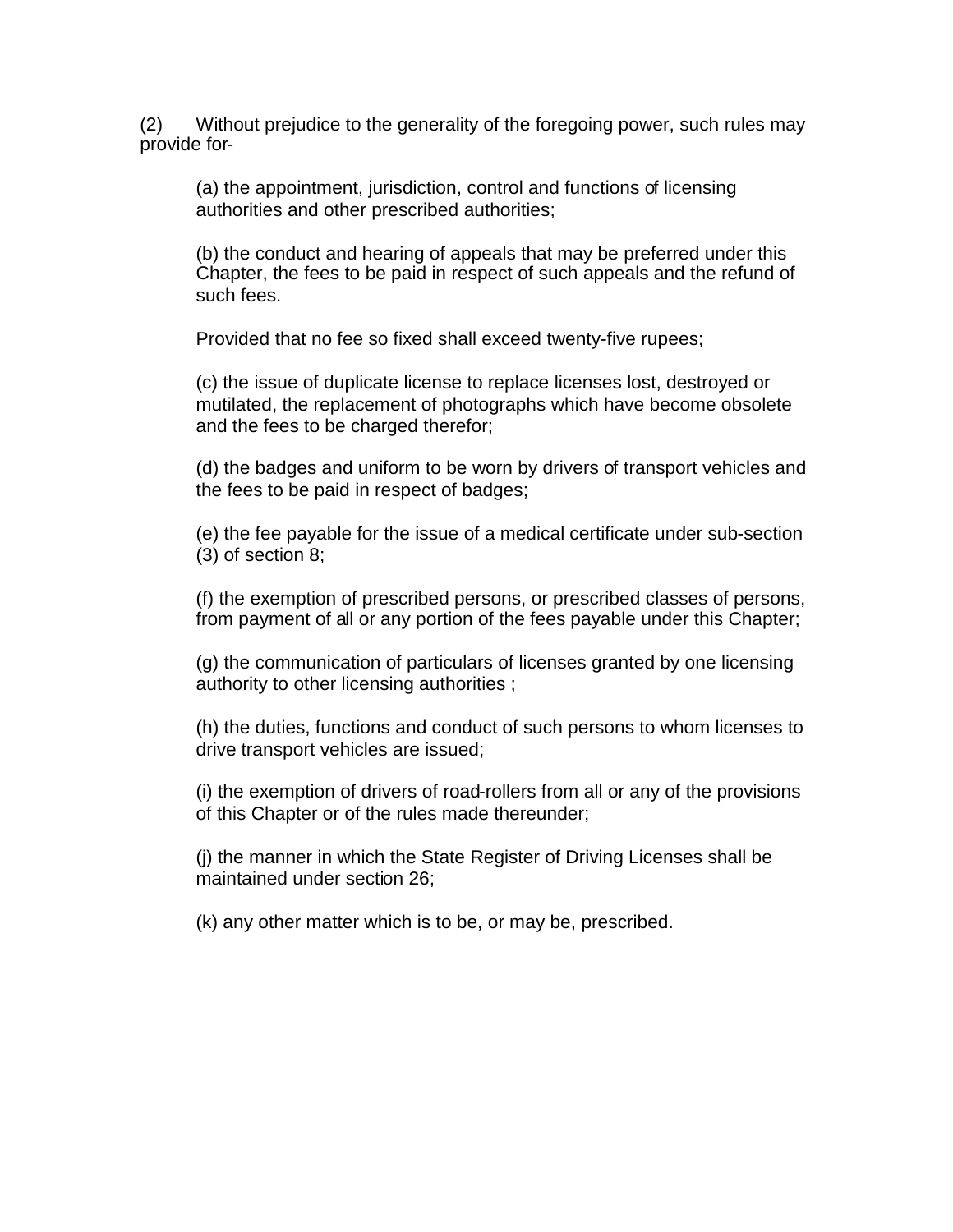## **CHAPTER III**

## **LICENSING OF CONDUCTORS OF STAGE CARRIAGES**

### <span id="page-33-0"></span>**29. Necessity for conductor's license-**

(1) No person shall act as a conductor of a stage carriage unless he hold an effective conductor's license issued to him authorising him authorising him to act as such conductor; and no person shall employ or permit any person who is not so licensed to act as a conductor of a stage carriage

(2) A State Government may prescribed the conditions subject to which subsection (1) shall not apply to a driver of a stage carriage performing the functions of a conductor or to a person employed to act as a conductor for a period not exceeding one month.

### <span id="page-33-1"></span>**30. Grant of conductor's license-**

(1) Any person who possesses such minimum educational qualification as may be prescribed by the State Government and is not disqualified under subsection (1) of section 31 and who is not for the time being disqualified for holding or obtaining a conductor's license may apply to the licensing authority having jurisdiction in the area in which he ordinarily resides or carries on business for the issue to him of a conductor's license.

(2) Every application under sub-section (1) shall be in such form and shall contain such information as may be prescribed.

(3) Every application for a conductor's license shall be accompanied by a medical certificate in such form as may be prescribed, signed by a registered medical practitioner and shall also be accompanied by two clear copies of a recent photograph of the applicant.

(4) A conductor's license issued under this Chapter shall be in such form and contain such particulars as may be prescribed and shall be effective throughout the State in which it is issued.

(5) The fee for a conductor's license and for each renewal thereof shall be one-half of that for a driving license.

#### <span id="page-33-2"></span>**31. Disqualifications for the grant of conductor's license-**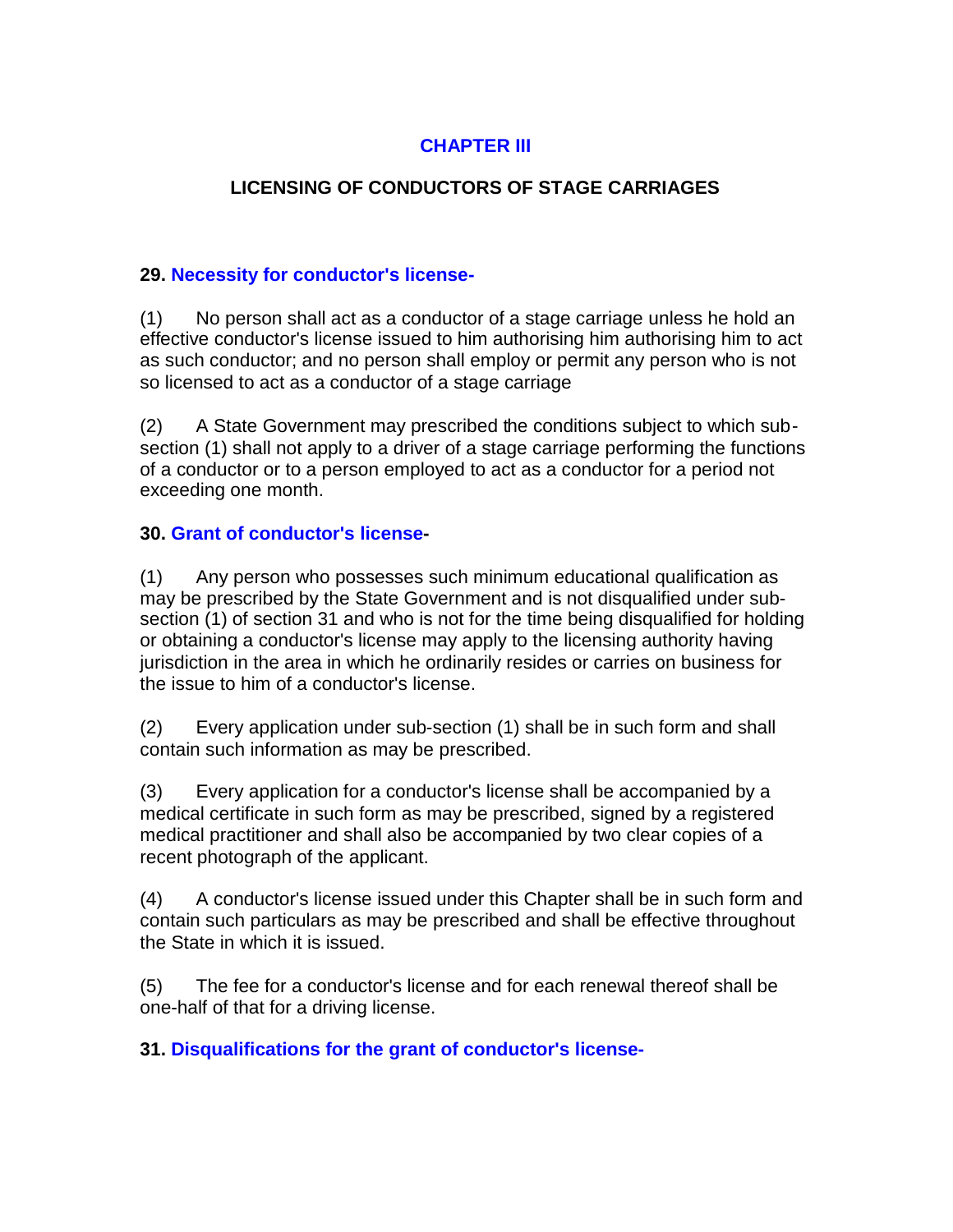(1) No person under the age of eighteen years shall hold, or be granted, a conductor's license.

(2) The licensing authority may refuse to issue a conductor's license-

(a) if the applicant does not possess the minimum educational qualification;

(b) if the medical certificate produced by the applicant disclosed that he is physically unfit to act as a conductor; and

(c) if any previous conductor's license held by the applicant was revoked.

### <span id="page-34-0"></span>**32. Revocation of a conductor's license on grounds of disease or disability-**

A conductor's license may at any time be revoked by any licensing authority if that authority has reasonable grounds to believe that the holder of the license is suffering from any disease or disability which is likely to render him permanently unfit to hold such a license and where the authority revoking a conductor's license is not the authority which issued the same, it shall intimate the fact of such revocation to the authority which issued that license.

Provided that before revoking any license, the licensing authority shall give the person holding such license a reasonable opportunity of being hear

### <span id="page-34-1"></span>**33. Orders refusing etc., conductor's licenses and appeals there from-**

(1) Where a licensing authority refuses to issue or renew, or revokes any conductor's license, it shall do so by an order communicated to the applicant or the holder, as the case may be, giving the reasons in writing for such refusal or revocation.

(2) Any person aggrieved by an order made under sub-section (1) may, within thirty days of the service on him of the order, appeal to the prescribed authority which shall decide the appeals after giving such person and the authority which made the order an opportunity of being heard and the decision of the appellate authority shall be binding on the authority which made the order.

### <span id="page-34-2"></span>**34. Power of licensing authority to disqualify-**

(1) If any licensing authority is of opinion that it is necessary to disqualify the holder of a conductor's license for holding or obtaining such a license on account of his previous conduct as a conductor, it may, for reasons to be recorded, make an order disqualifying that person for a specified period, not exceeding one year, for holding or obtaining a conductor's license,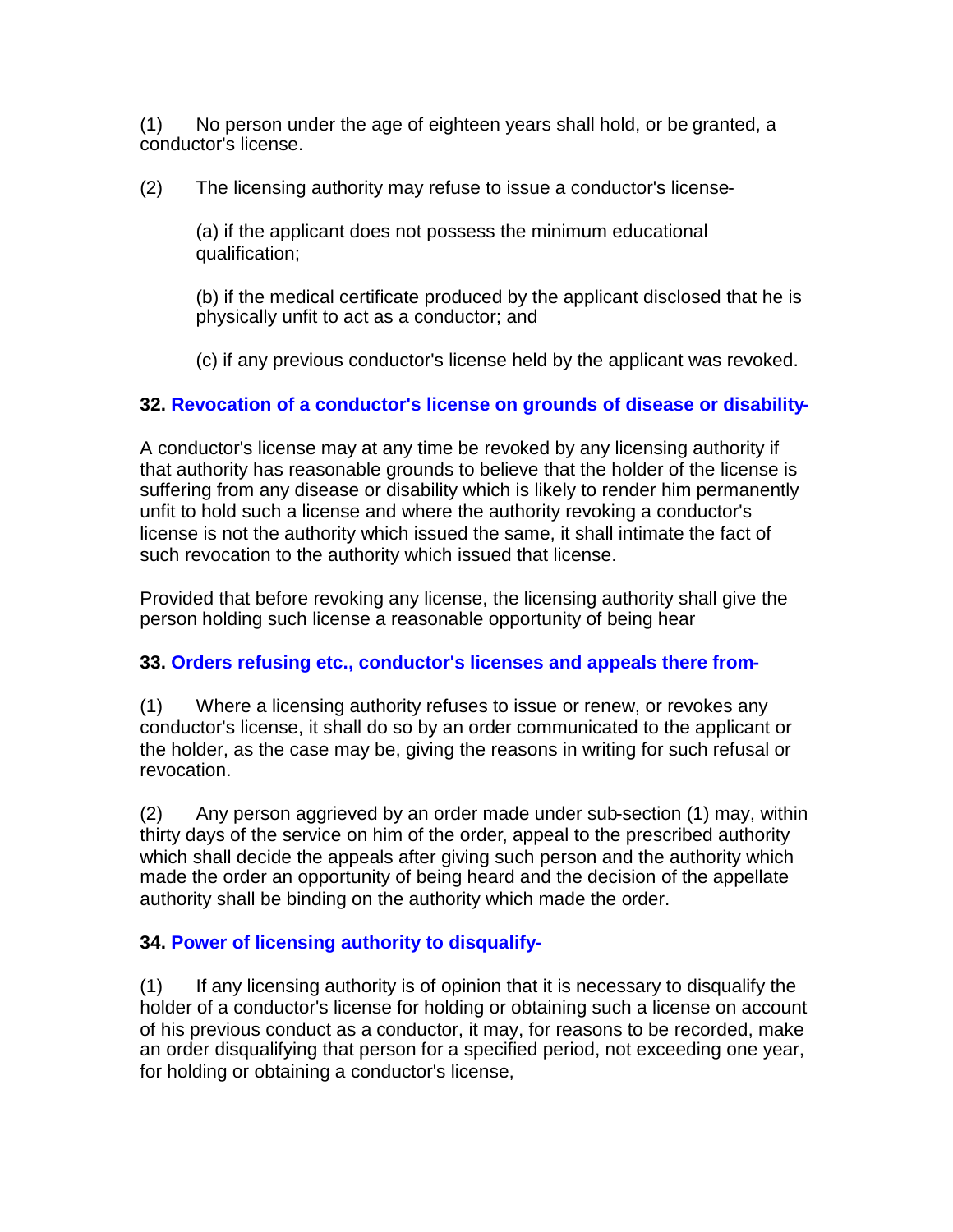Provided that before disqualifying the holder of a license, the licensing, authority shall give the person holding such license a reasonable opportunity of being heard.

(2) Upon the issue of any such order, the holder of the conductor's license shall forthwith surrender the license to the authority making the order, if the license has not already been surrendered, and the authority shall keep the license, until the disqualification has expired or has been removed.

(3) Where the authority disqualifying the holder of a conductor's license under this section is not the authority which issued the license, it shall intimate the fact of such disqualification to the authority which issued the same.

(4) Any person aggrieved by an order made under sub-section (1) may, within thirty days of the service on him of the order, appeals to the prescribed authority which shall decide the appeals after giving such person and the authority which made the order an opportunity of being heard and the decision of the appellate authority shall be binding on the authority which made the order.

### <span id="page-35-0"></span>**35. Power of Court to disqualify-**

(1) Where any person holding a conductor's license is convicted of an offence under this Act, the Court by which such person is convicted may, in addition to imposing any other punishment authorised by law, declare the person so convicted to be disqualified for such period as the Court may specify for holding a conductor's license.

(2) The Court to which an appeal lies from any conviction of an offence under this Act may set aside or vary any order of disqualification made by the Court below, and the Court to which appeals ordinarily lie from such Court, may set a side or vary any order of disqualification made by that Court, notwithstanding that no appeals lies against the conviction in connection with which such order was made.

### <span id="page-35-1"></span>**36. Certain provisions of Chapter II to apply to conductor's license-**

The provisions of sub-section (2) of section 6, sections 14, 15 and 23, subsection (1) of section 24 and section 25 shall, so far as may be, apply in relation to a conductor's license, as they apply in relation to a driving license.

### <span id="page-35-2"></span>**37. Savings-**

If any license to act as a conductor of a stage carriage (by whatever name called) has been issued in any State and is effective immediately before the commencement of this Act, it shall continue to be effective, notwithstanding such commencement, for the period for which it would have been effective, if this Act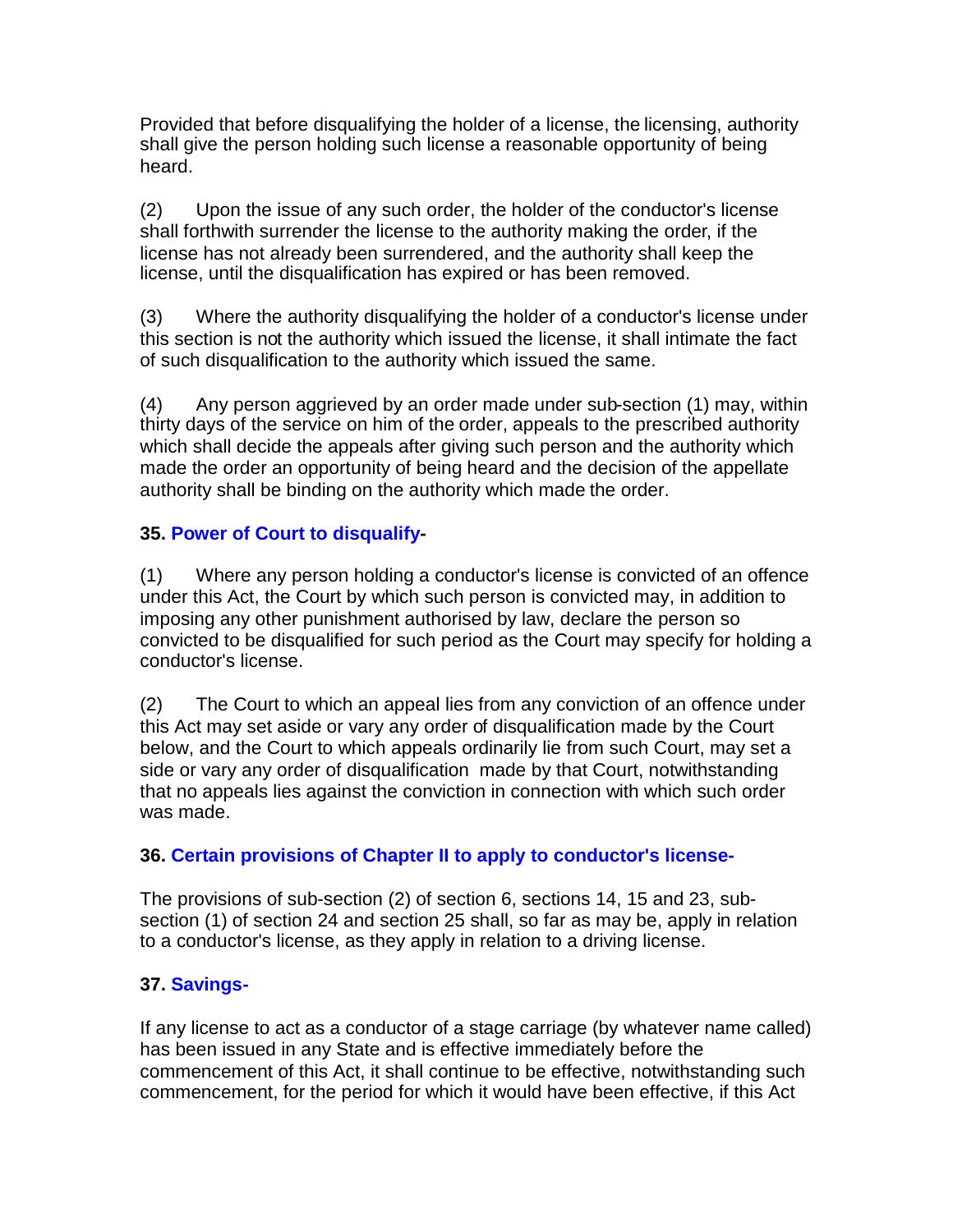had not been passed, and every such license shall be deemed to be a license issued under this Chapter as if this Chapter had been in force on the date on which that license was granted.

#### **38. Power of State Government to make rules-**

(1) A State Government may make rules for the purpose of carrying into effect the provisions of this Chapter.

(2) Without prejudice to the generality of the foregoing power, such rules may provide for-

(a) the appointment,

(b) the conditions subject to which drivers of stage carriages performing the functions of a conductor and persons temporarily employed to act as conductors may be exempted from the provisions of sub-section (1) of section 29;

(c) the minimum educational qualifications of conductors; their duties and functions and the conduct of person to whom conductor's licenses are issued;

(d) the form of application for conductor's licenses or for renewal of such licenses and the particulars it may contain;

(e) the form in which conductor's licenses may be issued or renewed and the particulars it may contain;

(f) the issue of duplicate licenses to replace licenses lost, destroyed or mutilated, the replacement of photographs which have become obsolete and the fees to be charged therefor;

(g) the conduct and hearing of appeals that may be preferred under this Chapter, the fees to be paid in respect of such appeals and the refund of such fees:

Provided that no use fee so fixed shall exceed twenty-five rupees;

(h) the badges and uniform to be worn by conductor's of state carriages and the fees to be paid in respect of such badges;

(i) the grant of the certificates referred to in sub-section (3) of section 30 by register medical practitioners and the form of such certificate;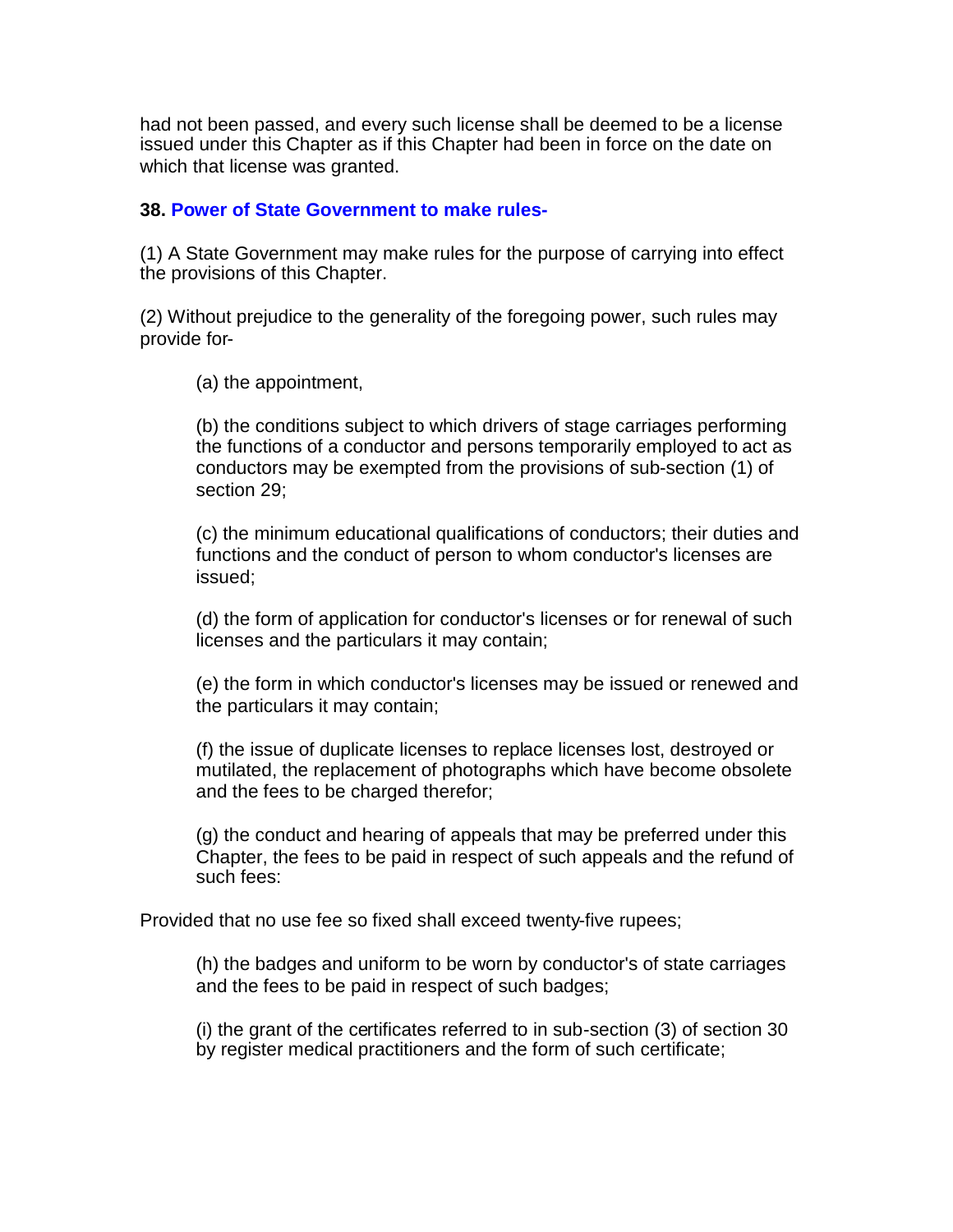(j) the conditions subject to which, and the extent to which, a conductor's license issued in another State shall be effective in the State;

(k) the communication of particulars of conductor's licenses from one authority to other authorities; and

(l) any other matter which is to be, or may be, prescribed.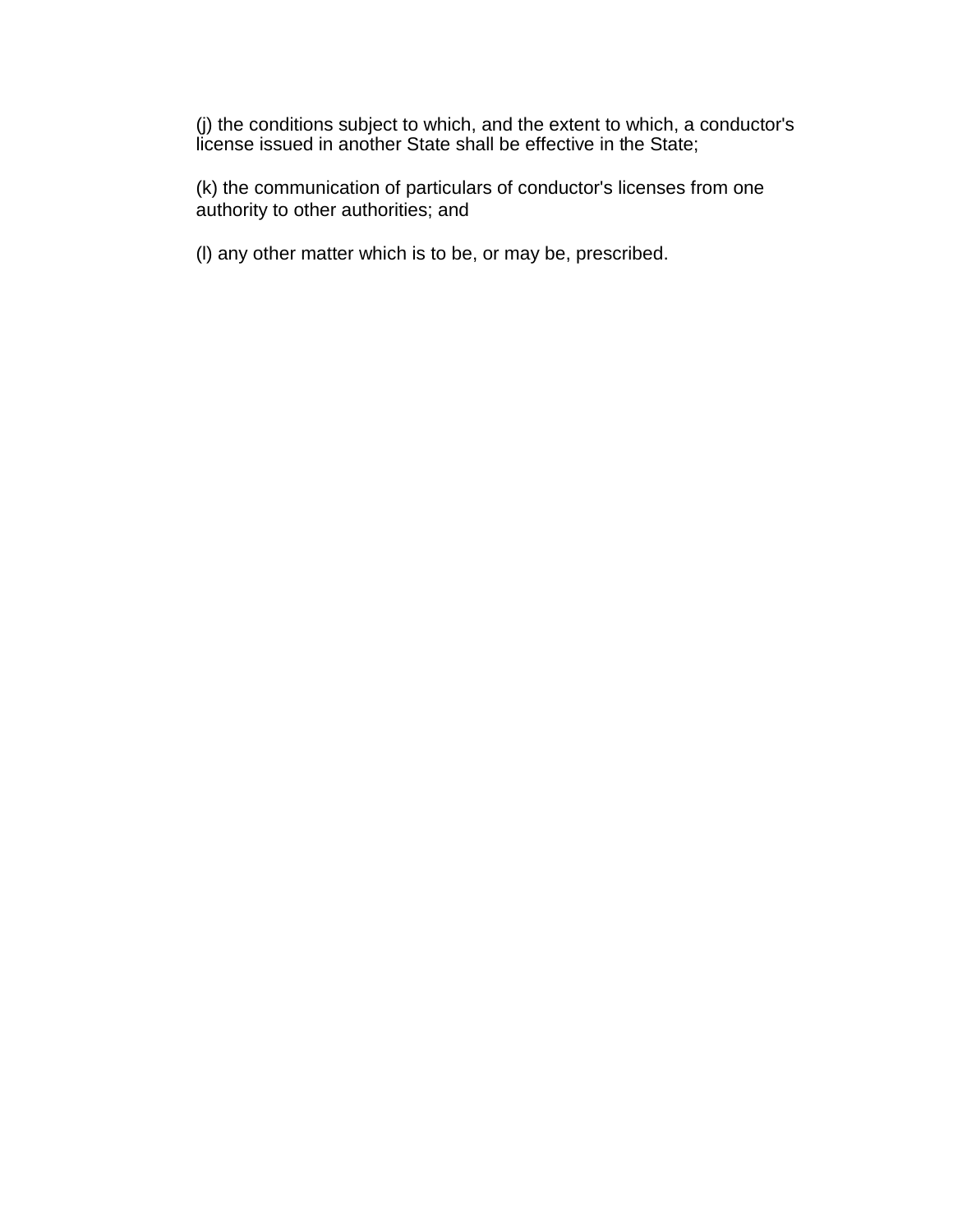# **CHAPTER IV**

# **REGISTRATION OF MOTOR VEHICLES**

## **39. Necessity for registration-**

No person shall drive any motor vehicle and no owner of a motor vehicle shall cause or permit the vehicle to be driven in any public place or in any other place unless the vehicle is registered in accordance with this Chapter and the certificate of registration of the vehicle has not been suspended or cancelled and the vehicle carriers a registration mark displayed in the prescribed manner.

Provided that nothing in this section shall apply to a motor vehicle in possession of a dealer subject to such conditions as may be prescribed by the Central Government.

## **40. Registration, where to be made-**

Subject to the provisions of section 42, section 43 and section 60, every owner of a motor vehicle shall cause the vehicle to be registered by a registering authority in whose jurisdiction he was he residence or place of business where the vehicle is normally kept.

### **41. Registration, how to be made-**

(1) An application by or on behalf of the owner of a motor vehicle for registration shall be in such form and shall be accompanied by such documents, particulars and information and shall be made within such period as may be prescribed by the Central Government.

Provided that where a motor vehicle is jointly owned by more persons than one, the application shall be made by one of them on behalf of all the owners and such application shall be deemed to be the owner of the motor vehicle for the purposes of this Act.

(2) An application referred to in sub-section (1) shall be accompanied by such fee as may be prescribed by the Central Government.

(3) The registering authority shall issue to the owner of a motor vehicle registered by it a certificate of registration in such form and containing such particulars and information and in such manner as may be prescribed by the Central Government.

(4) In addition to the other particulars required to be included in the certificate of registration, it shall also specify the type of the motor vehicle, being a type as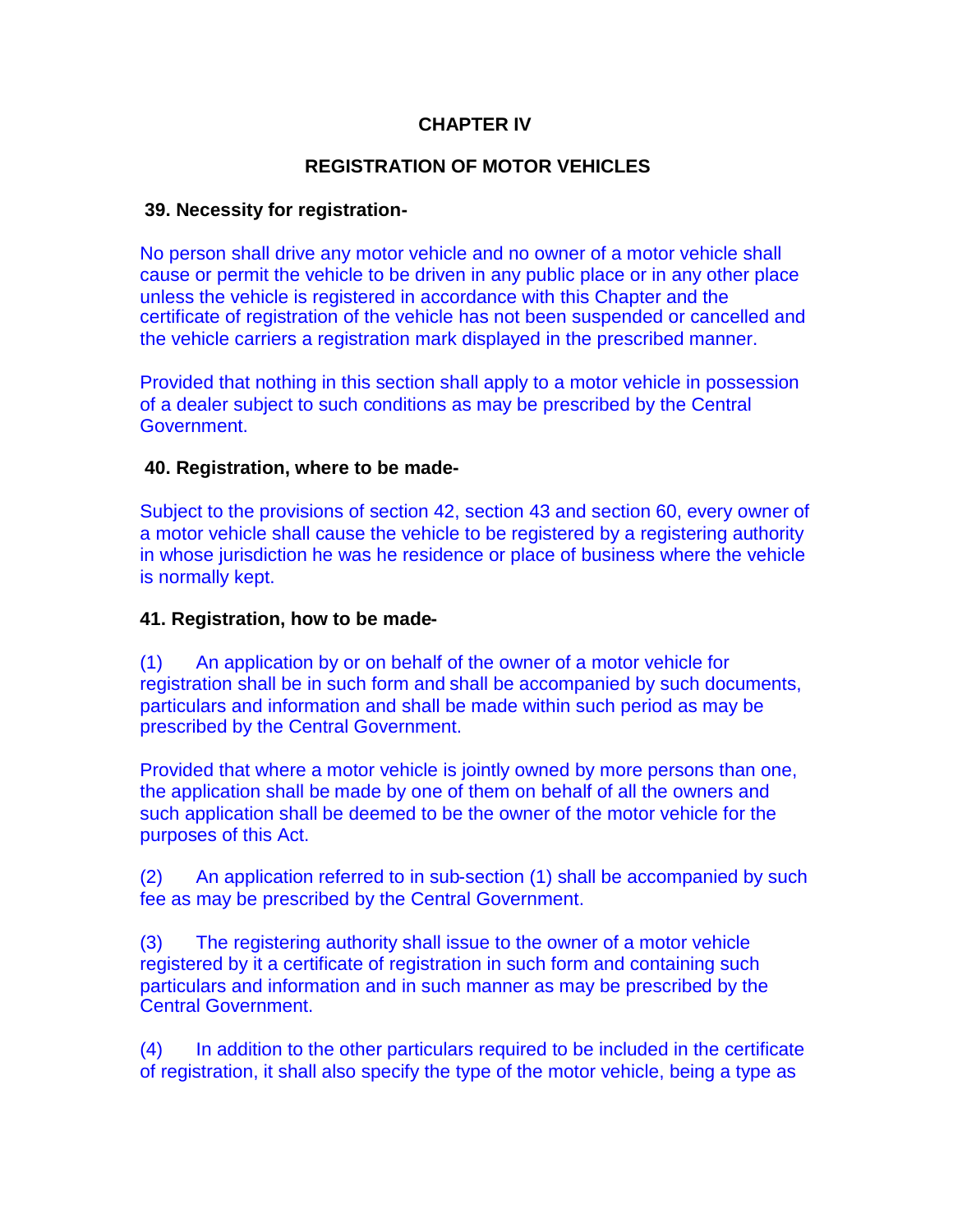the Central Government may, having regard to the design, construction and use of the motor vehicle, by notification in the official Gazette, specify.

(5) The registering authority shall enter the particulars of the certificate referred to in sub-section (3) in a register to be maintained in such form and manner as may be prescribed by the Central Government.

(6) The registering authority shall assign to the vehicle, for display thereon, a distinguishing mark (in this Act referred to as the registration mark) consisting of one of the groups of such of those letters and followed by such letters and figures as are allotted to the State by the State by the Central Government from time to time by notification in the Official Gazette and displayed and shown on the motor vehicle in such form and in such manner as may be prescribed by the Central Government.

(7) A certificate of registration issued under sub-section (3), Whether before or after the commencement of this Act, in respect of a motor vehicle, other than a transport vehicle, shall, subject to the provisions contained in this Act, be valid only for a periods of fifteen years from the date of issue of such certificate and shall be renewable.

(8) An application by or on behalf of the owner of a motor vehicle, other than a transport vehicle, for the renewal of a certificate of registration shall be made within such period and in such form containing such particulars and information as may be prescribed and information as may be prescribed by the Central Government.

(9) An application referred to in sub-section (8) shall be an accompanied by such fee as may be prescribed by the Central Government.

(10) Subject to the provisions of section 56, the registering authority may, on receipt of an application under sub-section (8), renew the certificate of registration for a period of five years and intimate the fact to the original registering authority, if it is not the registering authority.

(11) If the owner fails to make an application under sub-section (1), or, as the case may be, under sub-section (8) within the period prescribed, the registering authority may, having regard to the circumstances of the case, require the owner to pay, in lieu of any action that may be taken against him under section 177, such amount not exceeding one hundred rupees as may be prescribed under sub-section (13),

Provided that action under section 177 shall be taken against the owner where the owner fails to pay the said amount.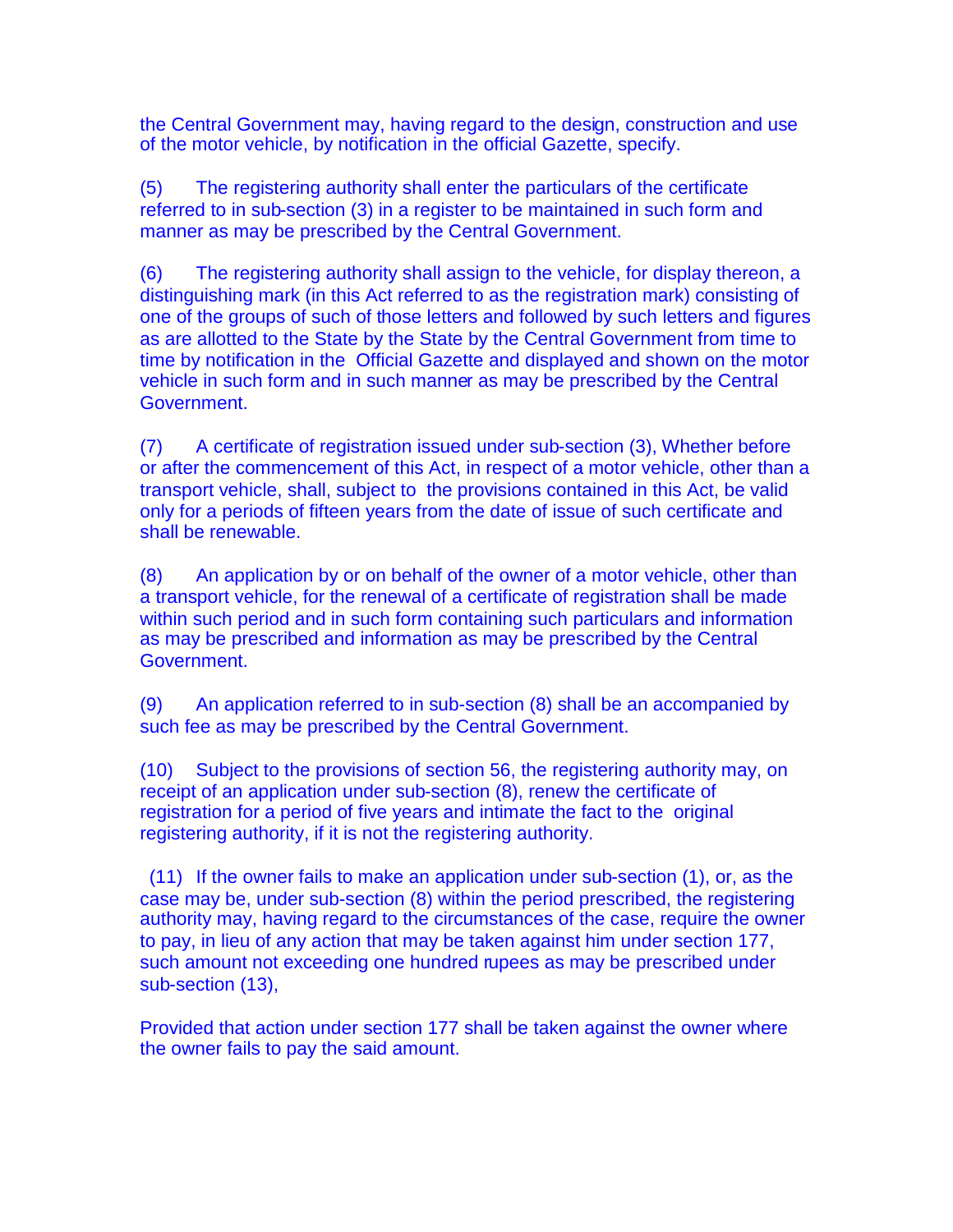(12) Where the owner has paid the amount under sub-section (11), no action shall be taken against him under said amount.

(13) For the purpose of sub-section (11), the State Government may prescribe different amounts having regard to the period of delay on the part of the owner in making an application under sub-section (1) or sub-section (8).

(14) An application for the issue of a duplicate certificate of registration shall be made to the 1[last registering authority] in such form, containing such particulars and information along with such fee as may be prescribed by the Central Government.

# **42. Special provision for registration of motor vehicles of diplomatic officers, etc.-**

(1) Where an application for registration of a motor vehicle is made under sub-section (1) of section 41 by or on behalf of any diplomatic officer or consular officer, then notwithstanding anything contained in sub-section (3) or sub-section (6) of that section, the registering authority shall register the vehicle in such manner an this behalf by the Central Government under sub-section (3) and shall assign to the vehicle for display thereon a special registration mark in accordance with the provisions contained in those rules and shall issue a certificate (hereafter in this section; referred to as the certificate of registration) that the vehicle has been registered under this section; and any vehicle so registered under this section; and any vehicle so registered shall not, so long as it remains the property of any diplomatic officer or consular officer, require to be registered otherwise under this Act.

(2) If any vehicle registered under this section ceases to be the property of any diplomatic officer or consular officer, the certificate of registration issued under this section shall also cease to be effective, and the provisions of sections 39 and 40 shall thereupon apply.

(3) The Central Government may make rules for the registration of motor vehicles belonging to diplomatic officers and consular officers regarding the procedure to be followed by the registering authority for registering such vehicles, the form in which the certificate of registration are to be sent the owners of the vehicles and the special registration marks to be assigned to such vehicles.

(4) For the purposes of this section, "diplomatic officer" or "consular officer" means any person who is recognized as such by the Central Government thereon shall be final.

# **43. Temporary registration-**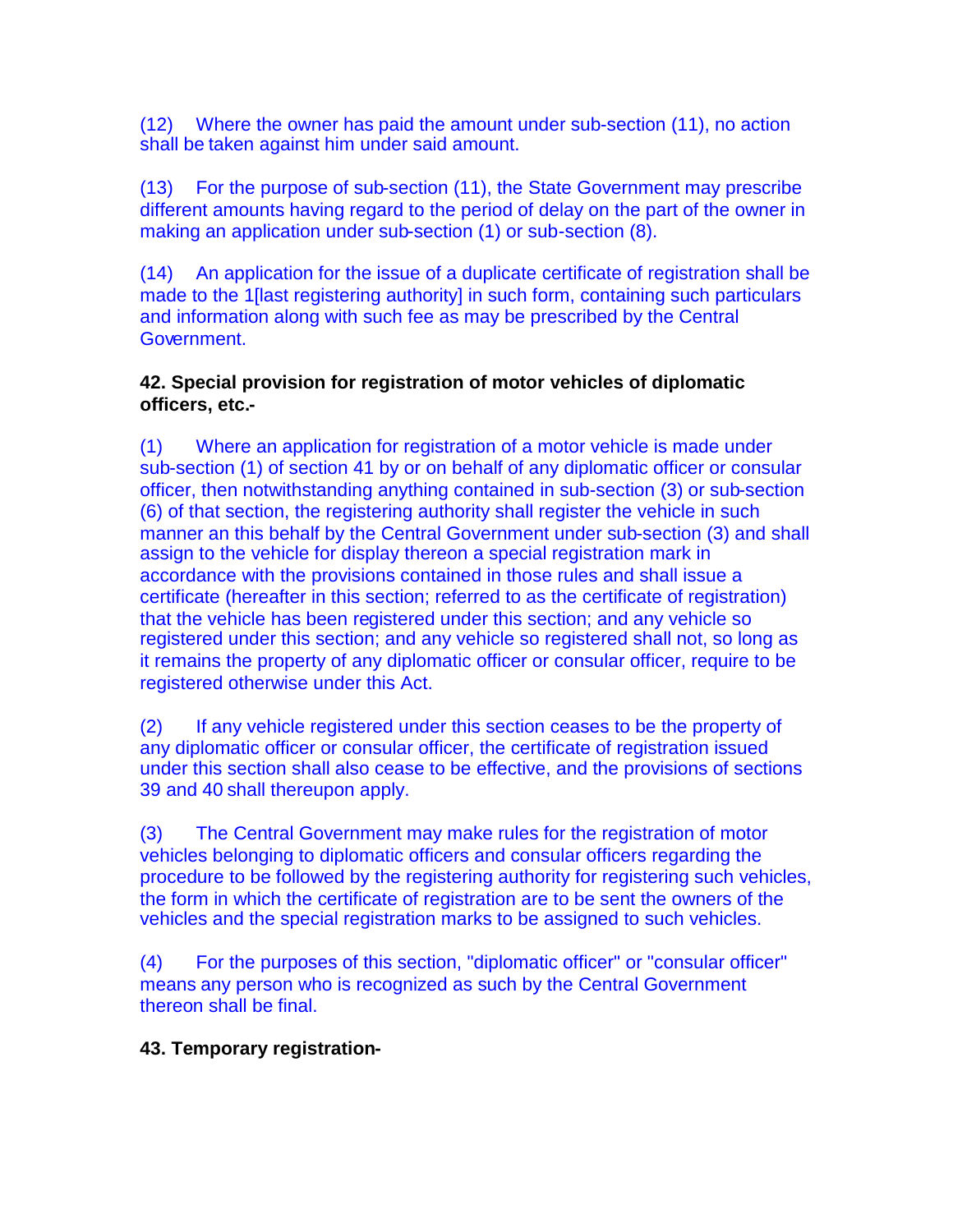(1) Notwithstanding anything contained in section 40 the owner of a motor vehicle may apply to any registering authority or other prescribed authority to have the vehicle temporarily registered in the prescribed manner and of the issue in the prescribed manner of a temporary of temporary certificate of registration and a temporary registration mark.

(2) A registration made under this section shall be valid only for a period not exceeding one month, and shall not be renewable.

Provided that where a motor vehicle so registered is a chassis to which a body has not been attached and the same is detained in a workshop beyond the said period of one month for being fitted 2[with a body or any unforeseen circumstance beyond the control of the owner] the period may, on payment of such fees, if any, as may be prescribed, be extended by such further period or periods as the registering authority or other prescribed authority, as the case may be, may allow.

1[(3) In case where the motor vehicle is held under hire-purchase agreement, lease or hypothecation, the registering authority or other prescribed authority shall issue a temporary certificate of registration of such vehicle, which shall incorporate legibly and prominently the full name and address of the person with whom such agreement has been entered into by the owner.]

# **44. Production of vehicle at the time of registration-**

The registering authority shall before proceeding to register a motor vehicle or renew the certificate of registration in respect of a motor vehicle, other than a transport vehicle, require the person applying for registration to produce the vehicle either before itself or such authority may satisfy itself that the particulars contained in the application are true and that the vehicle complies with the requirements of this Act and of the rules made there under.

# **45. Refusal of registration or renewal of the certificate of registration-**

The registering authority may, by order, refuse to register any motor vehicle, or renew the certificate of registration in respect of a motor vehicle (other than a transport vehicle), if in either case, the registering authority has reason to believe that it is a stolen motor vehicle or the vehicle is mechanically defective or fails to comply with the requirement of this Act or of the rules made thereunder, or if the applicant fails to furnish particulars of any previous registration of the vehicle or furnishes inaccurate particulars in the application for registration of the vehicle or, as the case may be, for renewal of the certificate or registration thereof and the registering authority shall furnish the applicant whose vehicle is refused registration, or whose application for renewal of the certificate of registration is refused, a copy of such order, together with the reason for such refusal.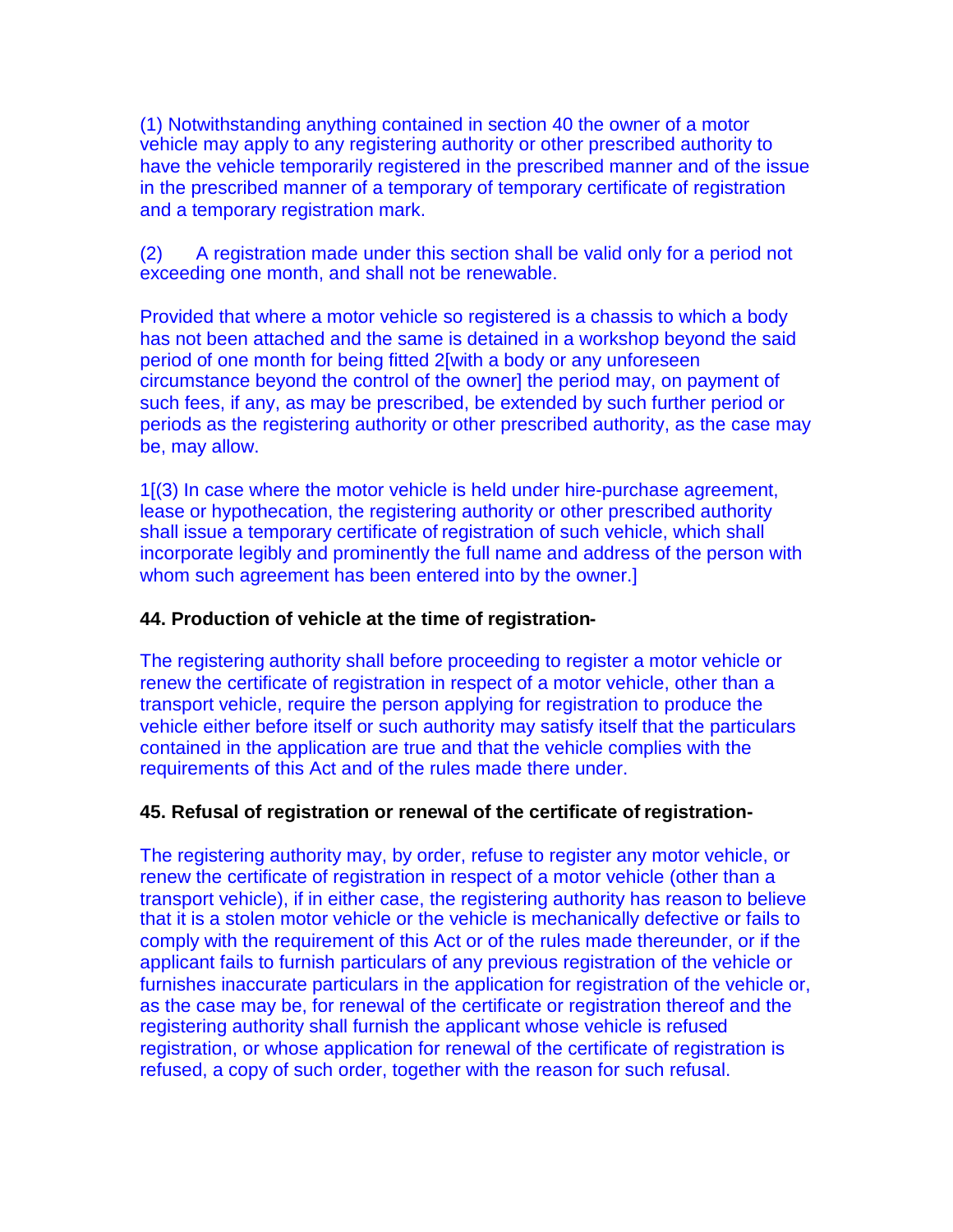## **46. Effectiveness in India of registration-**

Subject to the provisions of section 47, a motor vehicle registered in accordance with this Chapter in any State shall not required to be registered elsewhere in India and a certificate of registration issued or in force under this Act in respect of such vehicle shall be effective throughout India.

## **47. Assignment of new registration mark on removal to another State-**

(1)When a motor vehicle registered in one States has been kept in another State, for a period exceeding twelve months, the owner of the vehicle shall, within such period and in such form containing such particulars as may be prescribed by the Central Government, apply to the registering authority, within whose jurisdiction the vehicle then is, for the assignment of a new registration mark and shall present the certificate of registration to that registering authority.

Provided that an applicant under this sub-section shall be accompanied-

- (i) by the no objection certificate obtained under section 48, or
- (ii) in a case where no such certificate has been obtained, by-
	- (a) the receipt obtained under sub-section (2) of section 48; or

(b) the postal acknowledgement received by the owner of the vehicle if he has sent an application in this behalf by registered post acknowledgement due to the registering authority referred to in section 48,

together with a declaration that he has not received any communication from such authority refusing to grant such certificate or requiring him to comply with any direction subject to which such certificate may be granted.

Provided further that, in a case where a motor vehicle is held under a hire purchase, lease or hypothecation agreement, an application under this subsection shall be accompanied by a no objection certificate from the person with whom such agreement has been entered into, and the provisions of section 51, so far as may be, regarding obtaining of such certificate from the person with whom such agreement has been entered into, shall apply.

(2) The registering authority, to which application is made under subsection(1), shall after making such verification, as it thinks fit, of the returns, if any, received under section 62, assign the vehicle a registration mark as specified in sub-section (6) of section 41 to be displayed and shown thereafter on the vehicle and shall enter the mark upon the certificate of registration before returning it to the applicant and shall, in communication with the registering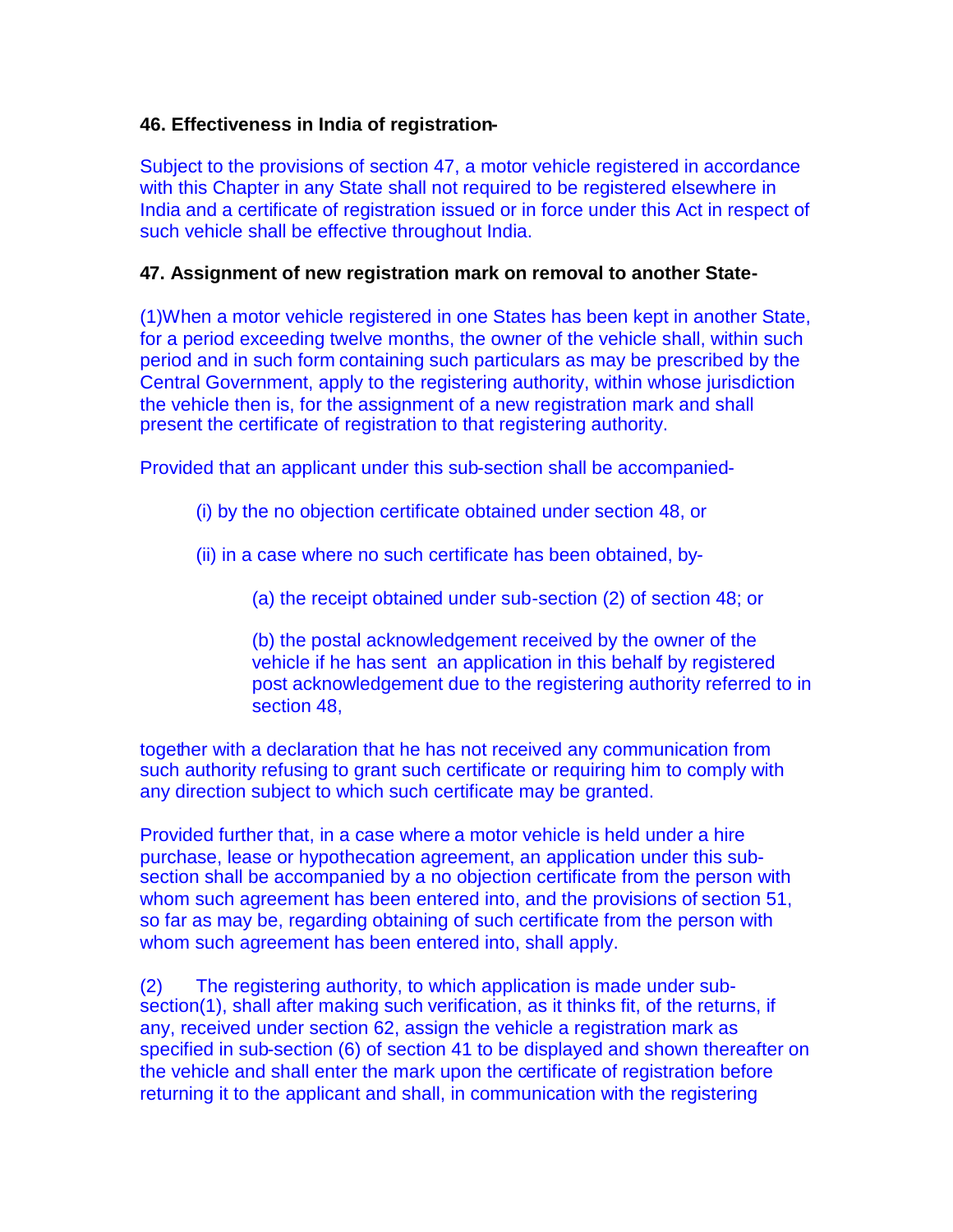authority by whom the vehicle was previously registered, arrange for the transfer of the registration of the vehicle from the records of that registering authority to its own records.

(3) Where a motor vehicle is held under a hire-purchase or lease or hypothecation agreement, the registering authority shall, after assigning the vehicle a registration mark under sub-section (2), inform the person whose name has been specified in the certificate of registration as the person with whom the registered owner has entered into the hire-purchase or lease or hypothecation agreement (by sending to such person a notice by registered post acknowledgement due at the address of such person of such person entered in the certificate of registration the fact of assignment of the said registration mark).

(4) A State Government may make rules under section 65 requiring the owner of a motor vehicle not registered within the State, which is brought into or is for the time being in the State, to furnish to the prescribed authority in the State such information with respect to the motor vehicle and is registration as may be prescribed.

(5) If the owner fails to make an application under sub-section (1) within the period prescribed, the registering authority may, having regard to the circumstances of the case, require the owner to pay, in lieu of any action that may be taken against him under section 177, such amount not exceeding one hundred rupees as may be prescribed under sub-section (7).

Provided that action under section 177 shall be taken against the owner where the owner fails to pay the said amount.

(6) Where the owner has paid the amount under sub-section (5), no action shall be taken against him under him under section 177.

(7) For the purposes of sub-section (5), the State Government may prescribe different amounts having regard to the period of delay on the part of the owner in making an application under sub-section (1).

# **48. No objection certificate-**

(1) The owner of a motor vehicle when applying for the assignment of a new registration mark under sub-section (1) of section 47, or where the transfer of a motor vehicle is to be effected in a State other than the State of its registration, the transferor of such vehicle when reporting the transfer under sub-section (1) of section 50, shall make an application in such form and in such manner as may be prescribed by the Central Government to the registering authority by which the vehicle was registered for the issue of a certificate (hereafter in this section referred to as objection certificate ), to the effect that the registering authority has no objection for assigning a new registration mark to the vehicle or, as the case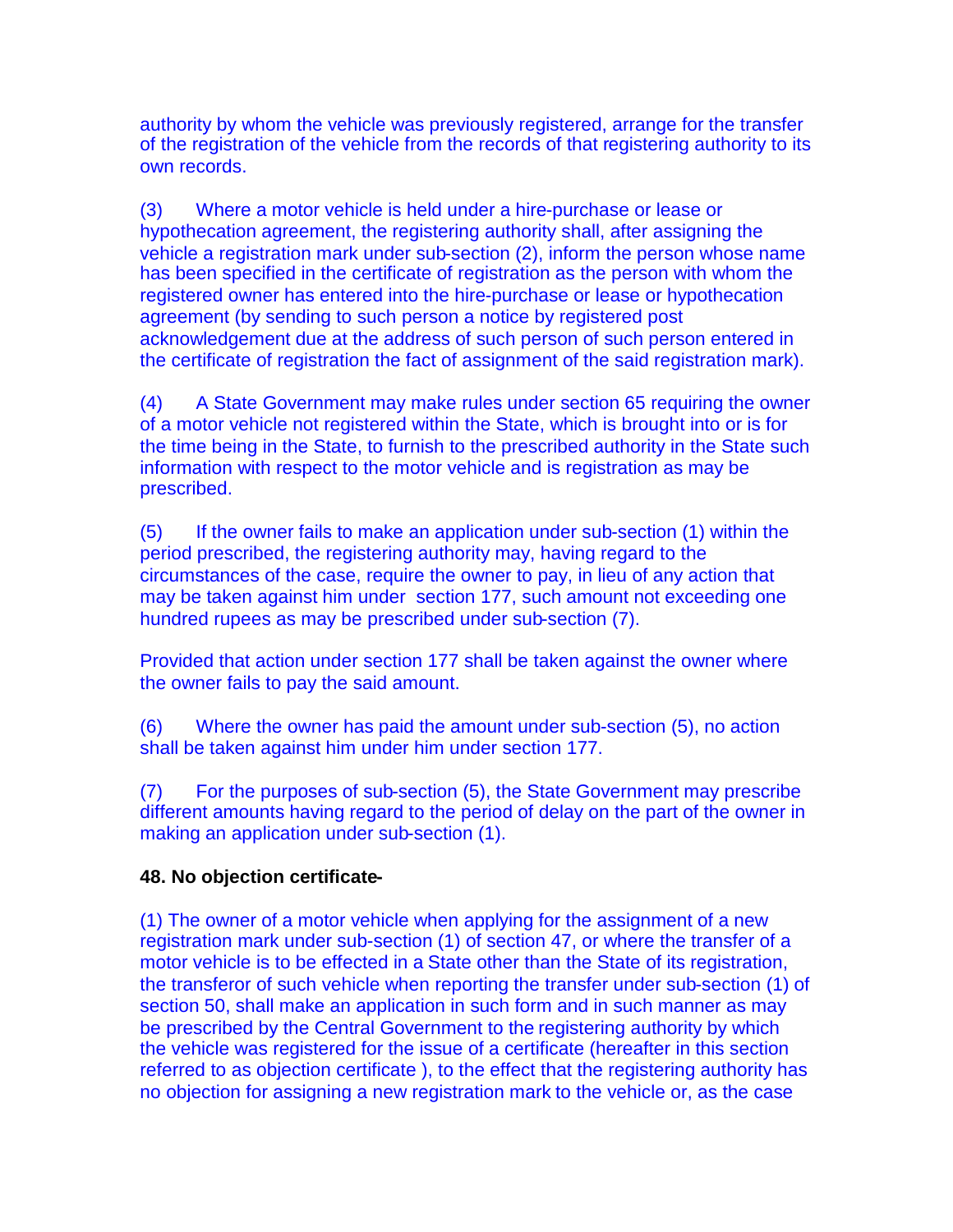may be, for entering the particulars of the transfer of ownership in the certificate of registration.

(2) The registering authority shall, on receipt of an application under subsection (1), issue a receipt in such form as may be prescribed by the Central Government.

(3) On receipt of an application under sub-section (1), the registering authority may, after making such inquiry and requiring the applicant to comply with such directions as it deems fit and within thirty days of the receipt thereof, by order in writing, communicate to the applicant that it has granted or refused to grant the no objection certificate.

Provided that a registering authority shall not refuse to grant the no objection certificate unless it has recorded in writing the reasons for doing so and a copy of the same has been communicated to the applicant.

(4) Where within a period of thirty days referred to in sub-section (3), the registering authority does not refuse to grant the no objection certificate or does not communicate the refusal to the applicant, the registering authority shall be deemed to have granted the no objection certificate.

(5) Before granting or refusing to grant the no objection certificate, the registering authority shall obtain a report in writing from the police that no case relating to the theft of the motor vehicle concerned has been reported or is pending verify whether all the amounts due to Government including road tax in respect of that motor vehicle have been paid and take into account such other factors as may be prescribed by the Central Government.

1[(6) The owner of the vehicle shall also inform at the earliest, in writing, the registering authority about the theft of his vehicle together with the name of the police station where the theft report was lodged, and the registering authority shall take into account such report while disposing of any application for no objection certification, registration, transfer of ownership or issue of duplicate registration certificate.]

# **49. Change of residence or place of business-**

(1) If the owner of a motor vehicle ceases to reside or have his place of business at the address recorded in the certificate of registration of the vehicle, he, shall within thirty days of any such change of address, intimate in such form accompanied by such document as may be prescribed by the Central Government, his new address, to the registering authority by which the certificate of registering authority, to that other registering authority, and shall at the same time forward the certificate of registration to the registering authority or, as the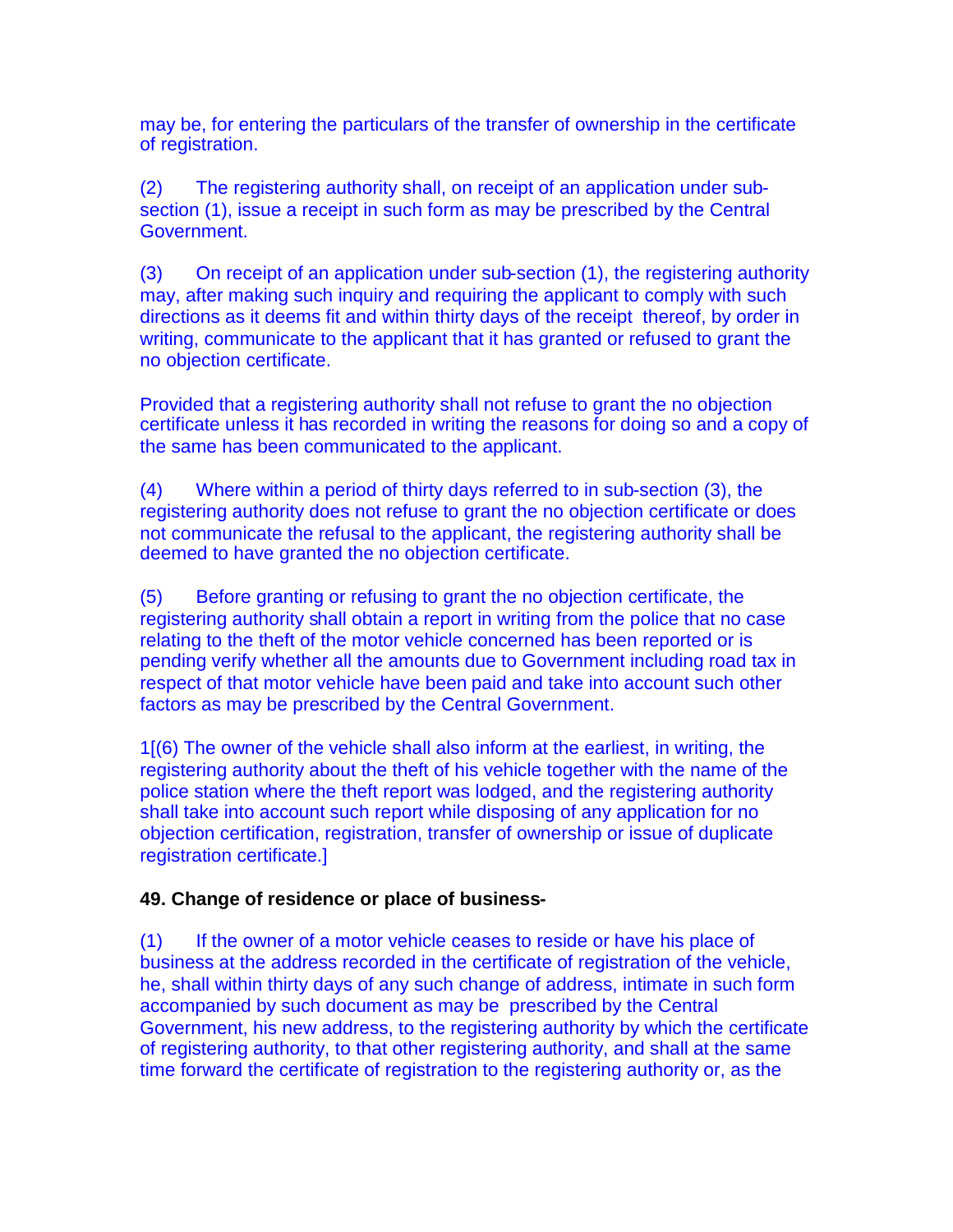case may be, to the other registering authority in order that the new address may be entered therein.

(2) If the owner of a motor vehicle fails to intimate his new address to the concerned registering authority within the period specified in sub-section (1), the registering authority may, having regard to the circumstances of the case, require the owner to pay, in lieu of any action that may be taken against him under section 177, such amount not exceeding one hundred rupees as may be prescribed under sub-section (4)

Provided that action under section 177 shall be taken against the owner where he fails to pay the said amount.

(3) Where a person has paid the amount under sub-section (2), no action shall be taken against him under section 177.

(4) For the purpose of sub-section (2), a State Government may prescribe different amounts having regard to the period of delay in intimating his new address.

(5) On receipt of intimation under sub-section (1), the registering authority may, after making such verification as it may think fit, cause the new address to be entered in the certificate of registration.

(6) A registering authority other than the original registering authority making any such entry shall communicate the altered address to the original registering authority.

(7) Nothing in sub-section (1) Shall apply where the change of the address recorded in the certificate of registration is due to a temporary absence not intended to exceed six months in duration or where the motor vehicle is neither used nor removed from the address recorded in the certificate of registration.

# **50. Transfer of ownership-**

(1) Where the ownership of any motor vehicle registered under this Chapter is transferred-

(a) the transferor shall,-

(i) in the case of a vehicle registered within the same State, within fourteen days of the transfer, report the fact of transfer, in such form with such documents and in such manner, as may be prescribed by the Central Government to the registering authority within whose jurisdiction the transfer is to be effected and shall simultaneously send a copy of the said report to the transferee; and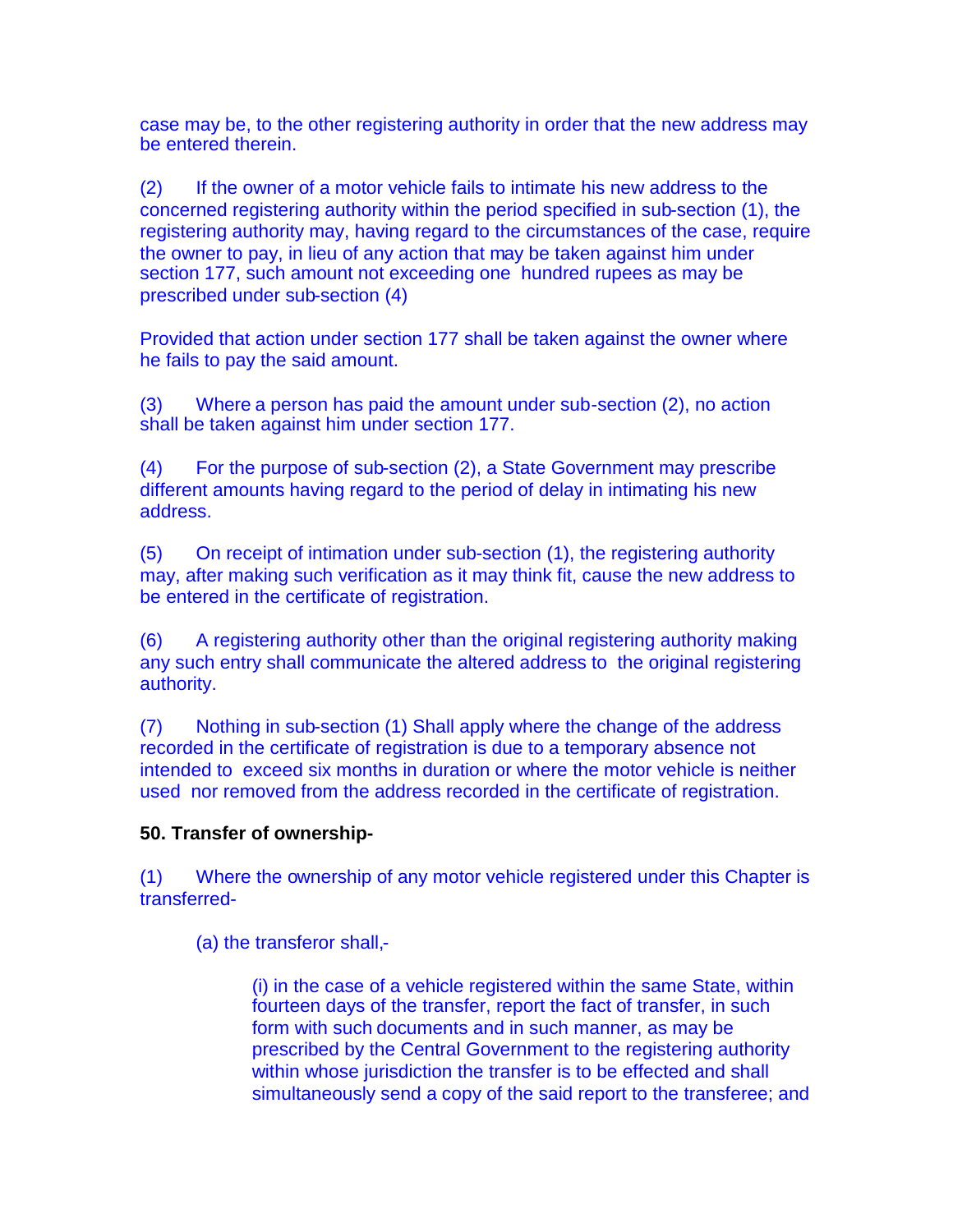(ii) in the case of a vehicle registered outside the State, within fortyfive days of the transfer, forward to the registering authority referred to in sub-clause (i)-

(A) the no objection certificate obtained under section 48; or

(B) in a case where no such certificate has been obtained,-

(I) the receipt obtained under sub-section (2) of section 48; or

> (II) the postal acknowledgement received by the transferee if he has sent an application in this behalf by registered post acknowledgement due to the registering authority referred to in section 48.

together with a declaration that he has not received any communication from such authority refusing to grant such certificate or requiring him to comply with any direction subject to which such certificate may be granted;

(b) the transferee shall, within thirty days of the transfer, report the transfer to the registering authority within whose jurisdiction he has the residence or place of business where the vehicle is normally kept, as the case may be, and shall forward the certificate of registration to that registering authority together with the prescribed fee and a copy of the report received by him from the transfer of ownership may be entered in the certificate of registration.

#### (2) Where-

(a) the person in whose name a motor vehicle stands registered dies, or

(b) a motor vehicle has been purchased or an acquired at a public auction conducted by, or on behalf of, Government,

the person succeeding to the possession of the vehicle, shall make an application for the purpose of transferring the ownership of the vehicle in his name, to the registering authority in whose jurisdiction he has the residence or place of business where the vehicle is normally kept, as the case may be, in such manner, accompanied with such fee, and within such period as may be prescribed by the Central Government.

(3) If the transferor of the transferee fails to report to the registering authority the fact of transfer within the period specified in clause (a) or clause (b) of subsection (1), as the case may be, or if the person who is required to make an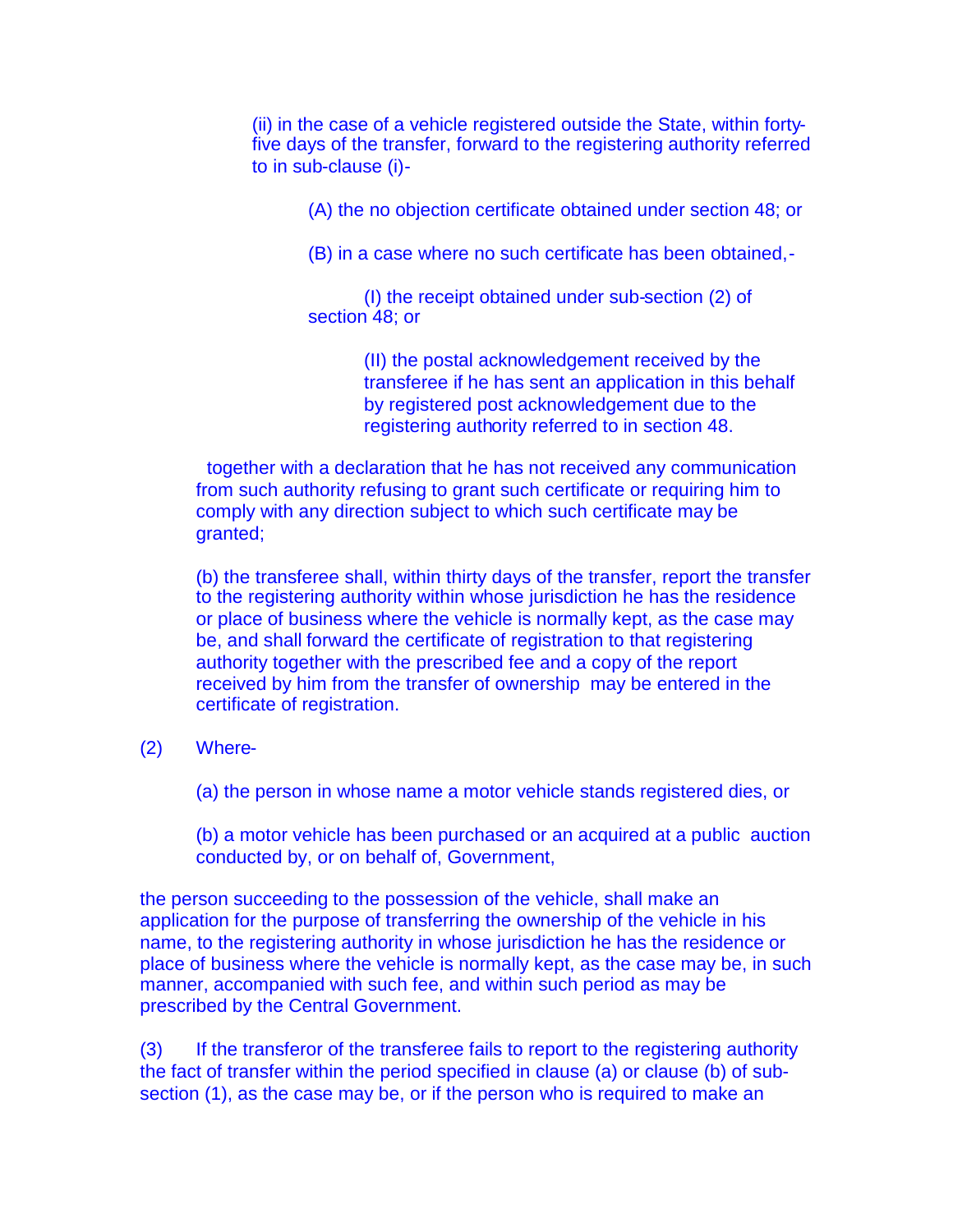application under sub-section (2) (hereafter in this section referred to as the other person) fails to make such application within the period the period prescribed, the registering authority may, having regard to the circumstances of the case, required the transferor or the transferee, or the other person, as the case may be, to pay, in lieu of any action that may be taken against him under section 177 such amount not exceeding one hundred rupees as may be prescribed under sub-section (5).

Provided that action under section 177 shall be taken against the transferor or the transferee or the other person, as the case may be, where he fails to pay the said amount.

(4) Where a person has paid the amount under sub-section (3), no action shall be taken against him under section 177.

(5) For the purposes of sub-section (3), a State Government may prescribe different amounts having regard to the period of delay on the part of the transferor or the transferee in reporting the fact of transfer of ownership of the motor vehicle or of the other person in making the application under sub-section (2).

(6) On receipt of a report under sub-section (1), or an application under subsection (2), the registering authority may cause the transfer of ownership to be entered in the certificate of registration.

(7) A registering authority making any such entry shall communicate the transfer of ownership to the transferor and to the original registering authority, if it is of the original registering authority.

**51. Special provisions regarding motor vehicle subject to hire-purchase agreement, etc.-**

(1) Where an application for registration of motor vehicle which is held under a hire-purchase, lease or hypothecation agreement (hereafter in this section referred to as the said agreement) is made, the registering authority shall make an entry in the certificate of registration regarding the existence of the said agreement.

(2) Where the ownership of any motor vehicle registered under this Chapter is transferred and the transferee enters into the said agreement with any person, the 1[last registering authority] shall, on receipt of an application in such form as the Central Government may prescribe from the parties to the said agreement, make an entry as to the existence of the said agreement in the certificate of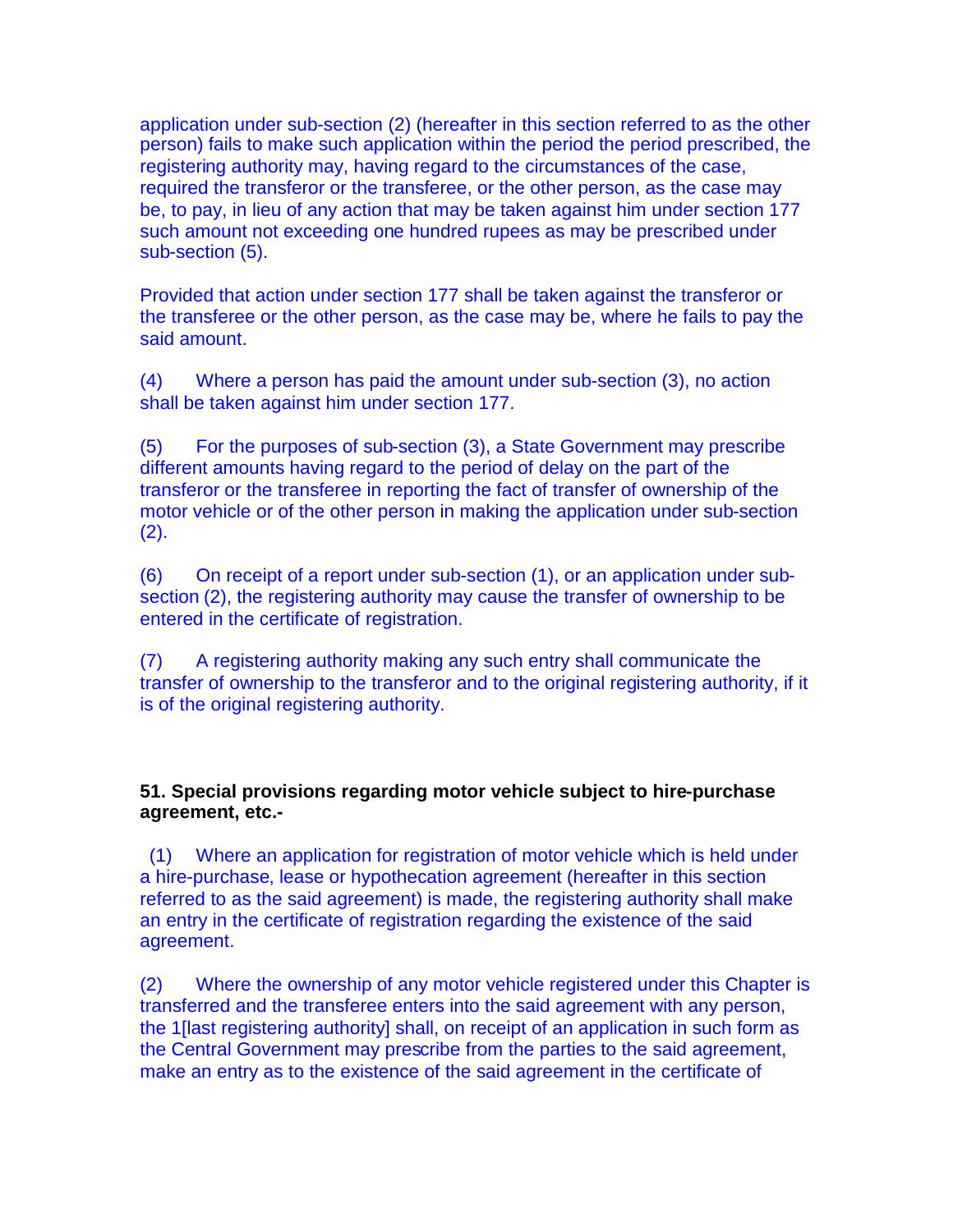registration 2[and an intimation in this shall be sent to the original registering authority if the last registering authority is not the original registering authority.]

(3) Any entry made under sub-section (1) or sub-section (2), may be cancelled by the [last registering authority] on proof of the termination of the said agreement by the parties concerned on an application being made in such form as the Central Government may prescribe 2[and an intimation in this behalf shall be sent to the original registering authority if the last registering authority is not the original registering authority.]

(4) No entry regarding the transfer of ownership of any motor vehicle which is held under the said agreement shall be made in the certificate of registration except with the written consent of the person whose name has been specified in the certificate of registration as the person with whom the registered owner has entered into the said agreement.

(5) Where the person whose name has been specified in the certificate of registration as the person with whom the registered owner has entered into the said agreement, satisfied the registering authority that he has taken possession of the vehicle 3[from the registered owner] owing to the default of the registered owner under the provision of the said agreement and that the registered owner refuses to deliver the certificate of registration or has absconded, such representation as he may wish to make (by sending to him a notice by registered post acknowledgement due at his address entered in the certificate of registration) and notwithstanding that the certificate or registration is not produced before it, cancel the certificate and issue a fresh certificate of registration in the name of the person with whom the registered owner has entered into the said agreement.

Provided that a fresh certificate of registration shall not be issued in respect of a motor vehicle, unless such person pays the prescribed fee.

Provided further that a fresh certificate of registration issued in respect of a motor vehicle, other than a transport vehicle, shall be valid only for the remaining period for which the certificate cancelled under this sub-section would have been in force.

(6) The registered owner shall, before applying to the appropriate authority, for the renewal of a permit under section 81 or for the issue of duplicate certificate of registration under sub-section (14) of section 41, or for the assignment of a new registration mark 4[under section 47, or removal of the vehicle to another State, or at the time of conversion of the vehicle from one class to another, or for issue of no objection certificate under section 48, or for change of residence or place of business under section 49, or for the alteration of the vehicle under section 52, make an application] to the person weight whom the registered owner has entered into the said agreement (such person being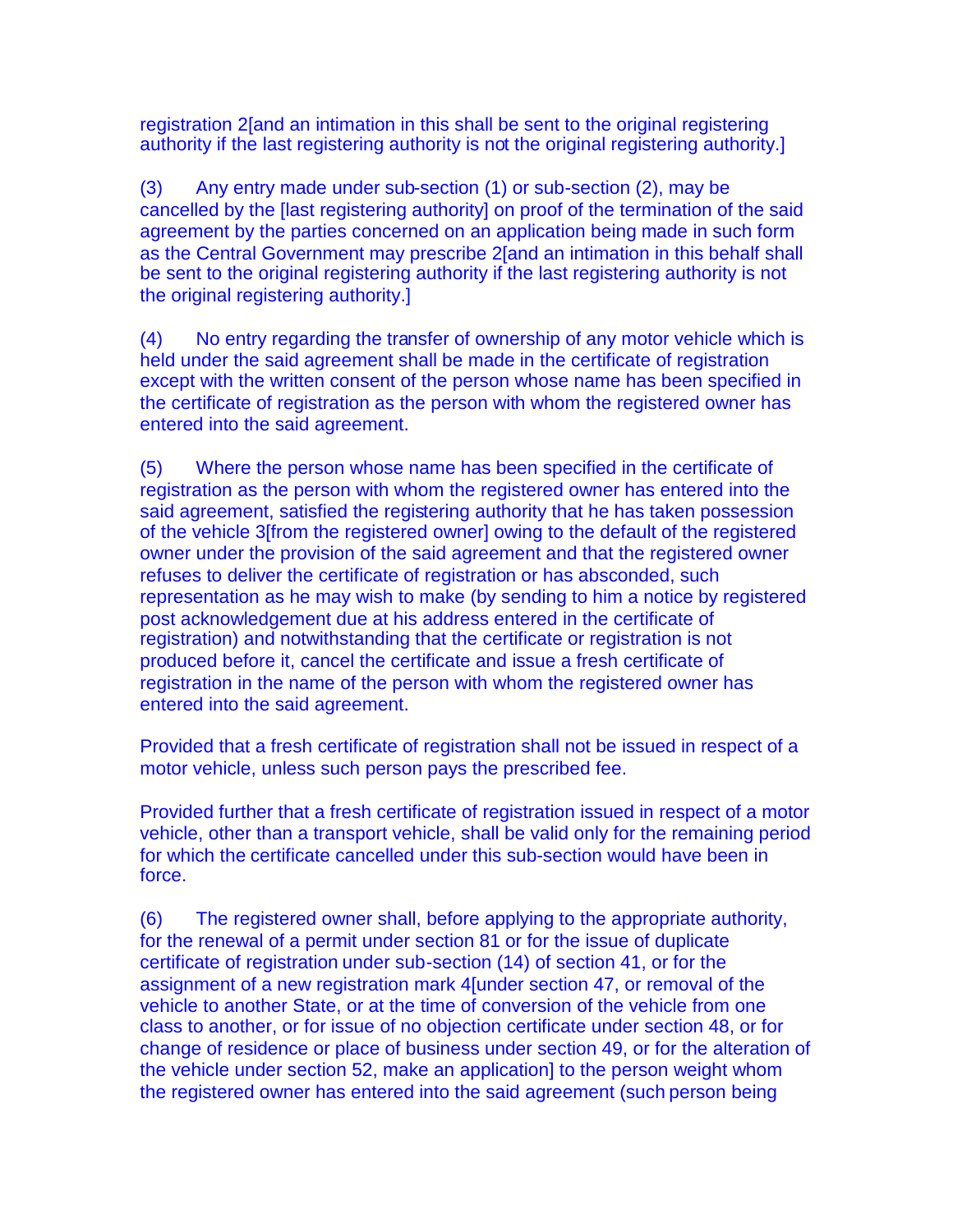hereafter in this section referred to as the financier) for the issue of a no objection certificate (hereafter in this section referred to as the certificate)

*Explanation-* For the purposes of this sub-section and sub-sections (8) and (9), "appropriate authority", in relation to any permit, means the authority which is authorised by this Act to renew such permit and, in relation to registration means the authority which is authorised by this Act to renew such permit and, in relation to registration means the authority which is authorised by this Act to issue, duplicate certificate of registration or to assign a new registration mark.

(7) Within seven days of the receipt of an application under sub-section (6), the financier may issue, or refuse, for reasons which shall be recorded in writing communicate the reasons for refusal to issue the certificate to the applicant within the said period of seven days, the certificate applied for shall be deemed to have been issued by the financier.

(8) The registered owner shall, while applying to the appropriate authority for the renewal of any permit under section 81, or for the issue of a duplicate certificate of registration under sub-section (14) of section 41, or while applying for assignment of a new registration mark under section 47, submit with such application the certificate, if any, obtained under sub-section (7) or, where no such certificate has been obtained, the communication received from the financier under that sub-section, or, as the case may be, a declaration that he has not received any communication from the financier within the period of seven days specified in that sub-section.

(9) On receipt of an application for the renewal of any permit or for the issue of duplicate certificate of registration or for assignment of a new registration mark in respect of a vehicle which is held under the said agreement, the appropriate authority may, subject to the other provisions of this Act,-

(a) in a case where the financier has refused to issue the certificate applied for, the giving the applicant an opportunity of being heard, either-

- (i) renew or refuse to renew the permit, or
- (ii) issue or refuse to issue the duplicate certificate of registration or
- (iii) assign or refuse to assign a new registration mark;

(b) in any other case,-

- (i) renew the permit, or
- (ii) issue duplicate certificate of registration, or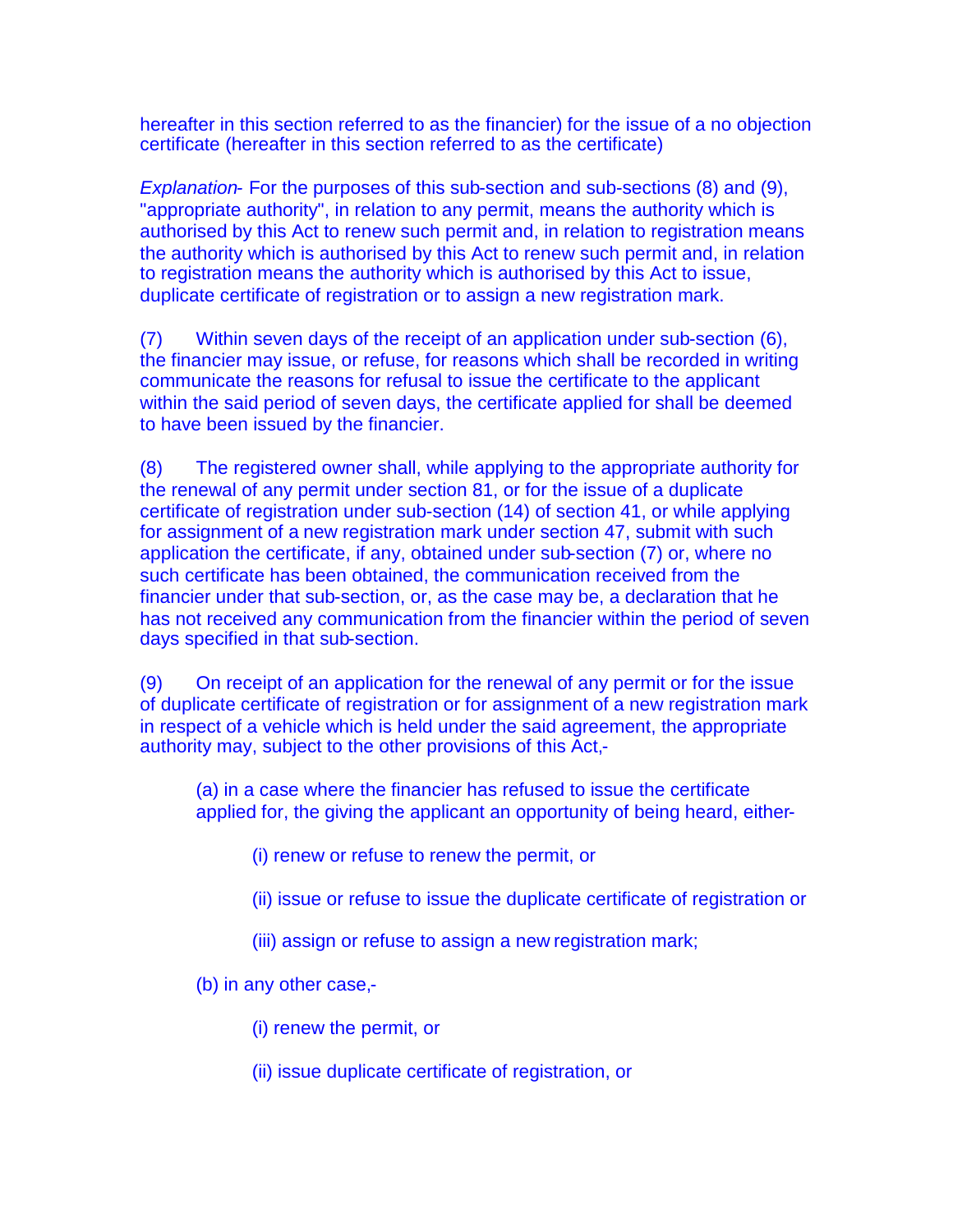(iii) assign a new registration mark.

(10) A registering authority making an entry in the certificate of registration regarding-

(a) hire-purchase, lease or hypothecation agreement of a motor vehicle, or

(b) the cancellation under sub-section (3) of an entry, or

(c) recording transfer of ownership of motor vehicle, or

(d) any alteration in a motor vehicle, or

(e) suspension or cancellation of registration of a motor vehicle, or

(f) change of address

shall communicate 3[by registered post acknowledgement due] to the financier that such entry has been made.

2[(11) A registering authority registering the new vehicle, or issuing the duplicate certificate of registration or no objection certificate or a temporary certificate of registration or issuing or renewing, a fitness certificate substituting entries relating to another motor vehicle in the permit, shall intimate the financier of such transaction.

(12) The registering authority where it is not the original registering authority, when making entry under sub-section (1) or sub-section (2), or canceling the said entry under sub-section (3) or issuing the fresh certificate of registration under sub-section (5) shall communicate the same to the original registering authority.]

### **52. Alteration in motor vehicle-**

(1) No owner of a motor vehicle shall so alter the vehicle that the particulars contained in the certificate of registration are no longer accurate, unless-

(a) he has given notice to the registering authority within jurisdiction he has the residence or the place of business where the vehicle is normally kept, as the case may be, of the alternation he proposes to make; and

(b) he has obtained the approval of the registering authority to make such alteration.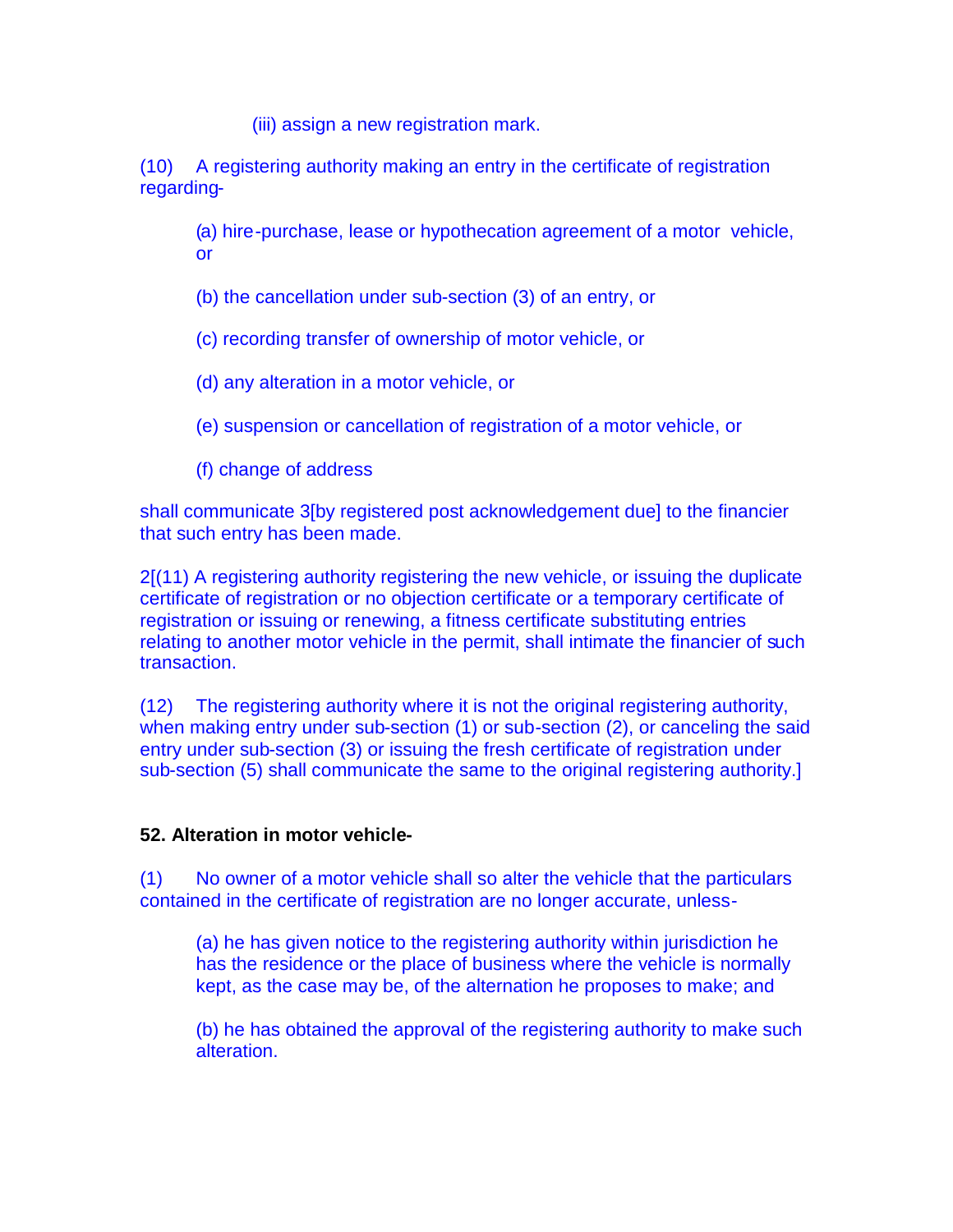Provided that it shall not be necessary to obtain such approval for making any change in the unladen weight of the motor vehicle consequent on the addition or removal of fittings or accessories, if such change does not exceed two per cent of the weight entered in the certificate of registration.

3[Provided further that modification of the engine, or any part thereof, of vehicle for facilitating its operation by a different type of or source of energy including battery, compressed natural gas, solar power or any other fuel or source of energy other than liquid petroleum gas shall be treated as an alteration but that shall be subject to such conditions as may be prescribed.]

(2) Where a registering authority receives a notice under sub-section (1), it shall, within seven days of the receipt thereof, communicate, by post, to the owner of the vehicle its approval to the proposed alteration or otherwise.

Provided that where the owner of the motor vehicle has not received any such communication within the said period of seven days, the approval of such authority to the proposed alteration shall be deemed to have given.

(3) Notwithstanding anything contained in sub-section (1), a State Government may, by notification in the Official Gazette, authorise, subject to such conditions as may be specified in the notification, the owner of not less than ten transport vehicles to alter any vehicle owned by them so as to replace the engine thereof without the approval of the registering authority.

(4) Where any alteration has been made in a motor vehicle either with the approval of registering authority given or deemed to have been given under subsection (2) or by reason of replacement of it engine without such approval under sub-section (3), the owner of the vehicle shall, within fourteen days of the making of the alteration, report the alteration to the registering authority within whose jurisdiction he resides and shall forward the certificate of registration to that authority together with the prescribed fee in order that particulars of the alteration may be entered therein.

(5) A registering authority other than the original registering authority making any such entry shall communicate the details of the entry to the original registering authority.

1[(6) No person holding a vehicle under a hire-purchase agreement shall make any alteration to the vehicle for which approval of the registering authority is required under sub-section (1), except with the written consent of the registered owner.]

*Explanation-* For the purposes of this section, "alteration" means a change in the structure of a vehicle which results in change in its basic feature.]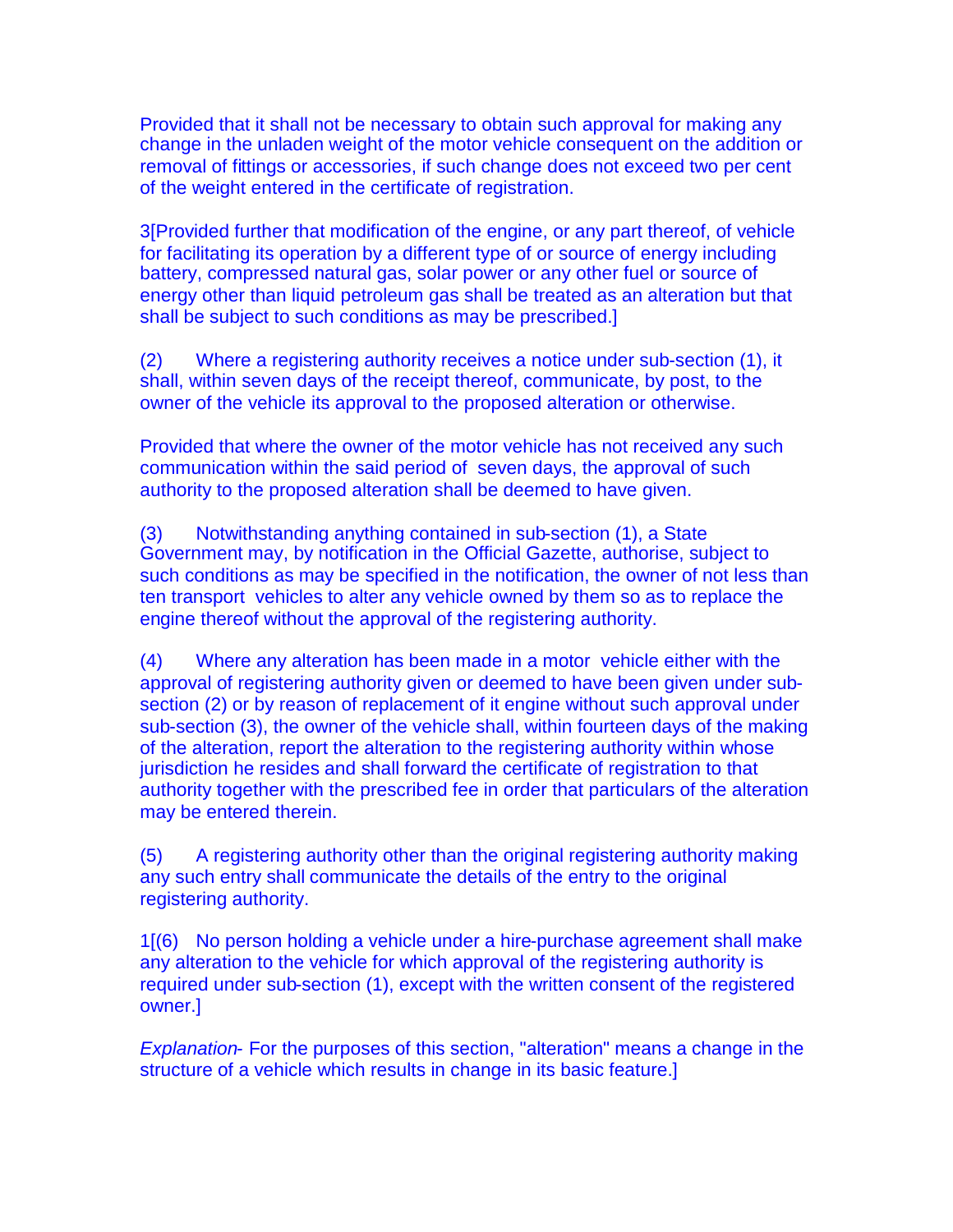# **53. Suspension of registration-**

(1) If any registering authority or other prescribed authority has reason to believe that any motor vehicle within its jurisdiction-

(a) is in such a condition that its use in a public place would constitute a danger to the public, or that it fails to comply with the requirements of this Act or of the rules made thereunder, or

(b) has been, or is being, used for hire or reward without a valid permit for being used as such, the authority may, after giving the owner an opportunity of making any representation he may wish to make (by sending to the owner a notice by registered post acknowledgement due at his address entered in the certificate of registration), for reasons to be recorded in writing, suspend the certificate of registration of the vehicle-

(i) in any case falling under clause (a), until the defects are rectified to its satisfaction; and

(ii) in any case falling under clause (b), for a period not exceeding four months.

(2) An authority other than a registering authority shall, when making a suspension order under sub-section (1), intimate in writing the fact of such suspension and the reasons therefor to the registering authority within whose jurisdiction the vehicle is at the time of the suspension.

(3) Where the registration of a motor vehicle has been suspended under subsection (1) for whose jurisdiction the vehicle was when the registration was suspended, shall, if it is not the original registering authority, inform that authority of the suspension.

(4) The owner of a motor vehicle shall, on the demand of a registering authority or other prescribed authority which has suspended the certificate of registration of the vehicle under this section, surrender the certificate of registration.

(5) A certificate of registration surrendered under sub-section (4) shall be returned to the owner when the order suspending registration has been rescinded and not before.

# **54. Cancellation of registration suspended under section 53-**

Where the suspension of registration of a vehicle under section 53 has continued without interruption for a period of not less than six months, the registering authority within whose jurisdiction the vehicle was when the registration was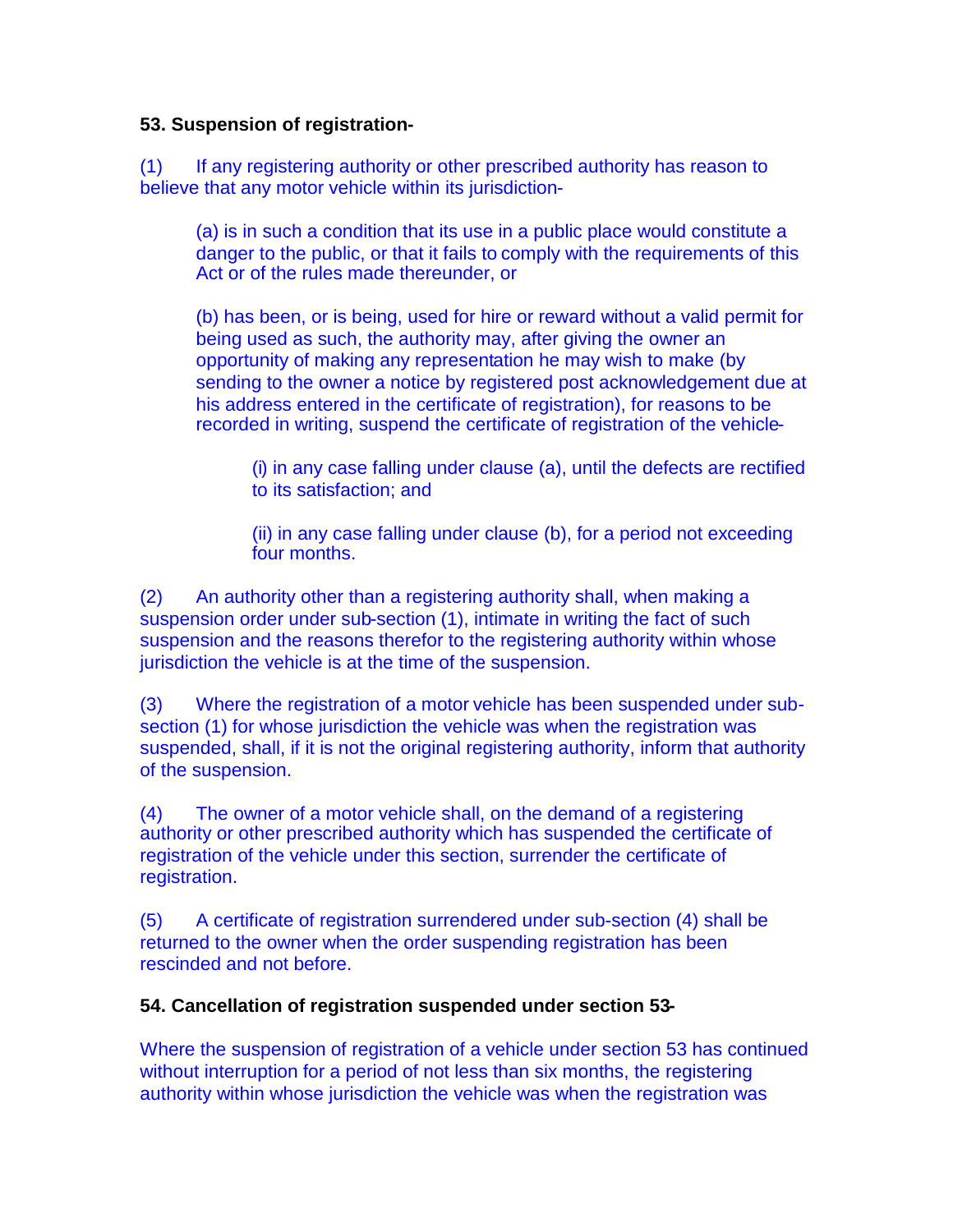suspended, may, if it is the original registering authority, cancel the registration, and if it is not the original registering authority, shall forward the certificate of registration to that authority which may cancel the registration.

# **55. Cancellation of registration-**

(1) If a motor vehicle has been destroyed or has been rendered permanently incapable of use, the owner shall, within fourteen days or as soon as soon as may be, report the fact to the registering authority within whose jurisdiction he has the residence or place of business where the vehicle is normally kept, as the case may be, and shall forward to the authority the certificate of registration of the vehicle.

(2) The registering authority shall, if it is the original registering authority, cancel the registration and the certificate of registration, or, if it is not, shall forward the report and the certificate of registration to the original registering authority and that authority shall cancel the registration

(3) Any registering authority may order the examination of a motor vehicle within its jurisdiction by such authority as the State Government may by order appoint and, if upon such examination and after giving the owner an opportunity to make any representation he may wish to make (by sending to the owner a notice by registered post acknowledgement due at this address entered in the certificate of registration), it is satisfied that the vehicle is in such a condition that it is incapable of being used or its used in a public place would constitute a danger to the public and that it is beyond reasonable repair, may cancel the registration

(4) If a registering authority is satisfied that a motor vehicle has been permanently removed out of India, the registering authority shall cancel the registration.

(5) If a registering authority is satisfied that the registration of a motor vehicle has been obtained on the basis of document which were, or by representation of facts which was, false in any material particular, or the engine number or the chassis number embossed thereon are different from such number or the certificate of registration, the registering authority shall after giving the owner an opportunity to make such representation as he may wish to make (by sending to the owner a notice by registered post acknowledgement due at his address entered in the certificate of registration), and for reasons to be recorded in writing cancel the registration.

(6) A registering authority canceling the registration of a motor vehicle under section 54 or under this section shall communicate such fact in writing to the owner of the vehicle shall forthwith surrender to that authority of certificate of registration of the vehicle.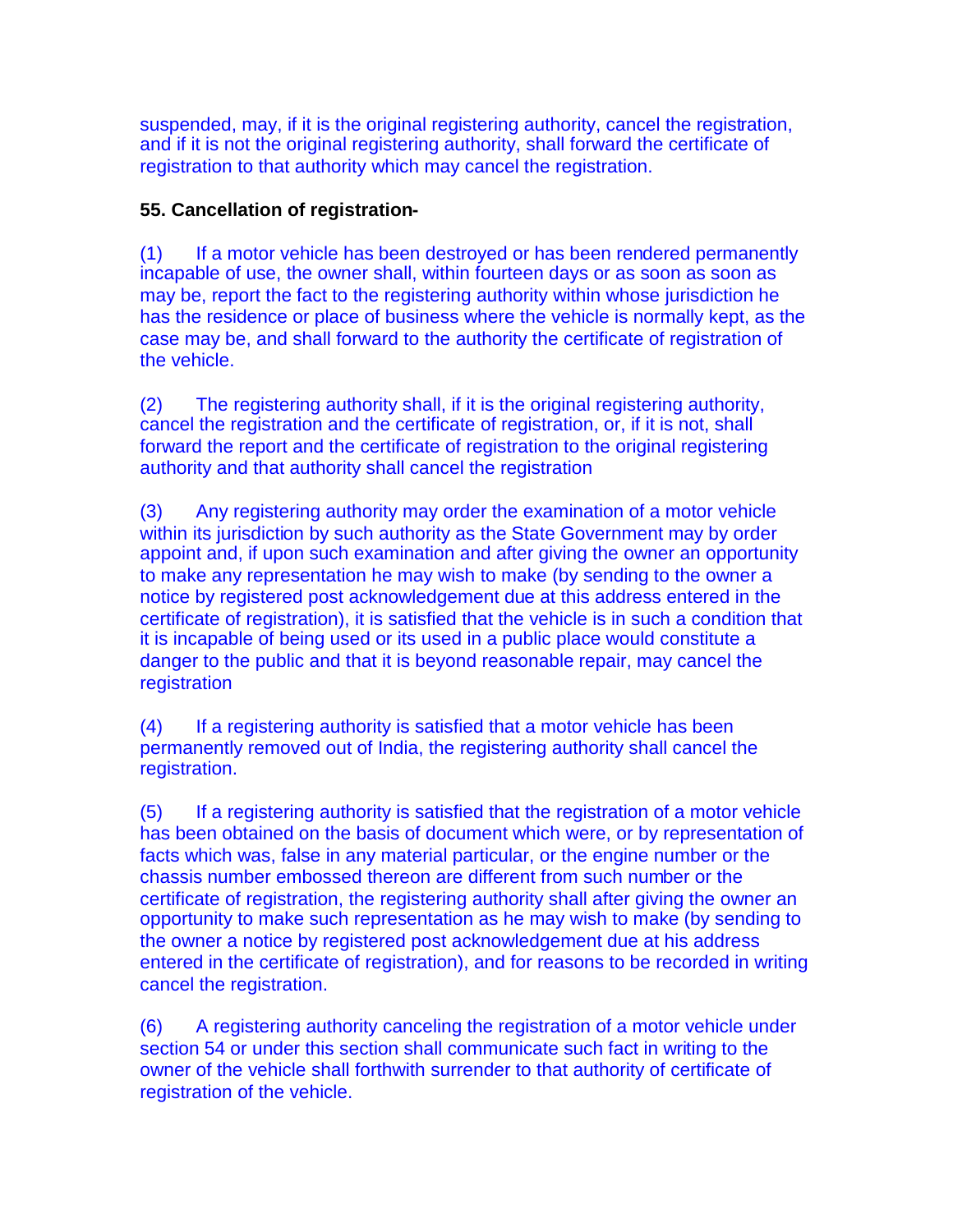(7) A registering authority making an order of cancellation under section 54 or under this section shall, if it is the original registering authority, cancel the certificate of registration and the entry relating to the vehicle in its records, and, if that authority, and that authority shall cancel the certificate of registration and the entry relating to motor vehicle in its records.

(8) The expression "original registering authority" in this section and in sections 41, 49, 50, 52, 53 and 54 means the registering authority in whose records the registration of the vehicle is recorded.

(9) In this section, "certificate of registration" includes a certificate of registration renewed under the provisions of this Act.

# **56. Certificate of fitness of transport vehicles-**

(1) Subject to the provisions of sections 59 and 60, a transport vehicle shall not be deemed to be validly for the purposes of section 39, unless it carries a certificate of fitness in such form containing such particulars and information as may be prescribed by the Central Government, issued by the prescribed authorized testing station mentioned in sub-section (2), to the effect that the vehicle complies for the time being with all the requirements of this Act and the rules made thereunder.

Provided that the prescribed authority or the "authorized testing station" refuses to issue such certificate, it shall supply the owner of the vehicle with its reasons in writing for such refusal.

(2) The "authorized testing station" referred to in sub-section (1) means a vehicle service station or public or private garage which the State Government, having regard to the experience, training and ability of the operator of such station or garage and the testing equipment and the testing personnel therein may specify in accordance with the rules made by the Central Government for regulation and control of such stations or garages.

(3) Subject to the provisions of sub-section (4), certificate of fitness shall remain effective for such period as may be prescribed by the Central Government having regard to the objects of this Act.

(4) The prescribed authority may for reasons to be recorded in writing cancel a certificate of fitness at anytime, if satisfied that the vehicle to which it relates no longer complies with all the requirements of this Act and the rules made thereunder; and on such cancellation the certificate of registration of the vehicle and any permit granted in respect of the vehicle under Chapter V shall be deemed to be suspended until a new certificate of fitness has been obtained.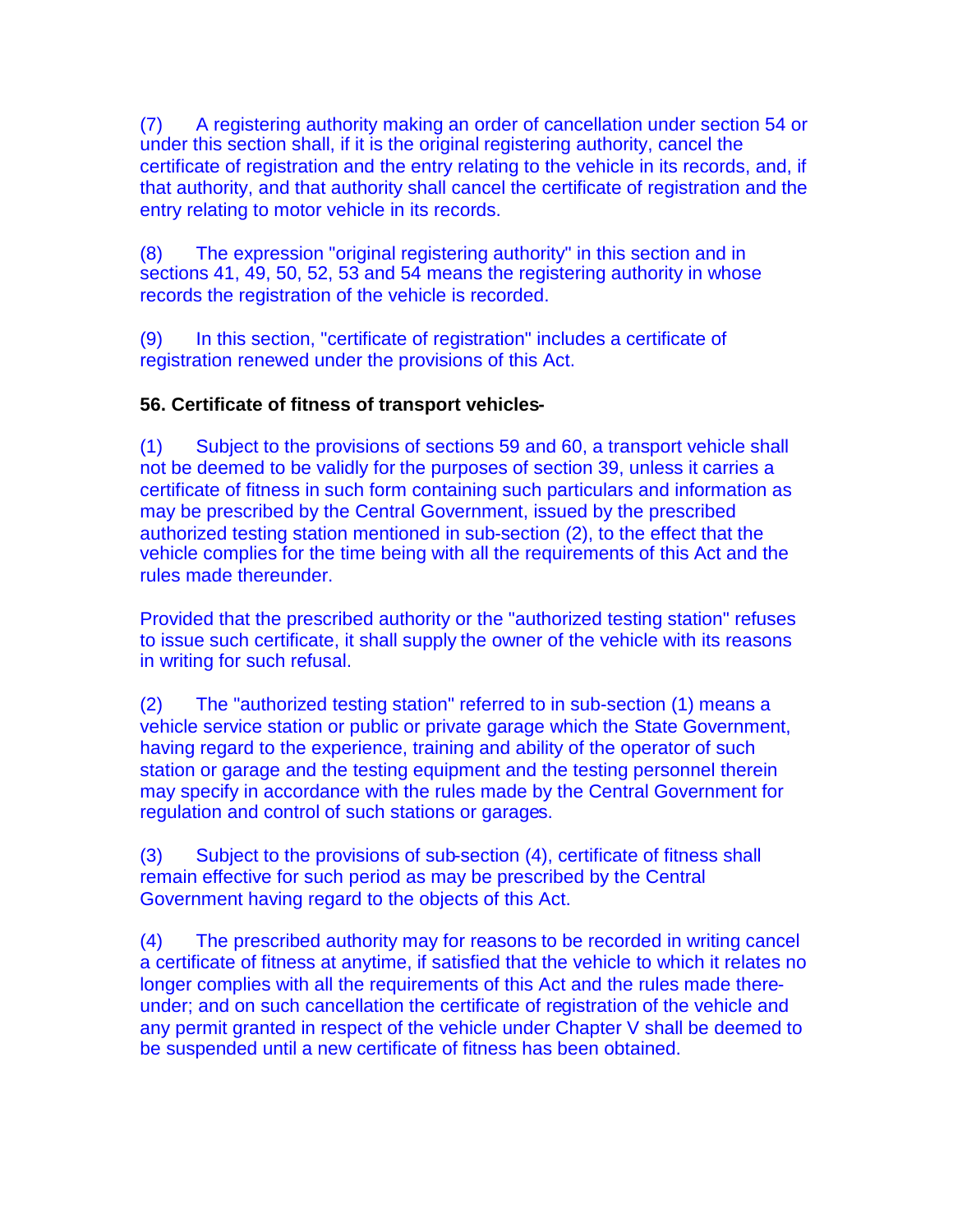1[Provided that no such cancellation shall be made by the prescribed authority unless such prescribed authority holds such technical qualification as may be prescribed or where the prescribed authority does not hold such technical qualification on the basis of the report of an officer having such qualifications.]

(5) A certificate of fitness issued under this Act shall, while it remains effective, be valid throughout India.

# **57. Appeals-**

(1) 2[Any person aggrieved by an order of the registering authority under sections 41, 42, 43, 45, 47, 48, 49, 50, 52, 53, 55, or 56 may, within thirty days of the date on which he has received notice of such or order, appeal against the order to the prescribed authority.

(2) The appellate authority shall give notice of the appeal to the original authority and after giving an opportunity to the original authority and the appellant to be heard in the appeal pass such order as it thinks fit.

# **58. Special provisions in regard to transport vehicles-**

(1) The Central Government may, having regard to the number, nature and size of the tyres attached to the wheels of a transport vehicle, (other than a motor cab), and its make and model and other relevant considerations, by notification in the Official Gazette, specify, in relation to each make and model of a transport vehicle, the 1[maximum gross vehicle weight] of such vehicle and the maximum safe axle weight of each axle of such vehicle.

(2) A registering authority, when registering a transport vehicle, other than a motor cab, shall enter in the record of registration and shall also enter in the certificate of registration of the vehicle the following particulars, namely-

(a) the unladen weight of the vehicle;

(b) the number, nature and size of the tyres attached to each wheel;

(c) the gross vehicle weight of the vehicle and the registered axle weights pertaining to the several axles thereof; and

(d) if the vehicle is used or adapted to be used for the carriage of passengers solely or in addition to goods, the number of passengers for whom accommodation is provided, and the owner of the vehicle shall have the same particulars exhibited in the prescribed manner on the vehicle.

(3) There shall not be entered in the certificate of registration of any such vehicle any gross vehicle weight or a registered axle weight of any of the axles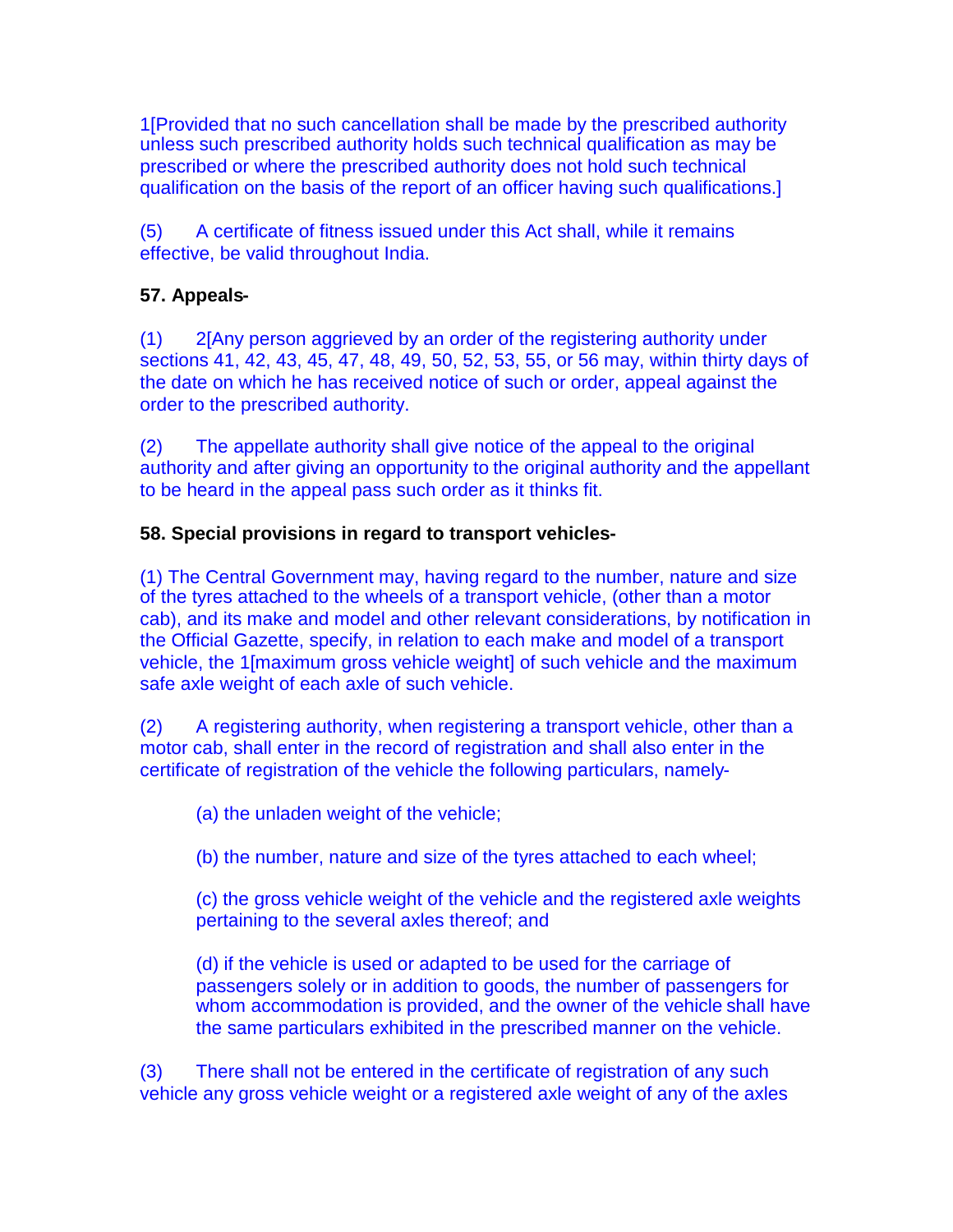different from that specified in the notification under sub-section (1) in relation to the make and model of such vehicle and to the number, nature and size of the tyres attached to its wheels.

Provided that where it appears to the Central Government that heavier weights than those specified in the notification under sub-section (1) may be permitted in a particular locality for vehicles of a particular type, the Central Government may, by order in the Official Gazette direct that the provisions of this Government may, by order in the Official Gazette direct that the provisions of this sub-section shall apply with such modifications as may be specified in the order.

(4) When by reason of any alteration in such vehicle, including an alteration in the number, nature or size of its tyres, the gross vehicle weight of the vehicle or the registered axle weight of any of its axle no longer accords with the provisions of sub-section (3), the provisions of section 52 shall apply and the registering authority shall enter in the certificate of registering authority shall enter in the certificate of registration of the vehicle revised registered weights which accord with the said sub-section.

(5) In order that the gross vehicle weight entered in the certificate of registration of a vehicle may be revised in accordance with the provisions of subsection (3), the registering authority may require the owner of transport vehicle in accordance with such procedure as may be prescribed to produce the certificate of registration within such time as may be specified by the registering authority.

# **59. Power to fix the age limit of motor vehicle-**

(1) The Central Government may, having regard to the public safety, convenience and objects of this Act, by notification in the Official Gazette, specify the life of a motor vehicle reckoned from the date of its manufacture, after the expiry of which the motor vehicle shall not be deemed to comply with the requirements of this Act and the rules made thereunder;

Provided that the Central Government may specify different ages for different classes or different types of motor vehicles.

(2) Notwithstanding anything contained in sub-section (1), the Central Government may, having regard to the purpose of a motor vehicle, such as, display or use for the purposes of a demonstration in any exhibition use for the purposes of technical research or taking part in a vintage car rally, by notification in the Official Gazette, exempt, by a general or special order, subject to such conditions as may be specified in such notification, any class or type of motor vehicle from the operation of sub-section (1) for the purpose to be stated in the notification.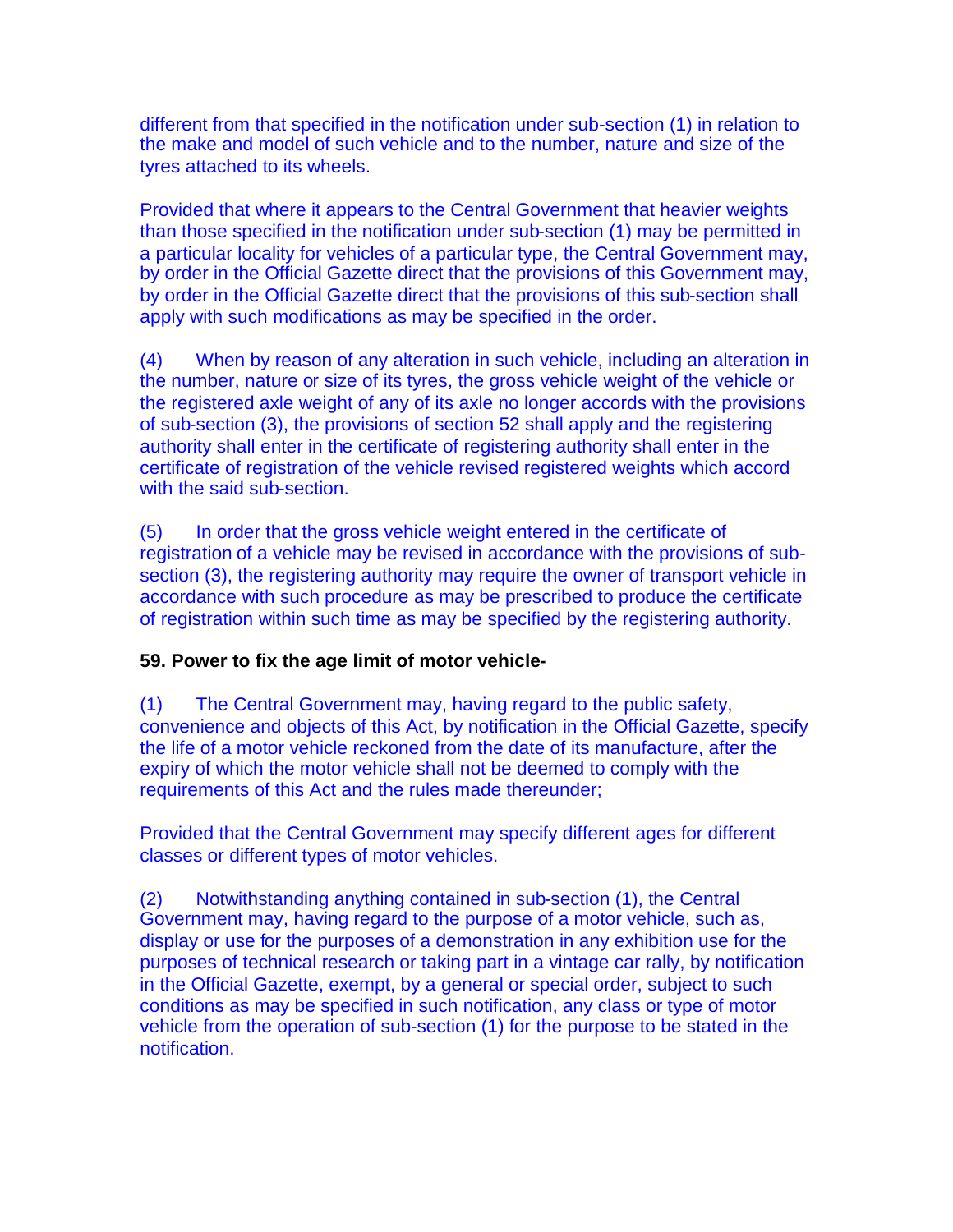(3) Notwithstanding anything contained in section 56, no prescribed authority or authorized testing station shall grant a certificate of fitness to a motor vehicle in contravention of the provisions of any notification issued under sub-section (1).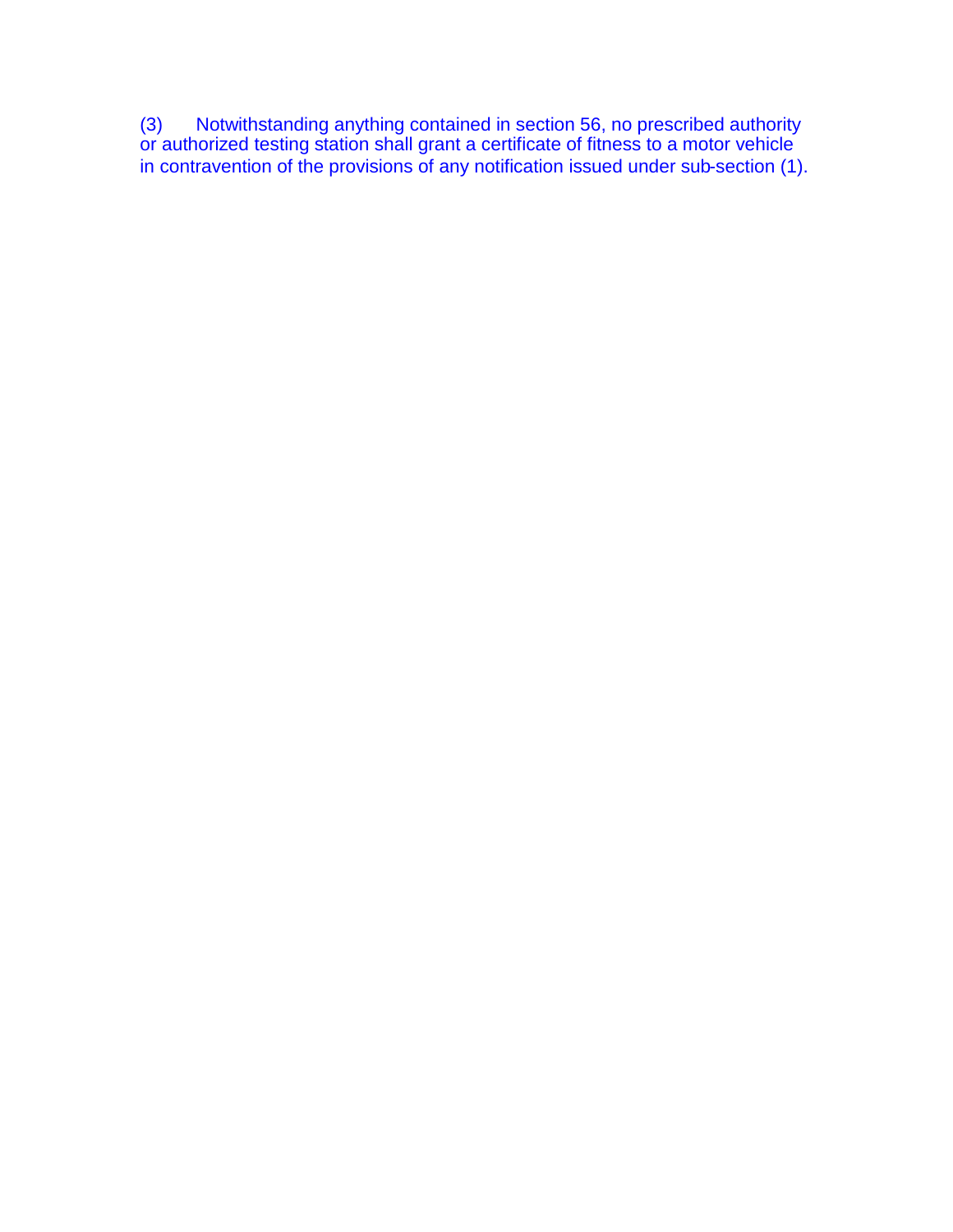# **60. Registration of vehicles belonging to the Central Government-**

(1) Such authority as the Central Government may, by notification in the Official Gazette, specify, may register any motor vehicle which is the property or for the time being under the exclusive control of the Central Government and is used for Government purposes relating to the defense of the country and unconnected with any commercial enterprise and any vehicle so registered shall not, so long as it remains the property or under the exclusive control of the Central Government, require to be registered otherwise under this Act.

(2) The authority registering a vehicle under sub-section (1) shall assign a registration mark in accordance with the provision contained in the rules made in this behalf by the Central Government and shall issue a certificate in respect of that vehicle to the effect that such vehicle complies for the time being with all the requirements of this Act and rules made thereunder and that the vehicle has been registered under this section.

(3) A vehicle register under this section shall carry the certificate issued under sub-section (2).

(4) If a vehicle registered under this section ceases to be property or under the exclusive control of the Central Government, the provisions of sections 39 and 40 shall thereupon apply.

(5) The authority registering a vehicle under sub-section (1) shall furnish to any State Government all such information regarding the general nature, overall dimensions and axle weights of the vehicle as the State Government may at any time require.

# **61. Application of Chapter to trailers-**

(1) The provisions of this Chapter shall apply to the registration of trailers as they apply to the registration of any other motor vehicle.

(2) The registration mark assigned to a trailer shall be displayed in such manner on the side of the drawing vehicle as may be prescribed by the Central Government.

(3) No person shall drive a motor vehicle to which a trailer is or trailers are attached unless the registration mark of the motor vehicle so driven is displayed on the trailer in the train, as the case may be, in such manner as may be prescribed by the Central Government.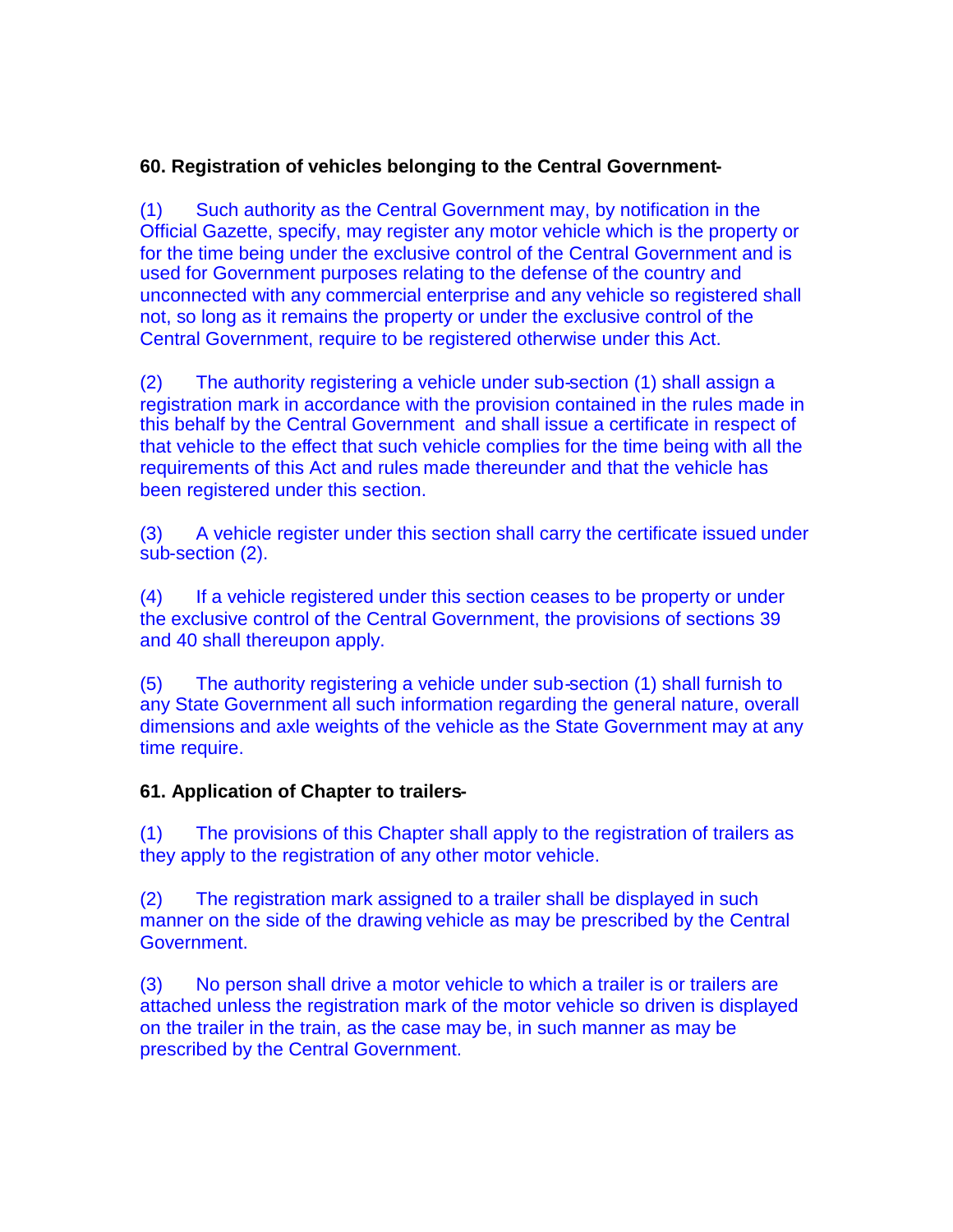## **62. Information regarding stolen and recovered motor vehicles to be furnished by the police to the State Transport Authority-**

The State Government may, if it thinks necessary or expedient so to do in the public interest, direct the submission by the Inspector General of Police (by whatever designation called) and such other police officers as the State Government may specify in this behalf, of such returns containing the information regarding vehicles which has been stolen and stolen vehicles which have been recovered of which the police are aware, top the State Transport Authority, and may prescribe the form in which and the period within which such returns shall be made.

# **63. Maintenance of State Registers of Motor Vehicles-**

(1) Each State Government a register to be known as the State Register of Motor Vehicle, in respect of the motor vehicles in that State, containing the following particulars, namely-

- (a) registration numbers;
- (b) year of manufacture;
- (c) classes and types;
- (d) names and addresses of registered owners; and

(e) such other particulars as may be prescribed by the Central Government.

(2) Each State Government shall supply to the Central Government 1[if so desired by it] a printed copy of the State Register of Motor Vehicle and shall also inform the Central Government without delay of all additions to and other amendments in such register made from time to time.

(3) The State Register of Motor Vehicle shall be maintained in such manner as may be prescribed by the State Government.

**64. Power of the Central Government to make rules-The Central Government may make rule to provide for all or any of the following matters, namely-**

(a) the period within which and the form in which an application shall be made and the documents, particulars and information it shall accompany under sub-section (1) of section 41'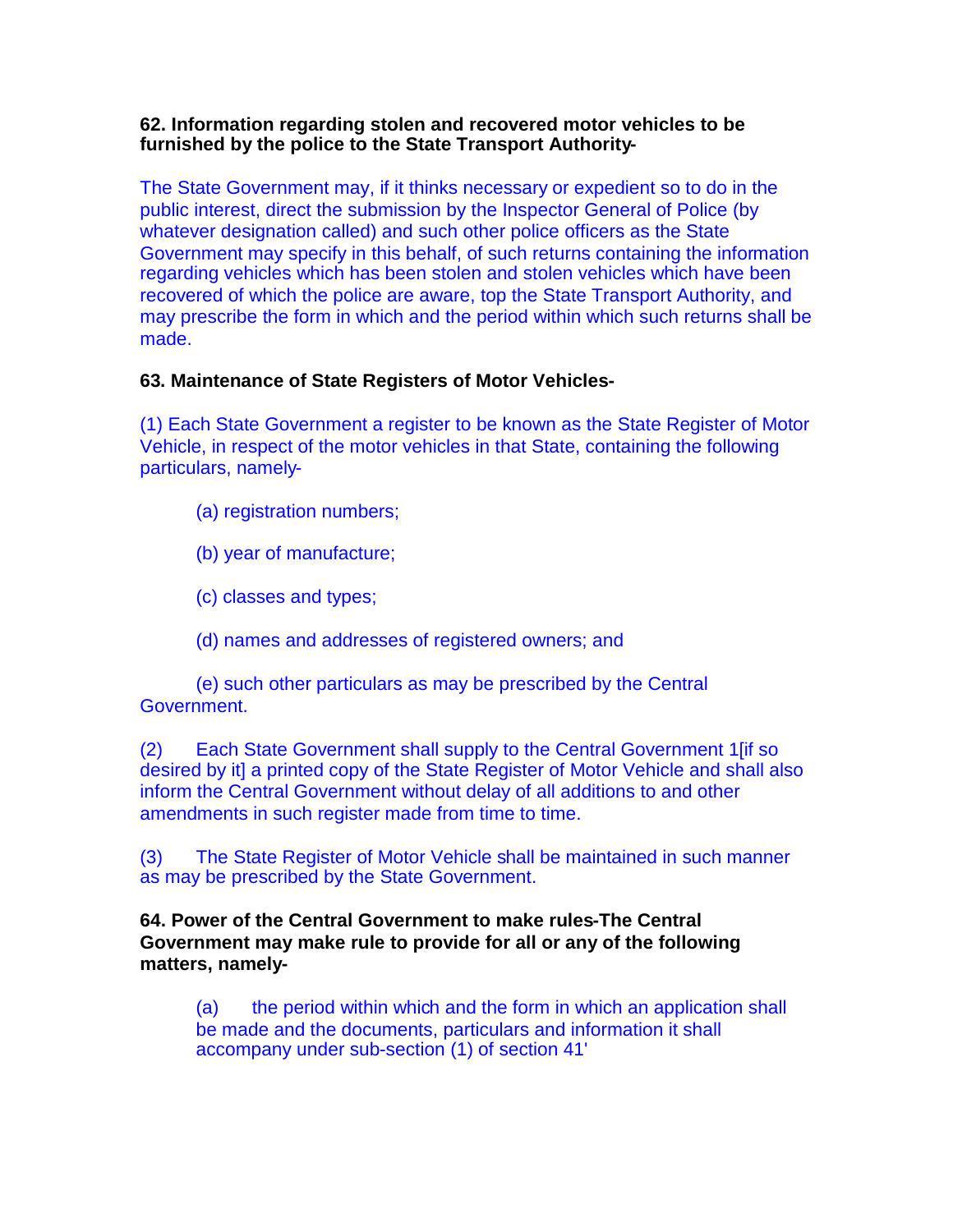(b) the form in which the certificate of registration shall be made and the particulars and information it shall contain and the manner in which it shall be issued under sub-section (3) of section 41;

(c) the form and manner in which the particulars of the certificate of registration shall be entered in the records of the registering authority under sub-section (5) of section 41;

(d) the manner in which and the form in which the registration mark, the letters and figures and other particulars referred to in sub-section (6) of section 41 shall be displayed and shown;

(e) the period within which and the form in which the application shall be made and the particulars and information it shall contain under subsection (8) of section 41;

(f) the form in which the application referred to in sub-section (14) of section 41 shall be made, the particulars and information it shall contain and the fee to be charged;

(g) the form in which and the period within which the application referred to in sub-section (1) of section 47 shall be made and the particulars it shall contain;

(h) the form in which and the manner in which the application for "No Objection Certificate" shall be made under sub-section (1) of section 48 and the form of receipt to be issued under sub-section (2) of section 48;

(i) the matters that are to be complied with by an applicant before no objection certificate may be issued under section 48;

(j) the form in which the intimation of change of address shall be made under sub-section (1) of section 49 and the documents to be submitted along with the application;

(k) the form in which and the manner in which the intimation of transfer of ownership shall be made under sub-section (1) of section 50 or under sub-section (2) of section 50 and the document to be submitted along with the application;

(l) the form in which the application under sub-section (2) or subsection (3) of section 51 shall be made;

(m) the form in which the certificate of fitness shall be under subsection (1) of section 56 and the particulars and information it shall contain;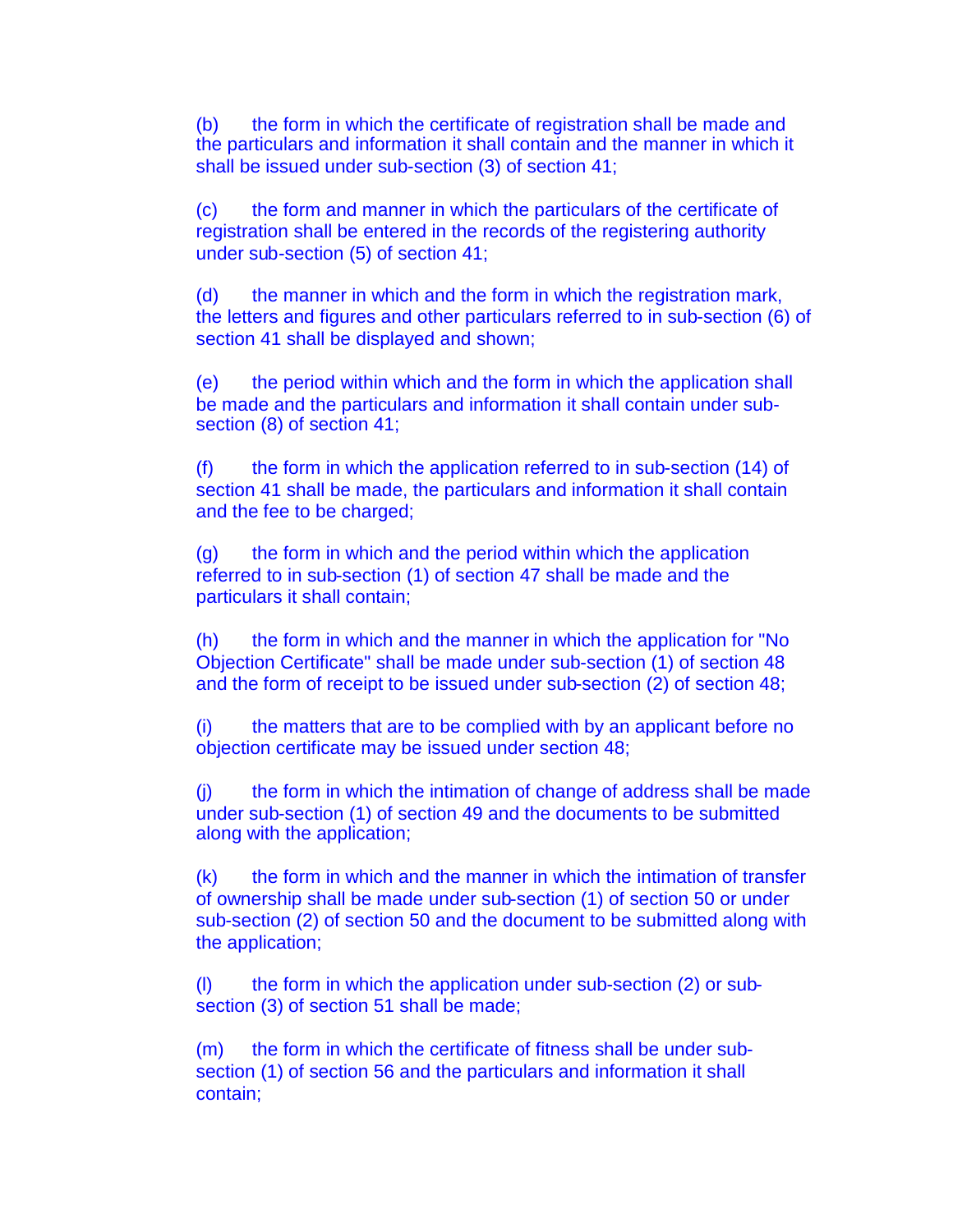(n) the period for which the certificate of fitness granted or renewed under section 56 shall be effective;

(o) the fees to be charged for the issue or renewal or alteration of certificates of registration, for making an entry regarding transfer of ownership on a certificate of registration, for making or canceling an endorsement in respect of agreement of hire-purchase or lease or hypothecation on a certificate of registration, for certificate of fitness for registration marks, and for the examination or inspection of motor vehicles, and the refund of such fees.

### **65. Power of State Government to make rules-**

(1) A State Government may make rules for the purpose of carrying into effect the provisions of this Chapter other than the matters specified in section 64.

- (a) the conduct and hearing of appeals that may be preferred under this Chapter (the fees to be paid in respect of such appeals and the refund of such fees);
- (b) the appointment, functions and jurisdiction of registering and other prescribed authorities;
- (c) the exemption of road-rollers, graders and other vehicle designed and used solely for the construction, repair and cleaning of roads from all or any of the provisions of this Chapter and the rules made thereunder and the conditions governing such exemption;
- (d) the issue or renewal of certificates of registration and fitness and duplicates of such certificates to replace the certificate lost, destroyed or mutilated;
- (e) the production of certificates of registration before the registering authority for the revision of entries therein of particulars relating to the gross vehicle weight;
- (f) the temporary registration of motor vehicles, and the issue of temporary certificate of registration and marks;
- (g) the manner in which the particulars referred to in sub-section (2) of section 58 and other prescribed particulars shall be exhibited;
- (h) the exemption of prescribed persons or prescribed classes of persons from payment of all or any portion of fees payable under this Chapter;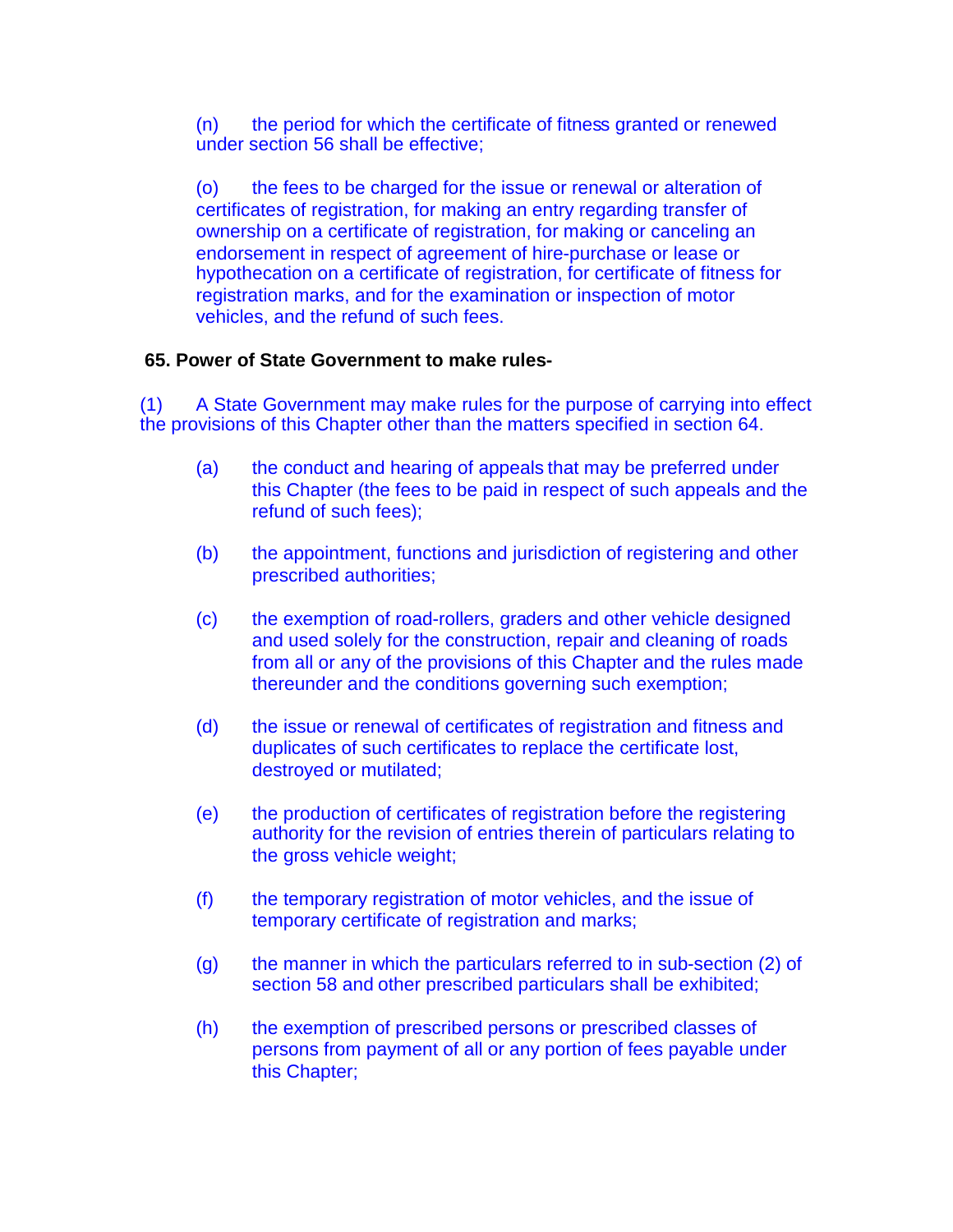- (i) the forms, other than those prescribed by the Central Government, to be used for the purpose of this Chapter;
- (j) the communication between registering authorities of particulars of certificates of registration and by owners of vehicles registered outside the State of particulars of such vehicles and of their registration;
- (k) the amount or amounts under sub-section (13) of section 41 of subsection (7) of section 47 or sub-section (4) of section 49 or subsection (5) of section 50;
- (l) the extension of the validity of certificates of fitness pending consideration of applications for their renewal;
- (m) the exemption from the provisions of this Chapter, and the conditions and fees for exemption, of motor vehicles in the possession of dealers;
- (n) the form in which and the period within which the return under section 62 shall be sent;
- (o) the manner in which the State Register of Motor Vehicles shall be maintained under section 63;
- (p) pay other matter which is to be or may be prescribed.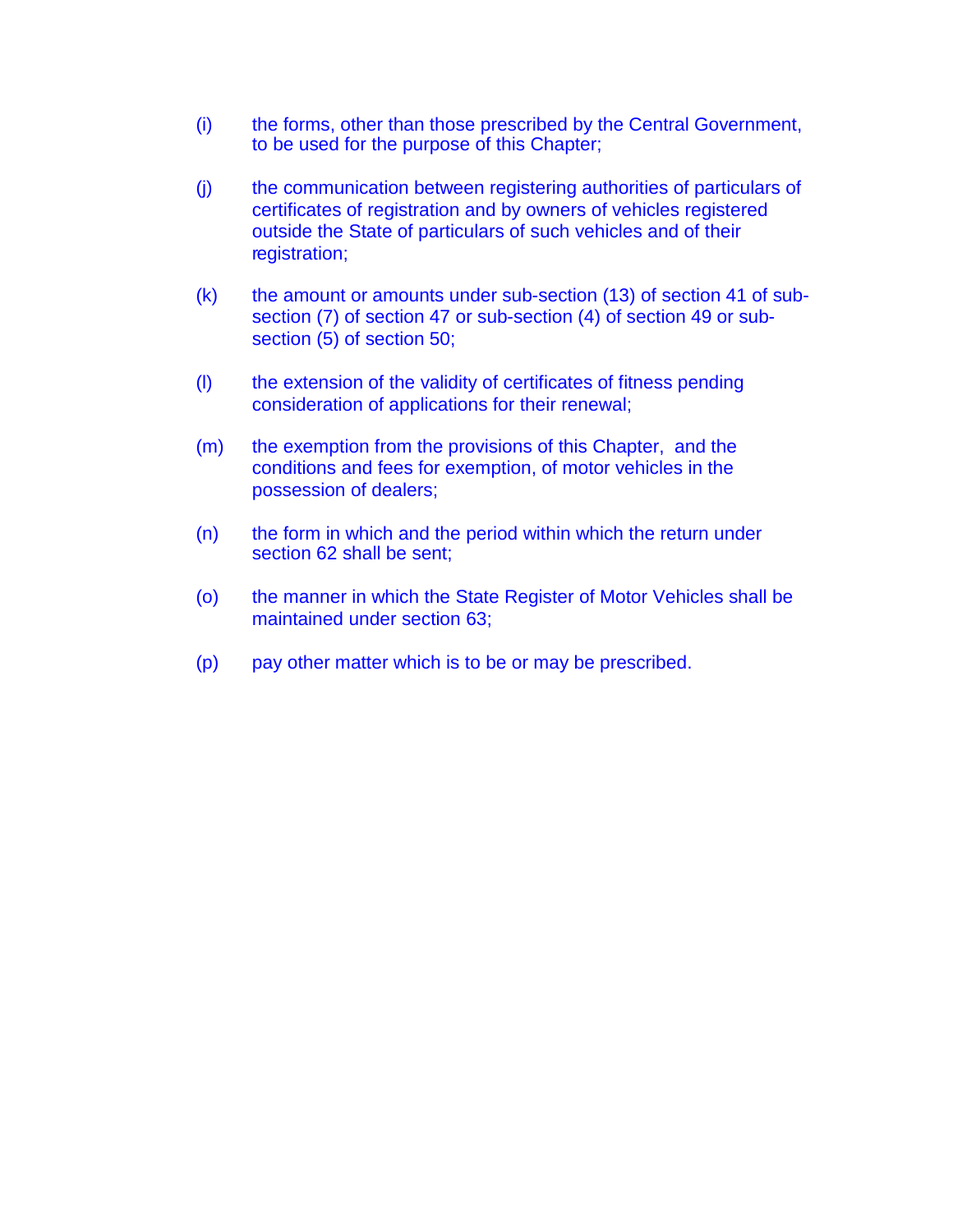## **CHAPTER V**

### **CONTROL OF TRANSPORT VEHICLES**

#### **66. Necessity for permits-**

(1) No owner of a motor vehicle shall use or permit the use of the vehicle as a transport vehicle in any public place whether or not such vehicle is actually carrying any passengers or goods save in accordance with the conditions of a permit granted or countersigned by a Regional or State Transport Authority or any prescribed authority authorising him the use of the vehicle in that place in the manner in which the vehicle is being used.

Provided that a stage carriage permit shall, subject to any conditions that may be specified in the permit, authorise the use of the vehicle as a goods carriage either when carrying passengers or not.

Provided further that a stage carriage permit may, subject to any conditions that may be specified in the permit, authorise the use of the vehicle as a contract carriage.

Provided also that a goods carriage permit shall, subject to any conditions that may be specified in the permit, authorise the holder to use the vehicle for the carriage of goods for or in connection with a trade or business carried of by him.

(2) The holder of a goods carriage permit may use the vehicle, for the drawing of any trailer or semi-trailer not owned by him, subject to such conditions as may be prescribed.

1[Provided that the holder of a permit on any articulated vehicle may use the prime mover of that vehicle for any other semi-trailer.]

(3) The provisions of sub-section (1) shall not apply-

- (a) to any transport vehicle owned by the Central Government or a State Government and used for Government Purpose unconnected with any commercial enterprise;
- (b) to any transport vehicle owned by a local authority or by a person acting under contract with a local authority and used solely for road cleaning, road watering or conservancy purpose.
- (c) to any transport vehicle used solely for police, fire brigade or ambulance purpose;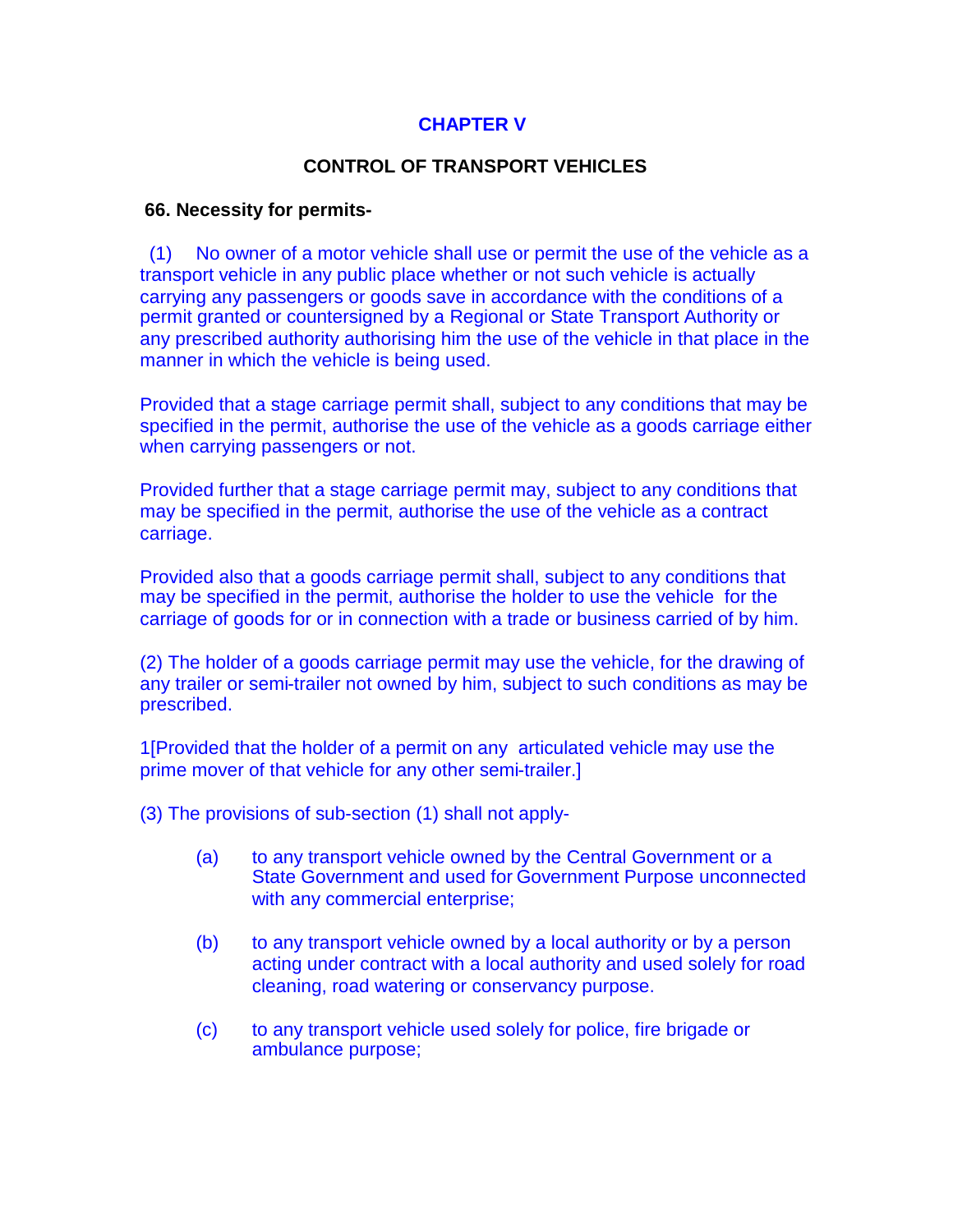- (d) to any transport vehicle used solely for the conveyance of corpses and the mourners accompanying the corpses;
- (e) to any transport vehicle used for towing a disabled vehicle or for removing goods from a disabled vehicle to a place safety;
- (f) to any transport vehicle used for any other public purpose as may be prescribed by the State Government in this behalf;
- (g) to any transport vehicle used by a person who manufacturers or deals in motor vehicles or builds bodies for attachment to chassis, solely for such purposes and in accordance with such conditions as the Central Government may, by notification in the Official Gazette, specify in this behalf;
- (h) to any transport vehicle owned by, and used solely for the purposes of, any educational institution which is recognized by the Central or State Government or whose managing committee is a society registered under the Societies Registration Act, 1960 (21 of 1960) or under any law corresponding to that Act in force in any part of India;
- (i) to any goods vehicle, the gross vehicle weight of which does not exceed 3,000 kilograms;
- (j) subject to such conditions as the Central Government may, by notification in the Official Gazette, specify, to any transport vehicle purchased in one State and proceeding to a place, situated in that State or in any other State, without carrying any passenger or goods;
- (k) to any transport vehicle which has been temporarily registered under section 43 while proceeding empty to any place for the purpose of registration of the vehicle;
- 1[(l) to any motor vehicle which is operated by electric battery, compressed natural gas or solar energy.]
- (m) to any transport vehicle which, owing to flood, earthquake or any other natural calamity, obstruction on road, or unforeseen circumstances is required to be diverted through any other route, whether within or outside the State, with a view to enabling it to reach its destination;
- (n) to any transport vehicle used for such purposes as the Central or State Government may, by order, specify;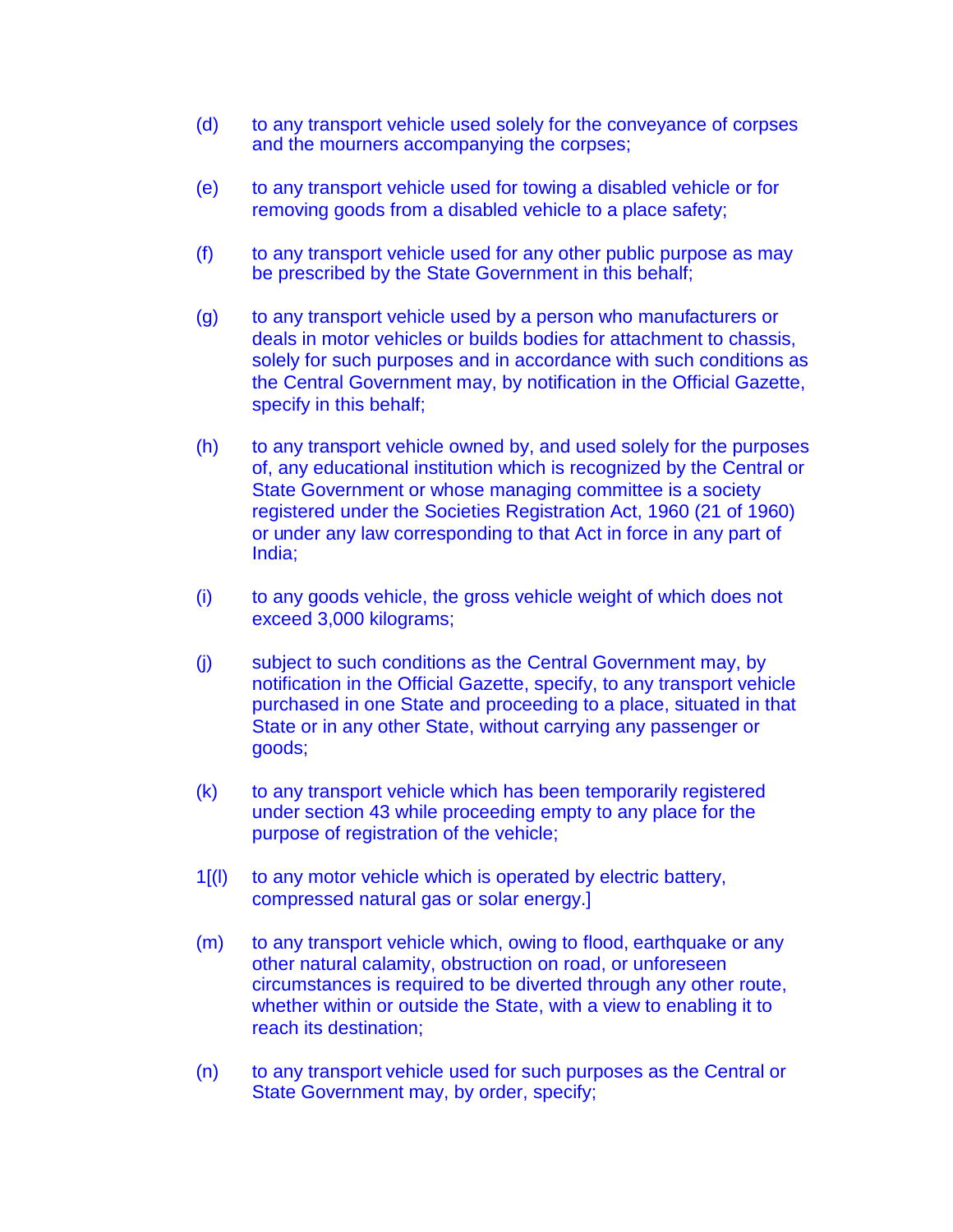- (o) to any transport vehicle which is subject to a hire-purchase, lease or hypothecation agreement and which owing to the default of the owner has been taken possession of by or on behalf of the person with whom the owner has entered into such agreement, to enable such motor vehicle to reach it destination; or
- (p) to any transport vehicle while proceeding empty to any place for purpose of repair.

(4) Subject to the provisions of sub-section (3), sub-section (1) shall, if the State Government by rule made under section 96 so prescribes, apply to any motor vehicle adapted to carry more than nine persons excluding the driver.

## **67. Power to State Government to control road transport-**

(1) A State Government, having regard to-

(a) the advantages offered to the public, trade and industry by the development of motor transport,

- (b) the desirability of coordinating road and rail transport
- (c) the desirability of preventing the deterioration of the road system, and

(d) the desirability of preventing uneconomic competition among holders of permits, may, from time to time, by notification in the Official Gazette, issue directions both to the State Transport Authority and Regional Transport Authority-

(i) regarding the fixing of fares and freights (including the maximum and minimum in respect thereof) for stage carriages, contract carriages and goods carriages.

1[Provided that the fares and freights in respect of such stage carriages, contact carriages and goods carriages operated by battery, compressed natural gas or solar energy shall be fixed by the owner or operator.]

- (ii) regarding the prohibition or restriction, subject to such conditions as may be specified in the directions, of the conveying of long distance goods traffic generally, or of specified classes of goods by goods carriages;
- (iii) regarding any other matter which may appear to the State Government necessary or expedient for giving effect to any agreement entered into with the Central Government or any other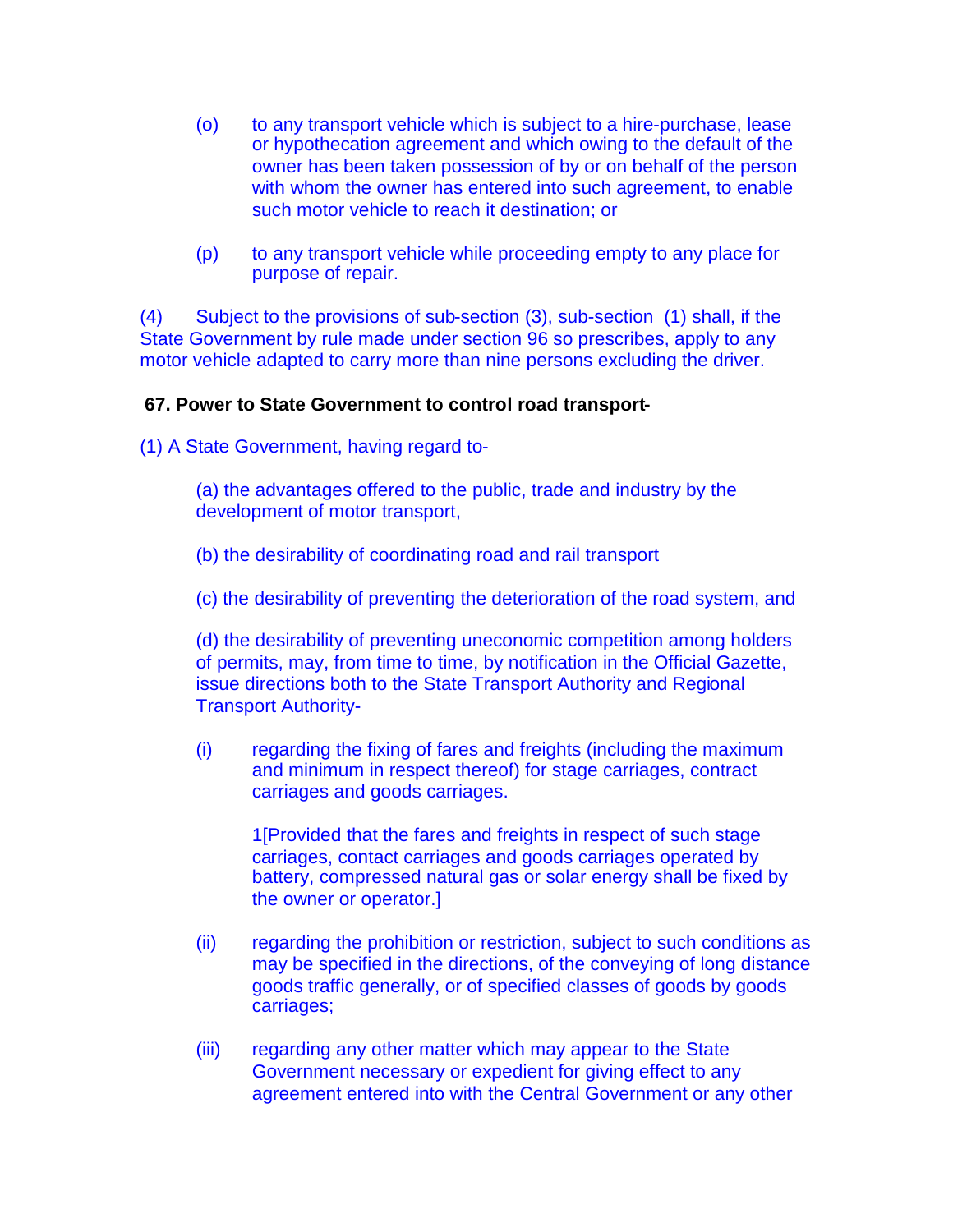State Government or the Government of any other country relating to the regulation of motor transport generally, and in particular to its co-ordination with other means of transport and the conveying of long distance goods traffic.

Provided that no such notification in respect of the matters referred to in clause (ii) or clause (iii) shall be issued unless a draft of the proposed directions is published in the Official Gazette specifying therein a date being not less than one month after such publication, on or after which the draft will be taken into consideration and any objection or suggestion which may be received has, in consultation with the State Transport Authority, been considered after giving the representatives of the interests affected an opportunity of being heard.

(2) Any direction under sub-section (1) regarding the fixing of fares and freights for stage carriages, contract carriages and goods carriages may provide that such fares or freights shall be inclusive of the tax payable by the passengers or the consignors of the goods, as the case may be, to the operators of the stage carriages, contract carriages or goods carriages under any law for the time being in force relating to tax on passengers and goods.

# **68. Transport Authorities-**

(1) The State Government shall by notification in the Official Gazette, constitute for the State a State Transport authority to exercise and discharge the powers and functions specified in sub-section (3), and shall in like manner constitute Regional Transport to exercise and discharge throughout such areas (in this Chapter referred to as regions) as may be specified in the notification, in respect of each Regional Transport Authority: the powers and functions conferred by or under this Chapter on such Authorities.

Provided that in the Union Territories, the Administrator may abstain from constituting any Regional Transport Authority.

(2) A State Transport Authority or a Regional Transport Authority shall consists of a Chairman who has had judicial experience or experience as an appellate or a revisional authority or as an adjudicating authority competent to pass any order or take any decision under any law and in the case of a State Transport Authority such other persons (whether officials or not), not being more than four and, in the case of a Regional Transport Authority, such other persons (whether officials or not), not being more than two, as the State Government may think fit to appoint; but no person who has any financial interest whether as proprietor, employee or otherwise in any transport undertaking shall be appointed, or continue to be, a member of State or Regional Transport Authority, and if any person being a member of any such Authority acquires a financial interest in any transport undertaking, he shall within four weeks of so doing, give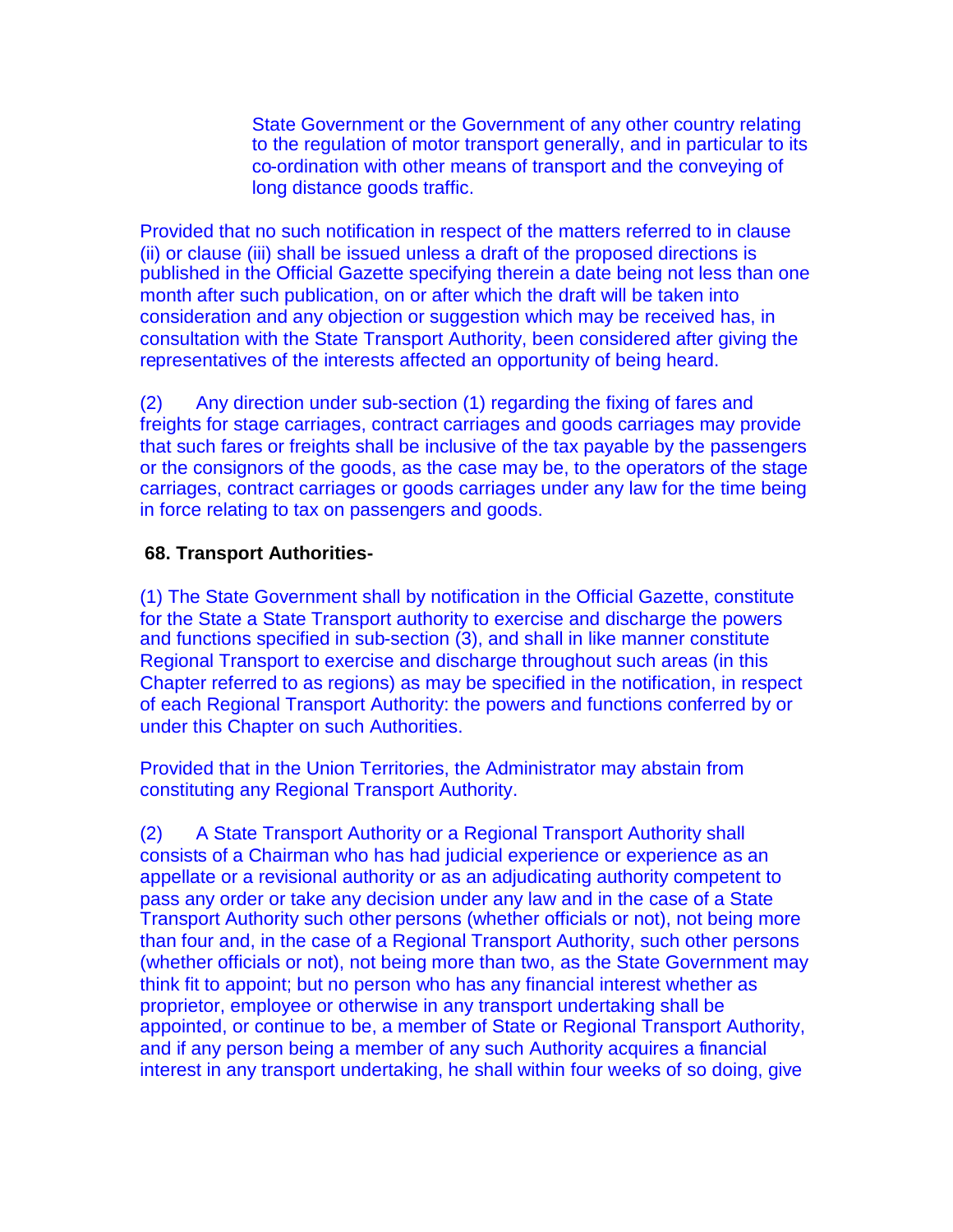notice in writing to that State Government of the acquisition of such interest and shall vacate office.

Provided that nothing in this sub-section shall prevent any of the members of the State Transport Authority or a Regional Transport Authority, as the case may be, to preside over a meeting of such Authority during the absence of the Chairman, notwithstanding that such member does not posses judicial experience or experience as an appellate or a revisional authority or as an adjudicating authority competent to pass any order or take any decision under any law.

Provided further that the State Government may,-

(i) where it considers necessary or expedient so to do, constitute the State Transport Authority or a Regional Transport Authority for any region so as to consist of only one member who shall be an official with judicial experience or experience as an appellate or a revisional authority or as an adjudicating authority competent to pass any order or take any decision under any law;

(ii) by rules made in this behalf, provide for the transaction of business of such authorities in the absence of the Chairman or any other member and specify the circumstances under which, and the manner in which, such business could be so transacted:

Provided also that nothing in this sub-section shall be construed as debarring an official (other than an official connected directly with the management or operation of a transport undertaking) from being appointed for continuing as a member of any such authority merely by reason of the fact that the Government employing the official has, or acquires, any financial interest in a transport undertaking.

(3) The State Transport Authority and every Regional Transport Authority shall give effect to any directions issued under section 67 and the State Transport Authority shall, subject to such directions and save as otherwise provided by or under this Act, exercise and discharge throughout the State the following powers and functions, namely-

(a) to co-ordinate and regulate the activities and policies of the Regional Transport Authority, if any, of the State;

(b) to perform the duties of a Regional Transport Authority where there is no such Authority and, if it thinks fit or if so required by a Regional Transport Authority, to perform those duties in respect of any route common to two or more regions;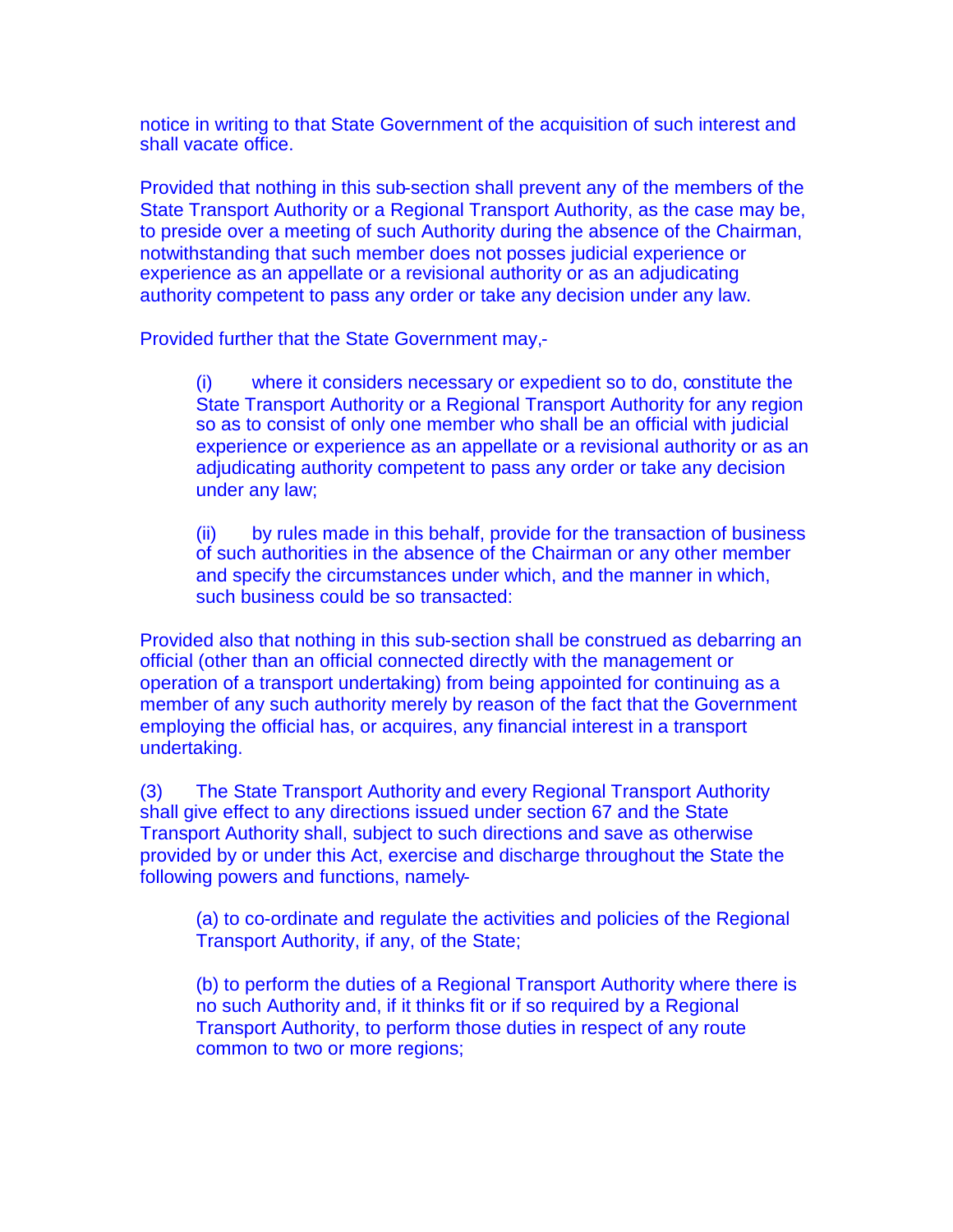(c) to settle all disputes and decide all matters on which differences of opinion arise between Regional Transport Authorities;

1[(ca) Government to formulate routes for plying stage carriages; and

(d) to discharge such other functions as may be prescribed.

(4) For the purpose of exercising the powers and functions specified in subsection (3), a State Transport Authority may, subject to such conditions as may be prescribed, issue directions to any Regional Transport Authority, and the Regional Transport Authority shall, in the discharge of its functions under this Act, give effect to and be guided by such directions.

(5) The State Transport Authority and any Regional Transport Authority, if authorised in this behalf by rules under section 96, may delegate such of its powers and functions to such authority or person subject to such restrictions, limitations and conditions as may be prescribed by the said rules.

# **69. General provision as to applications for permits**-

(1) Every application for a permit shall be made to the Regional Transport Authority of the region in which it is proposed to use the vehicle or vehicles.

Provided that if it is proposed to use the vehicle or vehicles in two or more regions lying within the same State, the application shall be made to the Regional Transport Authority of the region in which the major portion of the proposed route or area lies, and in case the portion of the proposed route or area in each of the regions is approximately equal, to the Regional Transport Authority of the region in which it is proposed to keep the vehicle or vehicles.

Provided further that if it is proposed to use the vehicle or vehicles in two or more regions lying in different States, the application shall be made to the Regional Transport Authority of the region in which the applicant resides or has his principal place of business.

(2) Notwithstanding anything contained in sub-section (1), the State Government may, by notification in the Official Gazette, direct that in the case of any vehicle or vehicles proposed to be use in two or more regions lying in different States, the application under that sub-section shall be made to the State Transport Authority of the region in which the applicant resides or has his principal place of business.

# **70. Application for stage carriage permit-**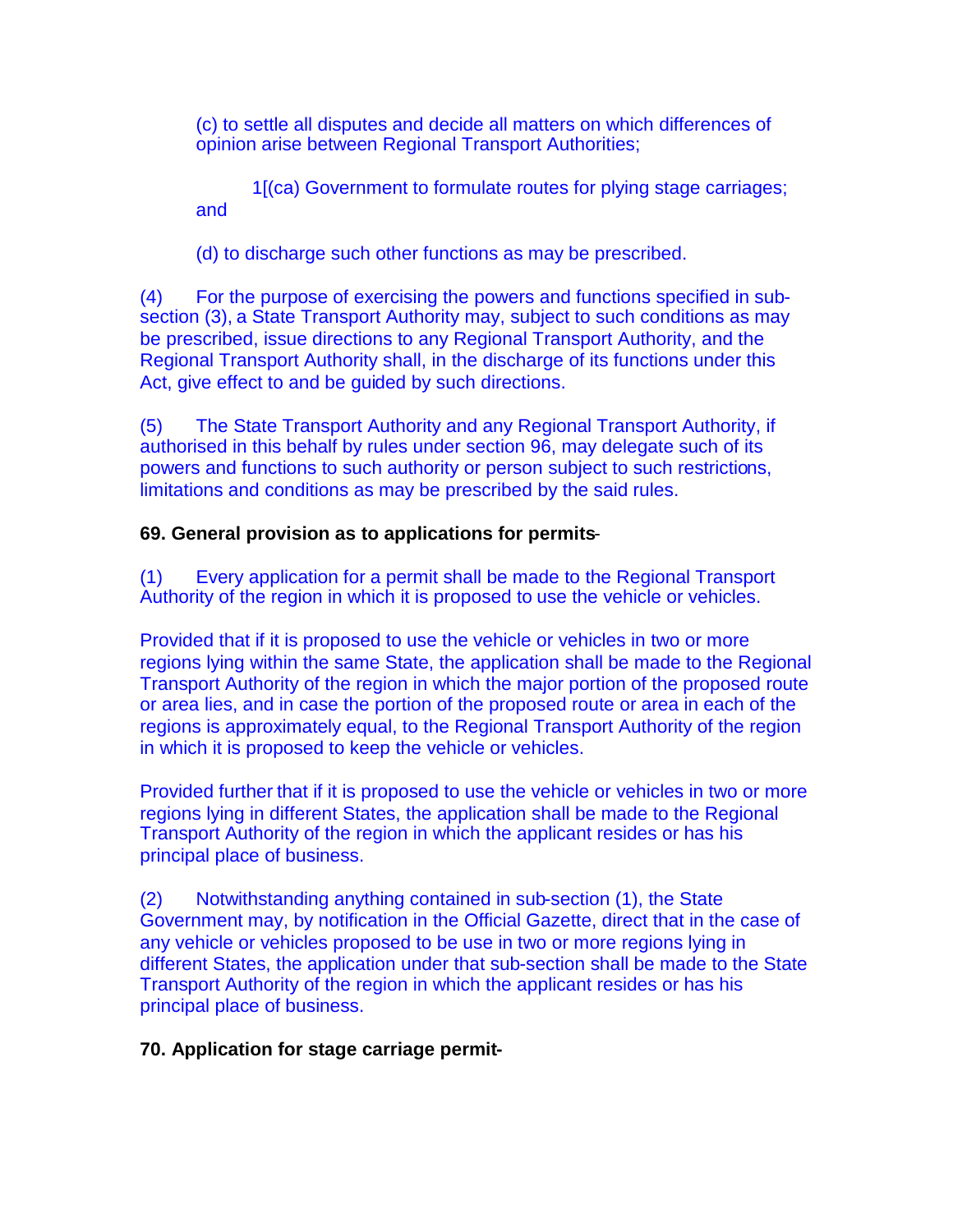(1) An application for a permit in respect of a stage carriage (in this Chapter referred to as a stage carriage permit) or as a reserve stage carriage shall, as far as may be, contain the following particulars, namely-

(a) the route or routes or the area or areas to which the application relates;

(b) the type and seating capacity of each such vehicle

(c) the minimum and maximum number of daily trips proposed to be provided and the timetable of the normal trips.

*Explanation-* For the purposes of this section, section 72, section 80 and section 102, "trip" means a single journey from one point to another, and every return journey shall be deemed to be a separate trip;

(d) the number of vehicles intended to be kept in reserve to maintain the service and to provide for special occasions;

(e) the arrangements intended to be made for the housing, maintenance and repair of the vehicles, for the comfort and convenience of passengers and for the storage and safe custody of luggage;

(f) such other matters as may be prescribed.

(2) An application referred to in sub-section (1) shall be accompanied by such documents as may be prescribed.

**71. Procedure of Regional Transport Authority in considering application for stage carriage permit-**

(1) A Regional Transport Authority shall, while considering an application for a stage carriage permit, have regard to the object of this Act.

 $1[^* \quad \quad \quad \ast \quad \quad \quad \ast \quad \quad \quad \ast \quad \quad \quad \ast \quad \quad \quad \ast]$ 

(2) A Regional Transport Authority shall refuse to grant a stage carriage permit if it appears from any time-table furnished that the provisions of this Act relating to the speed at which vehicles may be driven are likely to be contravened.

Provided that before such refusal an opportunity shall be given to the applicant to amend the timetable so as to confirm to the said provisions.

(3) (a) The State Government shall, if so directed by the Central Government having regard to the number of vehicles, road conditions and other relevant matters, by notification in the Official Gazette, direct a State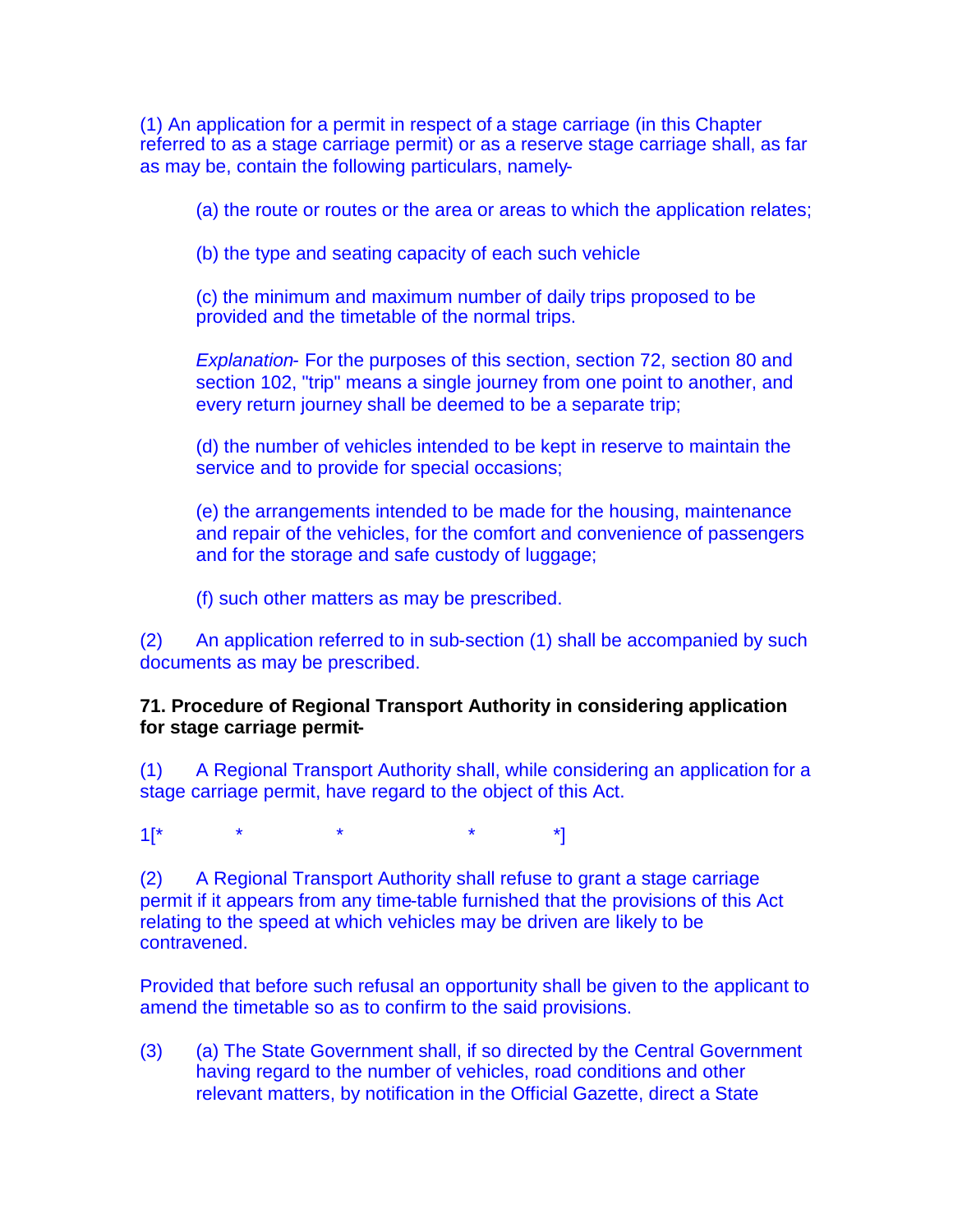Transport Authority and a regional Transport Authority to limit the number of stage carriages generally or of any specified type, as may be fixed and specified in the notification, operating on city routes in towns with a population of not less than five lakhs.

(b) Where the number of stage carriages are fixed under clause (a), the Government of the State shall reserve in the State certain percentage of Stage carriages permit for the scheduled castes and the scheduled tribes in the same ratio as in the case of appointments made by direct recruitment to public services in the State.

(c) Where the number of stage carriages are fixed under clause (a), the Regional Transport Authority shall reserve such number of permits for the scheduled castes and the scheduled tribes as may be fixed by the State Government under clause (b).

(d) After reserving such number of permits as is referred to in clause(c), the Regional Transport Authority shall in considering an application have to the following matters, namely-

(i) financial stability of the applicant,

(ii) satisfactory performance as a stage carriages operator including payment of tax if the applicant is or has been an operator of stage carriage service; and

(iii) such other matters as may be prescribed by the State Government.

Provided that, other conditions being equal, preference shall be given to applications for permits from-

(i) State transport undertakings;

(ii) co-operative societies registered or deemed to have been registered under any enactment for the time being in force; 1[\*\*\*]

(iii) ex-servicemen; 2[or]

(iv) any other class or category of persons, as the State Government may, for reason to be recorded in writing, consider necessary.]

3[\* \* \* \* \* \* \* \* \* \* \* \* \* \* \*]

**72. Grant of stage carriage permit-**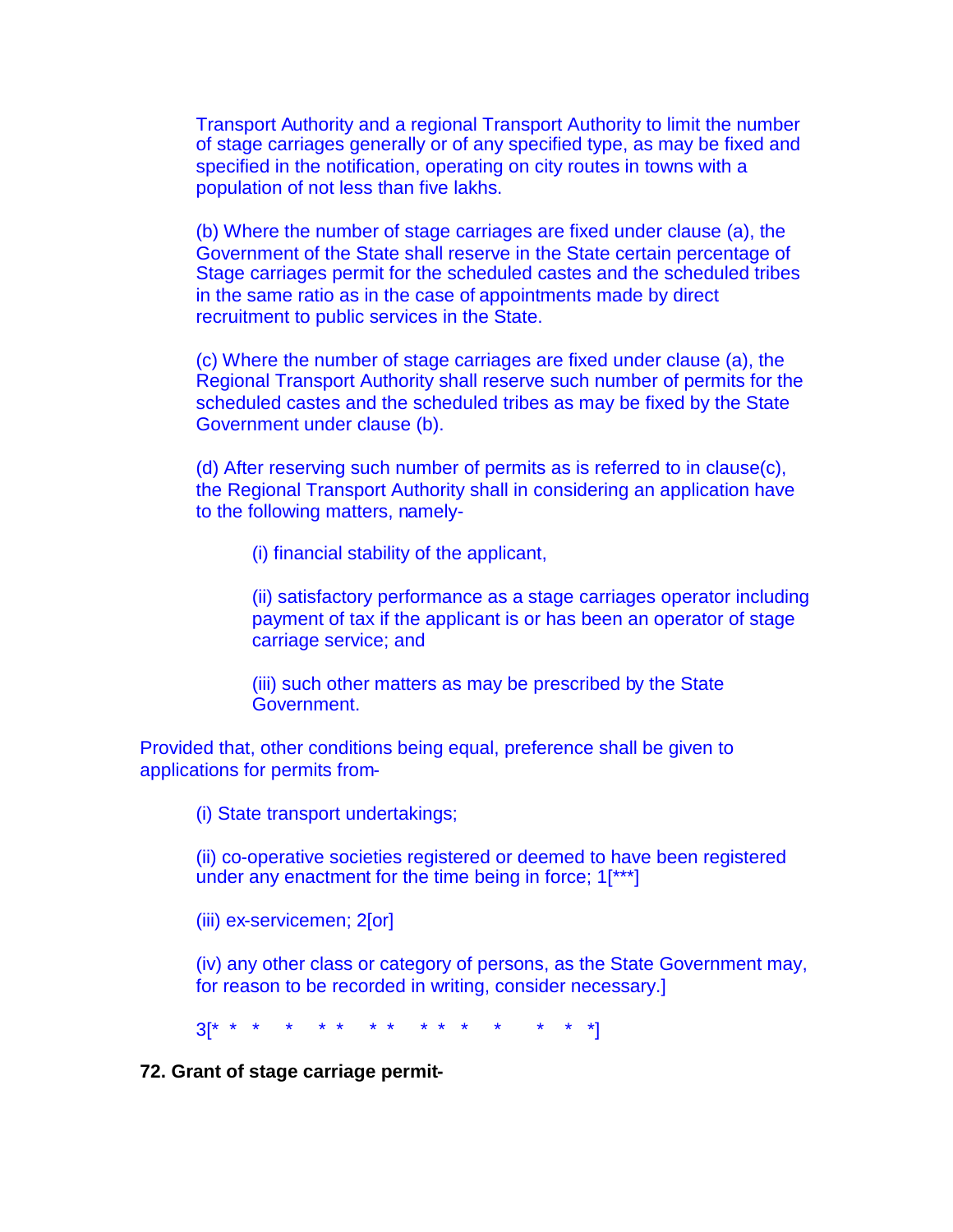(1) Subject to the provisions of section 71, a Regional Transport Authority may, on an application made to it under section 70, grant a stage carriage permit in accordance with the application or with such modification as it deems fit or refuse to grant such a permit.

Provided that no such permit shall be granted in respect of any route or area not specified in the application.

(2) The Regional Transport Authority, if it decides to grant a stage carriage permit, may grant the permit for a stage carriage of a specified description and may, subject to any rules that may be made under this Act, attach to the permit any one or more of the following conditions, namely-

(i) that the vehicles shall be used only in a specified area, or on a specified route or routes;

(ii) that the operation of the stage carriage shall be commenced with effect from a specified date;

(iii) the minimum and maximum number of daily trips to be provided in relation to any route or area generally or on specified days and occasions;

(iv) that copies of the time-table of the stage carriage approved by the Regional Transport Authority shall be exhibited on the vehicle and at specified stands and halts on the route or within the area;

(v) that the stage carriage shall be operated within such margins of deviation from the approved time-table as the Regional Transport Authority may from time to time specify;

(vi) that within municipal limits and such other areas and places as may be prescribed, passengers or goods shall not be taken up or set down except at specified points;

(vii) the maximum number of passengers and the maximum weight of luggage that may be carried on the stage carriage, either generally or on specified occasion or at specified times and seasons;

(viii) the weight and nature of passengers luggage that shall be carried free of charge, the total weight of luggage that may be carried in relation to each passenger, and the arrangements that shall be made for the carriage of luggage without causing inconvenience to passengers;

(ix) the rate of charge that may be levied for passengers' luggage in excess of the free allowance;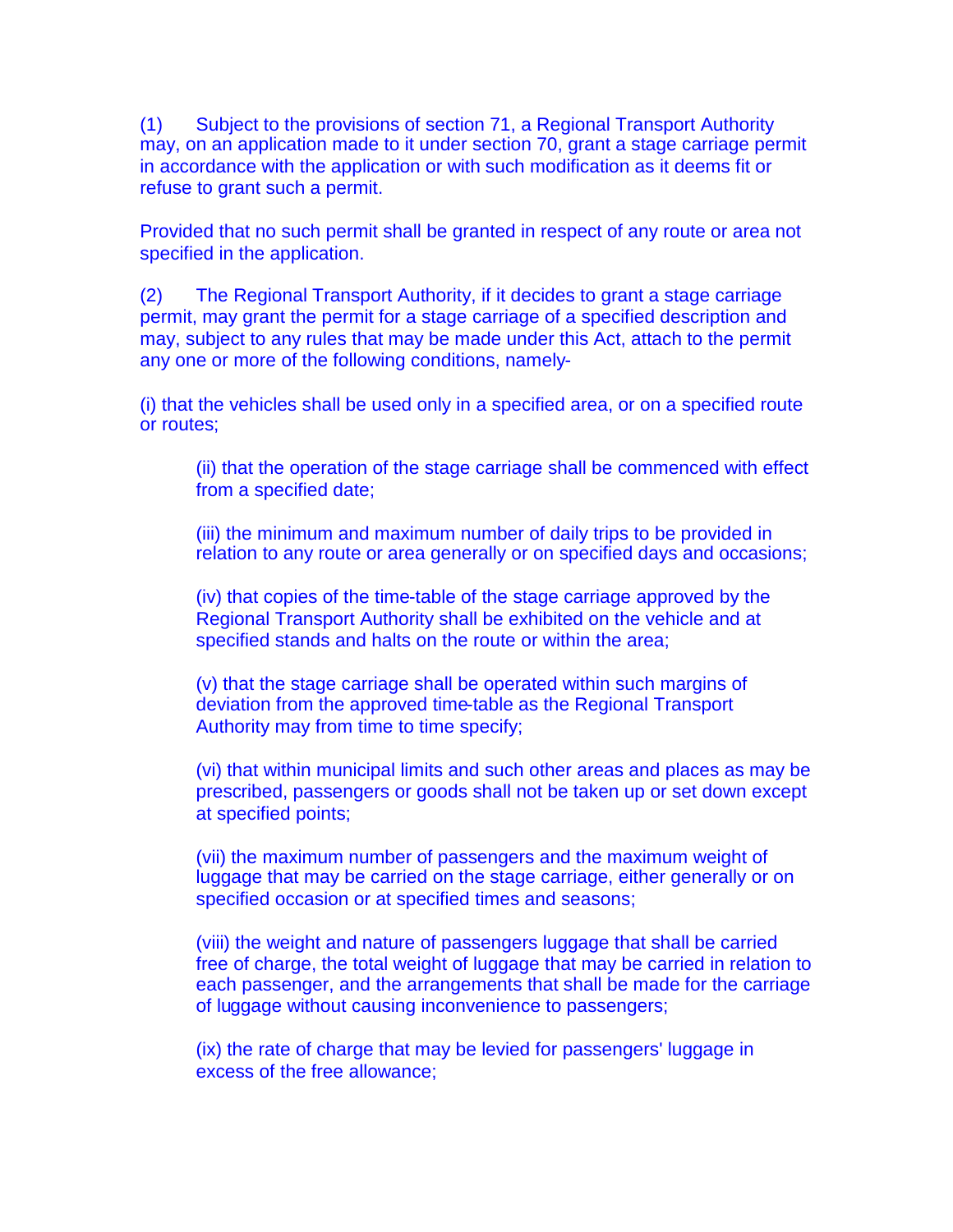(x) that vehicles of specified type fitted with body conforming to approved specifications shall be used.

Provided that the attachment of this condition to a permit shall not prevent the continued use, for a period of two years from the date of publication of the approved specifications, of any vehicle operating on that date;

(xi) that specified standards of comfort and cleanliness shall be maintained in the vehicles;

(xii) the conditions subject to which goods may be carried in the stage carriage in addition to or to the exclusion of passengers;

(xiii) that specified shall be charged in accordance with the approved fare table;

(xiv) that a copy of or extract from the fare table approved by the Regional Transport Authority and particulars of any special fares or rates of fares so approved for particular occasions shall be exhibited on the stage carriage and at specified stands and halts;

(xv) that tickets bearing specified particulars shall be issued to passengers and shall show the fares actually charged and that records of tickets issued shall be kept in a specified manner;

(xvi) that mails shall be carried on the vehicle subject to such conditions (including conditions as to the time in which mails are to be carried and the charge which may be levied) as may be specified;

(xvii) the vehicles to be kept as reserve by the holder of the permit to maintain the operation and to provide for special occasions;

(xviii) the conditions subject to which vehicle may be used as a contract carriage;

(xix) that specified arrangements shall be made for the housing, maintenance and repair of vehicle;

(xx) that any specified bus station or shelter maintained by Government or a local authority shall be used and any specified rent or fee shall be paid for such use;

(xxi) that the conditions of the permit shall not be departed from, save with the approval of the Regional Transport Authority;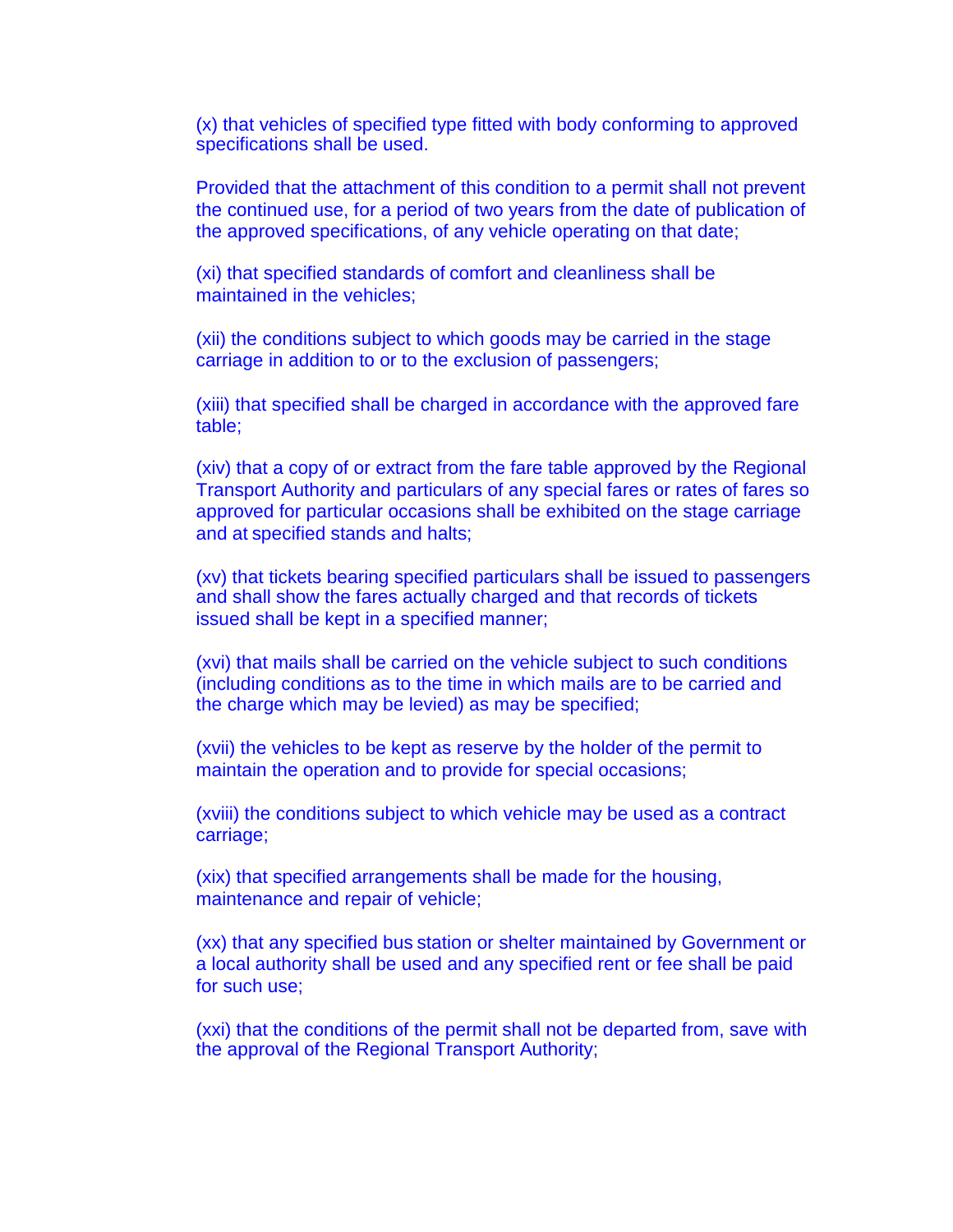(xxii) that the Regional Transport Authority may, after giving notice of not less than one month,-

- (a) vary the conditions of the permit;
- (b) attach to the permit further conditions.

Provided that the conditions specified in pursuance of clause (i) shall not be varied so as to alter the distance covered by the original route by more than 24 kilometers, and any variation within such limits shall be made only after the Regional Transport Authority is satisfied that such variation will serve the convenience of the public and that it is not expedient to grant a separate permit in respect of the original route as so varied or any part thereof;

(xxiii) that the holder of a permit shall furnish to the Regional Transport Authority such periodical returns, statistics and other information as the State Government may from time to time prescribe;

(xxiv) any other conditions which may be prescribed.

## **73. Application for contract carriage permit-**

An application for a permit in respect of a contract carriage (in this Chapter referred to as a contract carriage permit) shall contain the following particulars, namely-

- (a) the type and seating capacity of the vehicle;
- (b) the area for which the permit is required;
- (c) any other particulars which may be prescribed.

# **74. Grant of contract carriage permit-**

(1) Subject to the provisions of sub-section (3) a Regional Transport Authority may, on an application made to it under section 73, grant a contract carriage permit in accordance with the application or with such modifications as it deems fit or refuse to grant such a permit:

Provided that no such permit shall be granted in respect of any area not specified in the application.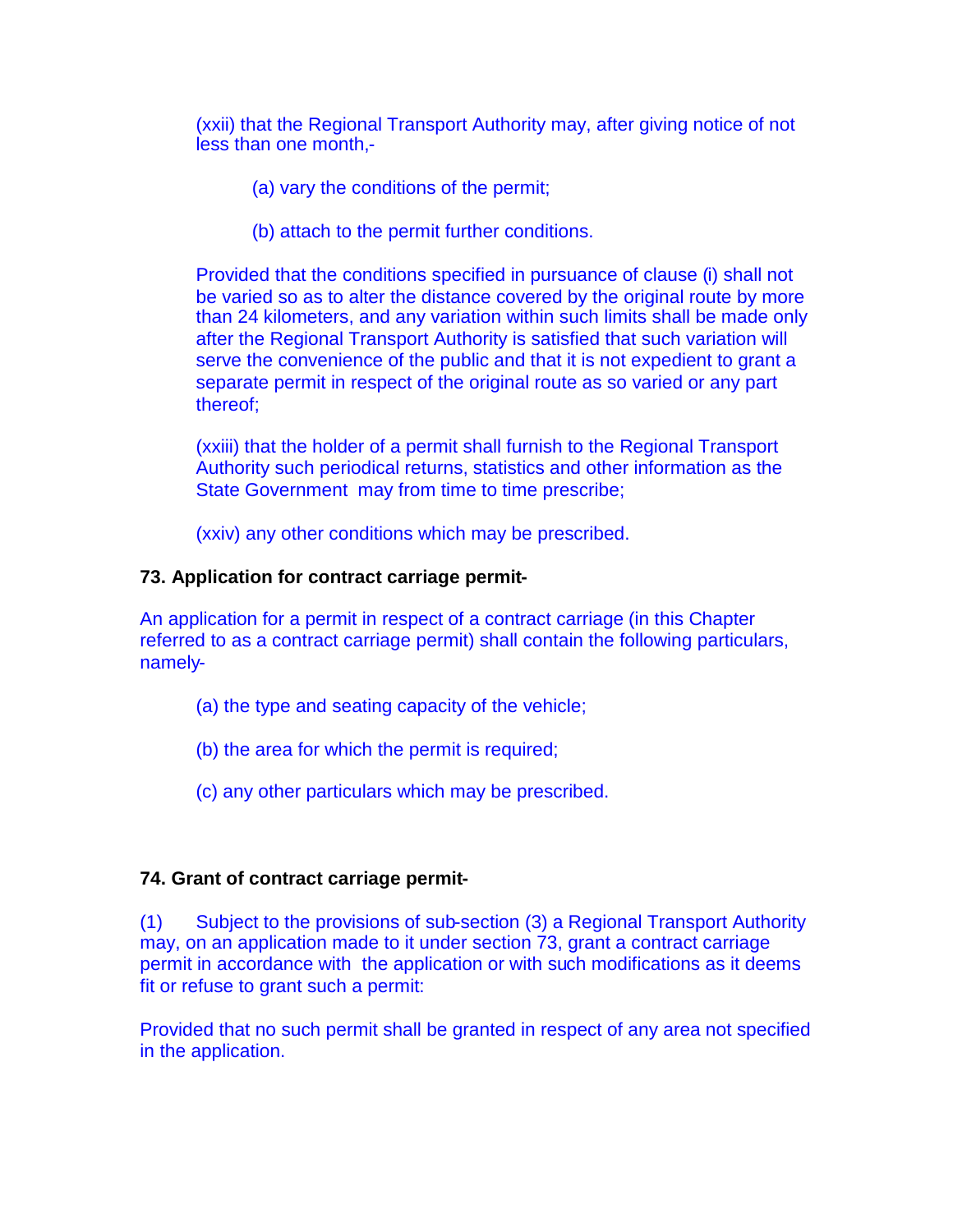(2) The Regional Transport Authority, if it decides to grant a contract carriage permit, may, subject to any rules that may be made under this Act, attach to the permit any one or more of the following conditions, namely-

(i) that the vehicles shall be used only in a specified area or on a specified route or routes;

(ii) that except in accordance with specified conditions, no contract of hiring, other than an extension or modification of a subsisting contract, may be entered into outside the specified area;

(iii) the maximum number of passengers and the maximum weight of luggage that may be carried on the vehicles, either generally or on specified occasion or at specified times and seasons;

(iv) the conditions subject to which goods may be carried in any contract carriage in addition to, or to the exclusion of, passengers;

(v) that, in the case of motor cabs, specified fares or rates of fares shall be charged and a copy of the fare table shall be exhibited on the vehicle;

(vi) that, in the case of vehicle other than motor car, specified rates of hiring not exceeding specified maximum shall be charged.

(vii) that, in the case of motor cabs, a specified weight of passengers' luggage shall be carried free of charge, and that the charge, if any, for any luggage in excess thereof shall be at a specified rate;

(viii) that, in the case of motor cabs, a taximeter shall be fitted and maintained in proper working order, if prescribed;

(ix) that the Regional Transport Authority may, after giving notice of not less than one month,-

(a) vary the conditions of the permit:

(b) attach to the permit further conditions;

(x) that the conditions of permit shall not be departed from save with the approval of the Regional Transport Authority;

(xi) that specified standards of comfort and cleanliness shall be maintained in the vehicles;

(xii) that, except in the circumstance of exceptional nature, the plying of the vehicle or carrying of the passengers shall not be refused;;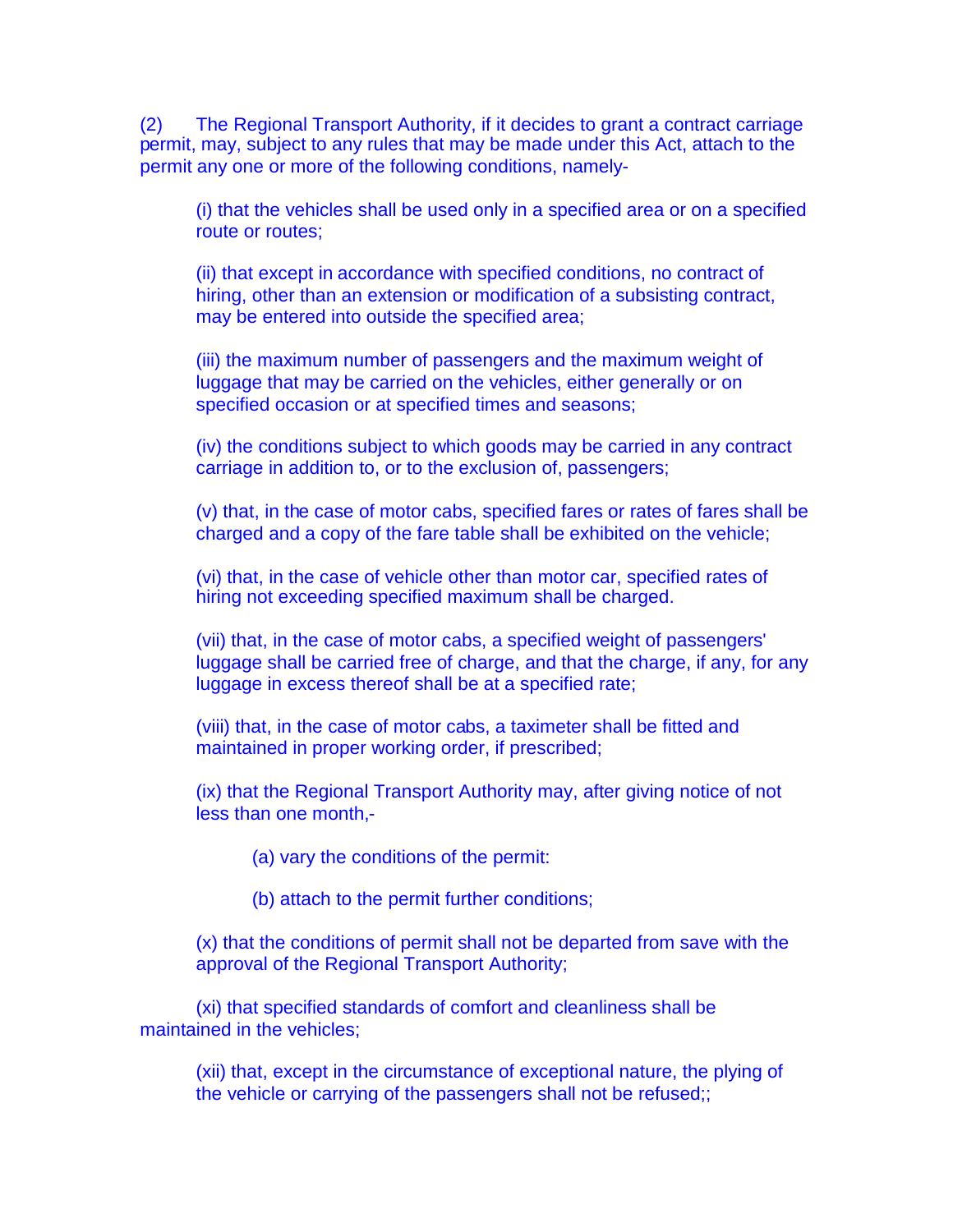(3) (a) The State Government shall, if so directed by the Central Government, having regard to the number of vehicles, road conditions and other relevant matters, by notification in the Official Gazette, direct a State Transport Authority and a Regional Transport Authority to limit the number of contract carriages generally or of any specified type, as may be fixed and specified in the notification, operating on city routes in towns with a population of not less than five lakhs.

(b) Where the number of contract carriages are fixed under clause (a), the Regional Transport Authority shall, in considering an application for the grant of permit in respect of any such contract carriage, have regard to the following matters, namely-

(i) financial stability of the applicant;

(ii) satisfactory performance as a contract carriage operator including payment of tax if the applicant is or has been an operator of contract carriages; and

(iii) such other matter as may be prescribed by the State Government.

Provided that, other conditions being equal, preference shall be given to applications for permit from-

- (i) The India Tourism Development Corporation;
- (ii) State Tourism Development Corporations;
- (iii) State Tourism Departments;
- (iv) State Transport Undertakings;

(v) Co-operative societies registered or deemed to have been registered under any enactment for the time being in force;

(vi) ex-servicemen.

#### **75. Scheme for renting of motorcabs-**

(1) The Central Government may, by notification in the Official Gazette, make a scheme for the purpose of regulating the business of renting of (motor cabs or motor cycles to persons desiring to drive either by themselves or through drivers, motor cabs or motorcycles] for their own use and for matter connected therewith.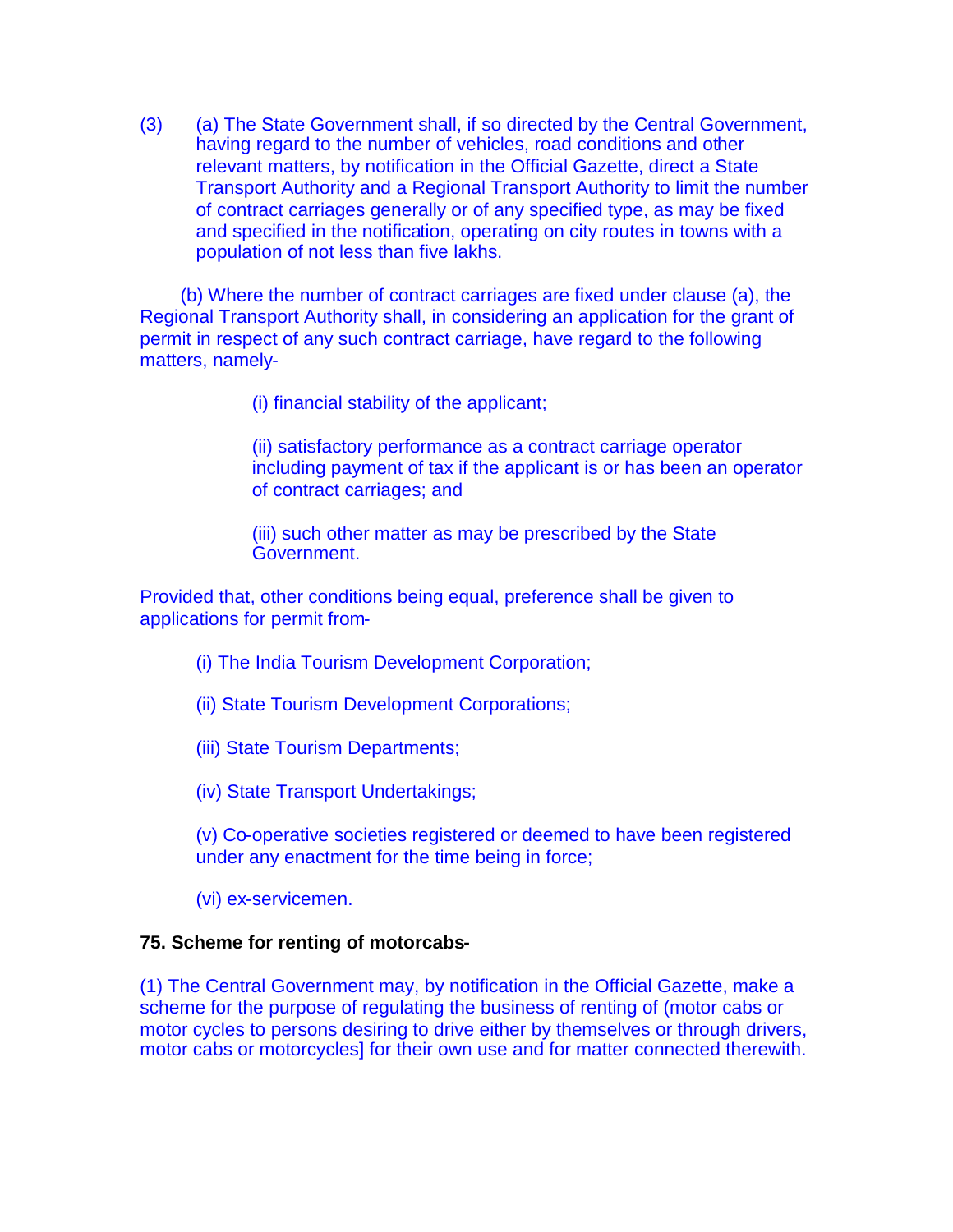(2) A scheme made under sub-section (1) may provide for all or any of the following matters, namely-

(a) licensing of operators under the scheme including grant, renewal and revocation of such licenses;

(b) form of application and form of licenses and the particulars to be

contained therein;

(c) fee to be paid with the application for such licenses;

(d) the authorities to which the application shall be made;

(e) condition subject to which such licenses may be granted, renewed or revoked;

(f) appeals against orders of refusal to grant or renew such licenses and appeals against orders revoking such licenses;

(g) conditions subject to which motor cabs may be rented;

(h) maintenance of records and inspection of such records;

(i) such other matters as may be necessary to carryout put purposes of this section.

### **76. Application for private service vehicle permit**-

(1) A Regional Transport Authority may, on an application made to it, grant a private service vehicle permit in accordance with the application or with such modification as it deems fit or refuse to grant such permit.

Provided that no such permit shall be granted in respect of any area or route to specified in the application.

(2) An application for a permit to use a motor vehicle as a private service vehicle shall contain the following particulars, namely-

(a) type and seating capacity of the vehicle;

(b) the area or the route or routes to which the application relates;

(c) the manner in which it is claimed that the purpose of carrying persons otherwise than for the hire or reward or in connection with the trade or business carried on by the applicant will be served by the vehicle; and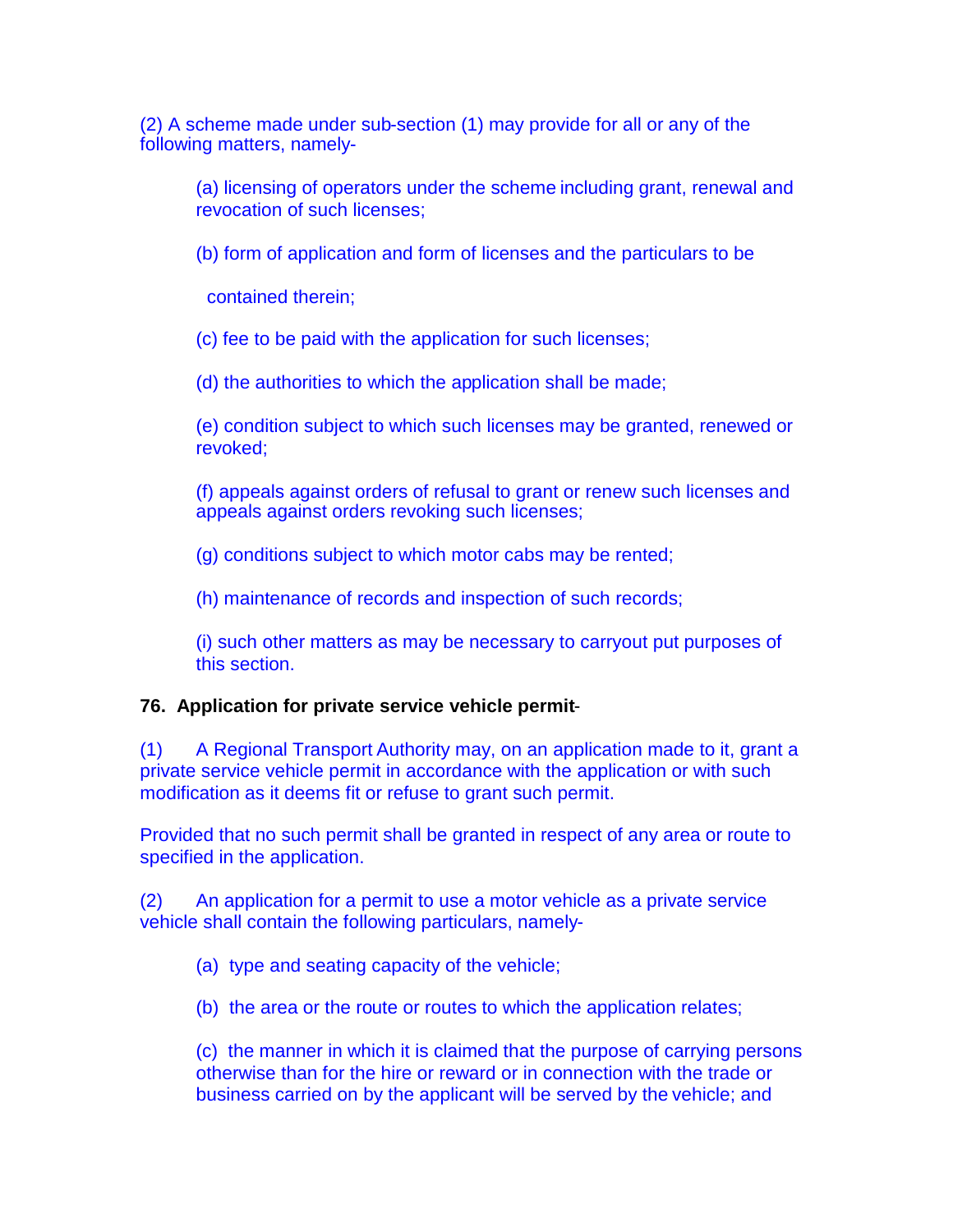(d) any other particulars which may be prescribed.

(3) The Regional Transport Authority if it decides to grant the permit may subject to any rules that may be made under this Act, attach to the permit any one or more of the following conditions, namely-

(i) that the vehicle be used only in a specified area or on a specified route or routes;

(ii) the maximum number of persons and the maximum weight of luggage that may be carried;

(iii) that the Regional Transport Authority may, after giving notice of not less than one month-

(a) vary the conditions of the permit;

(b) attach to the permit further conditions;

(iv) that the conditions of permit shall not be departed from, save with the approval of the Regional Transport Authority;

(v) that specified standards of comforts and cleanliness shall be maintained in the vehicle;

(vi) that the holder of the permit shall furnish to the Regional Transport Authority such periodical returns, statistics and other information as the State Government may, from time to time, specify and

(vii) such other conditions as may be prescribed.

### **77. Application for goods carriage permit**-

An application for a permit to use a motor vehicle for the carriage of goods for hire or reward or for the carriage of goods for or in connection with a trade or business carried on by the applicant (in this Chapter referred to as a goods carriage permit) shall, as far as may be, contain the following particulars, namely-

- (a) the area or the route or routes to which the application relates;
- (b) the type and capacity of the vehicle;
- (c) the nature of the goods it is proposed to carry;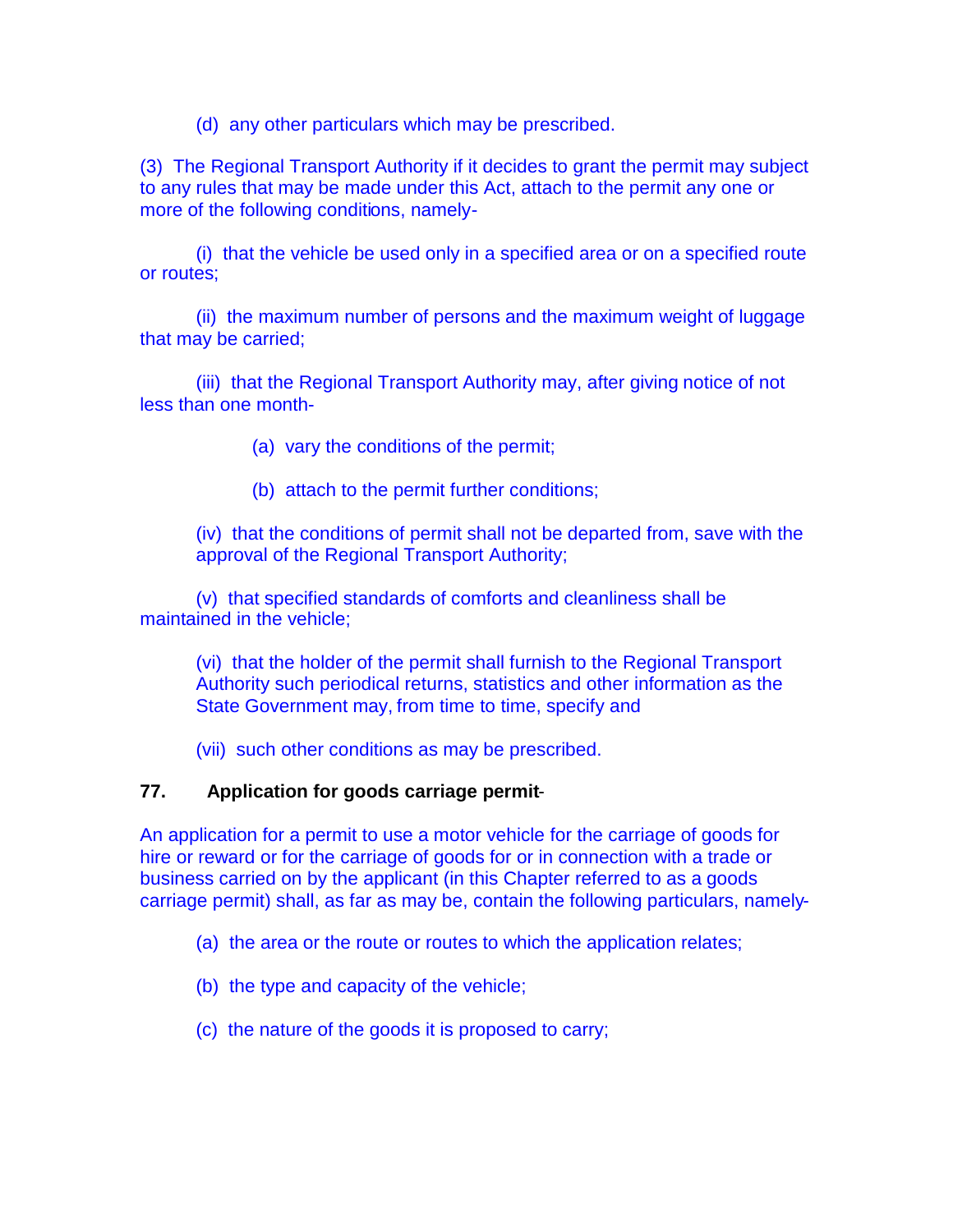(d) the arrangements intended to be made for the housing, maintenance and repair of the vehicle of the vehicle and for the storage and safe custody of the goods;

(e) such particulars as the Regional Transport Authority may require with respect to any business as a carrier of goods for hire or reward carried on by the applicant at any time before the making of the application, and of the rates charged by the applicant;

(f) particulars of any agreement, or arrangement, affecting in any material respect the provision within the region of the Regional Transport Authority of facilities for the transport of goods for hire or reward, entered into by the applicant with any other person by whom such facilities are provided, whether within or without the region;

(g) any other particulars which may be prescribed.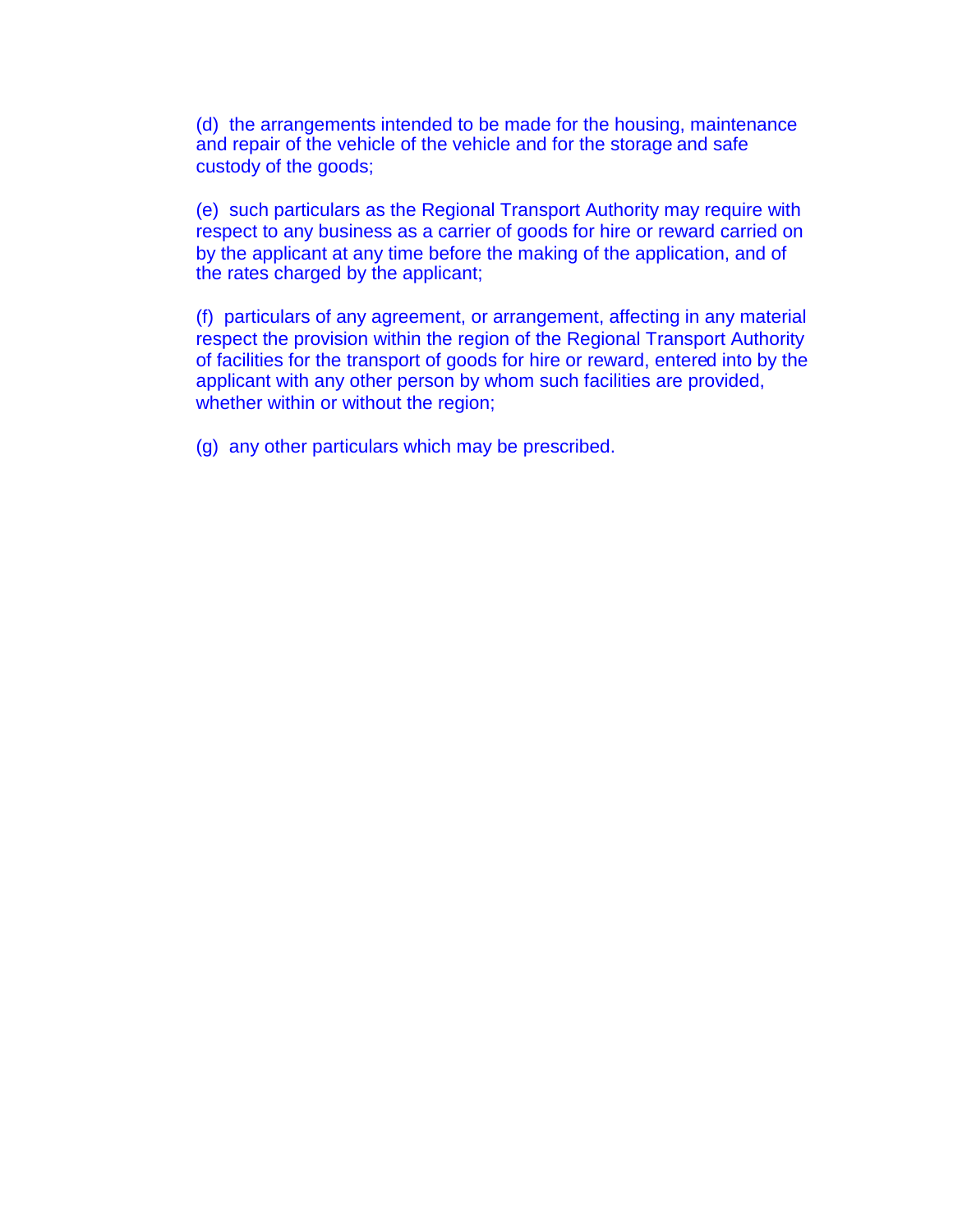# **78. Consideration of application for goods carriage permit**-

Regional Transport Authority shall, in considering an application for a goods carriage permit, have regard to the following matters, namely-

(a) the nature of the goods to be carried with special reference to their dangerous or hazardous nature to human life;

(b) the nature of the chemicals or explosives to be carried with special reference to the safety to human life.

### **79. Grant of goods carriage permit**-

(1) A Regional Transport Authority may, on an application made to it under section 77, grant a goods carriage permit to be valid throughout the State or in accordance with the application or with such or with such modifications as it deems fit or refuse to grant such a permit. provided that no such permit shall be granted in respect of any area or route not specified in the application.

(2) The Regional Transport Authority, if it decides to grant a good carriage permit, may grant the permit and may, subject to any rules that may be made under this Act, attach to the permit any one or more of the following conditions, namely-

(i) that the vehicle shall be used only in a specified area or on a specified route or routes; route or routes;

(ii) that the gross vehicle weight of any vehicle used shall not exceed a specified maximum;

- (iii) that goods of specified nature shall not be carried;
- (iv) that goods shall be carried at specified rates;
- (v) that specified arrangements shall be made for the housing, maintenance and repair of the vehicle and the vehicle and the storage and safe custody of the goods carried;
- (vi) that the holder of the permit shall furnish to the Regional Transport Authority such periodical returns, statistics and other information as the State Government may, from time to time, prescribe;

(vii) that the Regional Transport Authority may, after giving notice of not less than one month,-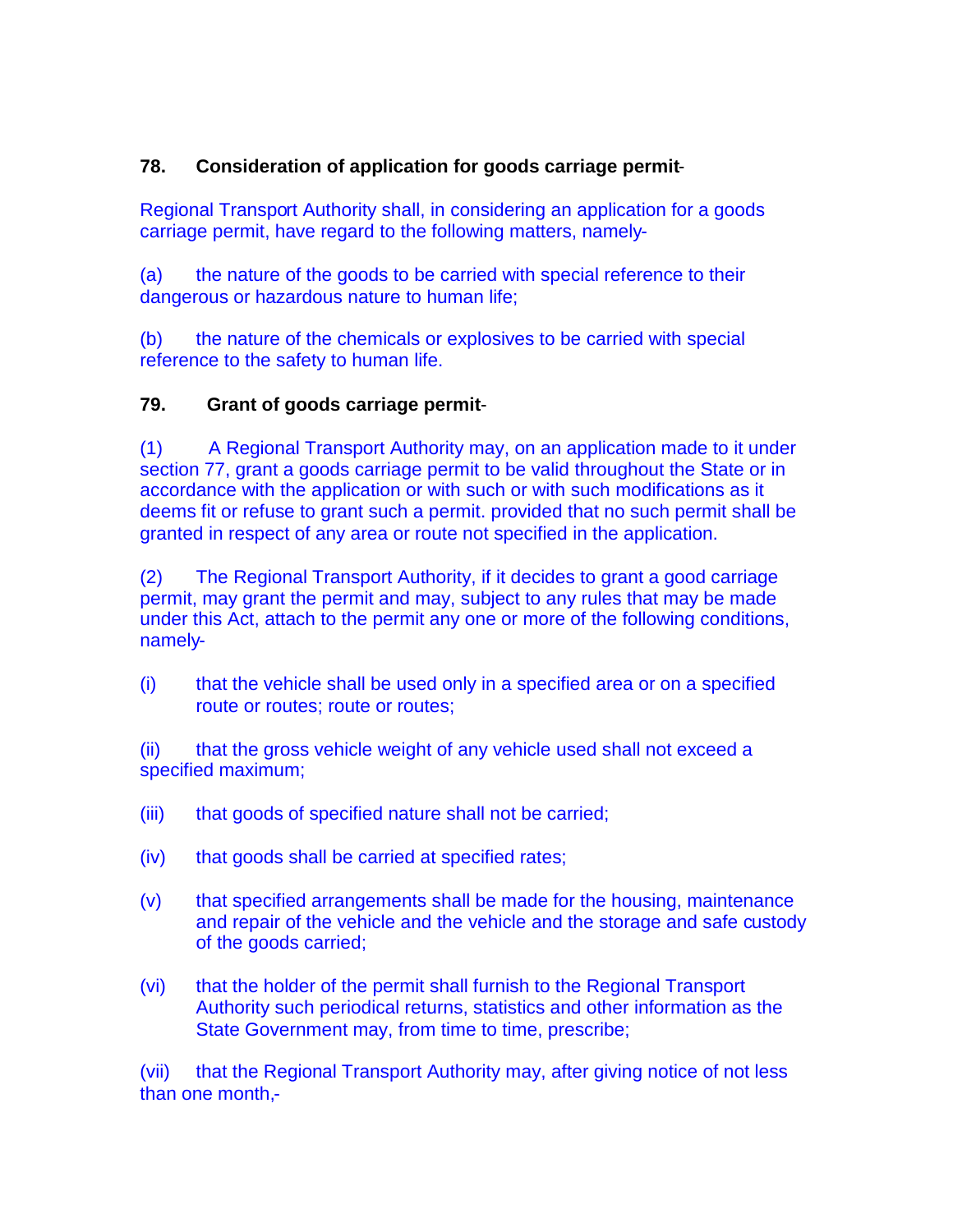- (a) vary the conditions of the permit;
- (b) attach to the permit further conditions;
- (viii) that the conditions of the permit shall not be departed from, save with the approval of the Regional Transport Authority;
- (ix) any other conditions which may be prescribed.

(3) The conditions referred to in sub-section (2) may include conditions relating to the packaging and carriage of goods of dangerous or hazardous nature to human life.

#### **80. Procedure in applying for and granting permits-**

(1) An application for a permit of any kind may be made at any time.

(2) A [Regional Transport Authority or any other prescribed authority referred to in sub-section (1) of section 66] shall not ordinarily refuse to grant an application for permit of any kind made at any time under this Act.

Provided that the [Regional Transport Authority, State Transport Authority or any other prescribed authority referred to in sub-section (1) of section 66] may summarily refuse the application if the grant of any permit in accordance with the application would have the effect of increasing the number of stage carriages as fixed and specified a in a notification in the Official Gazette under clause (a) of sub-section (3) of section 71 or of contract carriages as fixed and specified in a notification in the Official Gazette under clause (a) of sub-section (3) of section 74.

Provided further that where a 1[Regional Transport Authority, State Transport Authority or any other prescribed authority referred to in sub-section (1) of section 66] refuses an application for the grant of a permit of any kind under this Act, it shall give to the applicant in writing its reasons for the refusal of the same and an opportunity of being heard in the matter.

(3) An application to vary the conditions of any permit, other than a temporary permit, by the inclusion of a new route or routes or a new area or by altering the route or area covered by it, or in the case of a stage carriage permit by increasing the number of trips above the specified maximum or by the variation, extension or curtailment of the route or routes or the area specified in the permit shall be treated as an application for the grant of a new permit:

Provided that it shall not be necessary so to treat an application made by the holder of stage carriage permit who provides the only service on any route to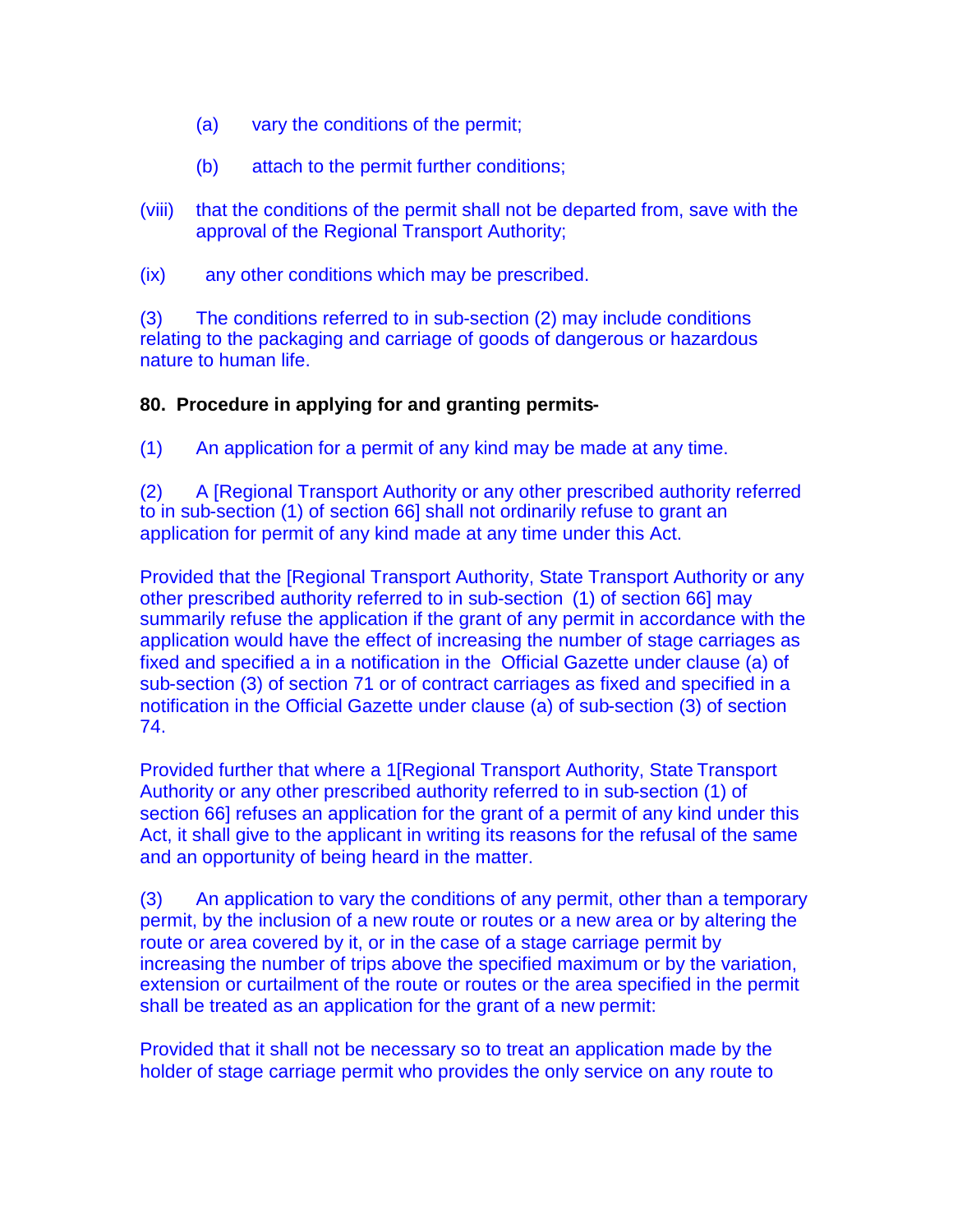increase the frequency of the service so provided without any increase in the number of vehicles.

Provided further that,-

- (i) in the case of variation, the termini shall not be altered and the distance covered by the variation shall not exceed twenty-four kilometers;
- (ii) in the case of extension, the distance covered by extension shall not exceed twenty-four kilometers from the termini;

and any such variation or extension within such limits shall be made only after the transport authority is satisfied that such variation will serve the convenience of the public and that it is not expedient to grant a separate permit in respect of the original route as so varied or extened or any part thereof.

(4) A 1[Regional Transport Authority, State Transport Authority or any other prescribed authority referred to in sub-section (1) of section 66] may, before such date as may be specified by it in this behalf, replace any permit granted by it before the said date by a fresh permit conforming to the provisions of section 72 or section 74 or section 76 or section 79, as the case may be, and the fresh permit shall be valid for the same route or routes or the same area for which the replaced permit was valid.

Provided that no condition other than a condition which was already attached to the replaced permit or which could have been attached thereto under the law in force when that permit was granted shall be attached to the fresh permit except with the consent in writing of the holder of the permit.

(5) Notwithstanding anything contained in section 81, a permit issued under the provisions of sub-section (4) shall be effective without renewal for the reminder of the period during which the replaced permit would have been so effective.

### **81. Duration and renewal of permits-**

(1) A permit other than a temporary permit issued under section 87 or a special permit issued under sub-section (8) of section 88 shall be effective 2[from the date of assurance or renewal thereof] for a period of five years:

Provided that where the permit is countersigned under sub-section (1) of section 88, such counter-signature shall remain effective without renewal for such period so as to synchronize with the validity of the primary permit.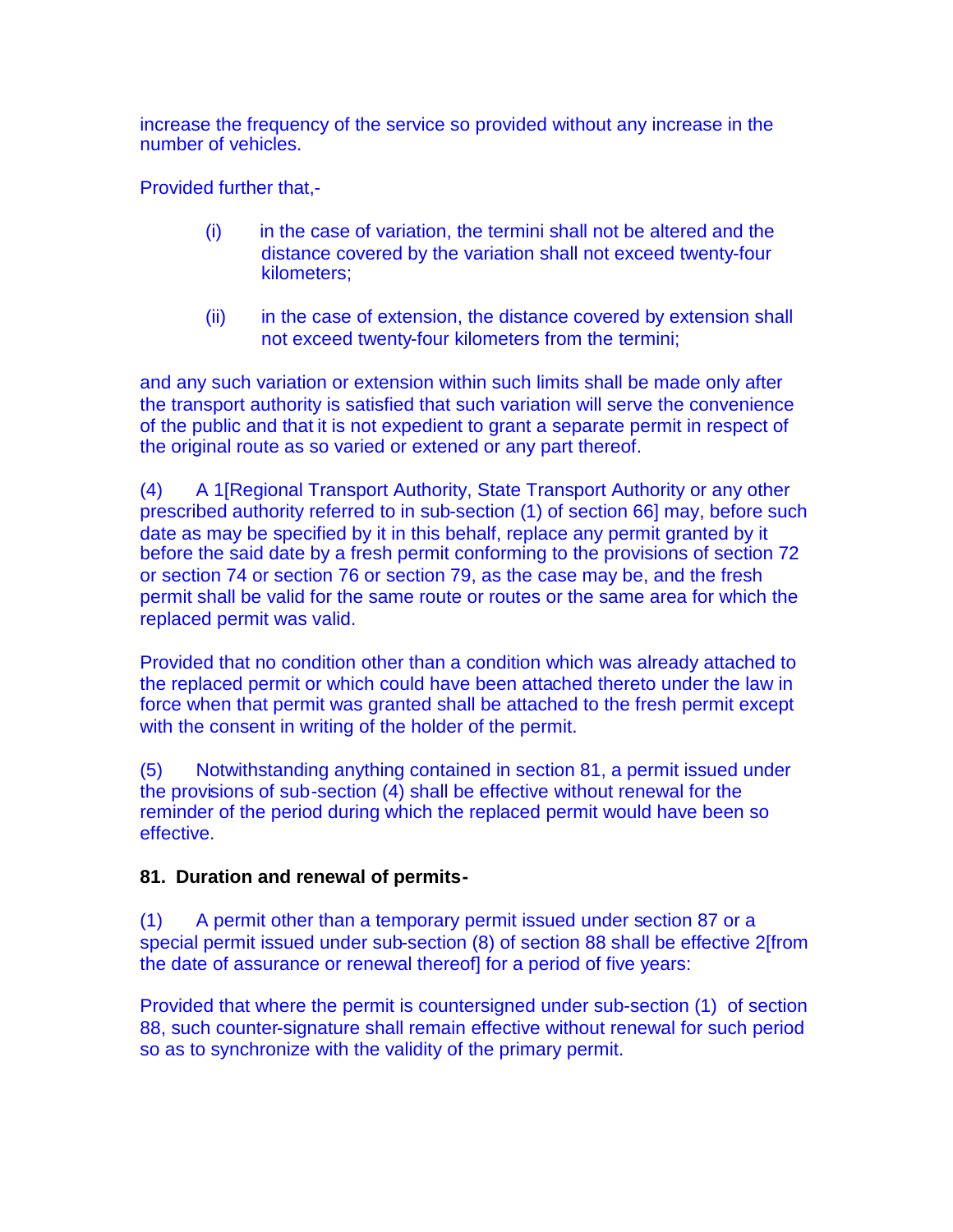(2) A permit may be renewed on an application made not less than fifteen days before the date of its expiry.

(3) Notwithstanding anything contained in sub-section (2), the Regional Transport Authority or the State Transport Authority, as the case may be, entertain an application for the renewal of a permit after the last date specified in that sub-section if it is satisfied that the applicant was prevented and sufficient cause from making an application within the time specified.

(4) The Regional Transport Authority or the State Transport Authority, as the case may be, may reject an application for the renewal of a permit on one or more of the following grounds, namely-

(a) the financial condition of the applicant as evidenced by insolvency, or decrees for payment of debts remaining unsatisfied for a period of thirty days, prior to the date of consideration of the application;

(b) the applicant had been punished twice or more for any of the following offences within twelve months reckoned from fifteen days prior to the date of consideration of the application committed as a result of the operation of a stage carriage service by the applicant, namely-

- (i) plying any vehicle-
	- (1) without payment of tax due on such vehicle;
	- (2) without payment of tax during the grace period allowed for payment of such tax and then stop the plying of such vehicle;
	- (3) on any unauthorised route;

Provided that in computing the number of punishments for the purpose of clause (b), any punishment stayed by the order of an appellate authority shall not be taken into account:

(5) Where a permit has been renewed under this section after the expiry of the period thereof, such renewal shall have effect from the date of such expiry irrespective of whether or not a temporary permit has been granted under clause (d) of section 87, and where a temporary permit has been granted, the fee paid in respect of such temporary permit shall be refunded.

### **82. Transfer of permit**-

(1) Save as provided in sub-section (2), a permit shall not be transferable from one person to another except with the permission of the transport authority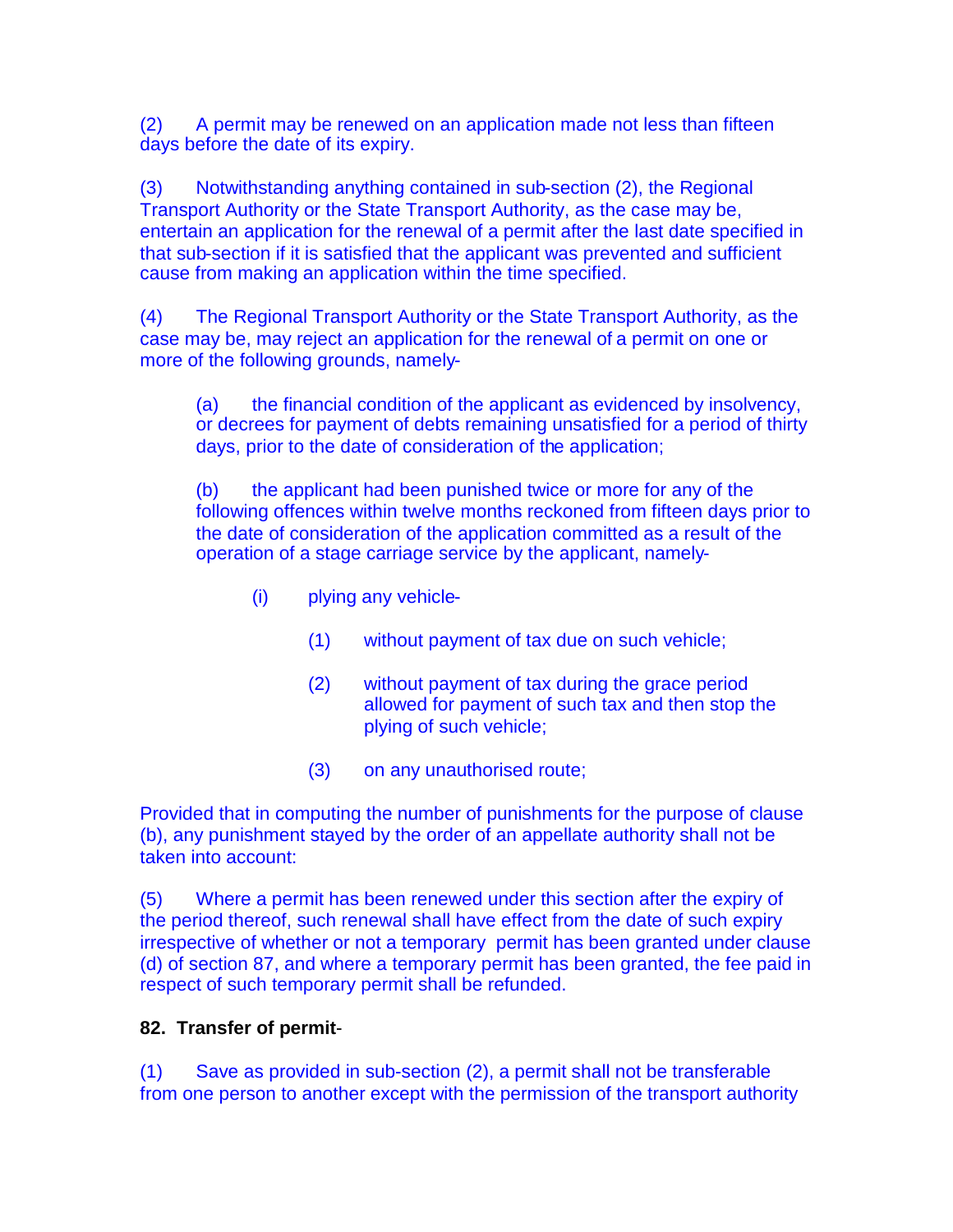which granted the permit and shall not, without such permission, operate to confer on any person to whom a vehicle covered by the permit is transferred any right to use that vehicle in the manner authorised by the permit.

(2) Where the holder of a permit dies, the person succeeding to the possession the vehicle covered by the permit may, for a period of three months, use the permit as if it had been granted to himself.

Provided that such person has, within thirty days of the death of the holder, informed the transport authority which granted the permit of the death of the holder and of his own intention to use the permit:

Provided further that no permit shall be so used after the date on which it would have ceased to be effective without renewal in the hands of the deceased holder.

(3) The transport authority may, on application made to it within three months of the death of the holder of a permit, transfer the permit to the person succeeding to the possession of the vehicles covered by the permit.

Provided that the Transport Authority may entertain an application made after the expiry of the said period of three months if it is satisfied that the applicant was prevented by good and sufficient cause from making an application within the time specified.

### **83. Replacement of vehicle-**

The holder of a permit may with the permission of the authority by which the permit was granted, replace any vehicle covered by the permit by any other vehicle of the same nature.

### **84. General conditions attaching to all permits-**

The following shall be conditions of every permit-

(a) that the vehicle to which the permit relates carries valid certificate of fitness issued under section 56 and is at all times so maintained as to comply with the requirements of this Act and the rules made there under;

(b) that the vehicle to which the permit relates is not driven at a speed exceeding the speed permitted under this Act;

(c) that any prohibition or restriction imposed any fares or freight fixed by notification made under section 67 are observed in connection with the vehicle to which the permit relates;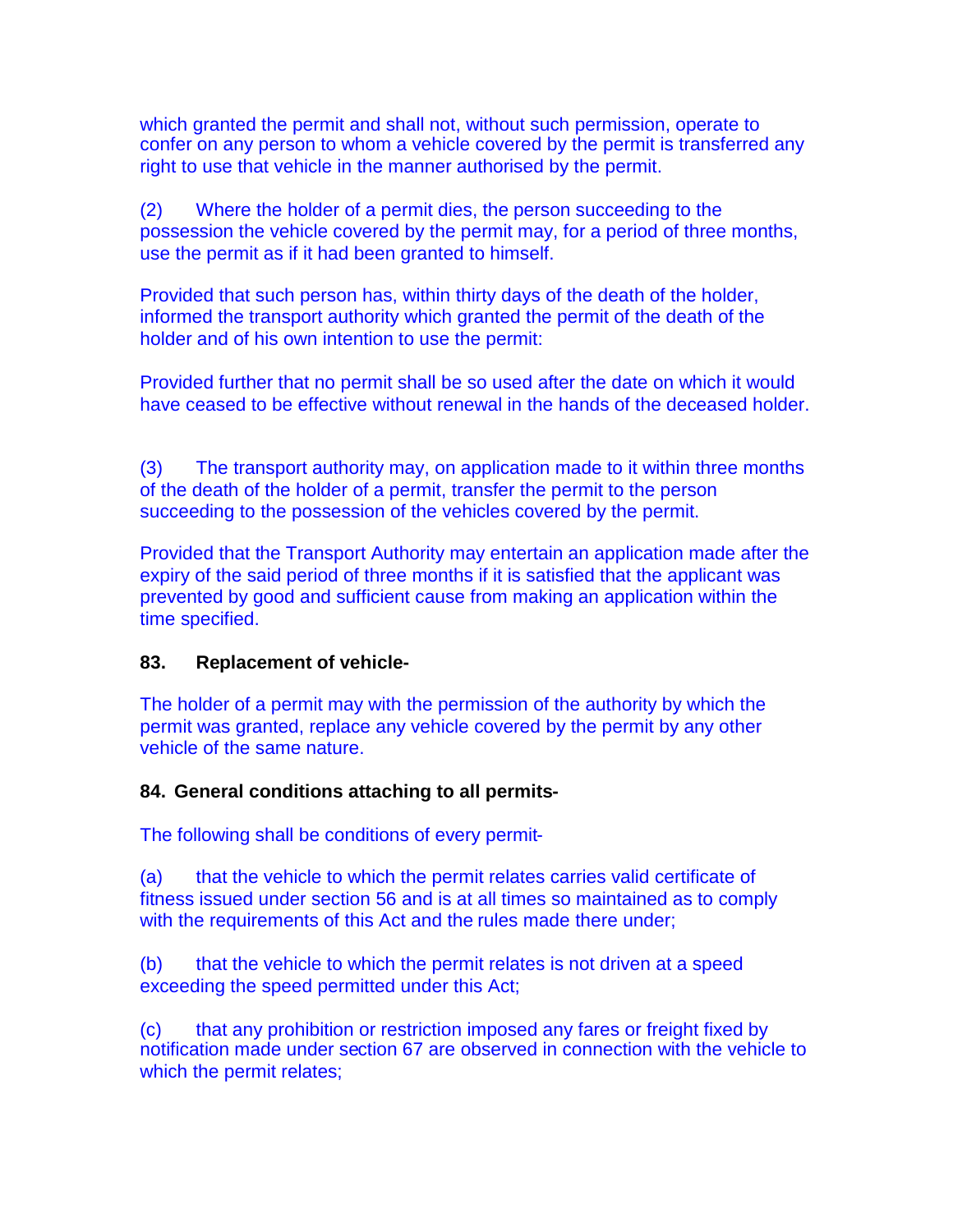(d) that the vehicle to which the permit relates is not driven in contravention of the provisions of section 5 or section 113;

(e) that the provisions of this Act limiting the hours of work of drivers are observed in connection with any vehicle or vehicles to which the permit relates;

(f) that the provisions of Chapter X, XI and XII so far as they apply to the holder of the permit are observed; and

(g) that the name and address of the operator shall be painted or otherwise firmly affixed to every vehicle to which the permit relates on the exterior of the body of that vehicle on both sides thereof in a colour or colours vividly contrasting to the colour of the vehicle centered as high as practicable below the window line in bold letters.

### **85. General form of permits-**

Every permit issued under this Act shall be complete in itself and shall contain all the necessary particulars of the permit and the conditions attached thereto.

### **86. Cancellation and suspension of permits-**

(1) The Transport Authority which granted a permit may cancel the permit or may suspend it for such period as it thinks fit-

(a) on the breach of any condition specified in section 84 or of any condition contained in the permit, or

(b) if the holder of the permit uses or causes or allows a vehicle to be used in any manner not authorised by the permit, or

(c) if the holder of the permit ceases to own the vehicle covered by the permit, or

(d) if the holder of the permit has obtained the permit by fraud or misrepresentation, or

(e) if the holder of the goods carriage permit, fails without reasonable cause, to use the vehicle for the purposes for which the permit was granted, or

(f) if the holder of the permit acquires the citizenship of any foreign country.

Provided that no permit shall be suspended or cancelled unless an opportunity has been given to the holder of the permit to furnish his explanation.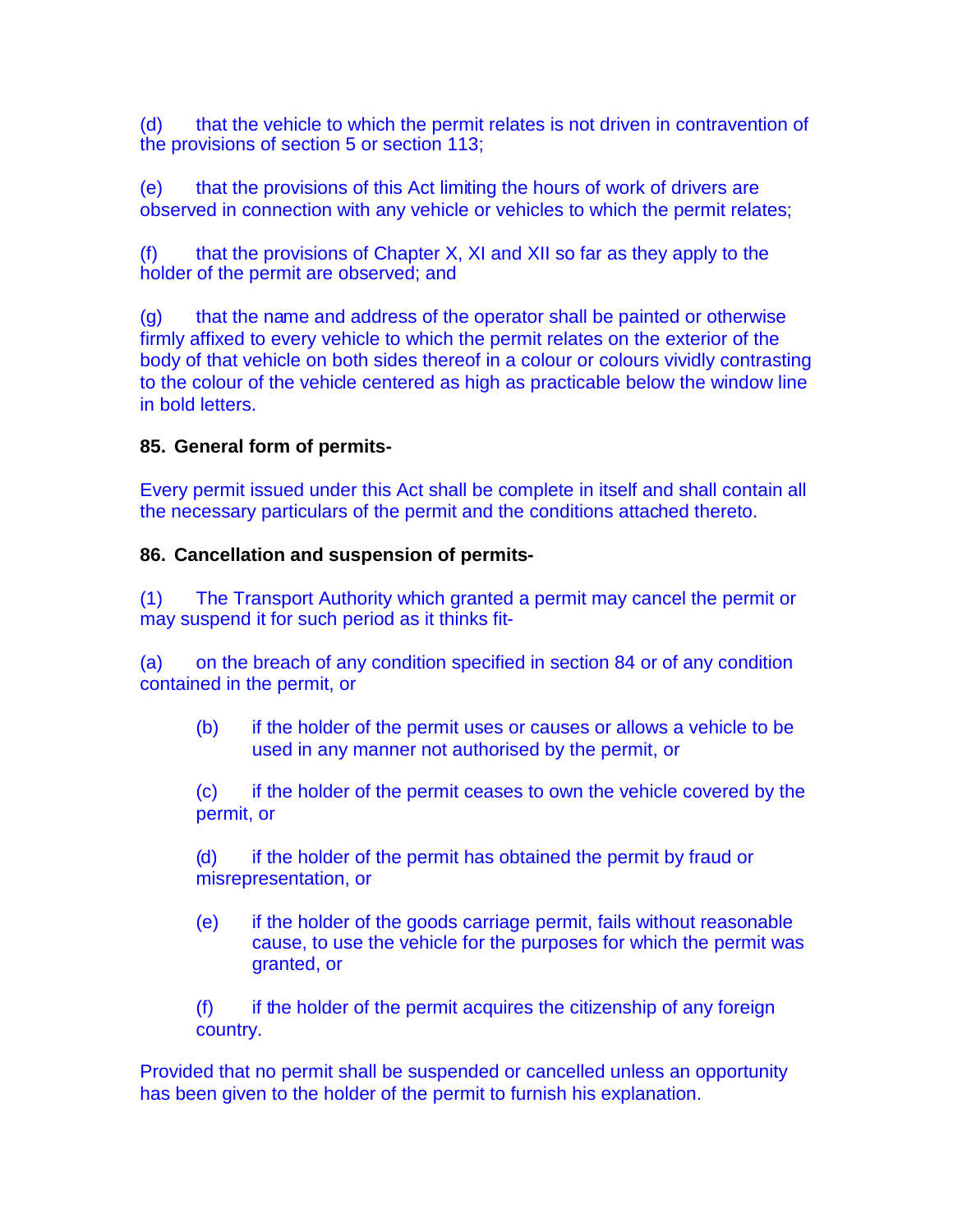(2) The Transport Authority may exercise the powers conferred on it under sub-section (1) in relation to a permit granted by any authority or person to whom power in this behalf has been delegated under sub-section (5) of section 68 as if the said permit was a permit granted by the Transport Authority.

(3) Where a Transport Authority cancels or suspends a permit, it shall give to the holder in writing its reasons for the action taken.

(4) The powers exercisable under sub-section (1) (other than the power to cancel a permit) by the Transport Authority which granted the permit may be exercised by any authority or person to whom such powers have been delegated under sub-section (5) of section 68.

(5) Where a permit is liable to be cancelled or suspended under clause (a) or clause (b) or clause (e) of sub-section (1) and the Transport Authority is of opinion that having regard to the circumstances of the case, it would not be necessary or expedient so to cancel or suspend the permit if the holder of the permit agrees to pay a certain sum of money, then notwithstanding anything contained in sub-section (1), the Transport Authority may, instead of canceling or suspending the permit, as the case may be, recover from the holder of the permit the sum of money agreed upon.

(6) The powers exercisable by the Transport Authority under sub-section (5) may, where an appeal has been preferred under section 89, be exercised also by the appellate authority.

(7) In relation to a permit referred to in sub-section (9) of section 88, the powers exercisable under sub-section (1) (other than the power to cancel a permit) by the Transport Authority which granted the permit, may be exercised by any Transport Authority and any authority or persons to whom power in this behalf has been delegated under sub-section (5) of section 68, as if the said permit was a permit granted by any such authority or persons.

# **87. Temporary permits-**

(1) A Regional Transport Authority and the State Transport Authority may without following the procedure laid down in section 80, grant permits, to be effective for a limited period which shall, not in any case exceed four months, to authorise the use of a transport vehicle temporarily-

- (a) for the conveyance of passengers on special occasions such as to and from fairs and religious gatherings, or
- (b) for the purposes of a seasonal business, or
- (c) to meet a particular temporary need, or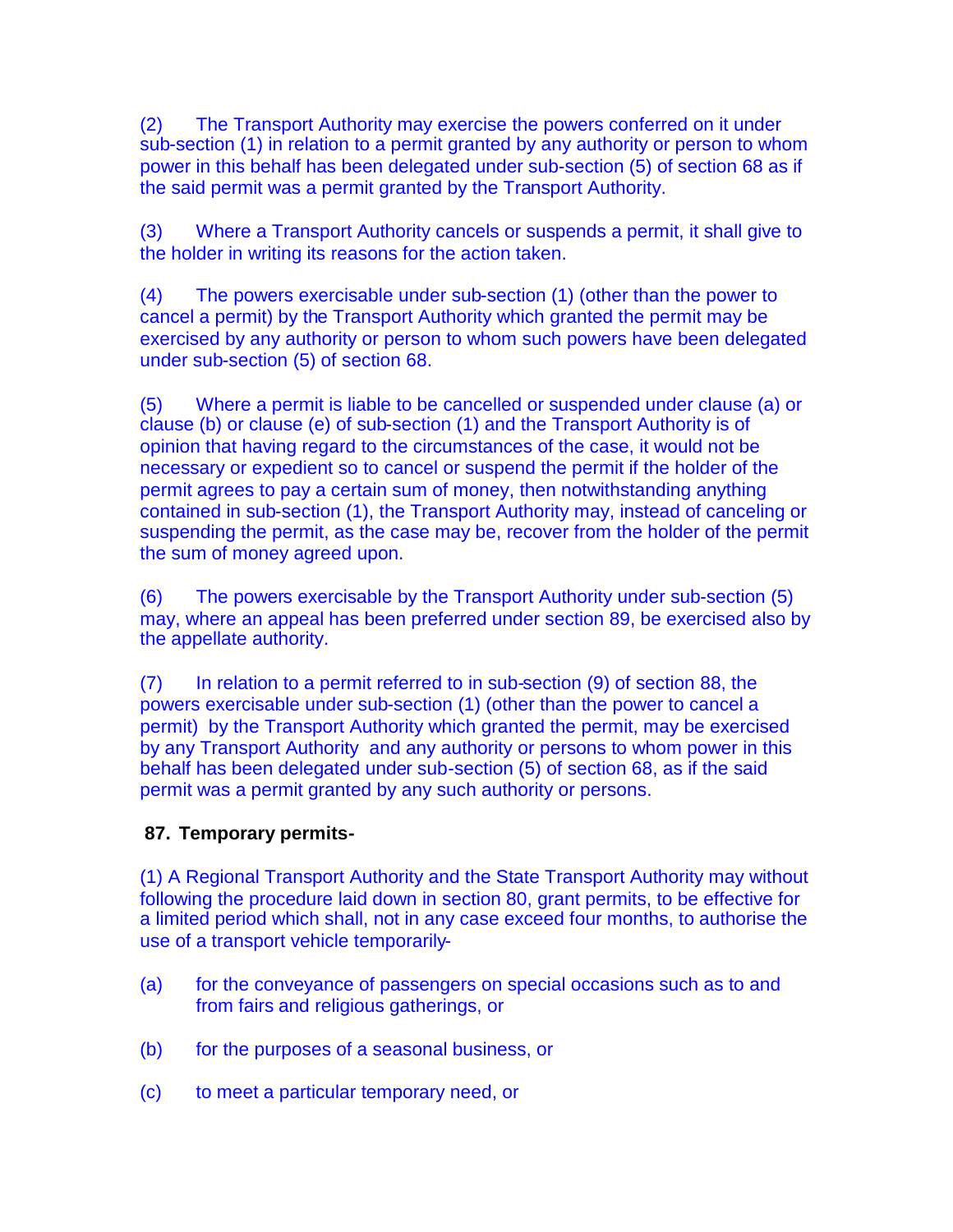(d) pending decision on an application for the renewal of a permit, and may attach to any such permit such condition as it may think fit.

Provided that a Regional Transport Authority or, as the case may be, State Transport Authority may, in the case of goods carriages, under the circumstances of an exceptional nature, and for reasons to be recorded in writing, grant a permit for a period exceeding four months, but not exceeding one year.

(2) Notwithstanding anything contained in sub-section (1), a temporary permit may be granted thereunder in respect of any route or area where-

(i) no permit could be issued under section 72 or section 74 or section 76 or section 79 in respect of that route or area by reason of an order of a Court or other competent authority restraining the issue of the same, for a period not exceeding the period for which the issue of the permit has been so restrained; or

(ii) as a result of the suspension by a Court or other competent authority of the permit of any vehicle in respect of that route or area there is no transport vehicle of the same class with a valid permit in respect of that route or area, or there is no adequate number of such vehicles in respect of that route or area, for a period not exceeding the period of such suspension.

Provided that the number of transport vehicles in respect of which temporary permits are so granted shall not exceed the number of vehicles in respect of which the issue of the permits have been restrained or as the case may be, the permit has been suspended.

### **88. Validation of permits for use outside region in which granted-**

(1) Except as may be otherwise prescribed, a permit granted by the Regional Transport Authority of any one region shall not be valid any other region, unless the permit has been countersigned by the Regional Transport Authority of that other region, and a permit granted in any one State shall not be valid in any other State or by the Regional Transport Authority concerned.

Provided that a goods carriage permit, granted by the Regional Transport Authority of any one region, for any area in any other region or regions within the same State, shall be valid in that area without the countersignature of the Regional Transport Authority of the other region or of each of the other regions concerned.

Provided further that where both the starting point and the terminal point of a route are situate within the same State, but part of such route lies in any other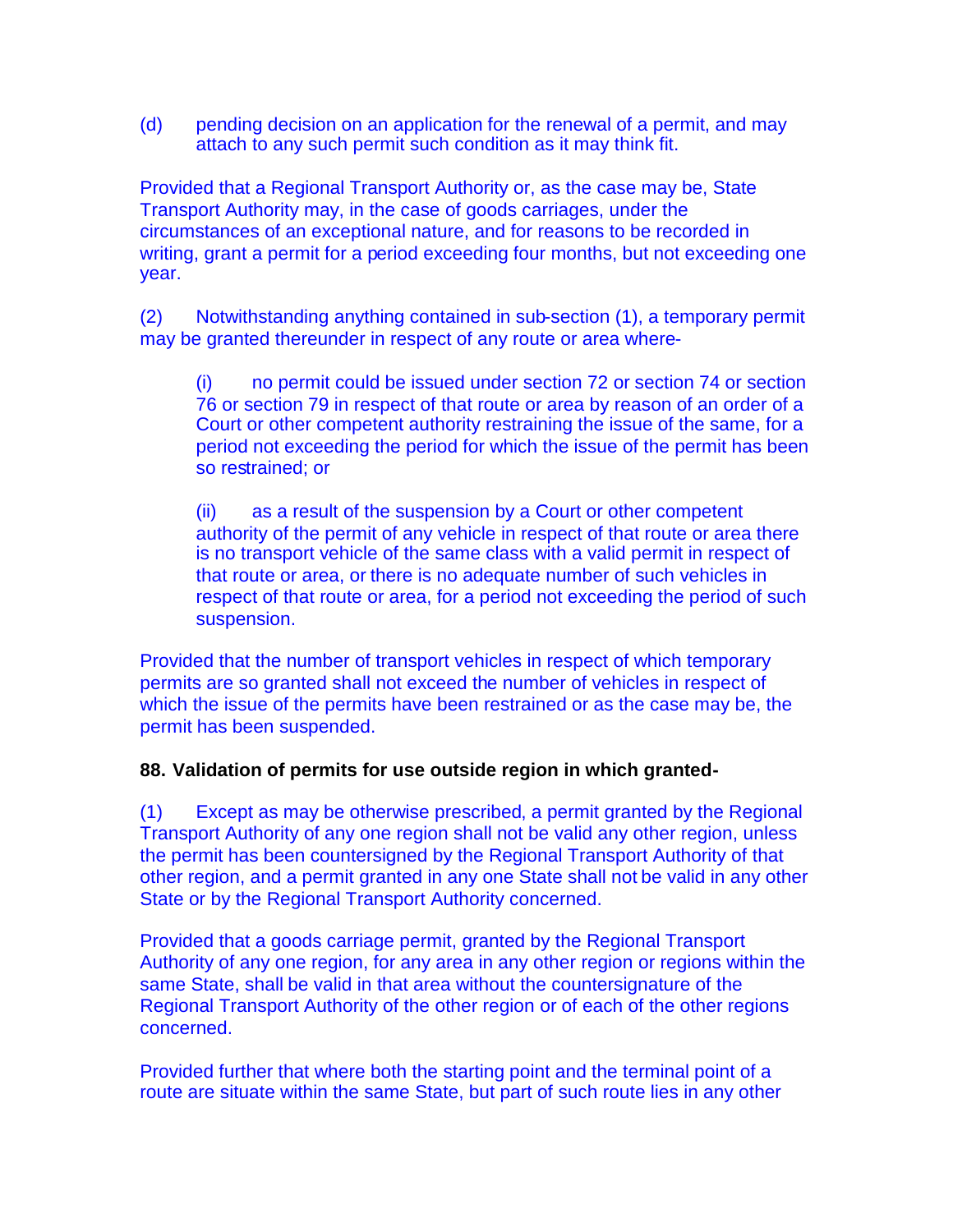State and the length of such part does not exceed sixteen kilometers, the permit shall be valid in the other State in respect of that part of the route which is in that other State notwithstanding that such permit has not been countersigned by the State Transport Authority or the Regional Transport Authority of that other State.

Provided also that-

(a) where a motor vehicle covered by a permit granted in one State is to be used for the purposes of defense in any other State, such vehicle shall display a certificate, in such form, and issued by such Authority, as the Central Government may, by notification in the Official Gazette, specify, to the effect that the vehicle shall be used for the period specified therein exclusively for the purposes of defense; and

(b) any such permit shall be valid in that other State notwithstanding that such permit has not been countersigned by the State Transport Authority or the Regional Transport of that other State.

(2) Notwithstanding anything contained in sub-section (1), a permit granted or countersigned by a State Transport Authority shall be valid in the whole State or in such regions within the State as may be specified in the permit.

(3) A Regional Transport Authority when countersigned the permit may attach to the permit any condition which it might have imposed if it had granted the permit and may likewise vary any condition attached to the permit by the authority by which the permit was granted.

(4) The provisions of this Chapter relating to the grant, revocation and suspension of permits shall apply to the grant, revocation and suspension of countersignatures of permits.

Provided that it shall not be necessary to follow the procedure laid down in section 80 for the grant of countersignatures of permits, where the permits granted in any one State are required to be countersigned by the State Transport Authority of another State or by the Regional Transport Authority concerned as a result of any agreement arrived at between the States after complying with the requirements of sub-section (5).

(5) Every proposal to enter into an agreement between the States to fix the number of permits which is proposed to be granted or countersigned in respect of each route or area, shall be published by each of the State Governments concerned in the Official Gazette and in any one or more of the newspapers in regional language circulating in the area or route proposed to be covered by the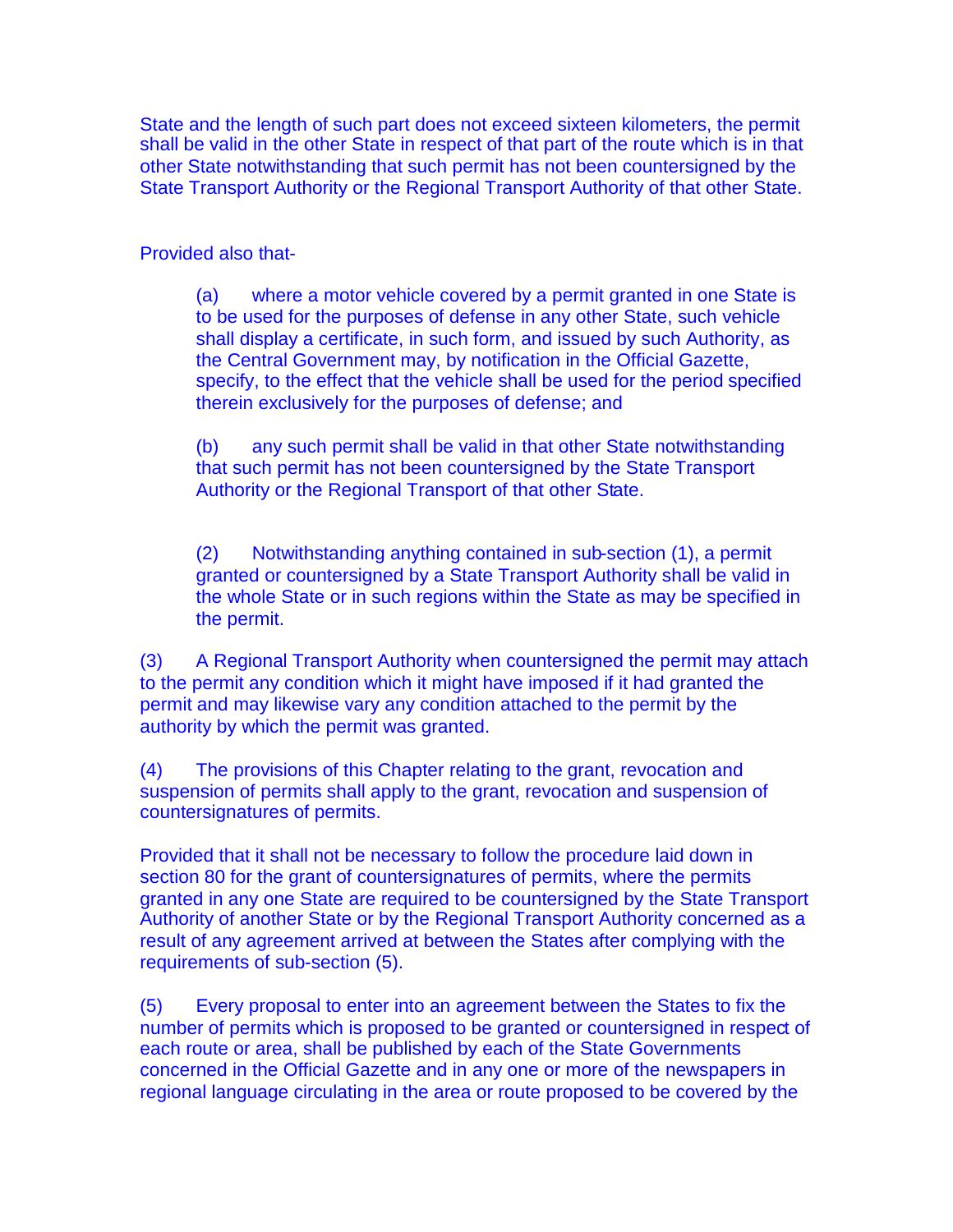agreement together with a notice of the date before which representations in connection therewith may be submitted, and the date not being less than thirty days from the date of publication in the Official Gazette, on which, and the authority by which, and the time and place at which, the proposal and any representation received in connection therewith will be considered.

(6) Every agreement arrived at between the State shall, in so far as it relates to the grant of countersignature of permits, be published by each of the State Governments concerned in the Official Gazette and in any one or more of the newspapers in the regional language circulating in the area or route covered by the agreement and the State Transport Authority of the State and the Regional Transport Authority concerned shall give effect to it.

(7) Notwithstanding anything contained in sub-section (1), a Regional Transport Authority of one region may issue a temporary permit under section 87 to be valid in another region or State with the concurrence, give generally or for the particular occasion, of the Regional Transport Authority of that other region or of the State Transport Authority of that other State, as the case may be.

(8) Notwithstanding anything contained in sub-section (1), but subject to any rules that may be made under this Act by the Central Government, the Regional Transport Authority of any one region or, as the case may be, the State Transport Authority, may, for the convenience of the public, 1[grant a special permit to any public service vehicle including any vehicle covered] by a permit issued under section 72 (including a reserve stage carriage) or under section 74 or under sub-section (9) of this section for carrying a passenger or passengers for hire or reward under a contract, express or implied, for the use of the vehicle as a whole without stopping to pick up or set down along the line of route passengers not included in the contract, and in every case where such special permit is granted, the Regional Transport Authority shall assign to the vehicle, for display thereon, a special and such special permit shall be valid in any other region or State without the countersignature of the Regional Transport Authority of the other region or of the State Transport Authority of the other State, as the case may be.

(9) Notwithstanding anything contained in sub-section (1), but subject to any rules that made by the Central Government under sub-section (14), any State Transport Authority may, for the purpose of promoting tourism, grant permits in respect of tourist vehicles valid for the whole of India, or in such continuous State in which the permit is issued as may be specified in such permit in accordance with the 83, 84, 85, 86 1[clause (d) of sub-section (1) of section 87 and section 89] shall, as far as may be, apply in relation to such permits.

 $2[^*$  \* \* \* \* \*]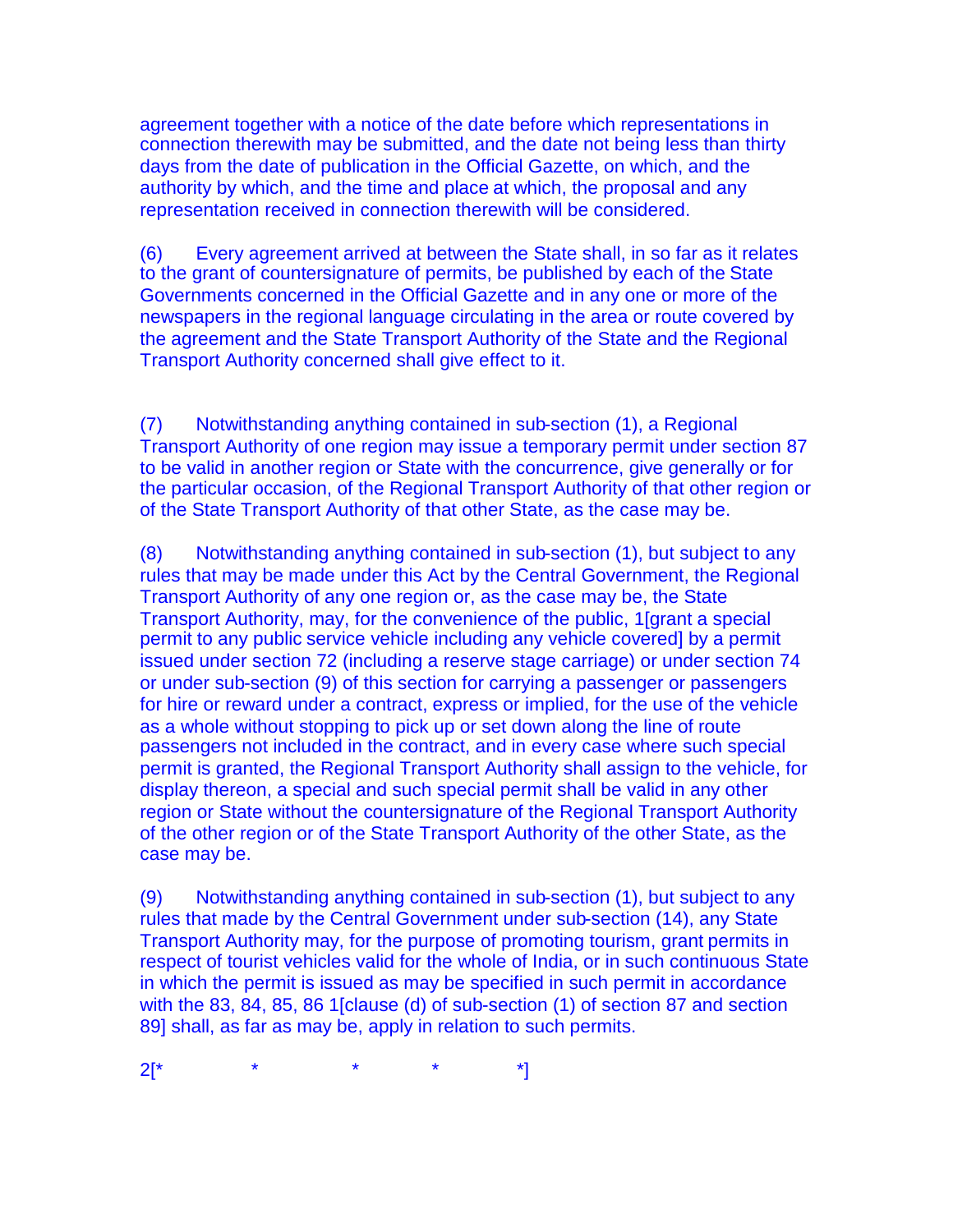(11) The following shall be conditions of every permit granted under subsection (9), namely-

(i) every motor vehicle in respect of which such permit is granted shall conform to such description, requirement regarding the seating capacity, standards of comforts, amenities and other matters, as the Central Government may specify in this behalf;

(ii) every such motor vehicle shall be driven by a person having such qualifications and satisfying such conditions as may be specified by the Central Government; and

(iii) such other conditions as may be prescribed by the Central Government.

(12) Notwithstanding anything contained in sub-section (1), but, subject to the rules that may be made by the Central Government under sub-section (14), the appropriate authority may, for the purpose of encouraging long distance inter State road transport, grant in a State, national permits in respect of goods carriages and the provisions of sections 69, 77, 79, 80, 81, 82, 83, 84, 85, 86, 3[clause (d) of sub-section (1) of section 87 and section 89] shall, as far as may be, apply to or in relation to the grant of national permits.

4[\* \* \* \* \*]

(14) (a) The Central Government may make rules for carrying out the provisions of this section.

- (b) In particular, and without prejudice to the generally of the foregoing power, such rules may provide for all or any of the following matters, namely-
	- (i) the authorisation fee payable for the issue of a permit referred to in sub-sections (9) and (12);
	- (ii) the fixation of the laden weight of the motor vehicle;
	- (iii) the distinguishing particulars or marks to be carried or exhibited in or on the motor vehicle;
	- (iv) the colour or colours in which the motor vehicle is to be painted;
	- (v) such other matters as the appropriate authority shall consider in granting a national permit.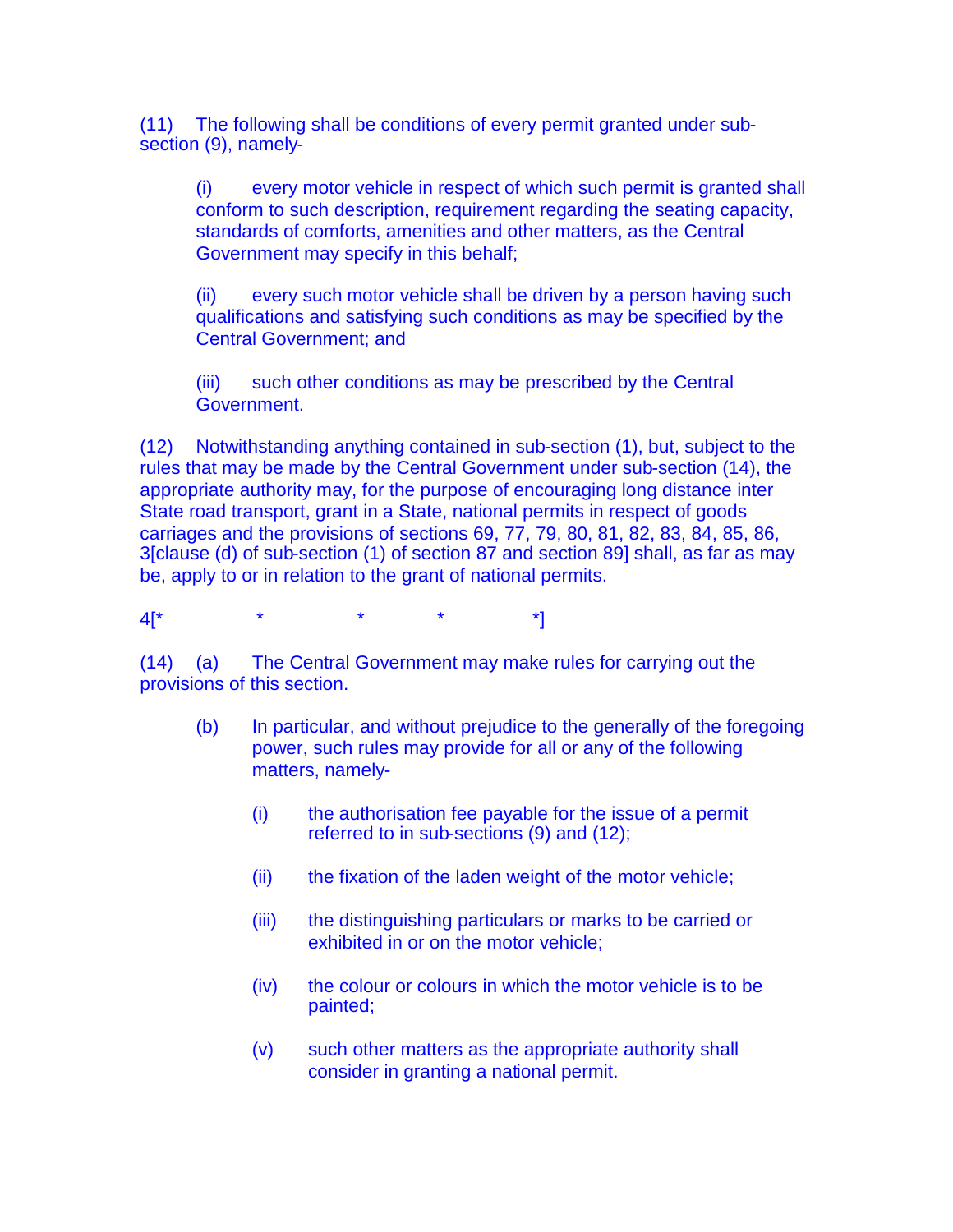Explanation-In this section,-

- (a) "appropriate authority", in relation to a national permit, means the authority which is authorised under this Act to grant a goods carriage permit;
- (b) "authorisation fee" means the annual fee, not exceeding one thousand rupees, which may be charged by the appropriate authority of a State to enable a motor vehicle, covered by the permit referred to in sub-section (9) and (12) to be used in other States subject to the payment of taxes or fees, if any, levied by the States concerned;
- (c) "national permit" means a permit granted by the appropriate authority to goods carriages to operate throughout the territory of India or in such contiguous States, not being less than four in number, including the State in which the permit is issued as may be specified in such permit in accordance with the choice indicated in the application.

#### **89. Appeals-**

- (1) Any person-
- (a) aggrieved by the refusal of the State or a Regional Transport Authority to grant a permit, or by any condition attached to a permit granted to him, or
- (b) aggrieved by the revocation or suspension of the permit or by any variation of the conditions thereof, or
- (c) aggrieved by the refusal to transfer the permit under section 82, or
- (d) aggrieved by the refusal of the State or a Regional Transport Authority to countersign a permit, or by any condition attached to such countersignature, or
- (e) aggrieved by the refusal of renewal of a permit, or
- (f) aggrieved by the refusal to grant permission under section 83, or
- (g) aggrieved by any other order which may be prescribed, may, within the prescribed time and in the prescribed manner, appeal to the State Transport Appellate Tribunal constituted under sub-section (2), who shall, after giving such person and the original authority an opportunity of being heard, give a decision thereon which shall be final.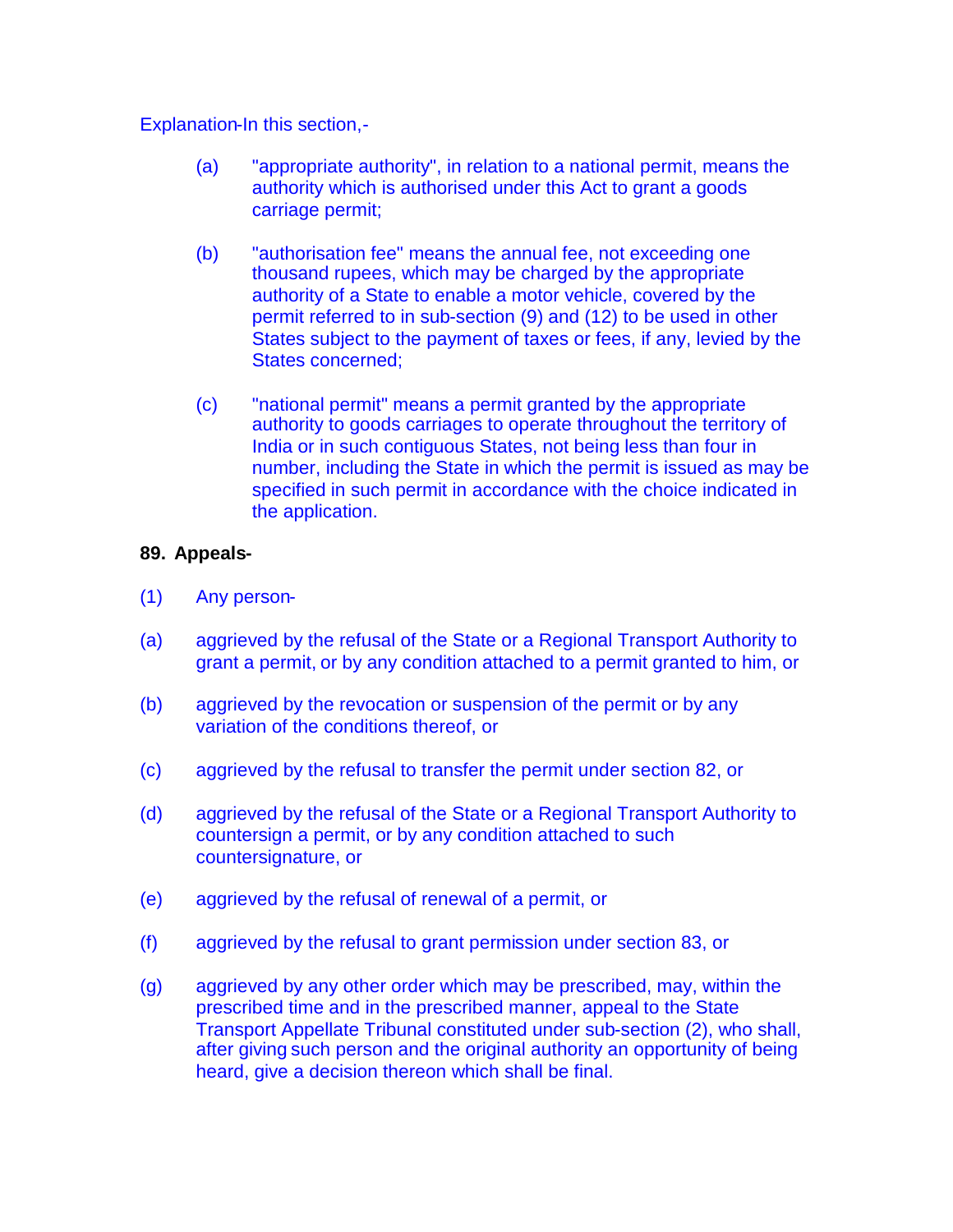1[(2) The State Government shall constitute such number of Transport Appellate Tribunals as it thinks fit and each such Tribunal shall consist of a judicial officer who is not below the rank of District Judge or who is qualified to be a Judge of the High Court and it shall exercise jurisdiction within such area as may be notified by that Government.]

(3) Notwithstanding anything contained in sub-section (1)or sub-section (2), every appeal pending at the commencement of this Act, shall continue to be proceeded with and disposed of as if this Act had not been passed.

Explanation-For the removal of doubts, it is hereby declared that when any order is made by the State Transport Authority or the Regional Transport Authority in pursuance of a direction issued by the Inter-State Transport Commission under clause (c) of sub-section (2) of section 63A of the Motor Vehicles Act, 1939 (4 of 1939), as it stood immediately before the commencement of this Act, and any person feels aggrieved by such order on the ground that is not in consonance with such direction, he may appeal under sub-section (1) to the State Transport Appellate Tribunal against such order but not against the direction so issued.

#### **90. Revision-**

The State Transport Appellate Tribunal may, on an application made to it, call for the record of any case in which an order has been made by a State Transport Authority or Regional Transport Appellate Tribunal that the order made by the State transport Authority or Regional Transport Authority is improper or illegal, the State Transport Appellate Tribunal may pass such order in relation to the case as it deems fit and every such order shall be final.

Provided that the State Transport Appellate Tribunal shall not entertain any application from a person aggrieved by an order of a State Transport Authority or Regional Transport Authority, unless the application is made within thirty days from the date of the order.

Provided further that the State Transport Appellate Tribunal may entertain the application after the expiry of the said period of thirty days, if it is satisfied that the applicant was prevented by good and sufficient cause from making the application in time.

Provided also that the State Transport Appellate Tribunal shall not pass an order under this section prejudicial to any person without giving him a reasonable opportunity of being heard.

#### **91. Restriction of hours of work of drivers-**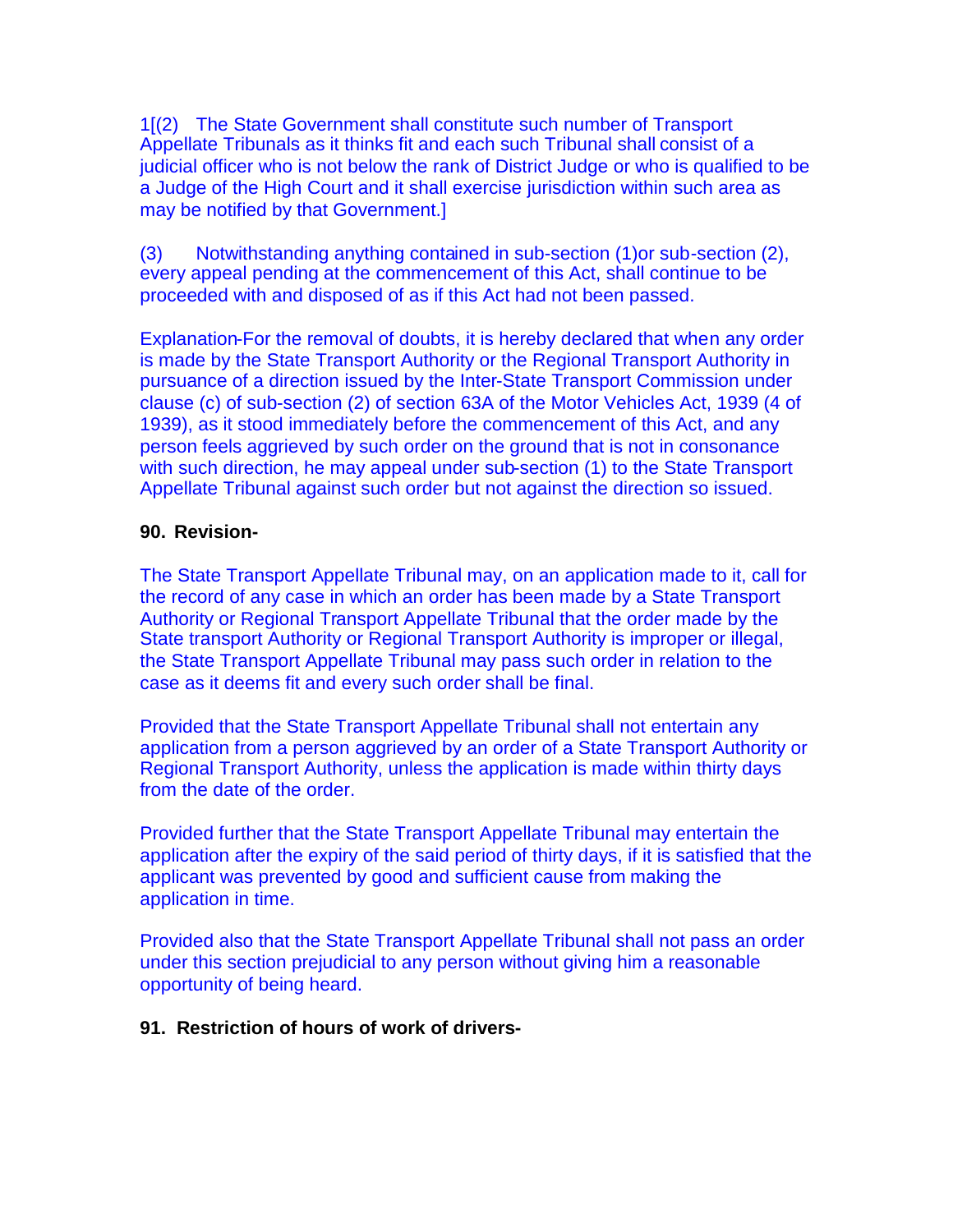1[(1) The hours of work of any person engaged for operating a transport vehicle shall be such as provided in the Motor Transport Workers Act, 1961 (27 to 1961)].

(2) A State Government may, by notification in the Official Gazette, grant such exemptions from the provisions of sub-section (1) as it thinks fit, to meet cases of emergency or of delays by reason of circumstances which could not be foreseen.

(3) A State Government or, if authorised in this behalf by the State Government by rules made under section 96, the State or a Regional Transport Authority may require persons employing any person whose work is subject to any of the provisions of sub-section (1) to fix before hand the hours of work of such persons so as to conform to those provisions, and may provide for the recording of the hours so fixed.

(4) No person shall work cause or allow any other person to work outside the hours fixed or recorded for the work of such persons under sub-section (3).

(5) A State Government may prescribe the circumstances under which and the period during which the driver of a vehicle although not engaged in work is required to remain on or near the vehicle may be deemed to be an interval for rest within the meaning of sub-section (1).

# **92. Voidance of contracts restrictive of liability-**

Any contract for the conveyance of passenger in a stage carriage or contract carriage, in respect of which a permit has been issued under this Chapter, shall, so far as it purports to negative or restrict the liability of any person in respect of any claim made against that person in respect of the death of, or bodily injury to, the passenger while being carried in, entering or alighting from the vehicle, or purports to impose any conditions with respect to the enforcement of any such liability, be void.

# **93. Agent or canvasser to obtain license-**

- (1) No person shall engage himself-
	- (i) as an agent or a canvasser, in the sale of tickets for travel by public service vehicles or in otherwise soliciting customers for such vehicles, or
	- (ii) as an agent in the business of collecting, forwarding or distributing goods carried by good carriages, unless he has obtained a license from such authority and subject to such conditions as any be prescribed by the State Government.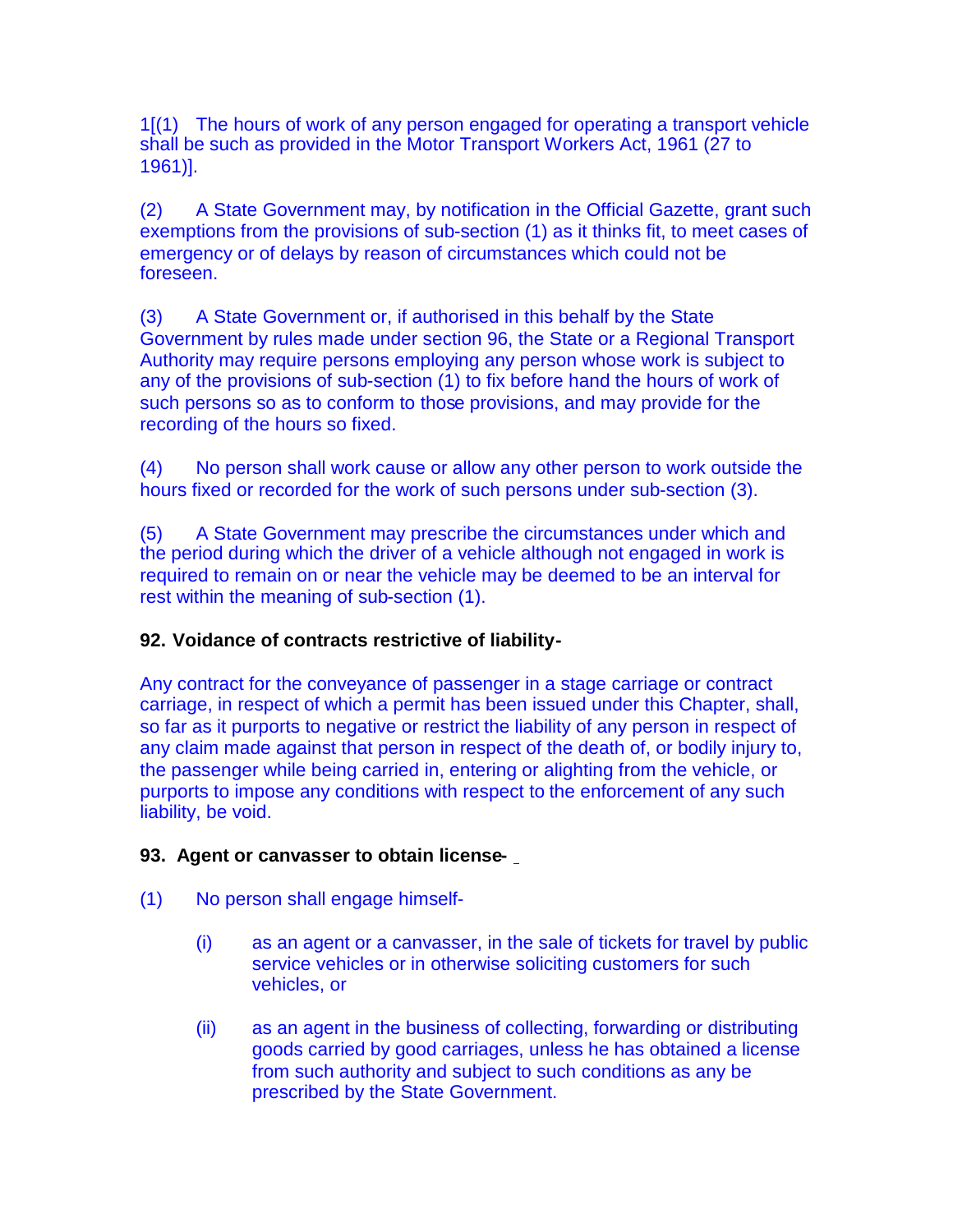(2) The conditions referred to in sub-section (1) may include all or any of the following matters, namely-

- (a) the period for which a license may be granted or renewed;
- (b) the fee payable for the issue or renewal of the license;
- (c) the deposit of security-
	- (i) of a sum not exceeding rupees fifty thousand in the case of an agent in the business of collecting, forwarding or distributing goods carried by goods carriages,
	- (ii) of a sum not exceeding rupees five thousand in the case of any other agent or canvasser, and the circumstances under which the security may be forfeited;
- (d) the provision by the agent of insurance of goods in transit;
- (e) the authority by which and the circumstances under which the license may be suspended or revoked;

(f) such other conditions as may be prescribed by the State Government.

(3) It shall be a conditions of every license that no agent or canvasser to whom the license is granted shall advertise in any newspaper, book, list, classified directing in such newspaper, book, list, classified directory or other publication the license number, the date of expiry of license and the particulars of the authority which granted the license.

### **94. Bar or jurisdiction of Civil Courts-**

No Civil Courts shall have jurisdiction to entertain any question relating to the grant of a permit under this Act, and no injunction in respect of any action taken or to be taken by the duly constituted authorities under this Act with regard to the grant of a permit, shall be entertained by and Civil Court.

### **95. Power of State Government to make rules as to stage carriages and contract carriages-**

(1) A State Government may make rules to regulate, in respect of stage carriages and contract carriages and the conduct of passengers in such vehicles.

(2) Without prejudice to the generality of the foregoing, such rules may-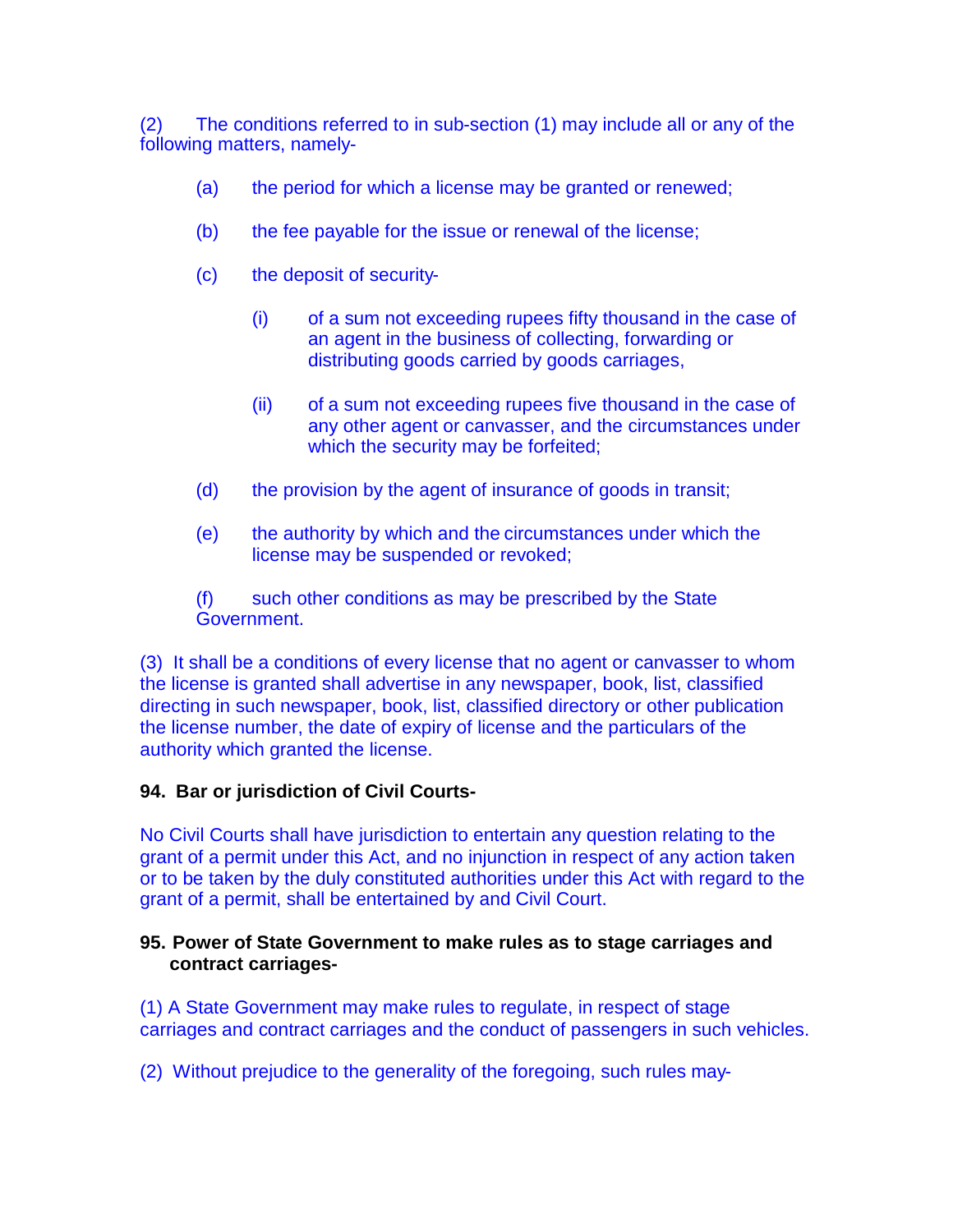(a) authorise the removal from such vehicle of any person contravening the rules by the driver or conductor of the vehicle, or, on the request of the driver or conductor, or any passenger, by any police officer;

(b) require a passenger who is reasonably suspected by the driver or conductor of contravening the rules to give his name and address to a police officer or to the driver or conductor on demand;

(c) require a passenger to declare, if so demanded by the driver conductor, the journey he intends to take or has taken in the vehicle, and to pay the fare for the whole of such journey and to accept any ticket issued therefore;

(d) require, on demand being made for the purpose by the driver or conductor or other person authorised by the owners of the vehicle, production during the journey and surrender at the end of the journey by the holder thereof any ticket issued to him;

(e) require a passenger, if so requested by the driver or conductor, to leave the vehicle on the completion of the journey the fare which he has paid;

(f) require the surrender by the holder thereof on the expiry of the period for which it is issued of a ticket issued to him;

(g) require a passenger to abstain from doing anything which is likely to obstruct or with the working of the vehicle or to cause damage to any part of the vehicle or its equipment or to cause injury or discomfort to any other passenger;

(h) require a passenger not to smoke in any vehicle in which a notice prohibiting smoking is exhibited;

(i) require the maintenance of complaint books in stage carriages and prescribe the conditions under which passengers can record any complaints in the same;

#### **96. Power of State Government to make rules for the purpose of this Chapter-**

(1) A State Government may make rules for the purpose of carrying into effect the provisions of this Chapter.

(2) Without prejudice to the generality of the foregoing power, rules under this section may be made with respect to all or any of the following matters, namely-

(i) the period of appointment and the terms of appointment of and the conduct of business by Regional and State Transport Authorities and the reports to be furnished by them;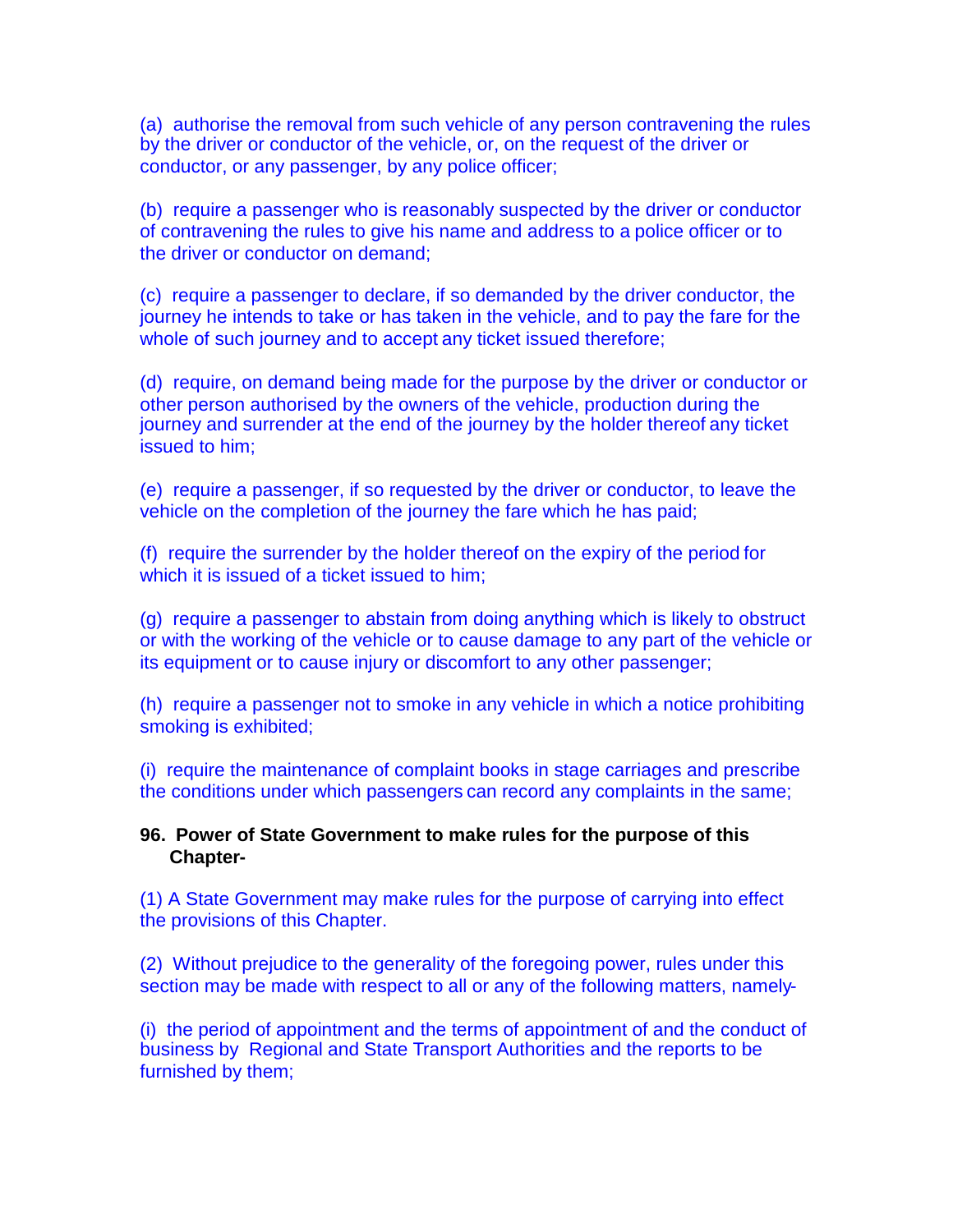(ii) the conduct of business by any such authority in the absence of any member (including the Chairman) thereof and the nature of business which, the circumstances under which and the manner in which, business could be so conducted;

(iii) the conduct and hearing of appeals that may be preferred under this Chapter, the fees to be paid in respect of such appeals and the refund of such fees;

(iv) the forms to be used for the purpose of this Chapter, including the forms of permits;

(v) the issue of copies of permits in place of permits lost, destroyed or mutilated;

(vi) the documents, plates and marks to be carried by transport vehicles, the manner in which they are to be carried and the languages in which any such documents are to be expressed;

(vii) the fees to be paid in respect of applications for permits, duplicate permits and plates;

(viii) the exemption of prescribed persons or prescribed classes of persons from payment of all or any portion of the payable under this chapter;

(ix) the custody, production and cancellation on revocation or expiration of permits, and the return of permits which have been cancelled;

(x) the conditions subject to which, and the extent to which, a permit granted in another State shall be valid in the State without countersignature;

(xi) the conditions subject to which, and the extent to which, a permit granted in one region shall be valid in another region within the State without countersignature;

(xii) the conditions to be attached to permits for the purpose of giving effect to any agreement such as referred to in clause (iii) of sub-section (1) of section 67;

(xiii) the authorities to whom, the time within and the manner in which appeals may be made;

(xiv) the construction and fitting of, and the equipment to be carried by, stage and contract carriages, whether generally or in specified areas;

(xv) the determination of the number of a passengers a stage or contract carriage is adapted to carry and the number which may be carried;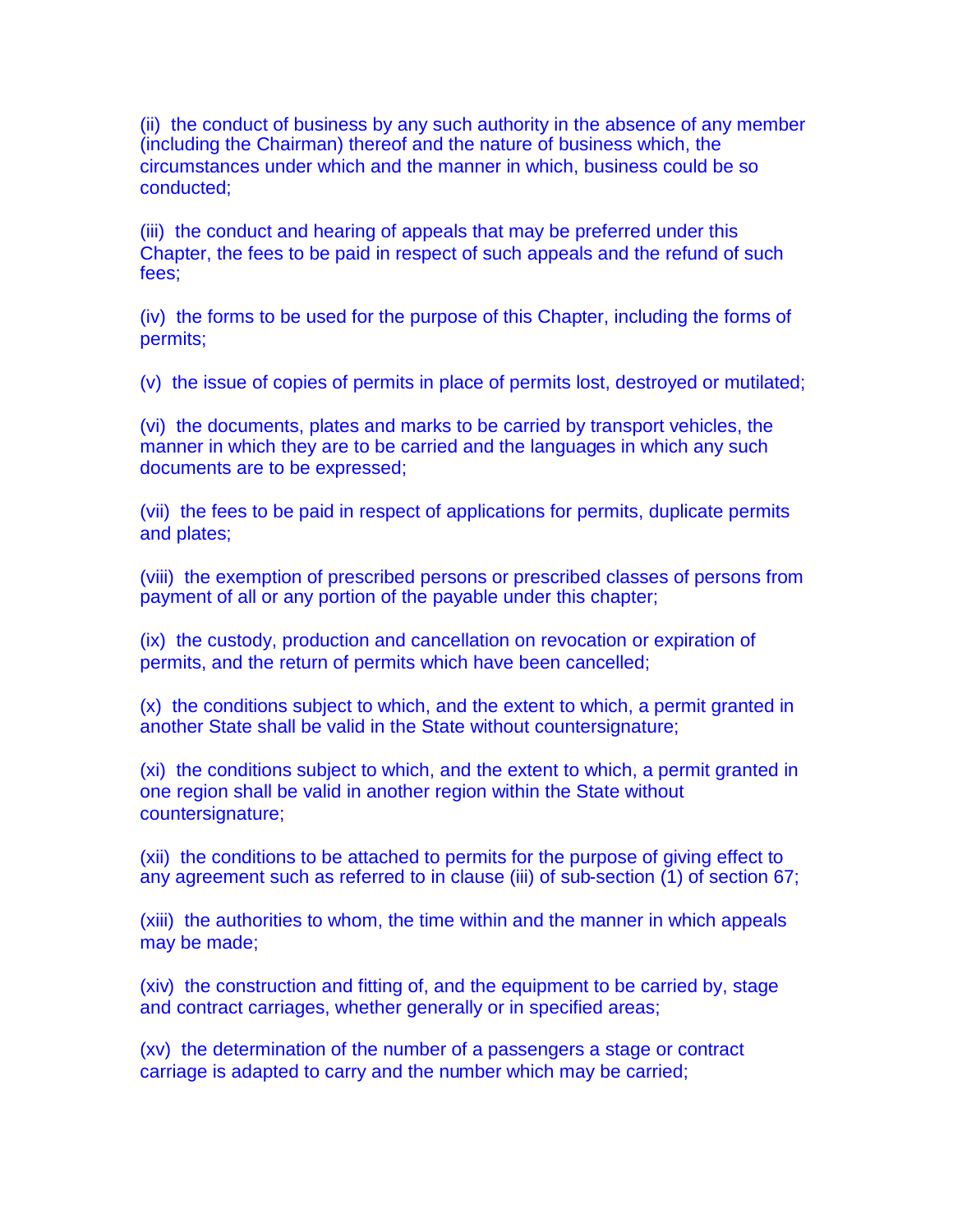(xvi) the conditions subject to which goods may be carried on stage and contract carriages partly or wholly in lieu of passengers;

(xvii) the safe custody and disposal of properly left in a stage or contract carriage;

(xviii) regulating the painting or marking of transport vehicles and the display of advertising matter thereon, and in particular prohibiting the painting or manner as to induce any person to believe that the vehicle is used for the transport of mails;

(xix) the conveyance in stage or contract carriages of corpses or persons suffering from any infectious or contagious disease or goods likely to cause discomfort or injury to passengers and the inspection and disinfection of such carriages; if used for such purpose;

(xx) the provision of taximeters on motor cabs requiring approval or standard types of taximeters to be used and examining testing and sealing taxi meters;

(xxi) prohibiting the picking up or setting down of passengers by stage or contract carriages at specified place or in specified areas or at places other than duly notified stands or halting places and requiring the driver of a stage carriage to stop and remain stationary for a reasonable time when so required by a passenger desiring to board or alight from the vehicle at a notified place;

(xxii) the requirements which shall be complied with in the construction or use of any duly notified stand or halting place, including the provision of adequate equipment and facilities for the convenience of all users thereof; the fees, if any, which may be charged for the use of such facilities, the records which shall be maintained at such stands or places, the staff to be employed thereat, and the duties and conduct of such staff, and generally for maintaining such stands and places in a serviceable and clean condition.

(xxiii) the regulation of motor can ranks;

(xxiv) requiring the owners of transport vehicles to notify any change of address or to report the failure of or damage to any vehicle used for the conveyance of passengers for hire or reward;

(xxv) authorising specified persons in charge of a stage carriage to carry any person tendering the legal or customary fare;

(xxvi) requiring the person in charge of a stage carriage to carry any vehicles in which animals or birds may be carried and the seasons during which animals or birds may or may not be carried;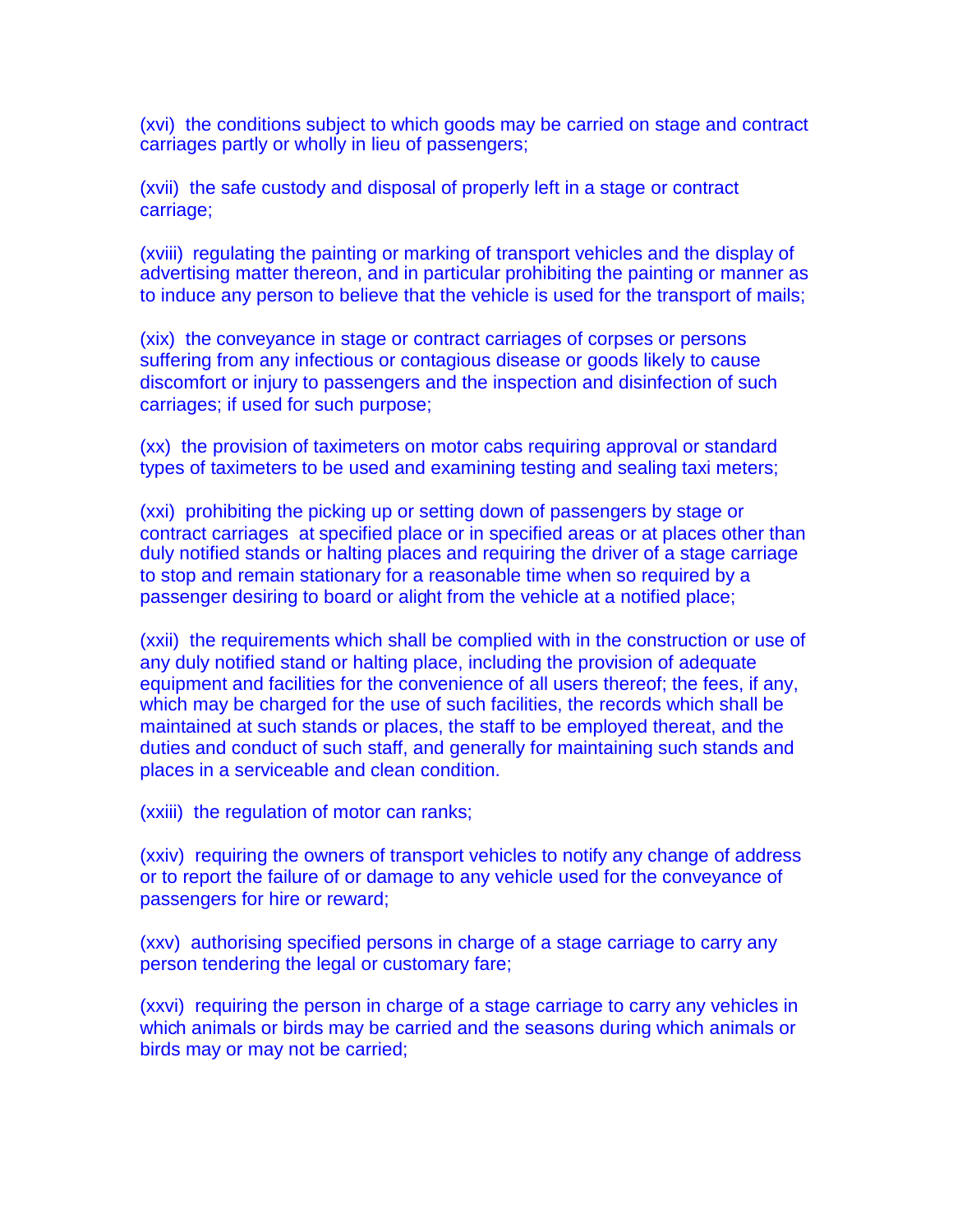(xxvii) the conditions under which and the types of containers or vehicles in which animals or birds may be carried and the seasons during which animals or birds may or otherwise solicit customers for such vehicles;

(xxviii) the licensing of and the regulation of the conduct of agents or canvassers who engage in the sale of tickets for travel by public service vehicles or otherwise solicit customers for such vehicles;

(xxix) the licensing of agents engaged in the business of collecting for forwarding and distributing goods carried by goods carriages;

(xxx) the inspection of transport vehicles and their contents and of the permits relating to them;

(xxxi) the carriage of persons other than the driver in goods carriages;

(xxxii) the records to be maintained and the returns to be furnished by the owners of transport vehicles; and

(xxxiii) any other matter which is to be or may be prescribed.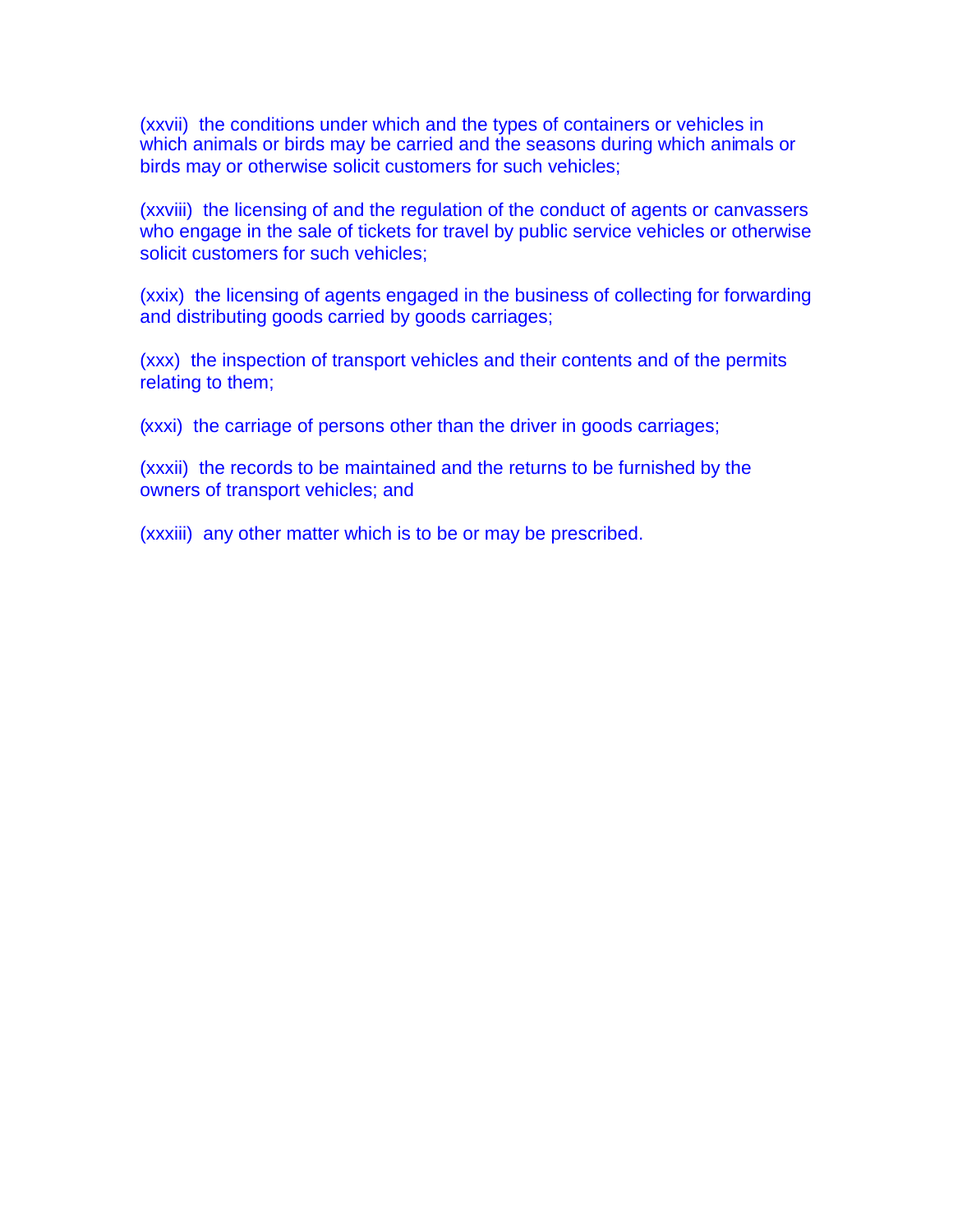### **CHAPTER VI**

#### **SPECIAL PROVISIONS RELATING TO STATE TRANSPORT UNDERTAKINGS**

#### **97. Definition-**

In this Chapter, unless the context otherwise requires, "road transport service" means a service of motor vehicles carrying passengers or goods or both by road for hire reward.

#### **98. Chapter to override Chapter V and it her laws-**

The provisions of this Chapter and the rules and orders made the under shall have effect notwithstanding anything inconsistent therewith contained in Chapter V or in any other law for the time being in force or in any instrument having effect by virtue of any such law.

#### **99. Preparation and publication of proposal regarding road transport service of a State transport undertaking-**

1[(1)] Where any State Government is of opinion that for the purpose of providing an efficient, adequate, economical and properly coordinated road transport service, it is necessary in the public interest that road transport service it is necessary in the public service in relation to any area or route or portion thereof should be run and operated by the State transport undertaking, whether to the exclusion, complete or partial, of other person or otherwise, the State Government may formulate a proposal regarding a scheme giving particulars of the nature of the services proposed to be rendered, the area or route proposed to be covered and other relevant particulars respecting thereto and shall publish such proposal in the Official Gazette of the State formulating such proposal and in not less than one newspaper in the regional language circulating in the area or route proposed to be covered by such scheme and also in such other manner as the State Government formulating such proposal deem fit.

2[(2) Notwithstanding anything contained in sub-section (1), when a proposal is published under that sub-section, than from the date of publication of such proposal, no permit shall be granted to any person, except a temporary permit during the pendency of the proposal and such temporary permit shall be valid only for a period of one year from the date of its issue or till the date of final publication of the scheme under section 100, whichever is earlier.]

### **100. Objection to the proposal-**

(1) On the publication of any proposal regarding a skill in the Official Gazette and in not less than one newspaper in the regional language circulating in the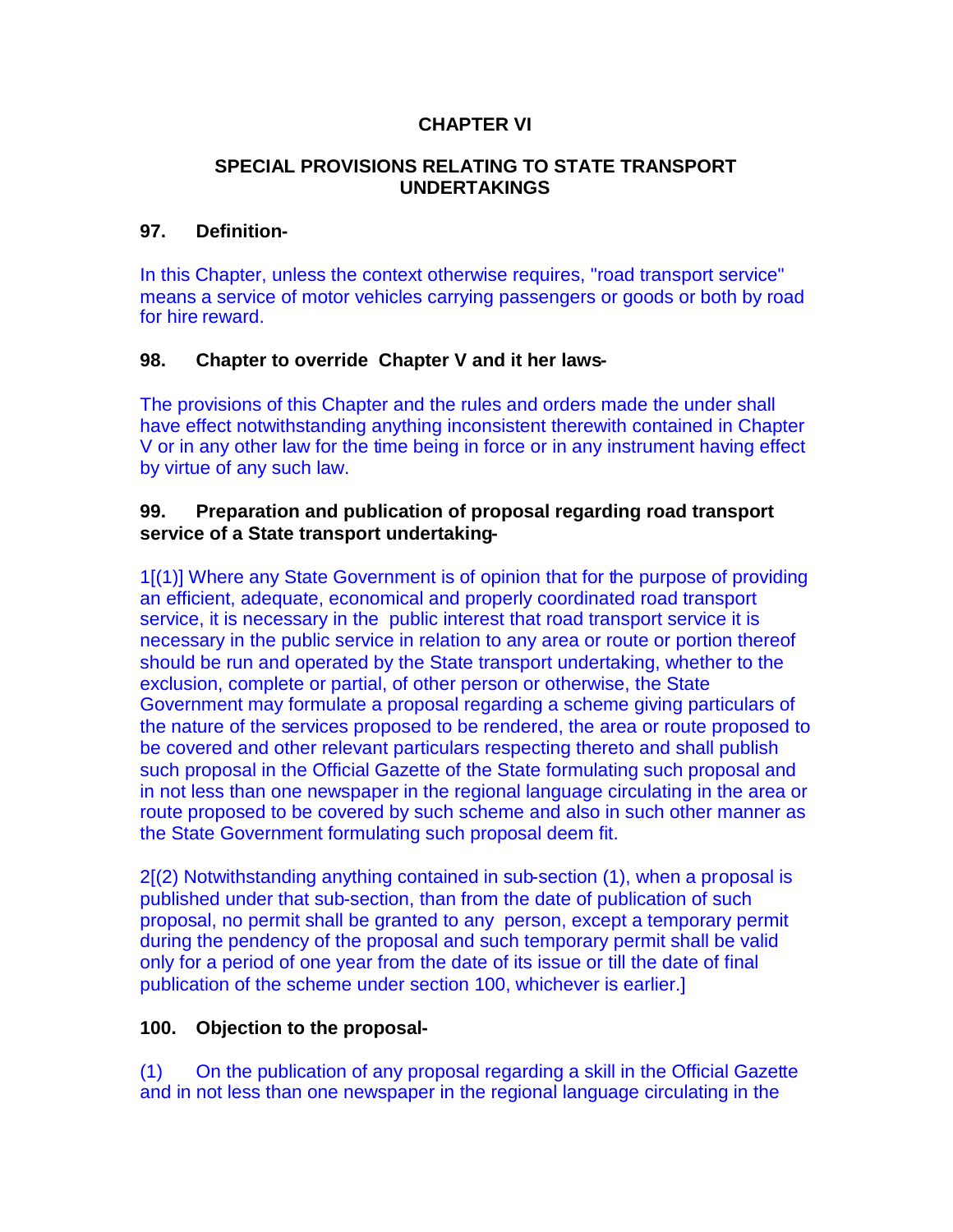area or root which to be covered by such proposal any person may, within thirty days from the date of its publication in the Official Gazette, file objection to it before the State Government.

(2) The State Government may, after considering the objections and after giving an opportunity to the objector or his representatives and the representatives of the State transport undertaking to be heard in the matter, if they so desire, approve or modify such proposal.

(3) The scheme relating to the proposal as approved or modified under subsection (2) shall than be published in the Official Gazette by the State Government making such scheme and in not less than one newspaper in the regional language circulating in the area or route covered by such scheme and the same shall thereupon become final on the date of its publication in the Official Gazette and shall be called the approved scheme and the area or route to which it relates shall be called the notified area or notified route.

Provided that no such scheme which relates to any inter-State route shall be deemed to be an approved scheme unless it has the previous approval of the Central Government.

(4) Notwithstanding anything contained in this section, where a scheme is not published as an approved scheme under sub-section (3) in the Official Gazette within a period of one year from the date publication of the proposal regarding the scheme in the Official Gazette under sub-section (1), the proposal shall be deemed to have lapsed, Explanation-In computing the period of one year referred to in this sub-section, any period or periods during which the publication of the approved scheme under sub-section (3) was held up on account of any stay or injunction by the order of any Court shall be excluded.

**101. Operation of additional services by a State transport undertaking in certain** circumstances-Notwithstanding anything contained in section 87, a State transport undertaking may, in the public interest operate additional services for the conveyance of the passengers on special occasions such as to and from fairs and religious gatherings.

Provided that the State transport undertaking shall inform about the operation of such additional services to the concerned Transport Authority without delay.

### **102. Cancellation or modification of scheme-**

(1) The State Government may, at any time, if it considers necessary, in the public interest so to do, modify any approved scheme after giving-

(i) the State transport undertaking; and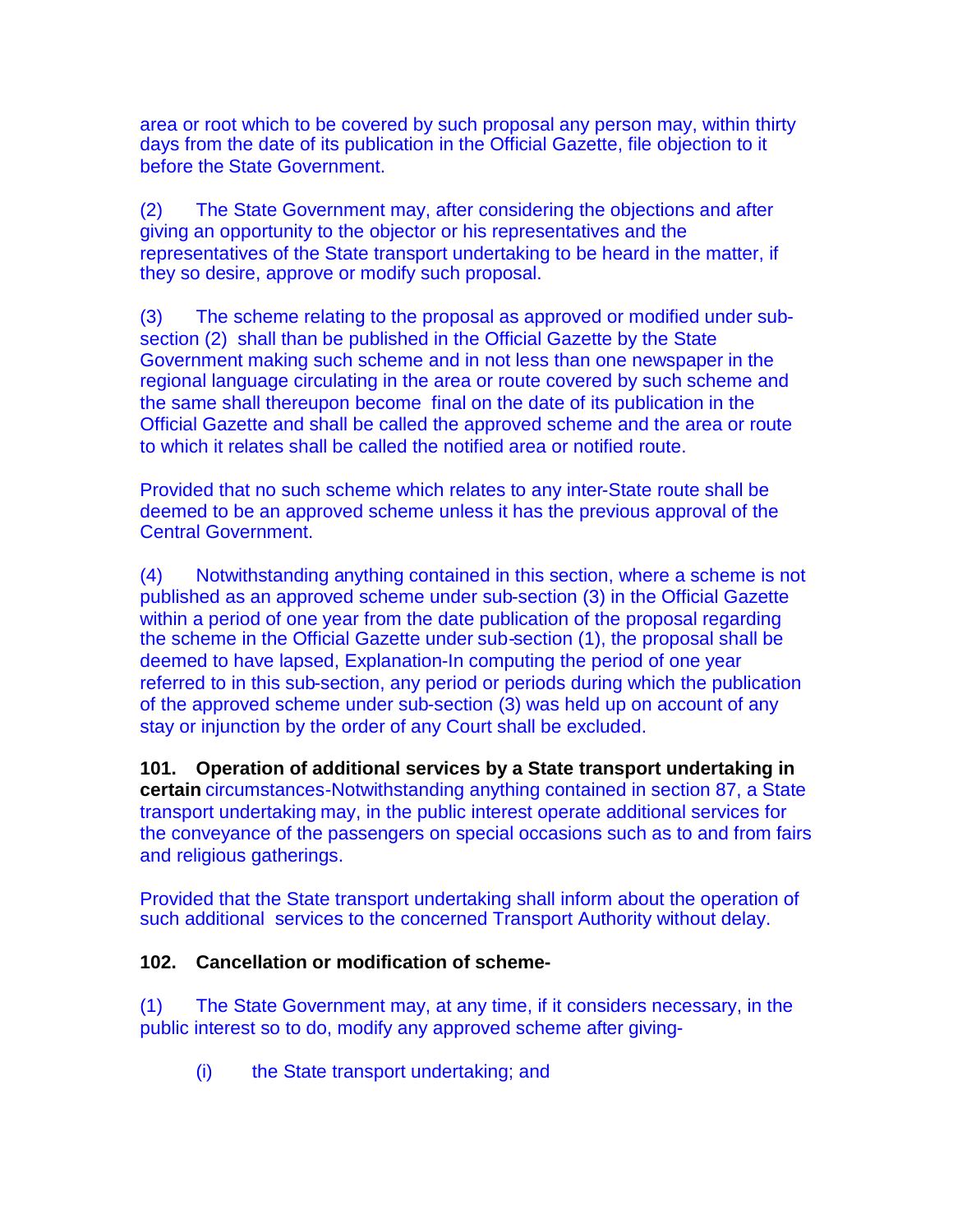(ii) any other person who, in the opinion of the State Government, is likely to be affected by the proposed modification, an opportunity of being heard in respect of the proposed modification.

(2) The State Government shall publish any modification proposed under subsection (1) in the Official Gazette and in one of the newspapers in the regional languages circulating in the area in which it is proposed to be covered by such modification, together with the date, not being less than thirty days from such publication in the Official Gazette, and the time and place at which any representation received in this behalf will be heard by the State Government.

## **103. Issue of permits to State transport undertakings-**

(1) Where, in pursuance of an approved scheme, any State Government in this behalf for a stage carriage permit or a goods carriage permit or a contract carriage permit in respect of a notified area or notified route lies in more than one region and the Regional Transport Authority in any other case shall issue such permit to the State transport undertaking, notwithstanding anything to the contrary contained in Chapter V.

(2) For the purpose of giving effect to the approved scheme in respect of a notified area or notified route, the State Transport Authority or, as the case may be, the Regional Transport Authority concerned may, by order,-

- (a) refuse to entertain any application for the grant or renewal of any other permit reject any such application as may be pending;
- (b) cancel any existing permit;
- (c) modify the terms of any existing permit so as to-
	- (i) render the permit ineffective beyond a specified date;

(ii) reduce the number of vehicles authorised to be used under the permit;

(iii) curtail the area or route covered by the permit in so far as such permit relates to the notified area or notified route.

(3) For the removal of doubts, it is hereby declared that no appeal shall lie against any action taken, or order passed, by the State Transport Authority or any Regional Transport Authority under sub-section (1) or sub-section (2).

**104. Restriction on grant of permits in respect of a notified are or notified route -**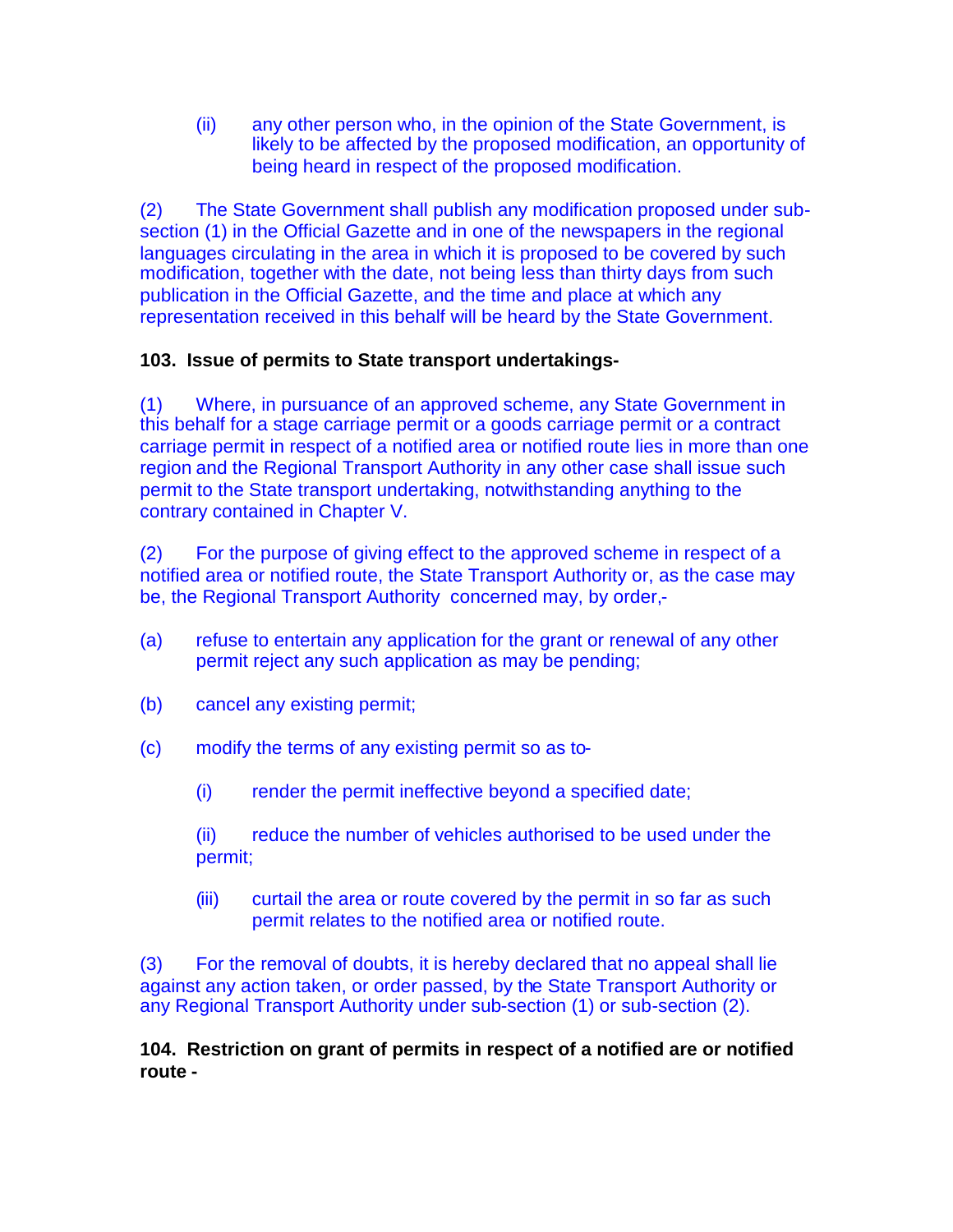Where a scheme has been published under sub-section (3) of section 100 in respect of any notified are or notified route, the State Transport Authority or the Regional Transport Authority, as the case may be, shall not grant any permit except in accordance with the provisions of the scheme.

Provided that where no application for a permit has been made by the State transport undertaking in respect of any notified are or notified route in pursuance of an approved scheme, the State Transport Authority or the Regional Transport Authority, as the case may be, may grant temporary permits to any person in respect of such notified area or notified route subject to the condition that such permit shall cease to be effective on the issue of a permit to the State transport undertaking in respect of the area or route.

### **105. Principles and method of determining compensation and payment thereof -**

(1) Where, in exercise of the powers conferred by clause(b) or clause (c) of sub-section (2) of section 103, may existing permit is cancelled or the terms thereof are modified, there shall be paid by the State transport undertaking to the holder of the permit, compensation, the amount of which shall be determined in accordance with the provisions of sub-section (4) or sub-section (5), as the case may be.

(2) Notwithstanding anything contained in sub-section (1), no compensation shall be payable on account of the cancellation of any existing permit or any modification of the terms thereof, when a permit for an alternative route or area in lieu thereof has been offered by the State Transport Authority or the Regional Transport Authority, as the case may be and accepted by the holder of the permit.

(3) For the removal of doubts, it is hereby declared that no compensation shall be payable on account of the refusal of renew a permit under clause (a) of sub-section 103.

(4) Where, in exercise of the powers conferred by clause (b) or sub-clause (i) or sub-clause (ii) of clause (c) of sub-section (2)of section 103, any existing permit is cancelled or the terms thereof are modified so as to prevent the holder of the permit form using any vehicle authorised to be used thereunder for the full period from which the permit, would otherwise have been effective, the compensation payable to the holder of the permit for each vehicle affected by such cancellation or modification shall be computed as follows-

(a) for every complete month or part of a month exceeding fifteen days of the unexpired period of the permit- Two hundred rupees;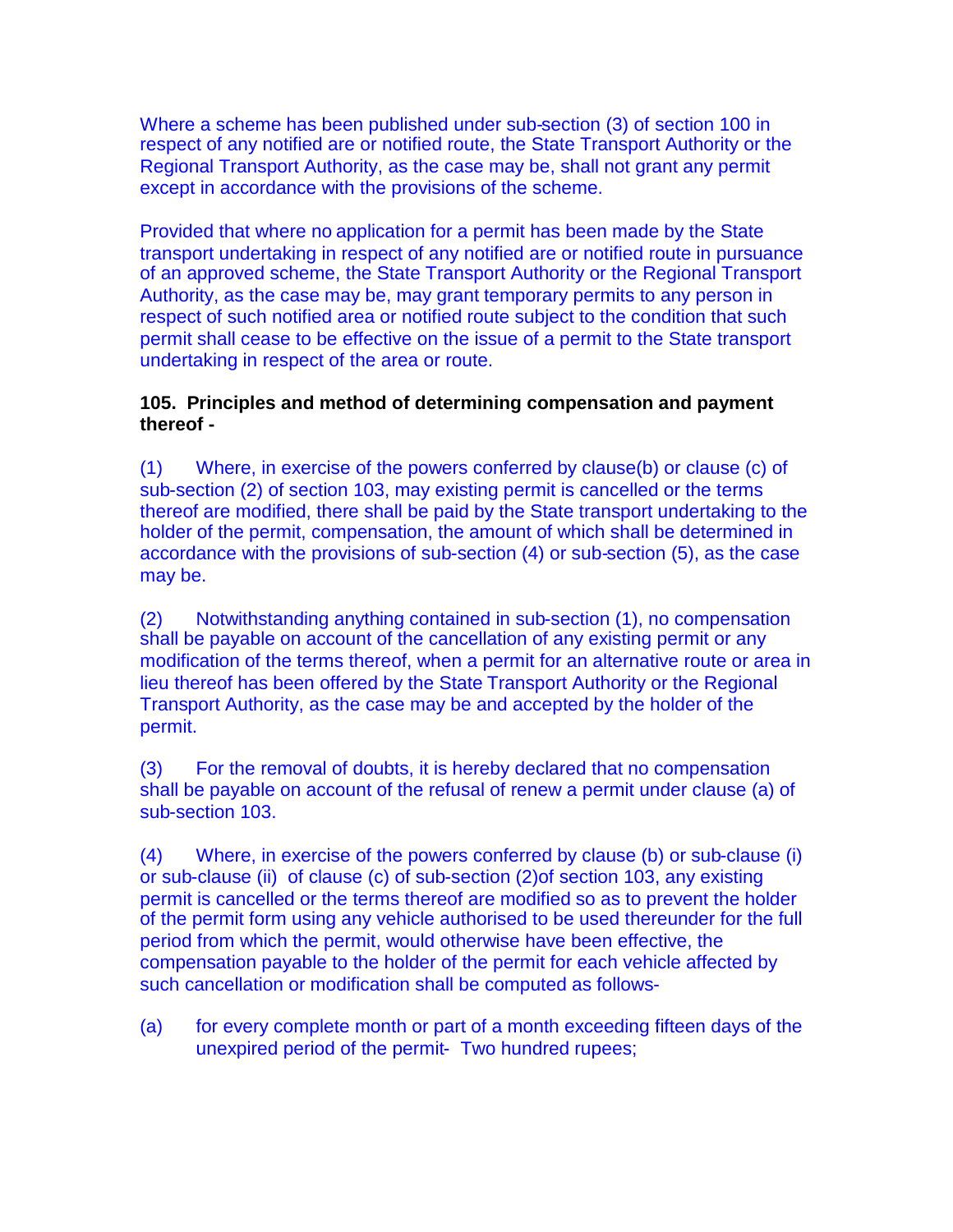(b) for part of a month not exceeding fifteen days of the unexpired period of the permit-

(5) Where, in exercise of the powers conferred by sub-clause (iii) of clause (c) of sub-section (2) of section 103, the terms of an existing permit are modified so as to curtail the area or route of any vehicle authorised to be used thereunder, the compensation payable to the holder of the permit on account of such curtailment shall be an amount computed in accordance with the following formula, namely- Y x A / R

Explanation-In this formula,-

(i) "Y" means the length or area by which the route or area covered by the permit is curtailed;

(ii) "A" means the amount computed in accordance with sub-section (4);

(iii) "R" means the total length of the route or the total area covered by the permit.

(6) The amount of compensation payable under this section shall be paid by the State transport undertaking to the person or persons entitled thereto within one month from the date on which the cancellation or modification of the permit becomes effective.

Provided that where the State transport undertaking fails to make the payment within the said period of one month, it shall pay interest at the rate of seven per cent, per annum from the date on which it falls due.

### **106. Disposal of articles found in vehicles-**

Where any article found in any transport vehicle operated by the State transport undertaking is not claimed by its owner within the prescribed manner and the sale proceeds thereof, after deducting the costs incidental to sale, shall be paid to the owner on demand.

### **107. Power of State Government to make rules-**

(1) The State Government may make rules for the purpose of carrying into effect the provisions of this Chapter.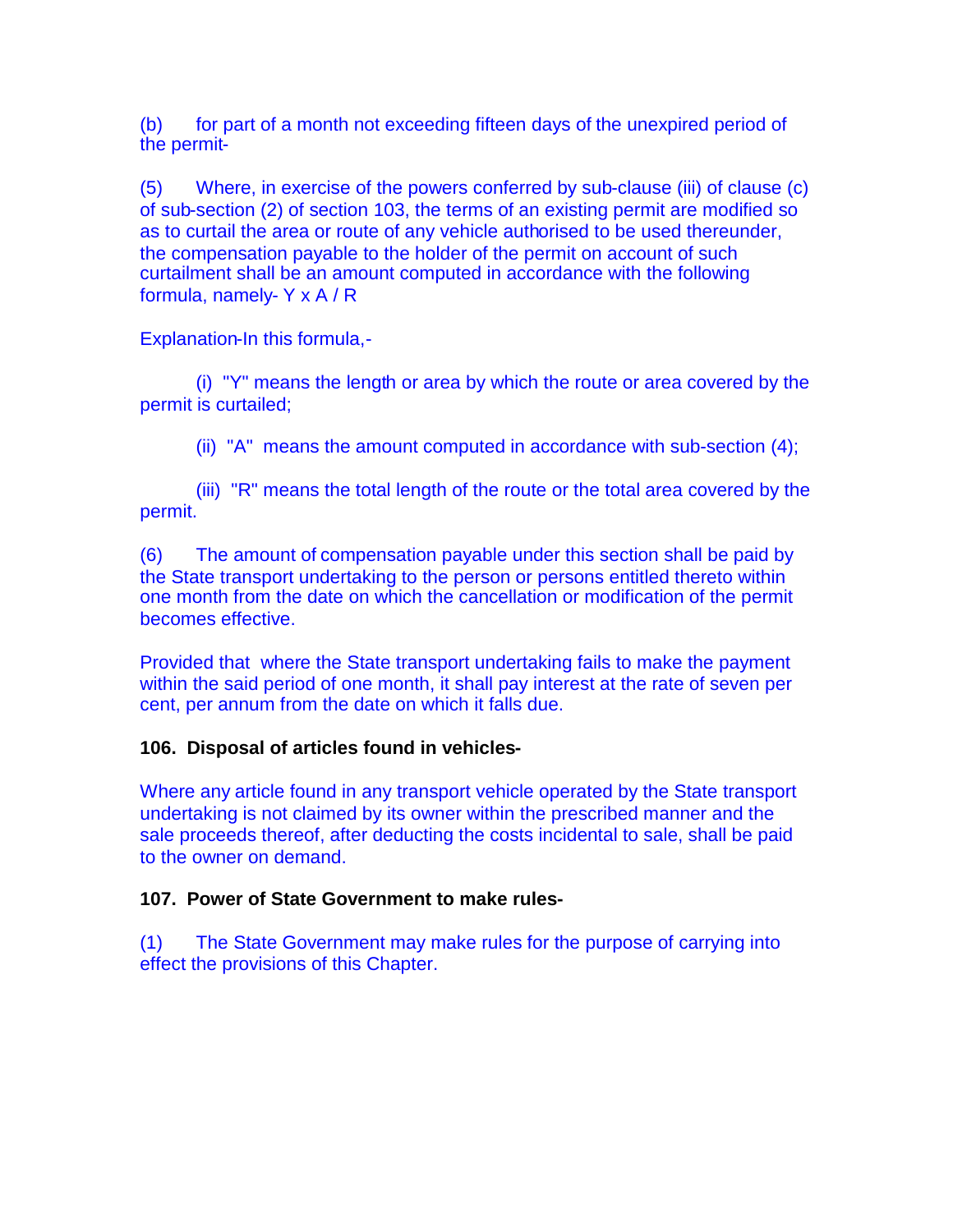(2) In particular and without prejudice to the generality of the foregoing power, such rules may provide for all or any of the following matters, namely-]

(a) the form in which any proposal regarding a scheme may be published under section 99;

(b) the manner in which objections may be filed under sub-section (1) of section 100;

(c) the manner in which objections may be filed under sub-section (2) of section 100;

(d) the form in which any approved scheme may be published under subsection (3) of section 100;

(e) the manner in which application under sub-section (1) of section 103 may be made;

- (f) the period within which the owner may claim any article found left in any transport vehicle under section 106 and the manner of sale of such article.
- (g) the manner of service of orders under this Chapter;
- (h) any other matter which has to be, or may be, prescribed.

### **108. Certain powers of State Government exercisable by the Central Government-**

The powers conferred on the State Government under this Chapter shall, in relation to a corporation or company owned or controlled by the Central Government or by the Central Government and one or more State Government, be exercisable only by the Central Government in relation to an inter-State route or area.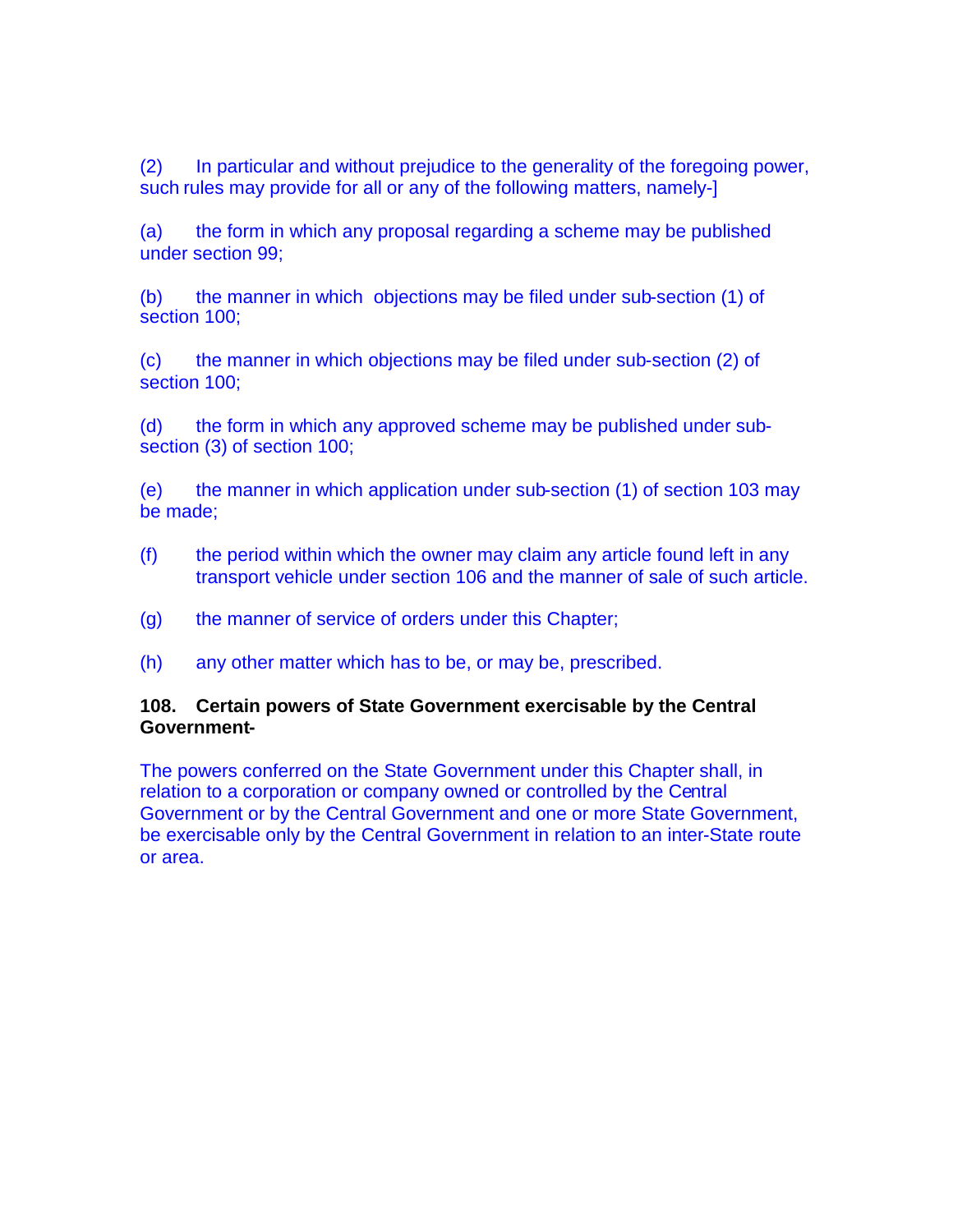## **CHAPTER VII**

## **CONSTRUCTION, EQUIPMENT AND MAINTENANCE OF MOTOR VEHICLES**

#### **109. General provision regarding construction and maintenance of vehicles-**

(1) Every motor vehicle shall be so constructed and so maintained as to be at all times under the effective control of the person driving the vehicle.

(2) Every motor vehicle shall be so constructed as to have right hand steering control unless it is equipped with a mechanical or electrical signaling device of a prescribed nature.

+1[(3) If the Central Government is of the opinion that it is necessary or expedient so to do, in public interest, it may by order published in the Official Gazette, notify that any article or process used by a manufacturer shall confirm to such standard as may be specified in that order.]

### **110. Power of Central Government to make rules -**

(1) The Central Government may make rules regulating the construction, equipment and maintenance of motor vehicles and trailers with respect to all or any of the following matters, namely-

- (a) the width, height, length and overhand of vehicles and of the loads carried;
- (b) the size, nature, maximum retail price and condition of tyres, including embossing thereon of date and year of manufacture, and the maximum load carrying capacity.]
- (c) brakes and steering gear;

(d) the use of safety glasses including prohibition of the use of tinted safety glasses;

- (e) signaling appliances, lamps and reflectors;
- (f) speed governors;
- (g) the emission of smoke, visible vapour, sparks, ashes, grit or oil;
- (h) the reduction of noise emitted by or caused by vehicles;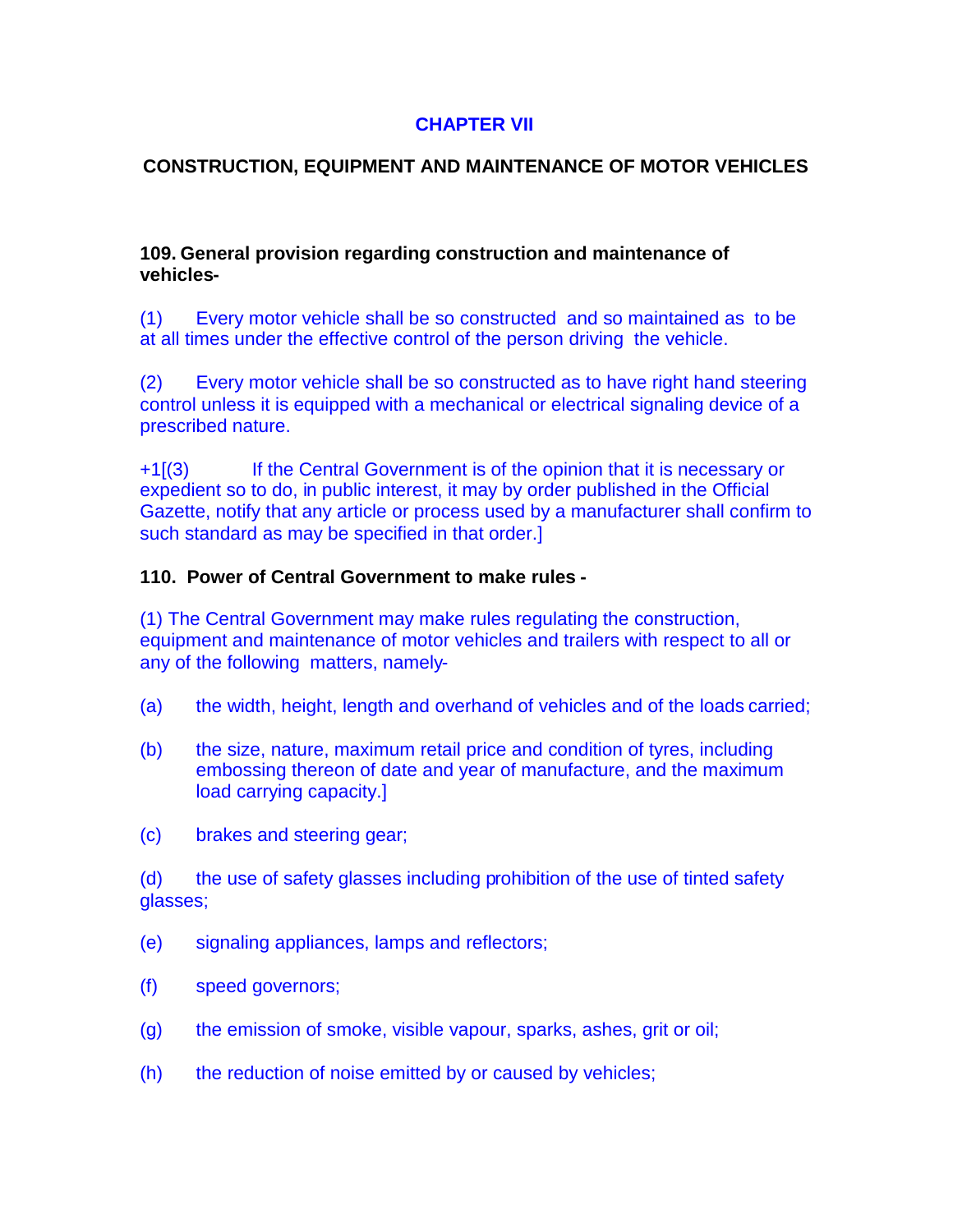(i) the embossment of chassis number and engine number and the date of manufacture;

(j) safety belts, handle bars of motor cycles, auto-dippers and other equipment essential for safety of drivers, passengers and other road users;

(k) standards of the components used in the vehicle as inbuilt safety devices;

(l) provision for transportation of goods of dangerous of hazardous nature to human life;

(m) standards for emission of air pollutants:

 $2(n)$  installation of catalytic converters in the class of vehicles to be prescribed;

(o) the placement of audio-visual or radio or tape recorder type of devices in public vehicles;

(p) warranty after sale of vehicle and norms therefor.]

Provided that any rules relating to the matters dealing with the protection of environment, so far as may be, shall be made after consultation with the Ministry of the Government of India dealing with environment.

(2) Rules may be made under sub-section (1) government the matters mentioned therein, including the manner of ensuring the compliance with such matter and the maintenance of motor vehicles in respect if such matters, either generally in respect of motor vehicles or trailers or in respect of motor vehicles or trailers of a particular class or in particular circumstances.

(3) Notwithstanding anything contained in this section,-

(a) the Central Government may exempt any class of motor vehicles from the provisions of this Chapter;

(b) a State Government may exempt any motor vehicle or any class or description of motor vehicles from the rules made under sub-section (1) subject to such conditions as may be prescribed by the Central Government.

# **111. Power of State Government to make rules-**

(1) A state Government may make rules regulating the construction, equipment and maintenance of motor vehicles and trailers with respect to all matters other than the matters specified in sub-section (1) of section 110.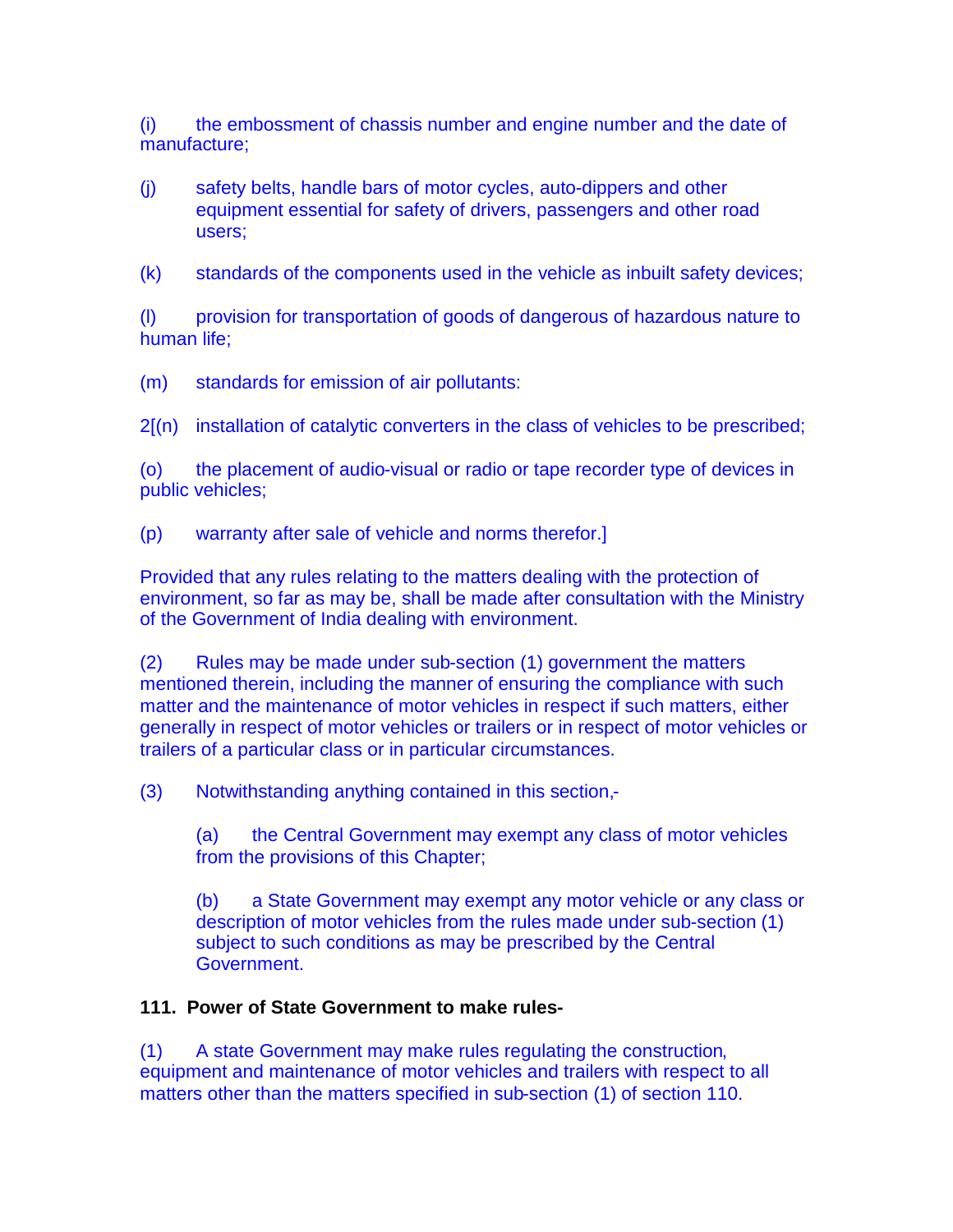(2) Without prejudice to the generality of the forgoing power, rules may be made under this section government all or any the following matters either generally in respect of motor vehicles or trailers or in respect of motor vehicles or trailers of a particular class or in particular, namely-

(a) seating arrangements in public service vehicles and the protection of passengers against the weather;

(b) prohibiting or restricting the use of audible signals at certain times or in certain places;

(c) prohibiting the carrying of appliances likely to cause annoyance or danger;

- (d) the periodical testing and inspection of vehicles by prescribed authorities 1[and fees to be charged for such test];
- (e) the particulars other than registration marks to be exhibited by vehicles and the manner in which they shall be exhibited;
- (f) the use of trailers with motor vehicles; and
- $(9)$  2[\* \* \* \* \*]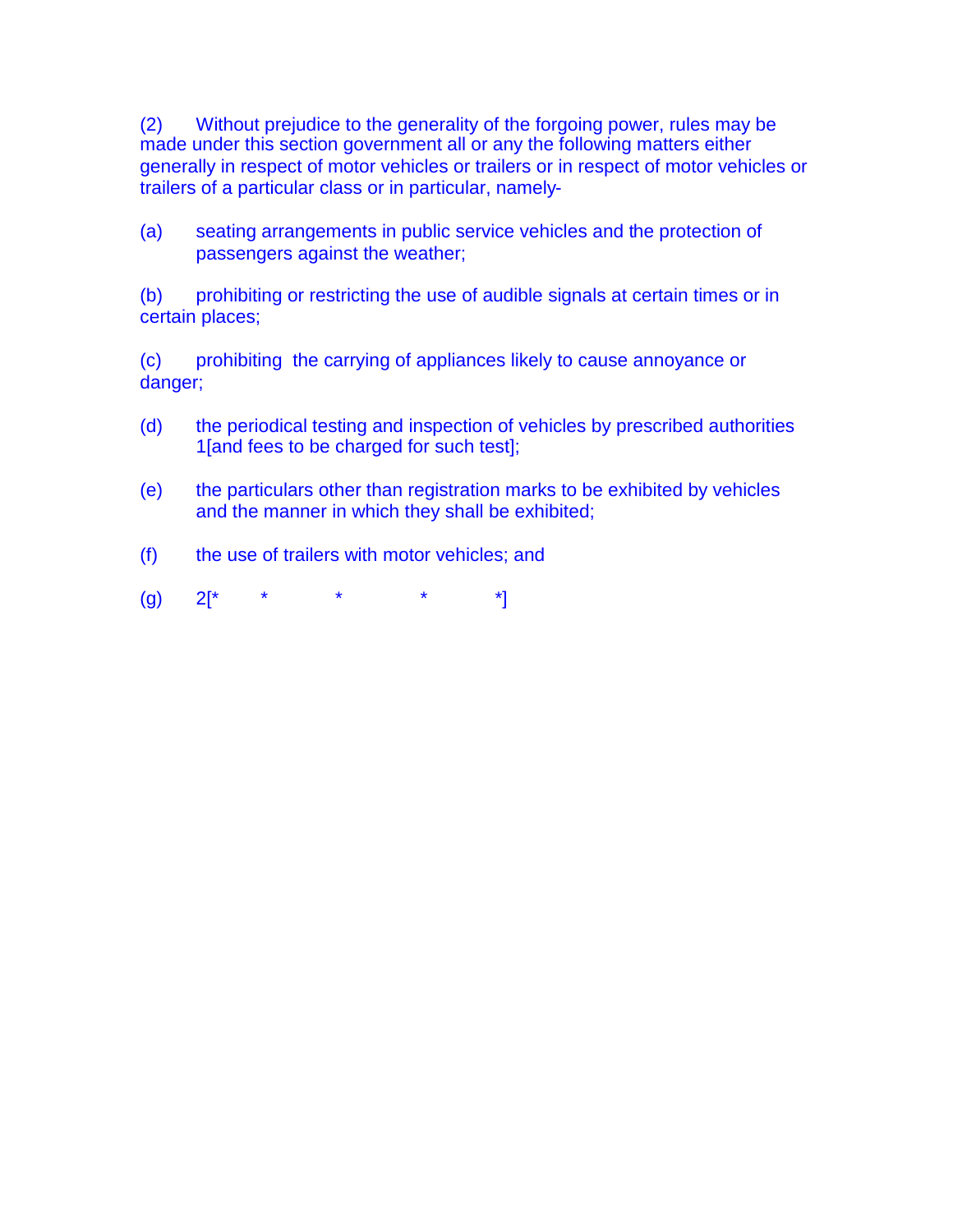# **CHAPTER VIII**

# **CONTROL OF TRAFFIC**

## **112. Limits of speed-**

(1) No person shall drive a motor vehicle or cause or allow vehicle to be driven in any public place at a speed exceeding the maximum speed or below the minimum speed fixed for the vehicle under this Act or by or under any other law for the time being in force.

Provided that such maximum speed shall in no case exceed the maximum fixed for any motor vehicle or class or description of motor vehicles by the central Government by notification in the Official Gazette.

(2) The State Government or any authority authorised in this behalf by the State Government may, if satisfied that it is necessary to restrict the speed of motor vehicles in the interest of public safety or convenience or because of the nature of any road or bridge, by notification in the Official Gazette, and by causing appropriate traffic signals to be placed or erected under section 116 at suitable places, fix such maximum speed limits or minimum speed limits as it thinks fit for motor vehicles or any specified class or description of motor vehicle or for motor vehicles to which a trailer is attached, either generally or in a particular area or on a particular road or roads.

Provided that no such notification is necessary if any restriction under this section is to remain in force for not more than one month.

(3) Nothing in this section shall apply to any vehicle registered under this 60 while it is being used in the execution of military maneuvers within the area and during the period specified in the notification under sub-section (1) of section 2 of the Maneuvers, Field Firing and Artillery Practice Act, 1938 (5 of 1938).

### **113. Limits of weight and limitations on use -**

(1) The State Government may prescribe the conditions for the issue of permits for 1[transport vehicles] by the State or Regional Transport Authority and may prohibit or restrict the use of such vehicles in any area or route.

(2) Except as may be otherwise prescribed, no person shall drive or cause or allow to be driven in any public place any motor vehicle which is not fitted with pneumatic tyres.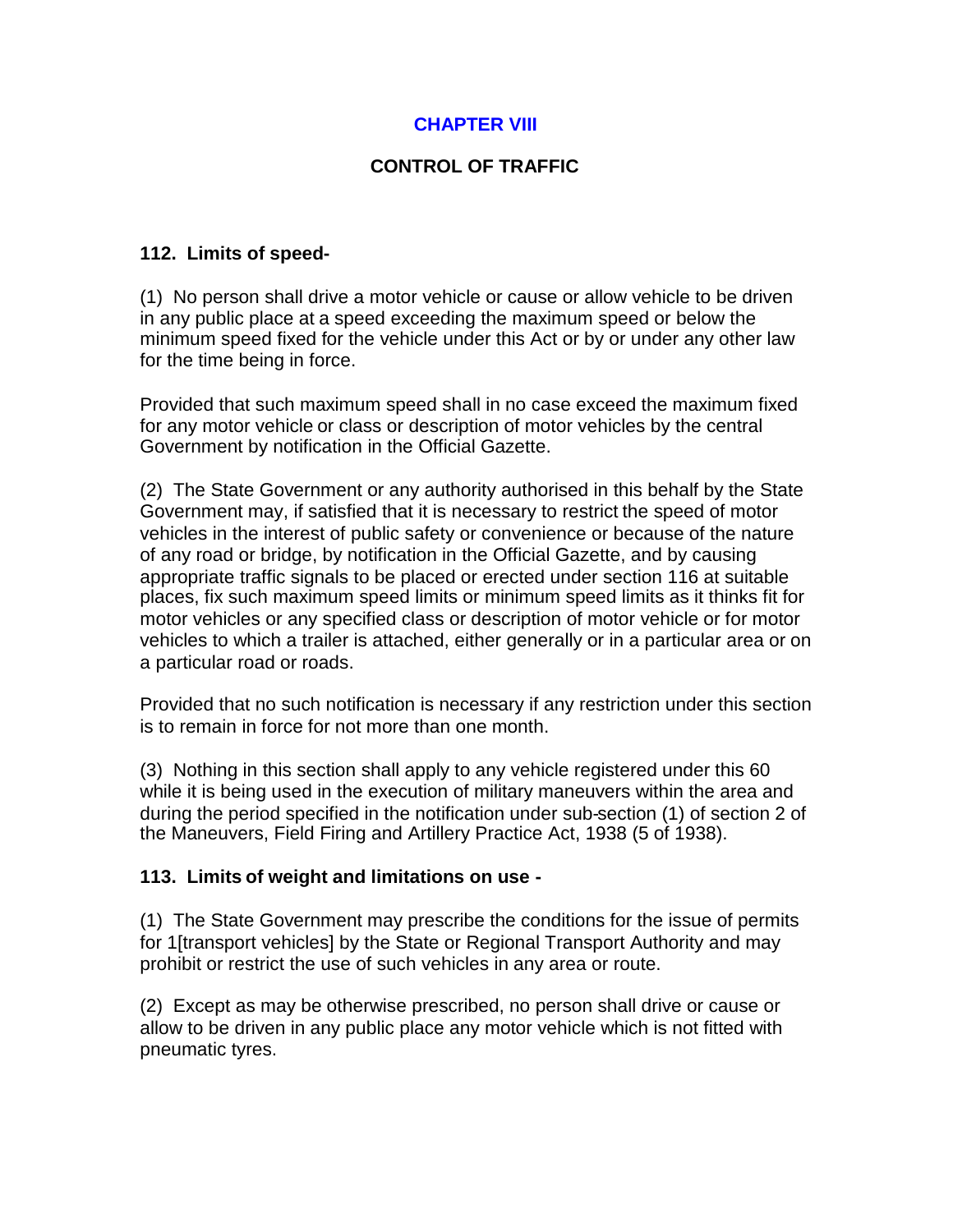(3) No person shall drive or cause or allow to be driven in any public place any motor vehicle or trailer-

(a) the unladen weight of which exceeds the unladen weight specified in the certificate of registration of the vehicle, or

(b) the laden weight of which exceeds the gross vehicle with specified in the certificate of registration.

(4) Where the driver or person in charge of a motor vehicle or trailer driven in contravention of sub-section (2) or clause (a) of sub-section (3) is not the owner, a Court may presume that the offence was committed with the knowledge of or under the orders of the owner of the motor vehicle or trailer.

# **114. Power to have vehicle weighed -**

(1) 2[Any officer of the Motor Vehicles Department authorised in this behalf by the State Government shall, if he has reason to believe that a goods vehicle or trailer is being used in contravention of section 113] require the driver to convey to a weighing device, if any, within a distance of ten kilometers from any point on the forward route or within a distance of twenty kilometers from any point on the forward route or within a distance of twenty kilometers from the destination of the vehicle for weighment; and if on such weighment the vehicle is found to contravene in any respect the provisions of section 113 regarding weight, he may, by order in writing, direct the driver to off-load the excess weight at his own risk and not to remove the vehicle or trailer from that place until the laden weight has been reduced or the vehicle or trailer has otherwise been dealt with so that it complies with section 113 and on receipt of such notice, the driver shall comply with such directions.

(2) Where the person authorised under sub-section (1) makes the said order in writing, he shall also endorse the relevant details of the overloading on the goods carriage permit and also intimate the fact of such endorsement to the authority which issued that permit.

# **115. Power to restrict the use of vehicle-**

The State Government or any authority authorised in this behalf by the State , if satisfied that it is necessary in the interest of public safety or convenience, or because of the nature of any road or bridge, may by notification in the Official Gazette, prohibit or restrict, subject to such exceptions and conditions as may be specified in the notification, the driving of motor vehicles or of any specified class or description of motor vehicles or the use of trailers either generally in a specified area or on a specified road and when any such prohibition or restriction is imposed, shall cause appropriate traffic signs to be placed or erected under section 116 at suitable places.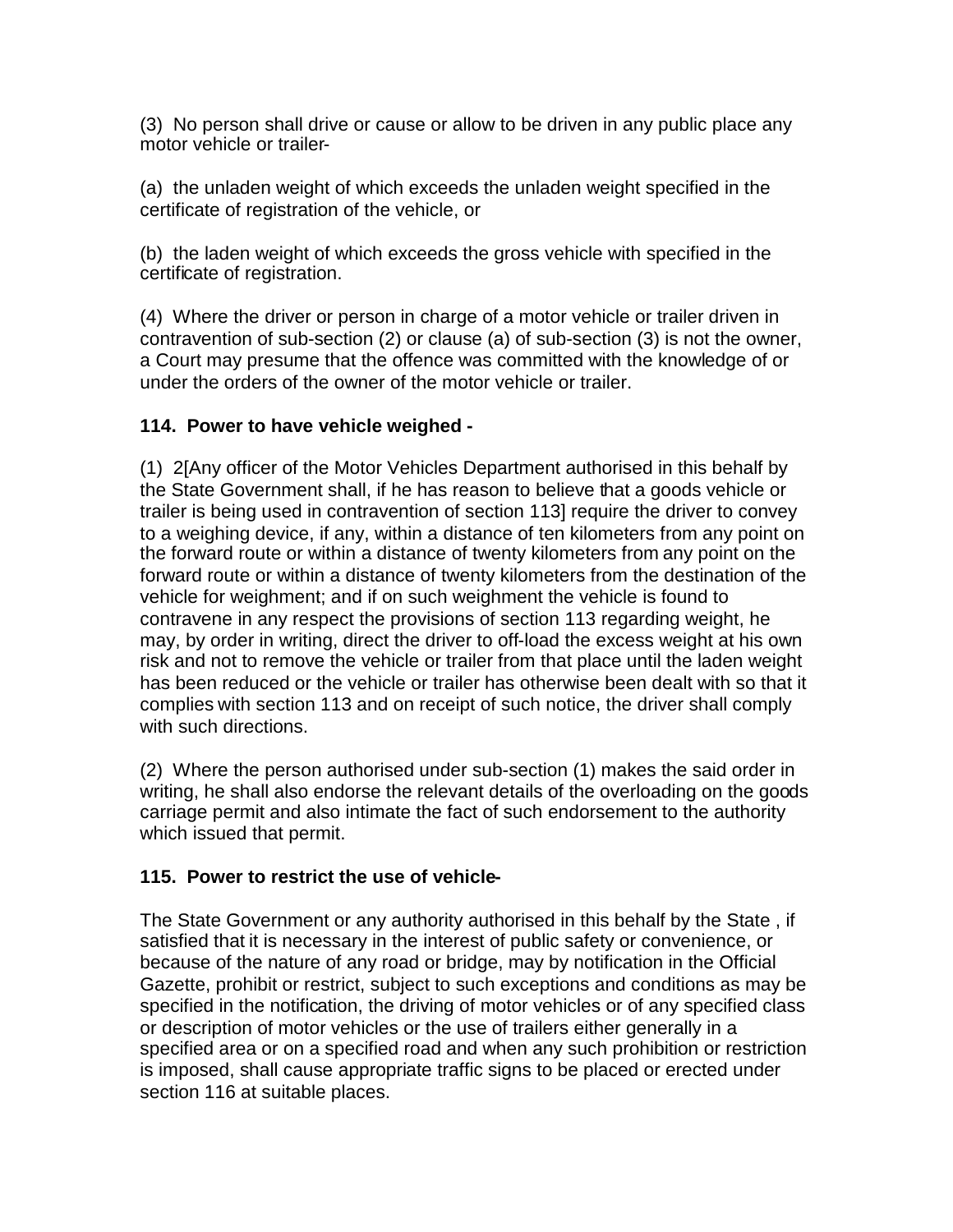Provided that where any prohibition or restriction under this section is to remain in force for not more than one month, notification thereof in the Official Gazette shall not be necessary, but such local publicity as the circumstances may permit, shall be given of such prohibition or restriction.

## **116. Power to erect traffic signs -**

(1) (a) The State Government or any authority authorised in this behalf by the State Government may cause or permit traffic signs to be placed or erected in any public place for the purpose of bringing to public notice any speed limits fixed under sub-section (2) of section 112 or any prohibitions or restrictions imposed under section 115 or generally for the purpose of regulating motor vehicle traffic.

(b) A State Government or any authority authorised in this behalf by the State Government may, by notification in the Official Gazette or by the erection at suitable places of the appropriate traffic sign referred to in Part A of the Schedule, designate certain roads as main roads for the purposes of the driving regulations made by the Central Government.

(2) Traffic signs placed or erected under sub-section (1) for any purpose for which provision is made in the Schedule shall be of the size, colour and type and shall have the meanings set forth in the Schedule, but the State Government or any authority empowered in this behalf by the State Government may make or authorise the addition to any sign set forth in the said Schedule, of transcriptions of the words, letters or figures thereon in such script as the State Government may think fit, provided that the transcription shall be of similar size and colour to the words, letters or figures set forth in the Schedule.

(3) Except as provided by sub-section (1), no traffic sign shall, after the commencement of this Act by any competent authority shall for the purpose of this Act be deemed to be traffic signs placed or erected under the provisions of sub-section (1).

(4) A State Government may, by notification in the Official Gazette, empower any police officer not below the rank of a Superintendent of Police to remove or cause to be removed any sign or advertisement which is so placed in his opinion as to obscure any traffic sign from view or any sign or advertisement which in his opinion is so similar in appearance to a traffic sign as to misleading or which in his opinion is likely to distract the attention or concentration of the driver.

(5) No person shall willfully remove, alter, deface, or in any way tamper with, any traffic signs placed or erected under this section.

(6) If any person accidentally causes such damage to a traffic sign as renders it useless for the purpose for which it is placed or erected under this section, he shall report the circumstances of the occurrence to a police officer or at a police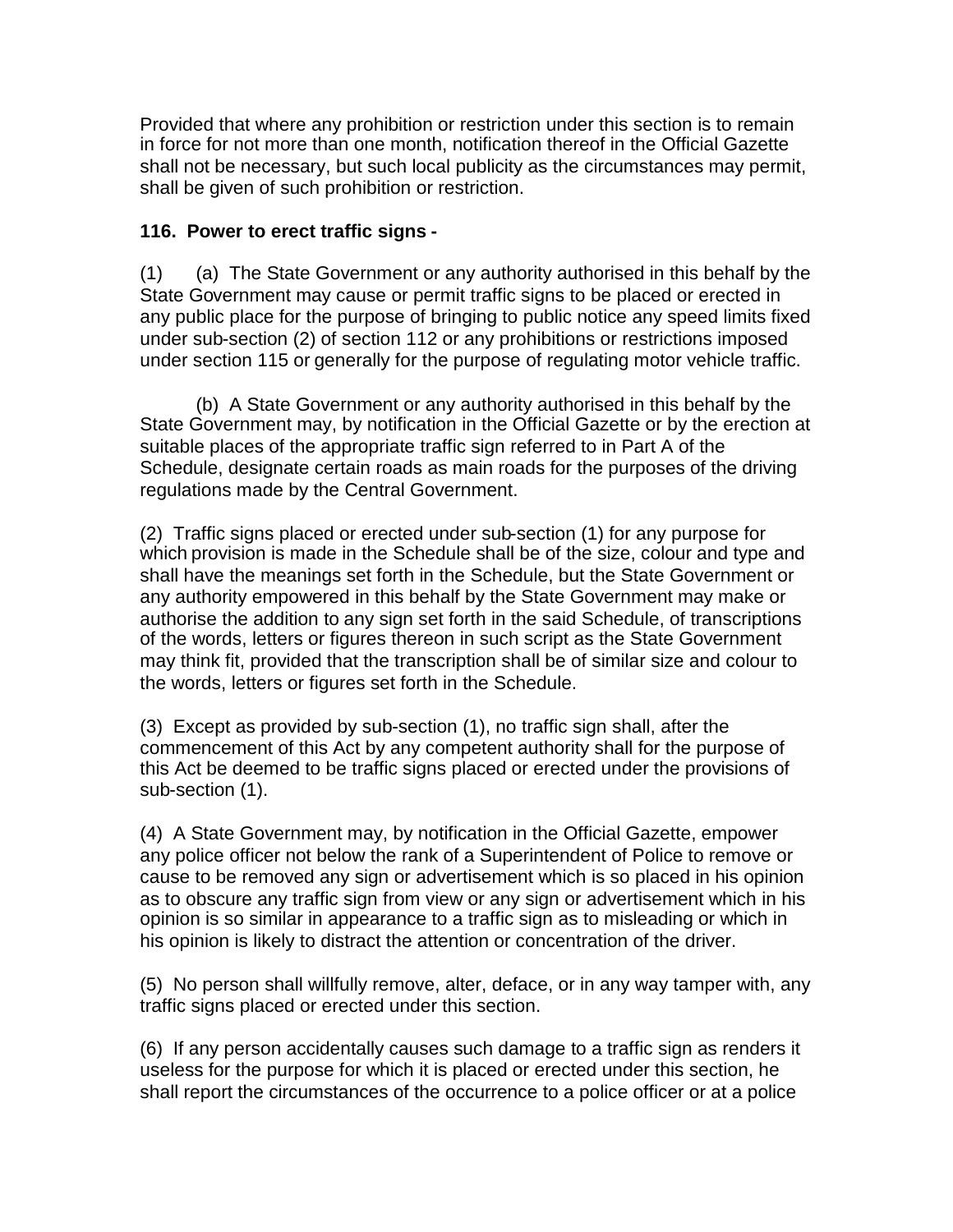station as soon as possible, and in any case within twenty-four hours of the occurrence.

(7) For the purpose of bringing the signs set forth in 63[the First Schedule] in conformity with any International Convention relating to motor traffic to which the Central Government is for the time being a party, the Central Government may, by notification in the Official Gazette, make any addition or alteration to any such sign and on the issue of any such notification, 1 [the First Schedule] shall be deemed to be amended accordingly.

# **117. Parking places and halting stations-**

The State Government or any authority authorised in this behalf by the State Government may, in consultation with the local authority having jurisdiction in the area concerned, determine places at which motor vehicles may stand either indefinitely or for a specified period of time, and may determine the places at which public service vehicles may stop for a longer time than is necessary for the taking up and setting down of passengers.

# **118. Driving regulations-**

The Central Government may, by notification in the Official Gazette, make regulations for the driving of motor vehicles.

# **119. Duty to obey traffic signs-**

(1) Every driver of a motor vehicle shall drive in conformity with any indication given by mandatory traffic sign and in conformity with the driving regulations made by the Central Government, and shall comply with all directions given to him by any police officer for the time being engaged in the regulation of traffic in any public place.

(2) In this section "mandatory traffic sign" means a traffic sign included in Part A of [the first Schedule], or any traffic sign of similar form (that is to say, consisting of or including a circular disc displaying a device, world or figure and having a red ground or border) placed or erected for the purpose of regulating motor vehicle traffic under sub-section (1) of section 116.

# **120. Vehicles with left hand control-**

No person shall drive or cause or allow to be driven to be driven in any public place any motor vehicle with a left-hand steering control unless it is equipped with a mechanical or electrical signaling device of a prescribed nature and in working order.

# **121. Signals and signaling devices-**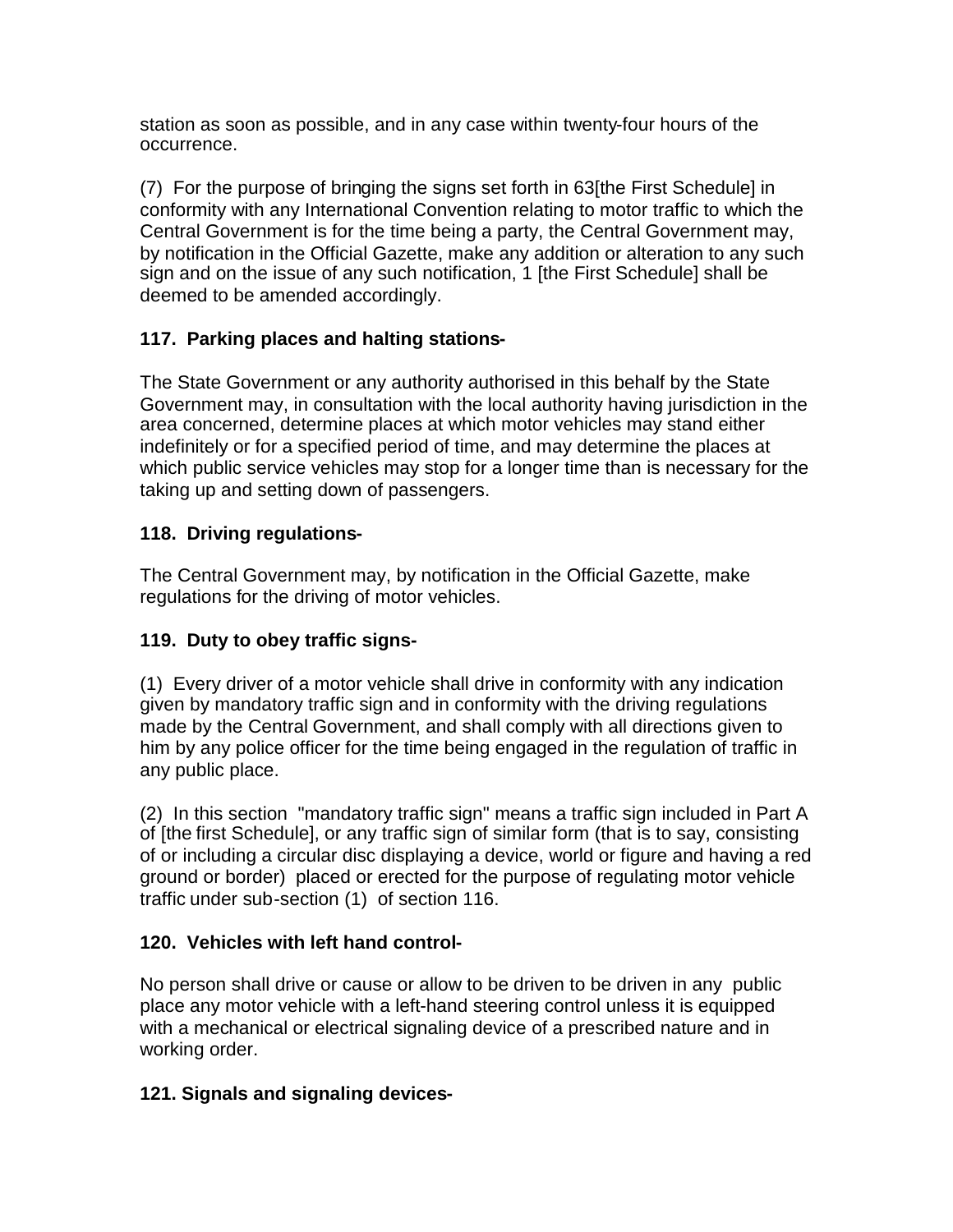The driver of a motor vehicle shall make such signals and on such occasions as may be prescribed by the Central Government.

Provided that the signal of an intentions to turn to the right or left or to stop -

(a) in the case of a motor vehicle with a right-hand steering control, may be given by a mechanical or electrical device of a prescribed nature affixed to the vehicle; and

(b) in the case of a motor vehicle with a left-hand steering control, shall be given by a mechanical or electrical device of a prescribed nature affixed to the vehicle.

Provided further that the State Government may, having regard to the width and condition of the roads in any area or route, by notification in the Official Gazette, exempt subject to such conditions as may be specified therein any motor vehicle or class or description of motor vehicles from the operation of this section for the purpose of plying in that area or route.

# **122. Leaving vehicle in dangerous position-**

No person in charge of a motor vehicle shall cause or allow the vehicle or any trailer to be abandoned or to remain at rest on any public place in such a position or in such a condition or in such circumstances as to cause or likely to cause danger, obstruction or undue inconvenience to other users of the public place or to the passengers.

## **123. Riding on running board, etc-**

(1) No person driving or in charge of a motor vehicle shall carry any person or permit any person to be carried on the running board or otherwise than within the body of the vehicle.

(2) No person shall travel on the running board or on the top or on the bonnet of a motor vehicle.

## **124. Prohibition against travelling without pass or ticket-**

No person shall enter or remain in any stage carriage for of travelling therein unless he has with a proper pass or ticket.

Provided that where arrangements for the supply of tickets are made in the stage carriage by which a person has to travel, a person may enter such stage carriage but as soon as may be after his entry therein, he shall make the payment of his fare to the conductor or the driver who performs the functions of a conductor and obtain from such conductor or driver, as the case may be, a ticket for his journey.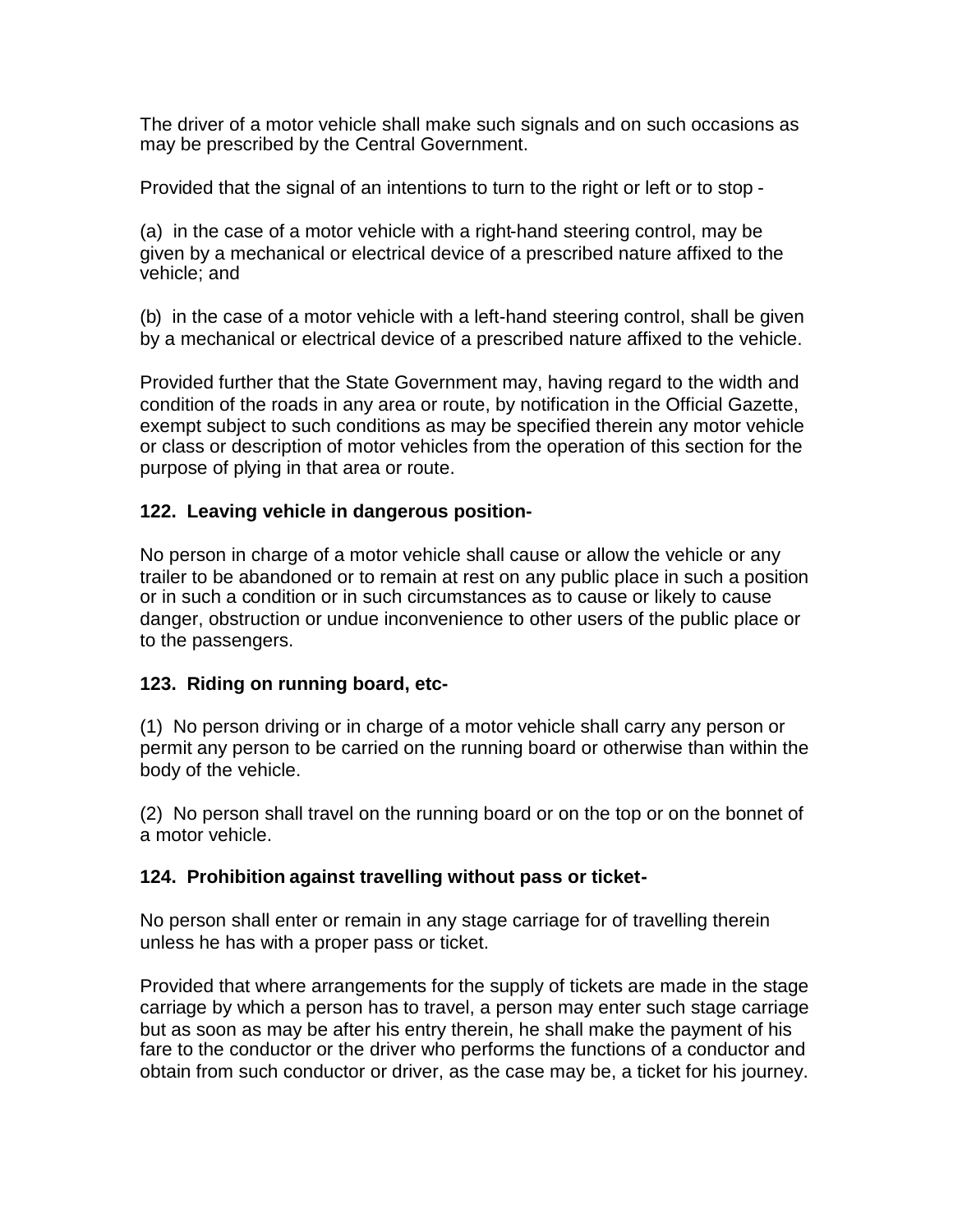Explanation- In this section,-

(a) "pass" means a duty, privilege or courtesy pass entitling the person to whom it is given to travel in a stage carriage gratuitously and includes a pass issued on payment for traveling a stage carriage for the period specified therein;

(b) "ticket" includes a single ticket, a return ticket or a season ticket.

# **125. Obstruction of driver -**

No person driving a motor vehicle shall allow any person to stand or sit or to place anything in such a manner or position as to hamper the driver in his control of the vehicle.

## **126. Stationary vehicles-**

No person driving or in charge of a motor vehicle shall cause or allow the vehicle to remain stationary in any public place, unless there is in the driver's seat a person duly licensed to drive the vehicle or unless the mechanism has been stopped and a brake or brakes applied or such other measures taken as to ensure that the vehicle cannot accidentally be put in motion in the absence of the driver.

## **127. Removal of motor vehicles abandoned or left unattended on a public place -**

1[(1) Where any motor vehicle is abandoned or left unattended on a public place for ten hours or more or is parked in a place where parking is legally prohibited, its removal by a towing service or its immobilisation by any means including wheel clamping may be authorised by a police officer in uniform in uniform having jurisdiction.]

(2) Where an abandoned, unattended, wrecked, burnt or partially dismantled vehicle is creating a traffic hazard, because of its position in relation to the 2[public place], or its physical appearance is causing the impediment to the traffic, its immediate removal from the 2[public place] by a towing service may be authorised by a police officer having jurisdiction.

(3) Where a vehicle is authorised to be removed under sub-section (1) or subsection (2) by a police officer, the owner of the vehicle shall be responsible for all towing costs, besides any other penalty.

## **128. Safety measures for drives and pillion riders-**

(1) No driver of a two-wheeled motor cycle shall carry more than one person in addition to himself on the motor cycle and no such person shall be carried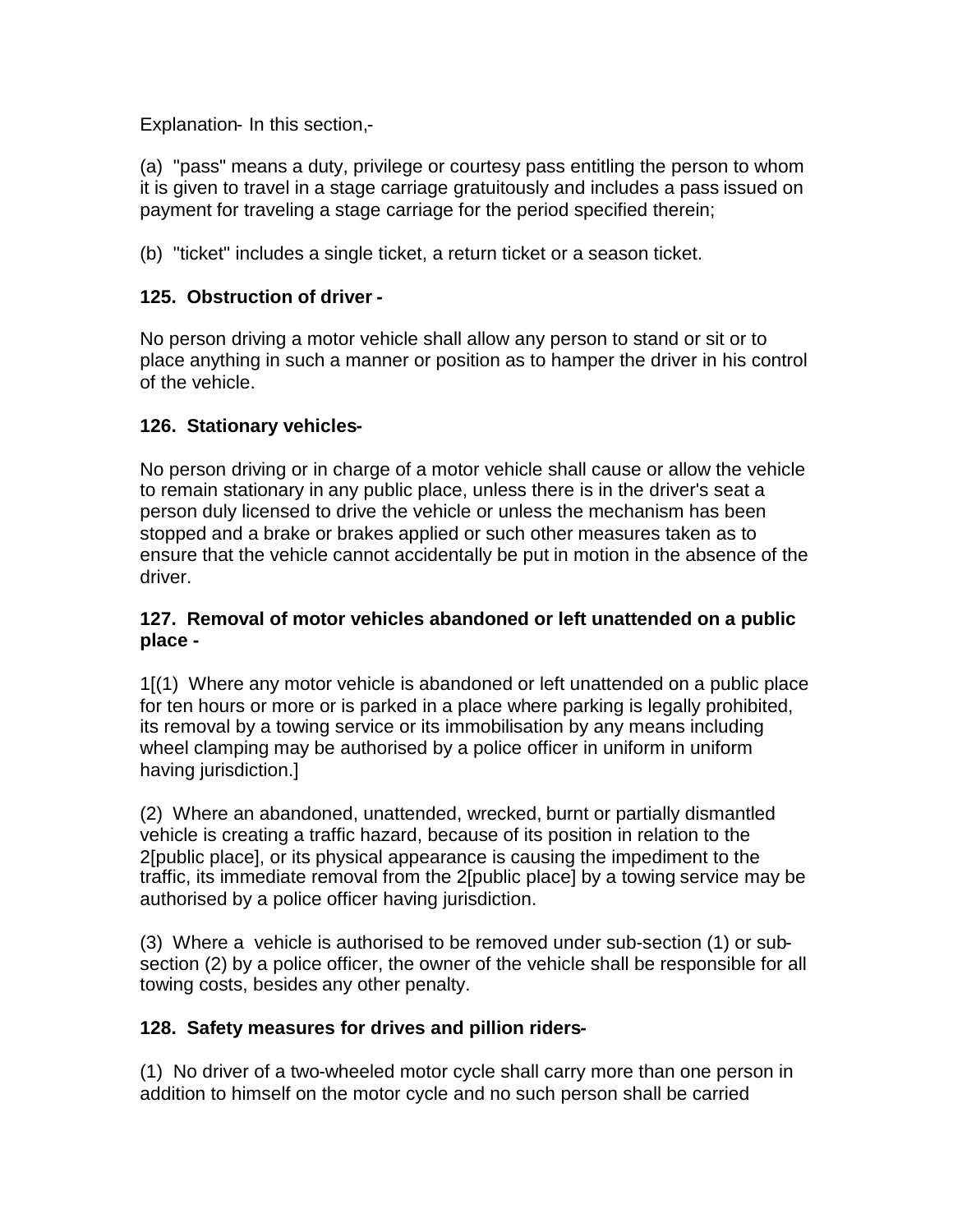otherwise than sitting on a proper seat securely fixed to the motor cycle behind the driver's seat with appropriate safety measures.

(2) In addition to the safety measures mentioned in sub-section (1), the Central Government may, prescribe other safety measures for the drives of two-wheeled motor cycles and pillion riders thereon.

## **129. Wearing of protective headgear-**

Every person driving or riding (otherwise than in a sidecar, on a motor cycle of any class or description) shall, while in a public place, 1[wear protective headgear conforming to the standards of Bureau of Indian Standards].

Provided that the provisions of this section shall not apply to a person who is a Sikh, if he is, while driving or riding on the motor cycle, in a public place, wearing a turban:

Provided further that the State Government may, by such rules, provide for such exceptions as it may think fit.

Explanation-"Protective Headgear" means a helmet which,-

(a) by virtue of its shape, material and construction, could reasonably be expected to afford to the person driving or riding on a motor cycle a degree of protection from injury in the event of an accident; and

(b) is securely fastened to the head of the wearer by means of straps or other fastening provided on the headgear.

# **130. Duty to produce license and certificate of registration-**

(1) The driver of a motor vehicle in any public place shall, on demand by any police officer in uniform, produce his license for examination.

Provided that the driver may, if his license has been submitted to, or has been seized by, any officer or authority under this or any other Act, produce in lieu of the license a receipt or other acknowledgement issued by such officer or authority in respect thereof and thereafter produce the license within such period, in such manner as the Central Government may prescribe to the police officer making the demand.

2[(2) The conductor, if any, of a motor vehicle on any public place shall on demand by any officer of the Motor Vehicles Department authorised in this behalf, produce the license for examination.]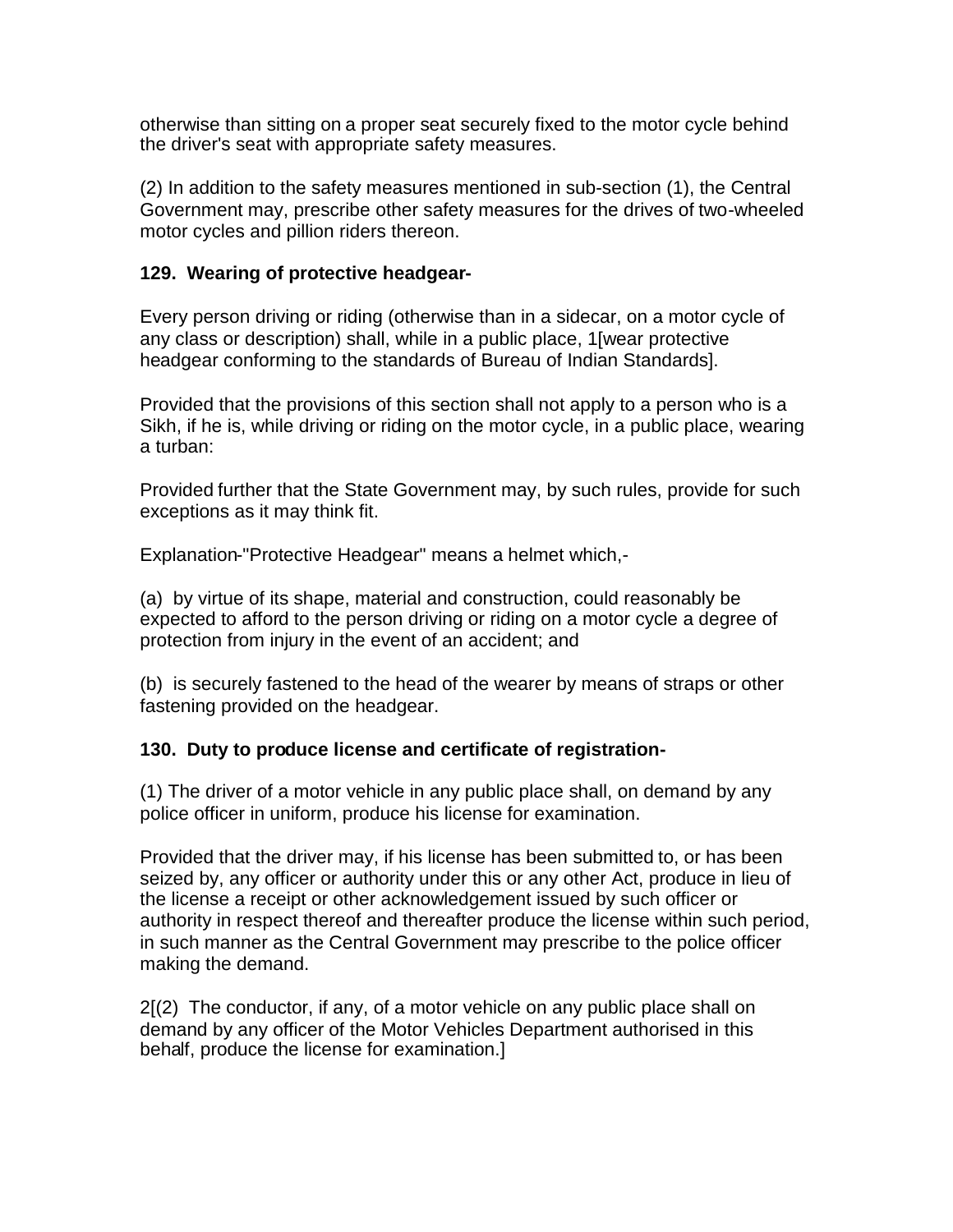3[(3) The owner of a motor vehicle (other than a vehicle registered under section 60), or in his absence the driver or other person in charge of the vehicle, shall, on demand by a registering authority or any other officer of the Motor Vehicles Department duly authorised in this behalf, produce the certificate of insurance of the vehicle and, where the vehicle is a transport vehicle, also the certificate of fitness referred to in section 56 and the permit; and if any or all of the certificates or the permit are not in his possession, he shall, within fifteen days from the date of the demand, submit photo copies of the same, duly attested in person or send the same by registered post to the officer who demanded it.]

Explanation-For the purposes of this sub-section, "certificate of insurance" means the certificate issued under sub-section (3) of section 147.]

(4) If the license referred to in sub-section (2) or the certificates or permit referred to in sub-section (3), as the case may be, are not at the time in the possession of the person to whom demand is made, it shall be a sufficient compliance with this section if such person produces the license or certificates or permit within such period in such manner as the Central Government may prescribe, to the police officer or authority making the demand.

Provided that, except to such extent and with such modifications as may be prescribed, the provisions of this sub-section shall not apply to any person required to produce the certificate of registration or the certificate of fitness of a transport vehicle.

# **131. Duty of the driver to take certain precautions at unguarded railway level crossings-**

Every driver of a motor vehicle at the approach of any unguarded railway level crossing shall cause the vehicle to stop and the driver of the vehicle shall cause the conductor or cleaner or attendant or any other person in the vehicle to walk up to the level crossing and ensure that no train or trolley is approaching from either side and then pilot the motor vehicle across such level crossing, and where no conductor or cleaner or attendant or any other person is available in the vehicle, the driver of the vehicle shall get down from the vehicle himself to ensure that no train or trolley is approaching from either side before the railway track is crossed.

# **132. Duty of driver to stop in certain cases-**

(1) The driver of a motor vehicle shall cause the vehicle to stop and remain stationary so long as

1 [may for such reasonable time as may be necessary, but not exceeding twenty-four hours]-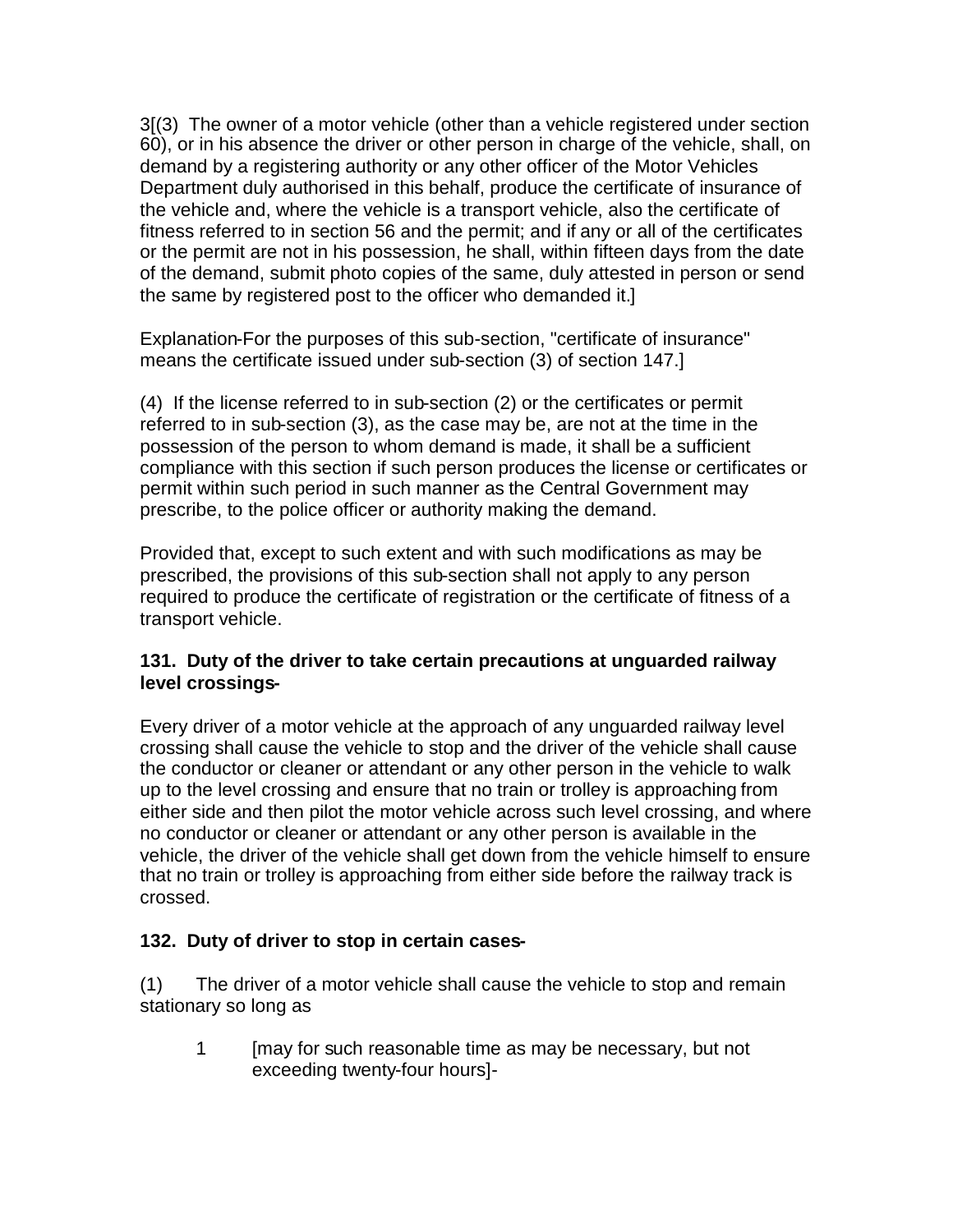2 [(a) when required to do so by any police officer not below the rank of a Sub-Inspector in uniform, in the event of the vehicle being involved in the occurrence of an accident to a person, animal or vehicle or of damage to property, or]

(b) when required to do so by any person in charge of an animal if such person apprehends that the animal is, or being alarmed by the vehicle will become, unmanageable, or

 $(c) 3^{**}$  \* \* \* \* \*]

and he shall give his name and address and the name and address of the owner of the vehicle to any person affected by such accident or damage who demands it provided such person also furnishes his name and address.

(2) The driver of a motor vehicle shall, on demand by a person giving his own name and address and alleging that the driver has committed an offence punishable under section 184 give his name and address to that person.

(3) In this section the expression "animal" means any horse, cattle, elephant, camel, ass, mule, sheep or goat.

# **133. Duty of owner of motor vehicle to give information-**

The owner of a motor vehicle, the driver or conductor of which is accused of any offence under this Act shall, on the demand of any police officer authorised in this behalf by the State Government, give all information regarding the name and address of and the license held by, the driver or conductor which is in his possession or could by reasonable diligence be ascertained by him.

# **134. Duty of driver in case of accident and injury to a person-**

When any person is injured or any property of a third party is damaged, as a result of an accident in which a motor vehicle is involved, the driver of the vehicle or other person in charge of the vehicle shall-

(a) unless it is not practicable to do so on account of mob fury or any other reason beyond his control, take all reasonable steps to secure medical attention for the injured person, 1[by conveying him to the nearest medical practitioner or hospital, and it shall be the duty of every registered medical practitioner or the doctor on the duty in the hospital immediately to attend to the injured person and render medical aid or treatment without waiting for any procedural formalities], unless the injured person or his guardian, in case he is a minor, desires otherwise;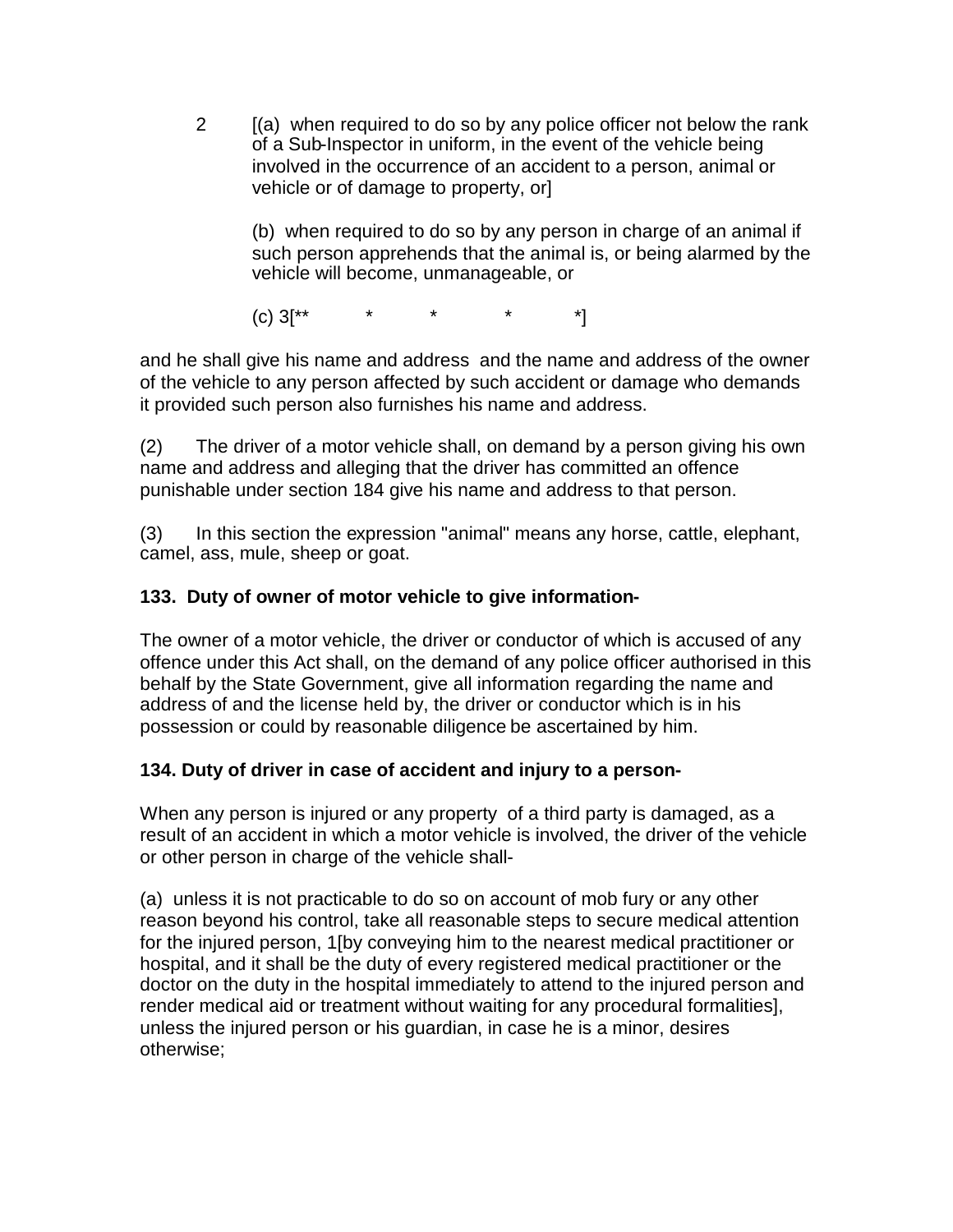(b) give on demand by a police officer any information required by him, or, if no police is present, report the circumstances, if any, for not taking reasonable steps to secure medical attention as required under clause (a), at the nearest police station as soon as possible, and in any case within twenty-four hours of the occurrence.

2[(c) give the following information in writing to the insurer, who has issued the certificate of insurance, about the occurrence of the accident, namely-

(i) insurance policy number and period of its validity;

- (ii) date, time and place of accident;
- (iii) particulars of the persons injured or killed in the accident;
- (iv) name of the driver and the particulars of his driving license.

Explanation-For the purposes of this section, the expression "driver" includes the owner of the vehicle.]

## **135. Schemes to be framed for the investigation of accident cases and wayside amenities, etc-**

(1) The State Government may, by notification in the Official Gazette, make one or more schemes to provide for-

- (a) an in depth study on causes and analysis of motor vehicle accidents;
- (b) wayside amenities on highways;
- (c) traffic aid posts on highways; and
- (d) truck parking complexes along highways.

(2) Every scheme made under this section by any State Government shall be laid, as soon as may be after it is made, before the State Legislature.

## **136. Inspection of vehicle involved in accident-**

When any accident occurs in which a motor vehicles is involved, any person authorised in this behalf by the State Government may, on production if so required of his authority, inspect the vehicle and for that purpose may enter at any reasonable time any premises where the vehicle may be, and may remove the vehicle for examination.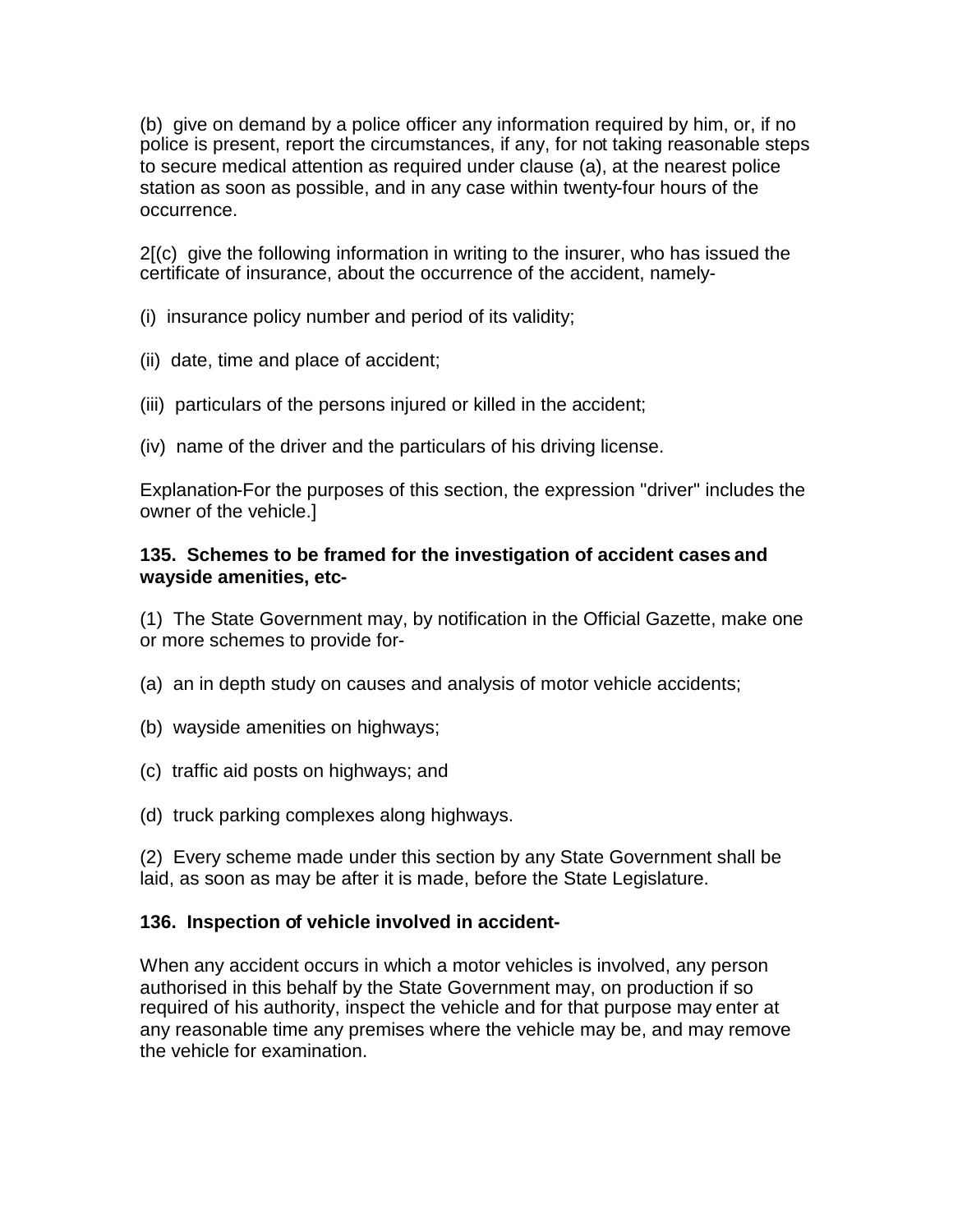Provided that the place to which is so removed shall be intimated to the owner of the vehicle and the vehicle shall be returned 1[after completion of the formalities to the owner, driver or the person in charge of the vehicle within twenty-four hours.]

## **137. Power of Central Government to make rules-**

The Central Government may make rules to provided for all or any of the following matters, namely-

(a) the occasions on which signals shall be made by drivers of motor vehicles and such signals under section 121;

(b) the manner in which the licenses and certificates may be produced to the police officer under section 130.

## **138. Power of State Government to make rules-**

(1) The State Government may make rules for the purpose of carrying into effect the provisions of this Chapter other than the matters specified in section 137.

(2) Without prejudice to the generality of the foregoing power, such rules may provide for-

(a) the removal and the safe custody of vehicles including their loads which have broken down or which have been left standing or have been abandoned on roads;

(b) the installation and use of weighing devices;

(c) the maintenance and management of wayside amenities complexes;

(d) the exemption from all or any of the provisions of this Chapter of Fire Brigade vehicles, ambulances and other special classes or descriptions of vehicle, subject to such conditions as may be prescribed;

(e) the maintenance and management of parking places and stands and the fees, if any, which may be charged for their use;

(f) prohibiting the driving downhill of a motor vehicle with the gear disengaged either generally or in a specified place;

(g) prohibiting the taking hold of or mounting of a motor vehicle in motion;

(h) prohibiting the use of footpaths or pavements by motor vehicles;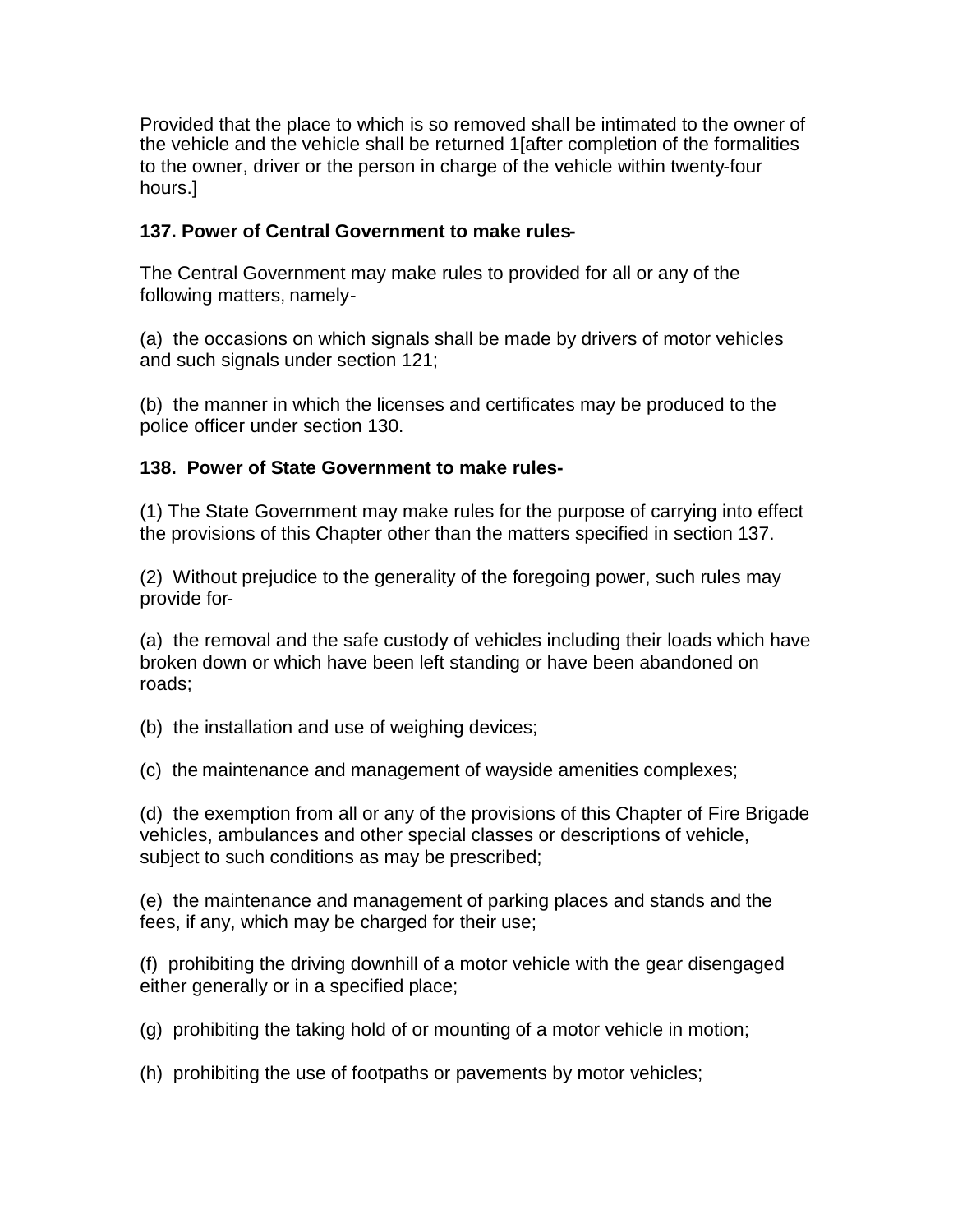(i) generally, the prevention of danger, injury or annoyance to the public or any person, or of danger or injury to property or of obstruction to traffic; and

(j) any other matter which is to be, or may be, prescribed.

## **CHAPTER IX**

## **MOTOR VEHICLES TEMPORARILY LEAVING OR VISITING INDIA**

### **139. Power of Central Government to make rules-**

(1) The Central Government may, by notification in the Official Gazette, make rules for all or any of the following purposes, namely-

(a) the grant and authentication of travelling passes, certificates or authorisations to persons temporarily taking motor vehicle out of India to any place outside India or to persons temporarily proceeding out of India to any place outside India and desiring to drive a motor vehicle during their absence from India;

(b) prescribing the conditions subject to which motor vehicles brought temporarily into India from outside India by persons intending to make a temporary stay in India may be possessed and used in India; and

(c) prescribing the conditions subject to which persons entering India from any place outside India for a temporary stay in India may drive motor vehicles in India.

(2) For the purpose of facilitating and regulating the services of motor vehicles operating between India and any other country under any reciprocal arrangement and carrying passengers or goods or both by road for hire or reward, the Central Government may, by notification in the Official Gazette, make rules with respect to all or any of the following matters, namely-

(a) the conditions subject to which motor vehicles may be taken from any place in India to any place outside India;

(b) the conditions subject to which motor vehicles may be taken from any place in India to any place outside India;

(c) the conditions subject to which persons employed as drivers and conductors of such motor vehicles may enter or leave India;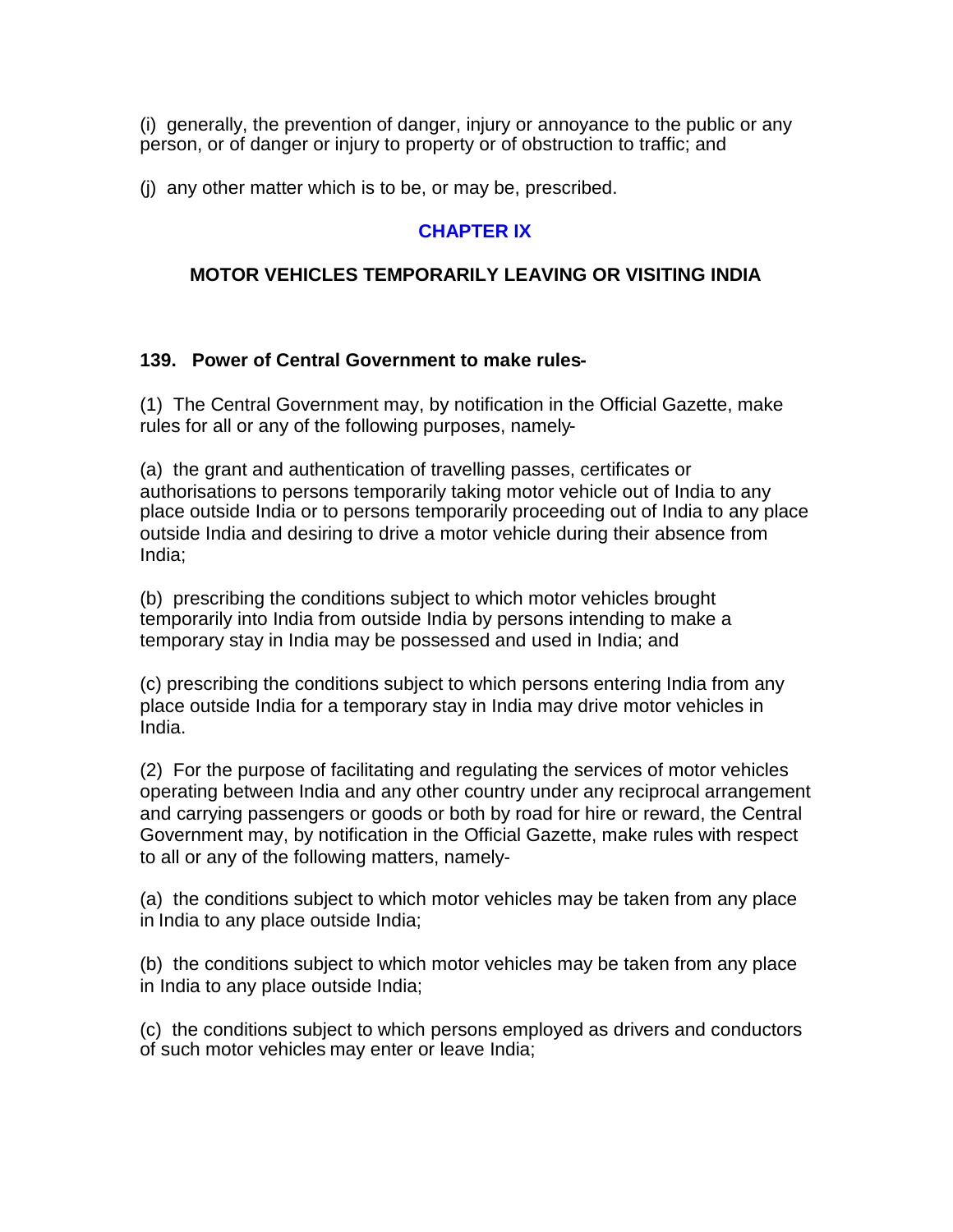(d) the grant and authentication of travelling passes, certificates or authorisations to persons employed as drivers and conductors of such motor vehicles;

(e) the particulars (other than registration marks) to be exhibited by such motor vehicles and the manner in which such particulars are to be exhibited;

(f) the use of trailers with such motor vehicles;

(g) the exemption of such motor vehicles and their drivers and conductors from all or any of the provisions of this Act (other than those referred to in sub-section (4) or the rules made thereunder;]

(h) the identification of the drivers and conductors of such motor vehicles;

(i) the replacement of the travelling passes, certificates or authorisations, permits, licenses or any other prescribed documents lost or defaced, on payment of such fee as may be prescribed;

(j) the exemption from the provisions of such laws as relate to customs police or health with a view to facilitate such road transport services;

(k) any other matter which is to be, or may be, prescribed.

(3) No rule made under this section shall operate to confer on any person any immunity in any State from the payment of any tax levied in that State on motor vehicles or their users.

(4) Nothing in this Act or in any rule made thereunder by a State Government relating to-

(a) the registration and identification of motor vehicles, or

(b) the requirements as to construction, maintenance and equipment of motor vehicles, or

(c) the licensing and the qualifications of drivers and conductors of shall apply-

(i) to any motor vehicle to which or to any driver of a motor vehicle to whom any rules made under clause (b) or clause (c) of sub-section (1) or under sub-section (2) apply; or

(ii) to any conductor of a motor vehicle to whom any rules made under subsection (2) apply.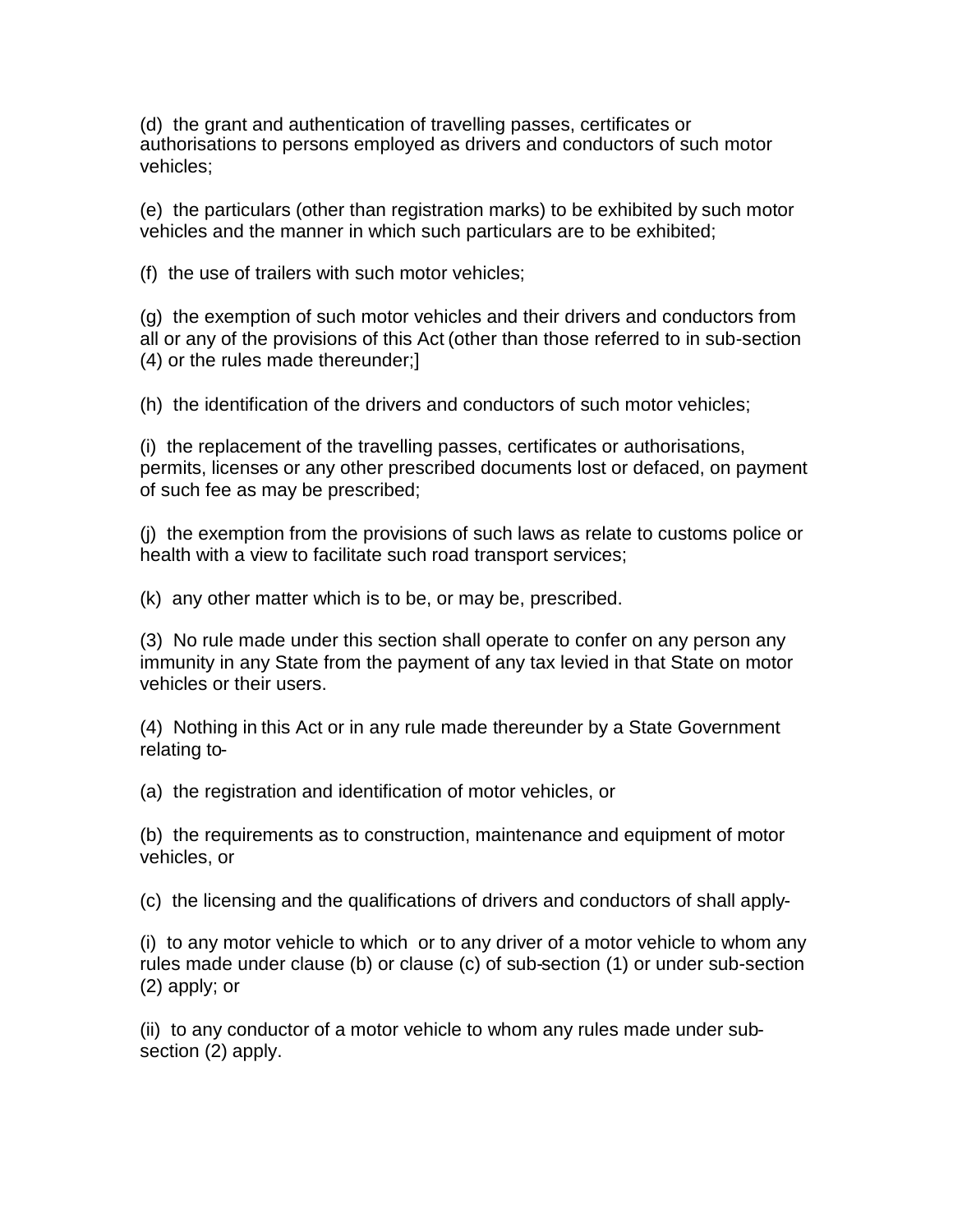# **CHAPTER X**

## **LIABILITY WITHOUT FAULT IN CERTAIN CASES**

### **140. Liability to pay compensation in certain cases on the principle of no fault-**

(1) Where death or permanent disablement of any person has resulted from an accident arising out of the use of motor vehicle or motor vehicles, the owner of the vehicle shall, or, as the case may be, the owners of the vehicles shall, jointly and severally, be liable to pay compensation in respect of such death or disablement in accordance with the provisions of this section.

(2) The amount of compensation which shall be payable under sub-section (1) in respect of the death of any person shall be a fixed sum of 2[fifty thousand rupees] and the amount of compensation payable under that sub-section in respect of the permanent disablement of any person shall be a fixed sum of 2[twenty-five thousand rupees.]

(3) In any claim for compensation under sub-section (1), the claimant shall not be required to plead and establish that the death or permanent disablement in respect of which the claim has been made was due to any wrongful act, neglect or default of the owner or owners of the vehicles concerned or of any other person.

(4) A claim for compensation under sub-section (1) shall not be defeated by reason of any wrongful act, neglect or default of the person in respect of whose death or permanent disablement the claim has been made nor shall the quantum of compensation recoverable in respect of such death or permanent disablement be reduced on the basis of the share of such person in the responsibility for such death or permanent disablement.

3[(5) Notwithstanding anything contained in sub-section (2) regarding death or bodily injury to any person, for which the owner of the vehicle is liable to give compensation for relief, he is also liable to pay compensation under any other law for the time being in force.

Provided that the amount of compensation payable under this section or under section 163.]

**141. Provisions as to other right to claim compensation for death or permanent disablement-**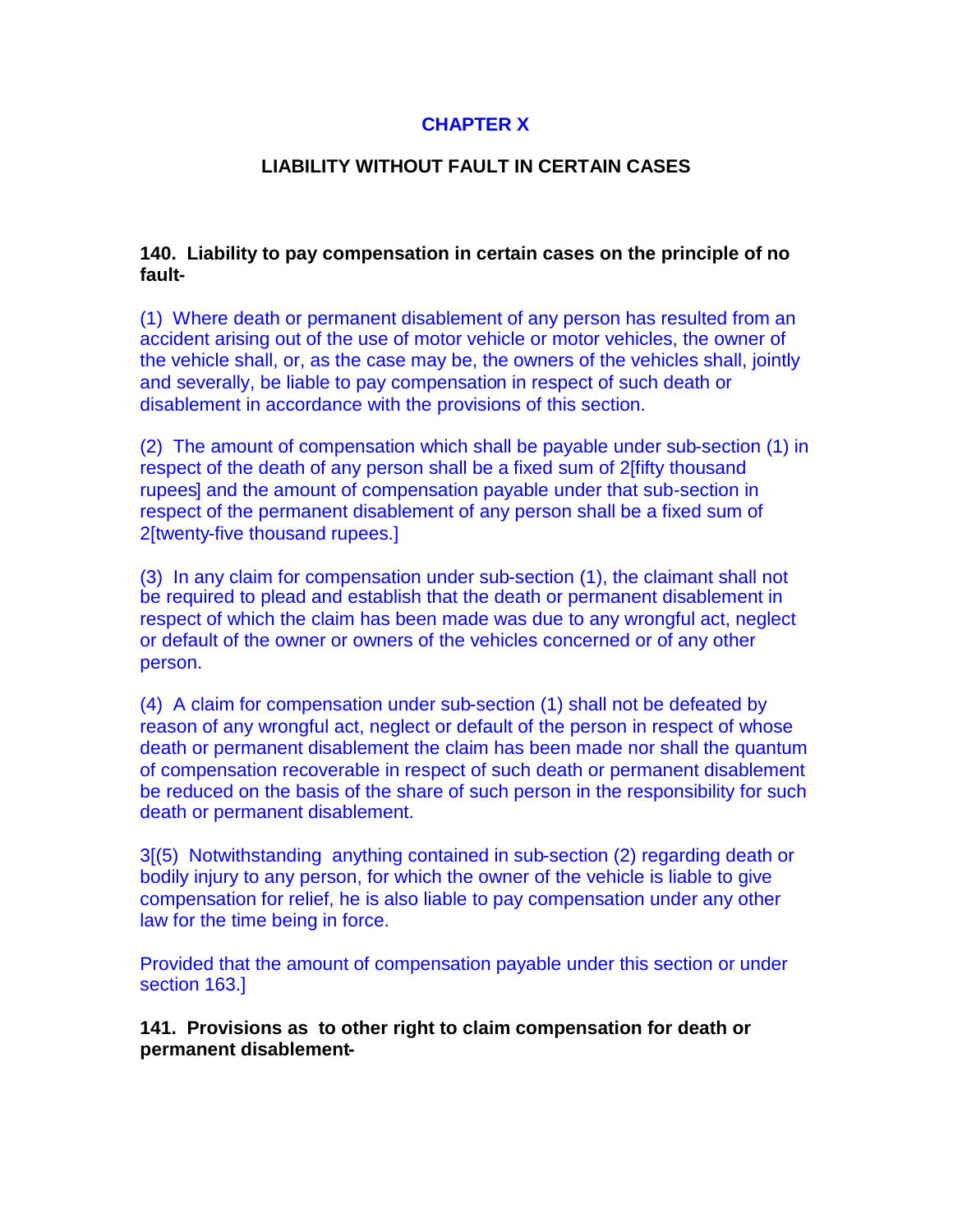(1) The right to claim compensation under section 140 in respect of death or permanent disablement of any person shall be in addition to 4[any other right, except the right to claim under the scheme referred to section 163A (such other right thereafter) in this section referred to as the right on the principle of fault) to claim compensation in respect thereof under any other provision of this Act or of any other law for the time being in force.

(2) A claim for compensation under section 140 in respect of death or permanent disablement of any person shall be disposed of as expeditiously as possible and where compensation is claimed in respect of such death of permanent disablement under section 140 and also in pursuance of any right on the principle of fault, the claim for compensation under section 140 shall be disposed of as aforesaid in the first place.

(3) Notwithstanding anything contained in sub-section (1), where in respect of the death, or permanent disablement of any person, the person liable to pay compensation under section 140 is also liable to pay compensation in accordance with the right on the principle of fault, the person so liable shall pay the first mentioned compensation and-

(a) if the amount of the first-mentioned compensation is less than the amount of the second-mentioned compensation, he shall be liable to pay (in addition to the first-mentioned compensation) only so much which it exceeds the first-mentioned compensation;

(b) if the amount of the first-mentioned compensation is equal to or more than the amount of the second-mentioned compensation, he shall not be liable to pay the second-mentioned compensation.

## **142. Permanent disablement-**

For the purposes of this Chapter, permanent disablement of a person shall be deemed to have resulted from an accident of the nature referred to in sub-section (1) of section 140 if such person has suffered by reason of the accident, any injury or injuries involving-

(a) permanent privation of the sight of either eye or the hearing of either ear, or privation of any member or joint; or

(b) destruction or permanent impairing of the powers of any member or joint; or

(c) permanent disfiguration of the head or face.

## **143. Applicability of Chapter to certain claims under Act 8 of 1923-**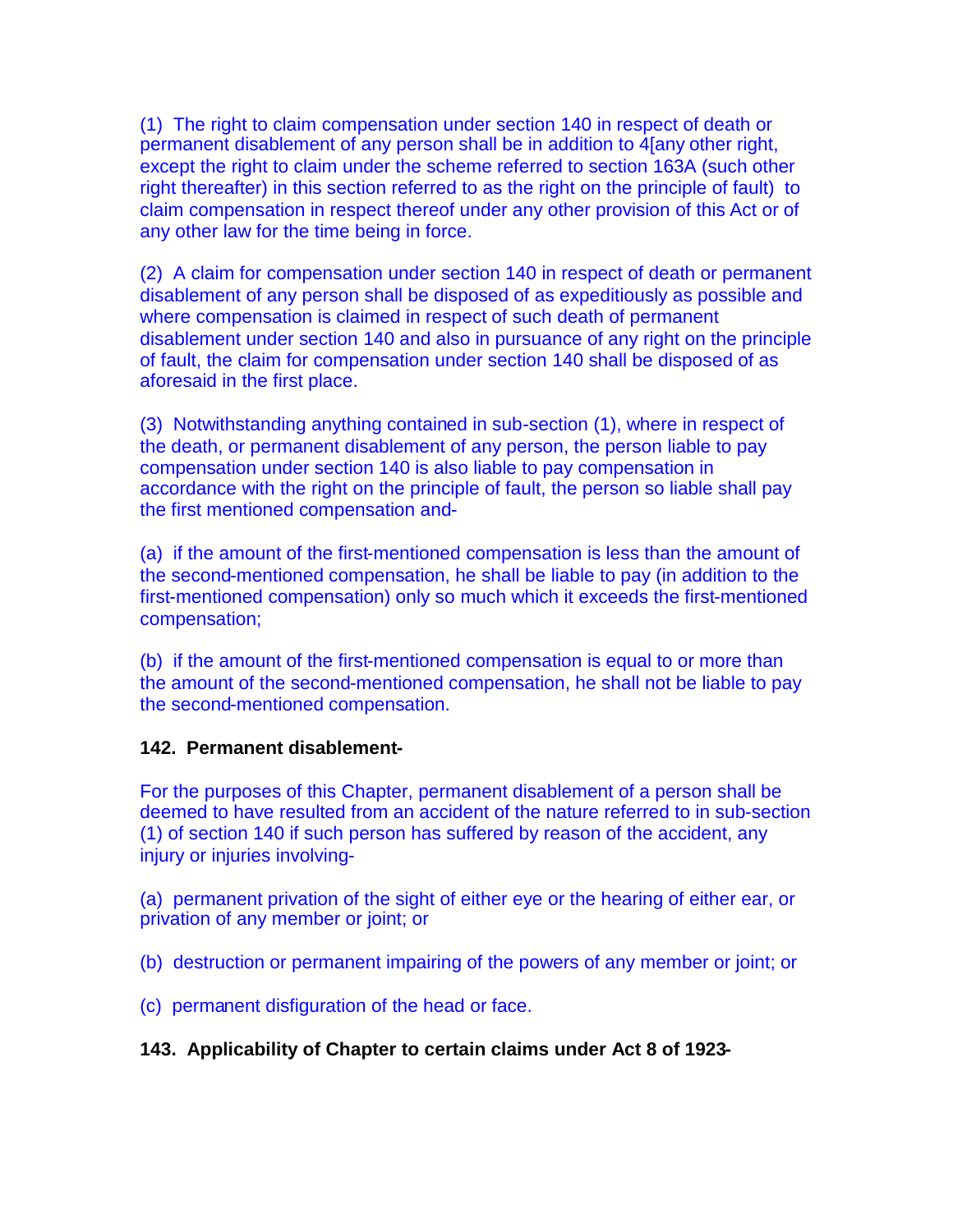The provisions of this Chapter shall also apply in relation to any claim for compensation in respect of death or permanent disablement of any person under the Workmen's Compensation Act, 1923 resulting from an accident of the nature referred to in sub-section (1) of section 140 and for this purpose, the said provisions shall, with necessary modifications, be deemed to form part of that Act.

### **144. Overriding effect-**

The provisions of this Chapter shall have effect notwithstanding anything contained in any other provisions of this Act or of any other law for the time being in force.

## **CHAPTER XI**

## **INSURANCE OF MOTOR VEHICLES AGAINST THIRD PARTY RISKS**

## **45. Definitions-In this Chapter,-**

(a) "authorised insurer" means an insurer for the time being carrying on general insurance business in India under the General Insurance Business (Nationalisation) Act, 1972 (57 of 1972), and any Government insurance fund authorised to do general insurance business under that Act;

(b) "certificate of insurance" means a certificate issued by an authorised insurer in pursuance of sub-section (3) of section 147 and includes cover note complying with such requirement as may be prescribed, and where more than one certificate has been issued in connection with a policy, or where a copy of a certificate that copy, as case may be;

(c) "liability". wherever used in relation to the death of or bodily injury to any person, includes liability in respect thereof under section 140;

(d) "policy of insurance" includes 'certificate of insurance";

(e) "property" includes goods carried in the motor vehicle, road, bridge, culverts, causeways, trees, posts and mile-stones;

(f) "reciprocating country" means any such country as may on the basis of reciprocity be notified by the Central Government in the Official Gazette to be a reciprocating for the purpose of this Chapter;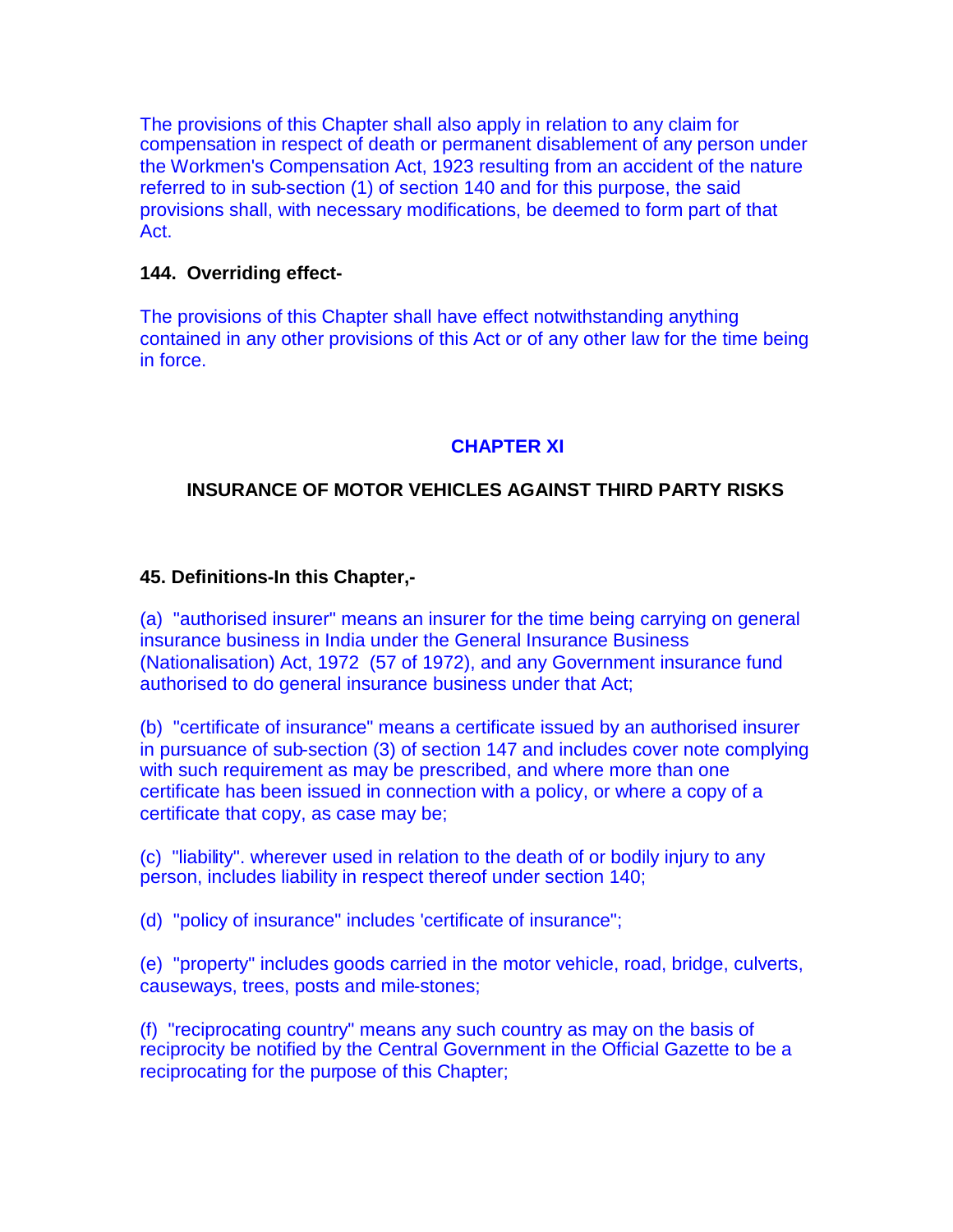### (g) "third party" includes the Government.

#### **146. Necessity for insurance against third party risk-**

(1) No person shall use, except as a passenger, or cause or allow any other person to use, a motor vehicle in a public place, unless there is in force in relation to the use of the vehicle by that person or that person, as the case may be, a policy of insurance complying with the requirement of this Chapter.

1 [Provided that in the case of a vehicle carrying, or meant to carry, dangerous or hazardous goods, there shall also be a policy of insurance under the Public Liability Insurance Act, 1991 (6 of 1991)].

Explanation--A person driving a motor vehicle merely as a paid employee, while there is in force in relation to the use of the vehicle no such policy as is required by this sub-section not be deemed to act in contravention of the sub-section unless he knows or has reason to believe that there is no believe that there is no such policy in force.

(2) Sub-section (1) shall not apply to any vehicle owned by the Central Government or a State Government and used for Government purposes unconnected with any commercial enterprise.

(3) The appropriate Government may, by order, exempt from the operation of sub-section (1) any vehicle owned by any of the following authorities, namely--

(a) the Central Government or a State Government, if the vehicle issued for Government purposes connected with any commercial enterprise;

(b) any local authority;

(c) any State transport undertaking.

Provided that no such order shall be made in relation to any such authority unless a fund has been established and is maintained by that authority in accordance with the rules made in that behalf under this Act for meeting any liability person in its employment may incur to third parties.

Explanation--For the purposes of this sub-section," appropriate Government" means the Central Government or a State Government, as the case may be, and--

(i) in relation to any corporation or company owned by the Central Government or any State Government, means the Central Government or that State Government;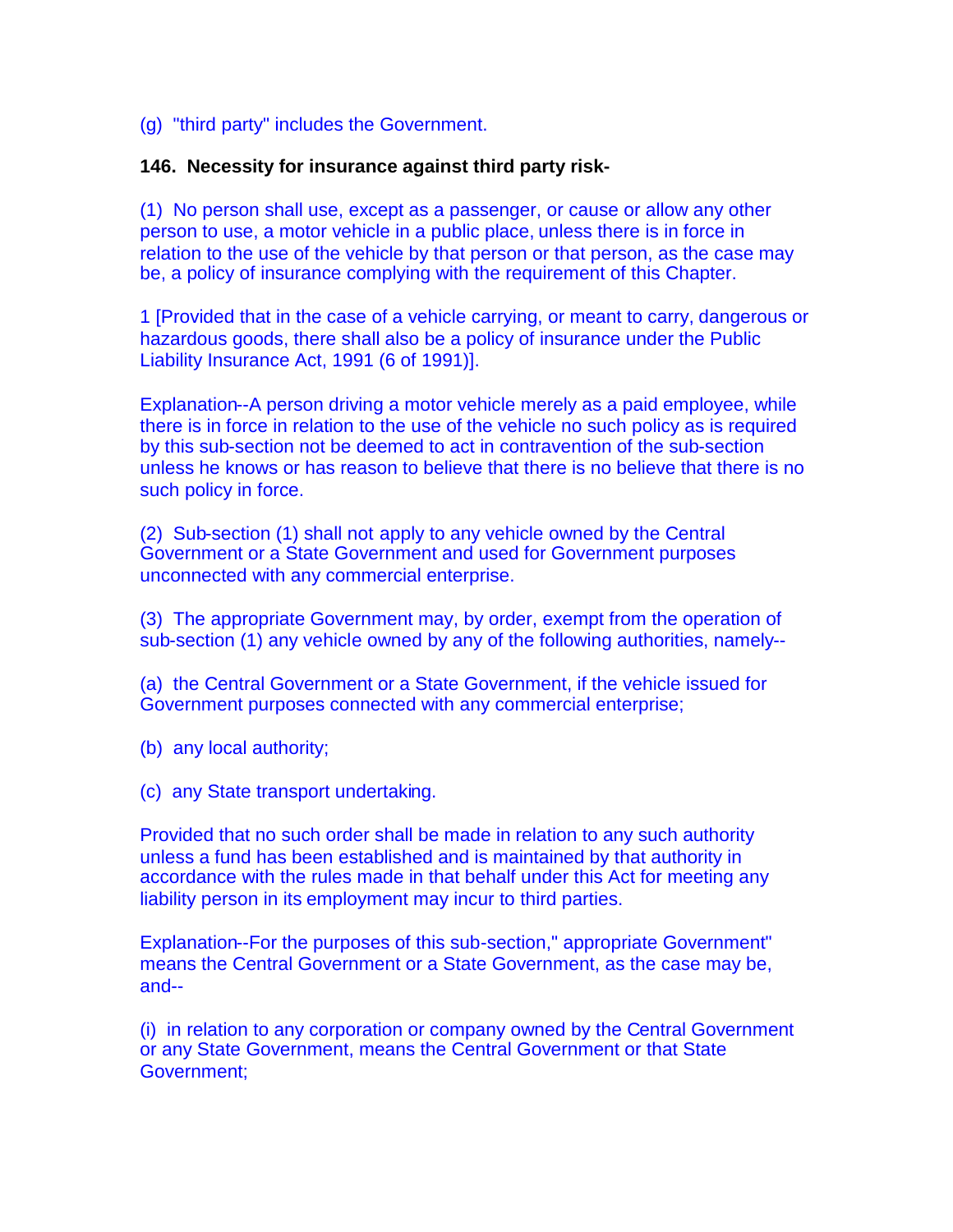(ii) in relation to any corporation or company owned by the central Government and one or more State Government, means the Central Government;

(iii) in relation to any other State transport undertaking or any local authority, means that Government which has control over that undertaking or authority.

### **147. Requirements of policies and limits of liability--**

(1) In order to comply with the requirements of this Chapter, a policy of insurance must be a policy which--

(a) is issued by a person who is an authorised insurer; and

(b) insures the person or classes of persons specified in the policy to the extent specified in sub-section-(2)

(i) against any liability which may be incurred by him in respect of the death of or bodily 1[injury to any person, including owner of the goods or his authorised representative carried in the vehicle] or damage to any property of a third party caused by or arising out of the use of the vehicle in a public place;

(ii) against the death of or bodily injury to any passenger of a public service caused by or arising out of the use of the vehicle in a public place.

Provided that a policy shall not be required-

(i) to cover liability in respect of the death, arising our of the and in the course of his employment, of the employee of a person insured by the policy or in respect of bodily injury sustained by such an employee arising out of and in the course of his employment other than a liability arising under the Workmen's Compensation Act, 1923 (8 of 1923), in respect of the death, or bodily injury to, any such employee--

(a) engaged in driving the vehicle, or

(b) if it is public service vehicle engaged as a conductor of the vehicle or in examining tickets on the vehicle, or

(c) if it is a good carriage, being in the vehicle, or

(ii) to cover any contractual liability.

Explanation-For the removal of doubts, it is hereby declared that the death of or bodily injury to any person or damage to any of a third party shall be deemed to have been caused by or to have arisen out of the use of a vehicle in a public place notwithstanding that the person who is dead or injured or the property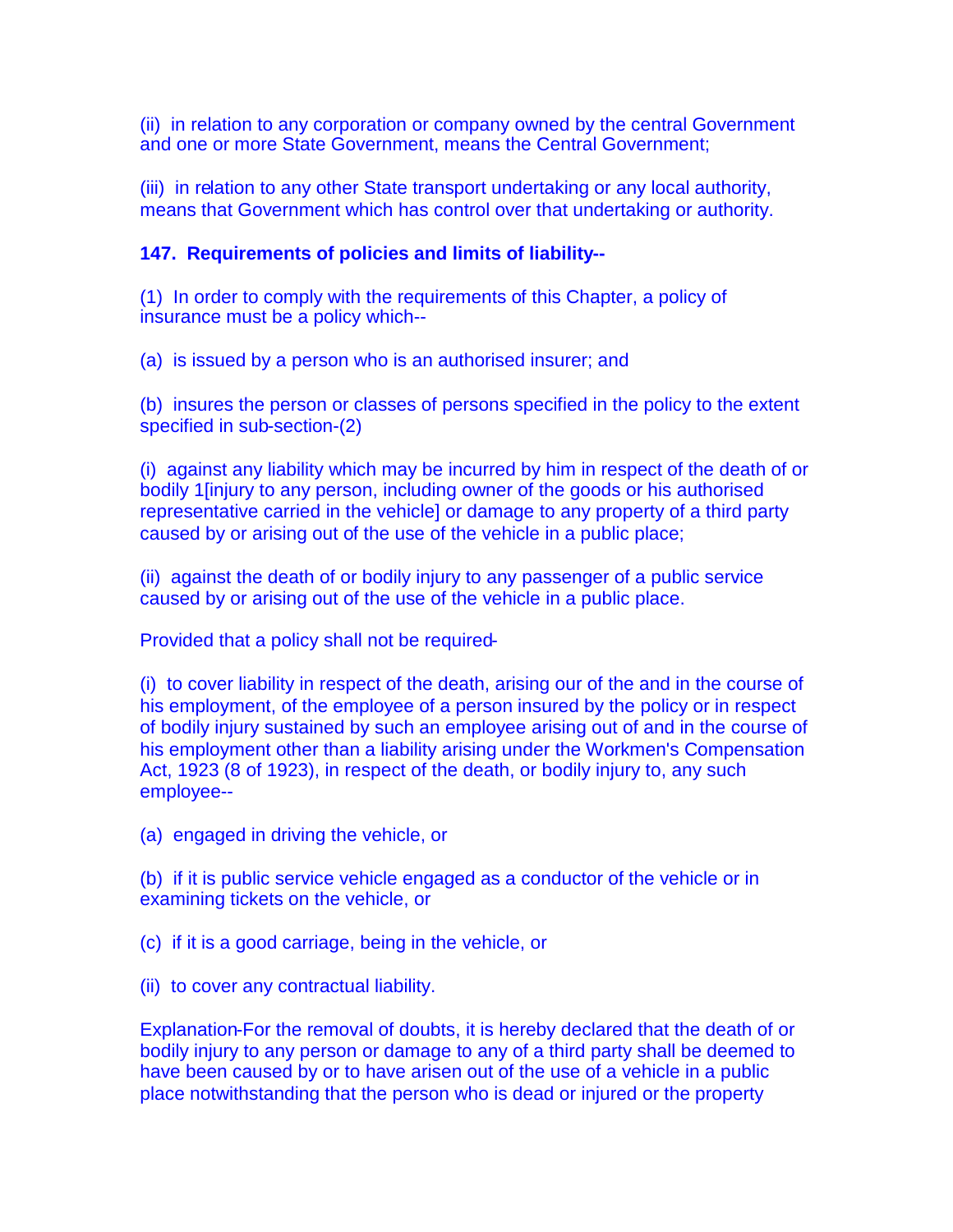which is damaged was not in a public place at the time of the accident, if the act or omission which led to the accident occurred in a public place.

(2) Subject to the provision to sub-section (10, a policy of insurance referred to in sub-section (1) shall cover any liability incurred in respect of any accident, upto the following limits, namely--

(a) save as provided in clause (b), the amount of liability incurred;

(b) in respect of damage to any property of a third party, limit of rupees six thousand :

Provided that any policy if of insurance issued with any limited liability and in force, immediately before the commencement of this Act, shall continue to be effective for a period of four months after such commencement or till the date of expiry of such policy whichever is earlier.

(3) A policy shall be of no effect for the purposes of this Chapter unless and until there issued by the insurer in favour of the person by whom the policy is effected a certificate of insurance in the prescribed form and containing the any condition subject to which the policy is issued and of any other prescribed matters; and different forms, particulars and matters may be prescribed in different cases.

(4) Where a cover note issued by the insurer under the provisions of this Chapter or the rules made thereunder is not followed by a policy of insurance within the prescribed time, the insurer shall, within seven days of the expiry of the period of the validity of the cover note, notify the fact to the registering authority in whose records the vehicle to which the cover note relates has been registered or to such other authority as the State Government may prescribe.

(5) Notwithstanding anything contained in any law for the time being in force, an insurer issuing a policy of insurance under this section shall be liable to indemnify the person or classes of persons specified in the policy in respect of any liability which the policy purports to cover in the case of that person or those classes of persons.

## **148. Validity of Policies of insurance issued in reciprocating Countries-**

Where, in pursuance of an arrangement between India and any reciprocating country, the motor vehicle registered in the reciprocating country operates on any route or within any area common to the two countries and there is in force in relation to the use of the vehicle in the reciprocating country, a policy of insurance complying with the requirements of the law of insurance in force in that country, then, notwithstanding anything contained in section 147 but subject to any rules which may be made under section 164, such policy of insurance shall be effective throughout the route or area in respect of which, the arrangement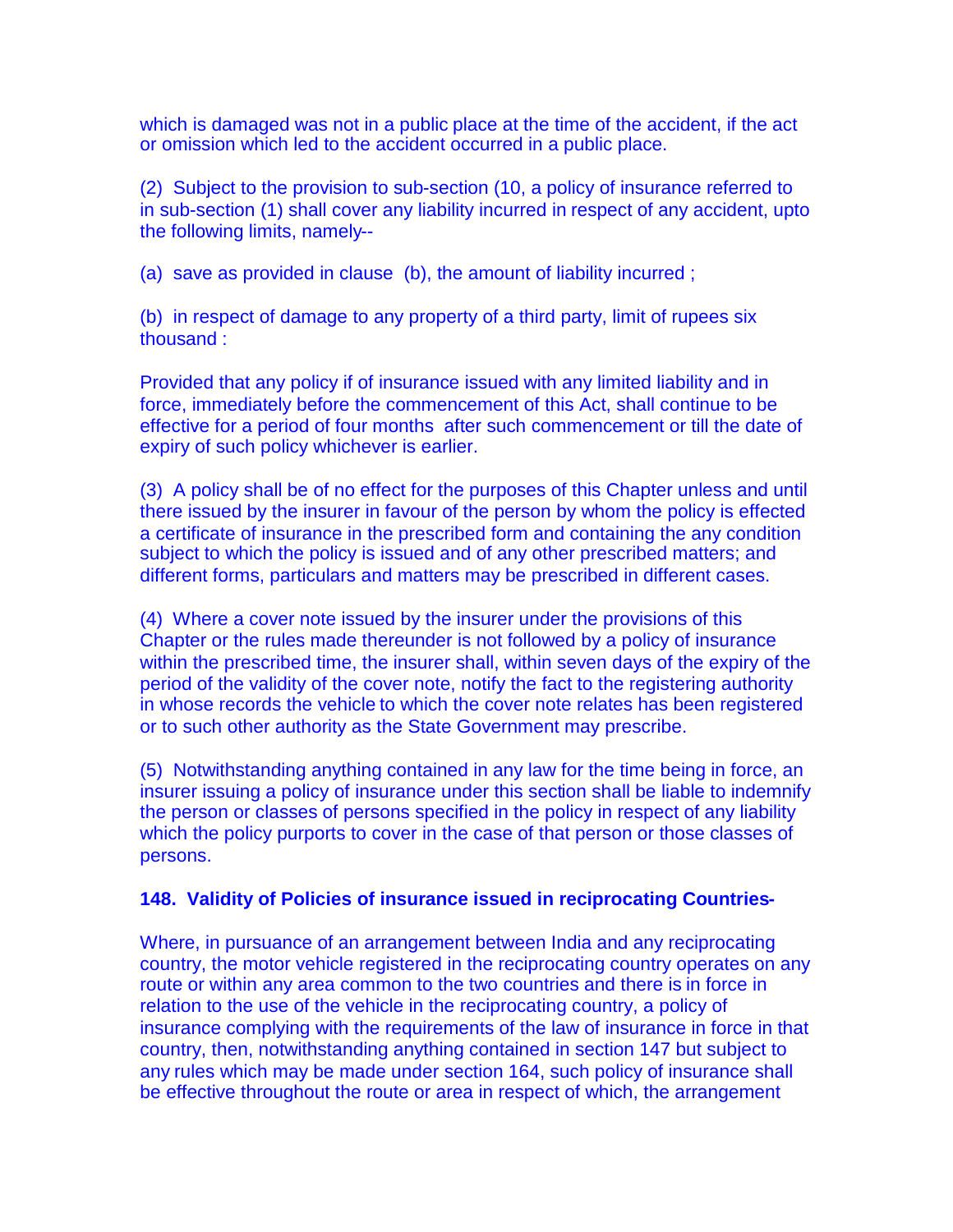has been made, as if the policy of insurance had complied with the requirements of this Chapter.

### **149. Duty of insurer to satisfy judgements and awards against persons insured in respect of third party risks--**

(1) If, after a certificate of insurance has been issued under sub-section (3) of section 147 in favour of the person by whom a policy has been effected, judgement or award in respect of any such liability as is required to be covered by a policy under clause (b) of sub-section (1) of section 147 (being a liability covered by the terms of the policy) 1[ or under the provisions of section 163A] is obtained against any person insured by the policy, then, notwithstanding that the insurer may be entitled to avoid or cancel or may have avoided or cancelled the policy the insurer shall, subject to the provisions of this section, pay to the person entitled to the benefit of the decree any sum not exceeding the sum assured payable thereunder, as if he were the judgement debtor, in respect of the liability of interest on that sum by virtue of any enactment relating to interest on judgement.

(2) No sum shall be payable by an insurer under sub-section (1)in respect of any judgement or award unless, before the commencement of the proceeding in which the judgement or award is given the insurer has notice through the Court or, as the case may be, the Claims Tribunal of the bringing of the proceedings, or in respect of such judgement or award so long as execution is stayed thereon pending an appeal; and an insurer to whom notice of the bringing of any such proceedings is so given shall be entitled to be made party there to and to defend the action on any of the following grounds, namely--

(a) that there has been a breach of a specified condition of the policy, being one of the following condition, namely--

(i) a condition excluding the use of the vehicle--

(a) for hire or reward, where the vehicle is on the date of the contract of insurance a vehicle not covered by a permit to ply for hire or reward, or

(b) for organised racing and speed testing, or

(c) for a purpose not allowed by the permit under which the vehicle is used, where the vehicle is a transport vehicle, or

(d) without side-car being attached where the vehicle is a motor cycle; or

(ii) a condition excluding driving by a named person or persons or by any person who is not duly licensed, or by any person who has been disqualified for holding or obtaining a driving license during the period of disqualification; or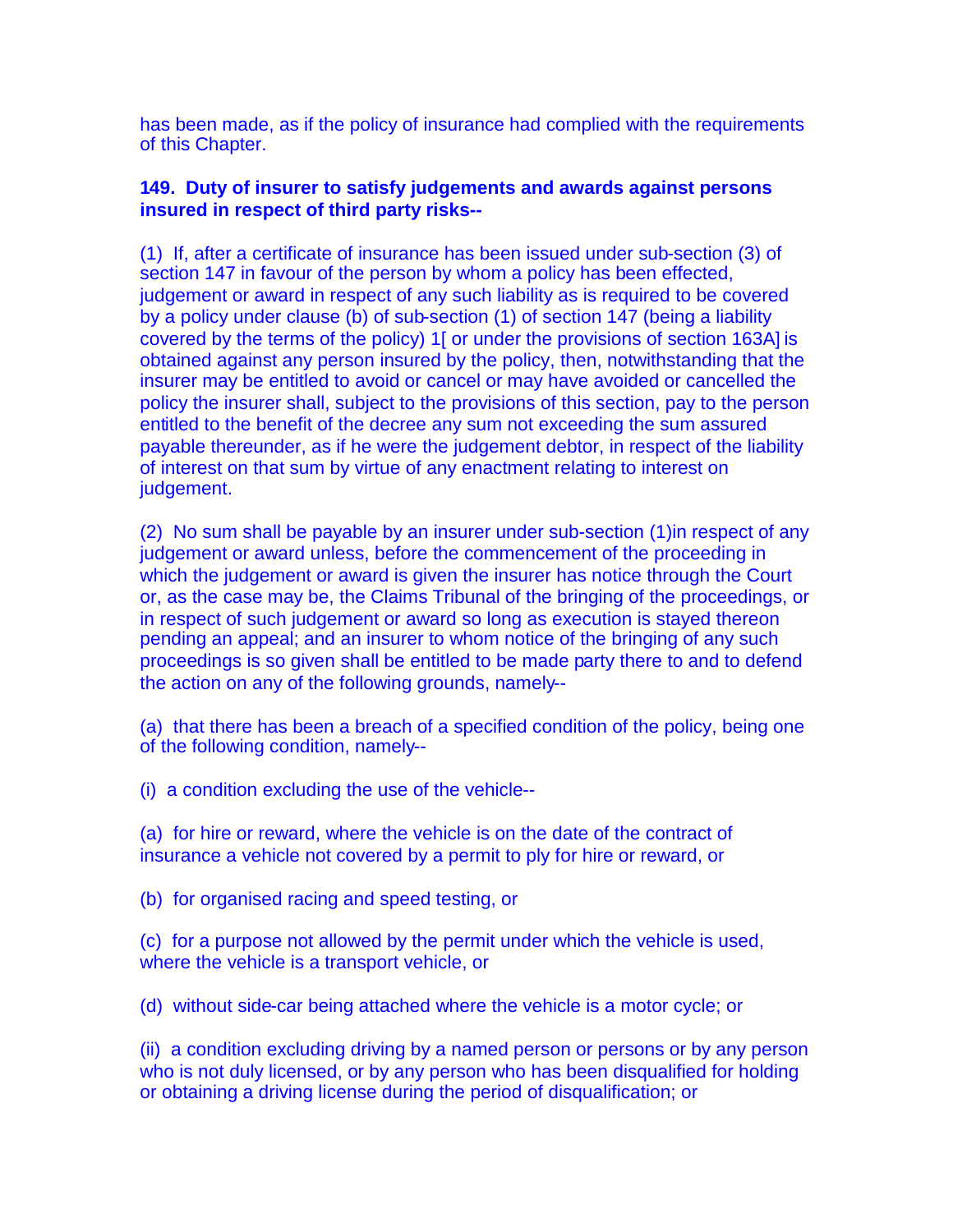(iii) (a) a condition excluding liability for injury caused or contributed to by conditions of war, civil war, riot or civil commotion; or

(b) that the policy is void don the ground that it was obtained by the nondisclosure of a material fact or by a representation of fact which was false in some material particular.

(3) Where any such judgement as is referred to in sub-section (1) is obtained from a Court in a reciprocating country and in the case of a foreign judgement is, by virtue of the provisions of section 13 of the Code of Civil Procedure, 1908 (5 of 1908), conclusive as to any matter adjudicated upon by it, the insurer (being an insurer registered under the Insurance Act, 1938 (4 of 1938(, and whether or not he is registered under the corresponding law of the reciprocating country) shall be liable to the person entitled to the benefit of the decree in the manner and to the extent specified in sub-section (1), as if the judgement were given by a Court in India.

Provided that no sum shall be payable by the insurer in respect of any such judgement unless, before the commencement of the proceedings in which the judgement is given, the insurer had notice through the Court concerned of the bringing of the proceedings and the insurer to whom notice is so given is entitled under the corresponding law of the reciprocating country, to be made a party to the proceedings and to defend the action on grounds similar to those specified in sub-section (2)

(4) Where a certificate of insurance has been issued under sub-section (3) of section 147 to the person by whom a policy has been effected, so much of the policy as purports to restrict the insurance of the persons insured thereby by reference to any conditions other than those in clause (b) of sub-section (2) shall, as respects such liabilities as are required to be covered by a policy under clause (b) sub-section (1) of section 147, be of no effect.

Provided that any sum paid by the insurer in or towards the discharge of any liability of any person which is covered by the policy by virtue only this subsection shall be recoverable by the insurer from that person.

(5) If the amount which a insurer becomes liable this section to pay in respect of a liability incurred by a person insured by a policy exceeds the amount for which the insurer would apart from the provision of this section be liable under the policy in respect of that liability, the insurer shall be entitled to recover the excess from that person.

(6) In this section the expression " material fact" and "material particular" means, respectively a fact or particular of such a nature as to influence the judgement of a prudent insurer in determining whether he will take the risk and, if so, at what premium and on what conditions, and the expression "liability covered by the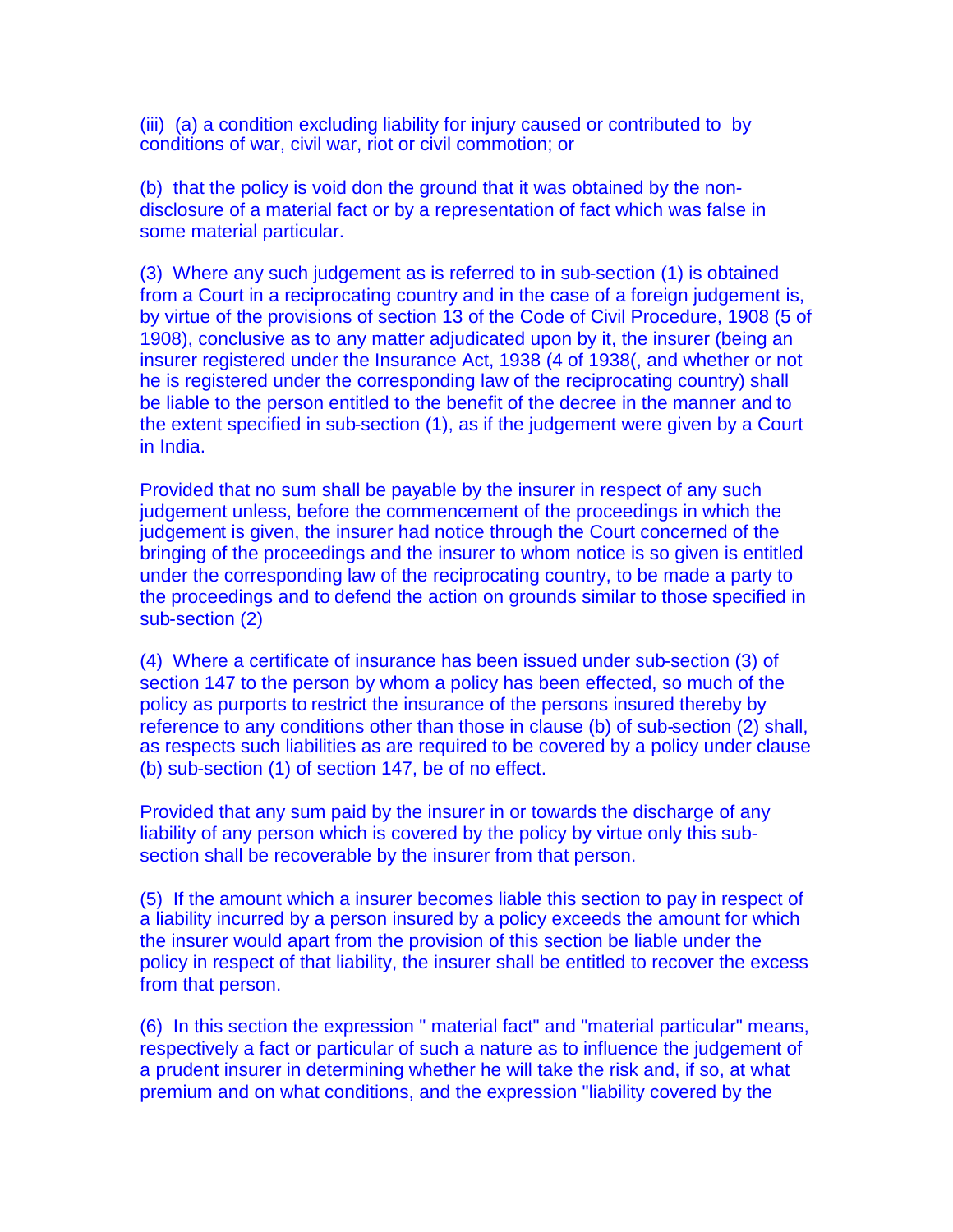terms of the policy" means a liability which is covered by the policy or which would be so covered but for the that the insurer is entitled to avoid or cancel or has avoided or cancelled the policy.

(7) No insurer to whom the notice referred to in sub-section (2) or sub-section (3) has been given shall be entitled to avoid his liability to any person entitled to the benefit of any such judgement or award as is referred to in sub-section (1) or in such judgement as is referred to in sub-section (3) otherwise than in the manner provided for in sub-section (2) or in the corresponding law of the reciprocating country, as the case may be.

Explanation-- For the purposes of this section," Claims Tribunal" means a Claims Tribunal constituted under section 165 and "award" means an award made by that Tribunal under section 168.

#### **150. Rights if third parties against insurers on insolvency of the insured--**

(1) Where under any contract of insurance effected in accordance with the provisions of this Chapter, a person is insured against liabilities which he may incur to third parties, then--

(a) in the event of the person becoming insolvent or making a composition or arrangement with his creditors, or

(b) where the insured person is a company, in the event of a winding up order being made or a resolution for a voluntary winding up being passed with respect to the company or of a receiver or manager of the company's business or undertaking being duly appointed, or of possession being taken by or on behalf of the holders of any debentures secured by a floating charge of any property comprised in or subject to the charge. if, either before or after that event, any such liability is incurred by the insured person, his rights against the insurer under the contract in respect of the liability shall notwithstanding anything to the contrary in any provision of law, be transferred to and vest din the third party to whom the liability was so incurred.

(2) Where an order for the administration of the estate of a deceased debtor is made according to the law of insolvency, then, if any debts pro9vable in insolvency is owing by the deceased in respect of a liability to a third party against which he was insured under a contract of insurance in accordance with the provisions of this Chapter, the deceased debtor's rights against the insurer in respect of that liability shall, notwithstanding anything to the contrary in any provision of law, be transferred to and vest in the person to whom the debt is owing.

(3) Any condition in a policy issued for the purposes of this Chapter purporting either directly or indirectly to avoid the policy or to alter the rights of the parties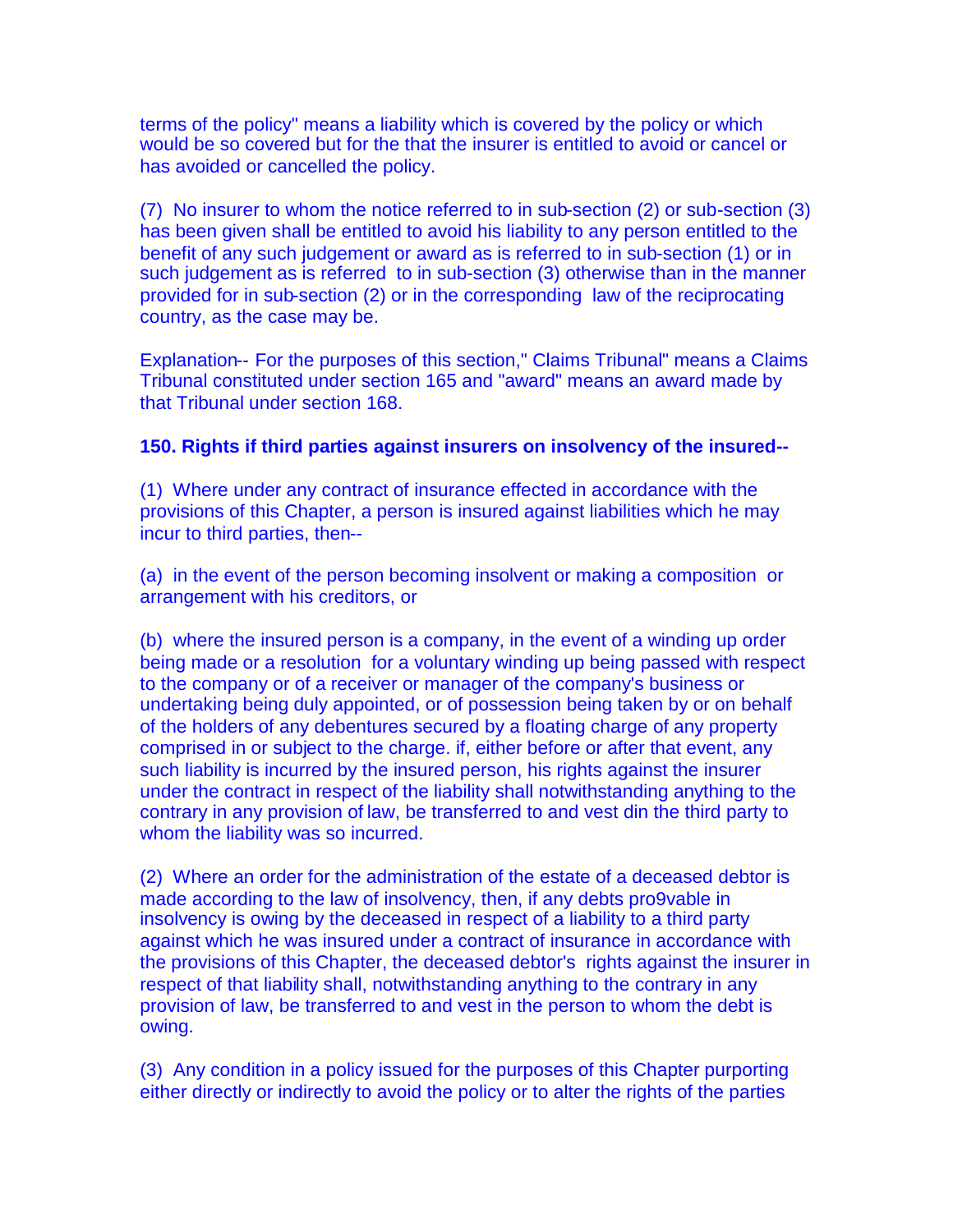thereunder upon the happening to the insured person of any of the events specified in clause (a) or clause (b) of sub-section (1) or upon the making of an order for the administration of the estate of a debtor according to the law of insolvency shall be of no effect.

(4) Upon a transfer under sub-section (1) or sub-section (2), the insurer shall be under the same liability to the third party as he would have to the insured person, but--

(a) if the liability of the insurer to the insured person exceeds the liability of the insured person to the third party, nothing in this Chapter shall affect the rights of the insured person against the insurer in respect of the excess and

(b) if the liability of the insurer to the insured person is less than the liability of the insured person to the third party, nothing in this Chapter shall affect the rights of the third party against the insured person in respect of the balance.

### **151. Duty to give information as to insurance--**

(1) No person against whom a claim is made in respect of any liability referred to in clause (b) of section 147 shall on demand by or on behalf of the person making the claim refuse to state provisions of this Chapter, or would have been so insured if the insurer had not avoided or cancelled the policy, nor shall he refuse, if he was or would have been so insured to give such particulars with respect to that policy as were specified in the certificate of insurance issued in respect thereof.

(2) In the event of any person becoming insolvent or making a composition or arrangement with his creditors or in the event of an order being mad for the administration with his creditors or in the event of an order being made for the administration of the estate of a deceased person according to the law of insolvency, or in the event of a winding up order being made or a resolution for a voluntary winding up being passed with respect to any company of a receiver or manager of the company's business or undertaking being duly appointed or of possession being taken by or on behalf passed with respect to any company or of a receiver or manager of the company's business undertaking being duly appointed or of possession being taken by or on behalf of the holders of any debentures secured by a floating charge on debtors, personal representative of the deceased debtors or company, as the case may be, or the official assignee or receiver in insolvency, trustee, liquidator, receiver or manager, or person in possession of the property to give at the request of any person to him as is covered by the provisions of this Chapter, such information as may reasonably be required by him for the purpose of ascertaining whether any rights have been transferred to and vested in him by section 150, and for the purpose of enforcing such rights, if any; and any such contract of insurance as purports whether directly or indirectly to avoid the contract or to alter the rights of the parties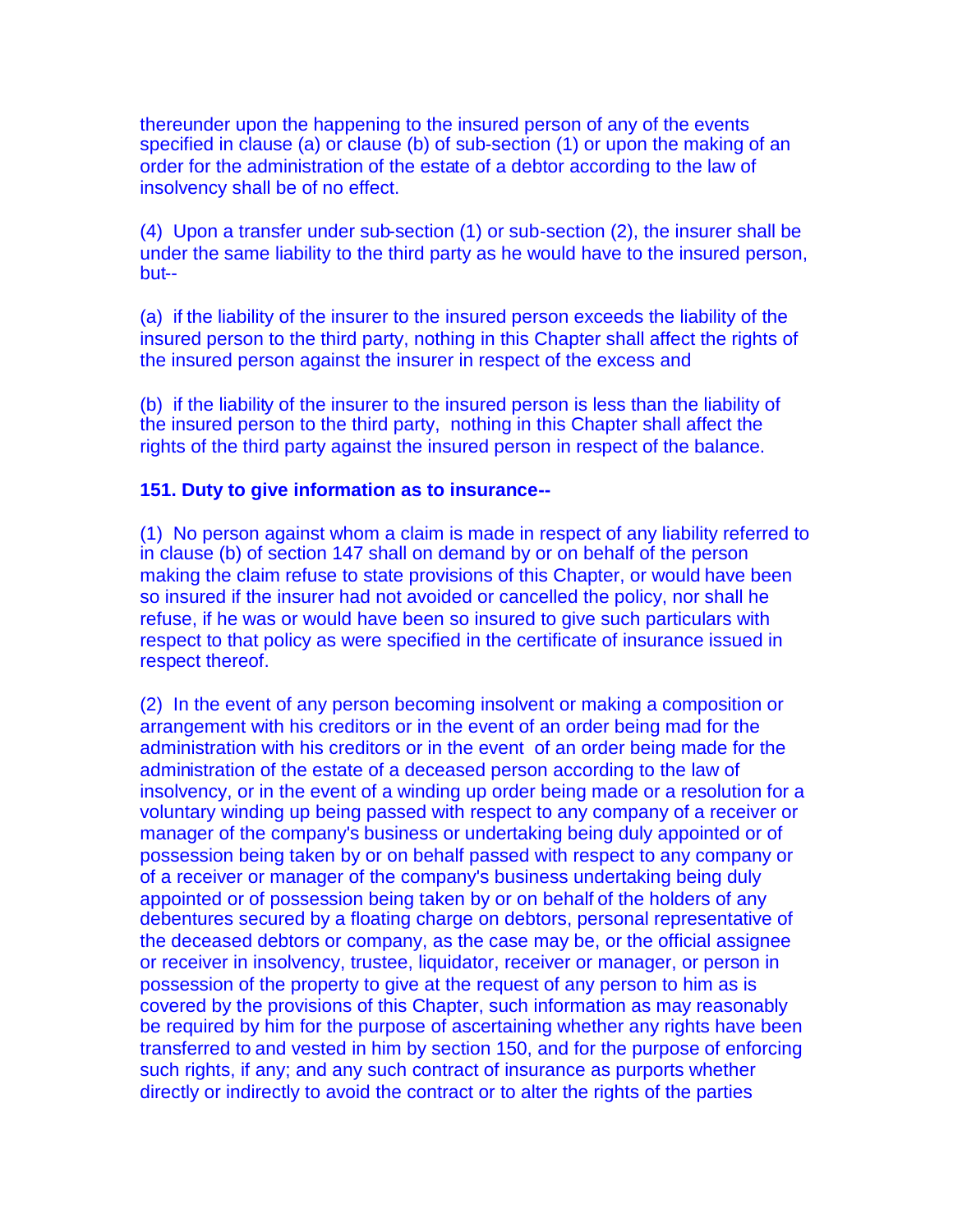thereunder upon the giving of such information in the events aforesaid, or otherwise to prohibit or prevent the giving thereof in the said events, shall be of no effect.

(3) If, from the information given to any person in pursuance of sub-section (2) or otherwise, he has reasonable ground for supporting that there have or may have been transferred to him under Chapter rights against any particulars insurer, that insurer shall be subject to the same duty as is imposed by the said sub-section on the persons therein mentioned.

(4) The duty to give the information imposed by this section shall include a duty to allow all contracts of insurance, receipts for premiums, and other relevant documents in the possession or power of the person on whom the duty is so imposed to be inspected and copies thereof to be taken.

## **152. Settlement between insurers and insured persons--**

(1) No settlement made by an insurer in respect of any claim which might be made by a third party section 147 shall be valid unless such third party is a party to the settlement.

(2) Where a person who is insured under a policy issued for the purposes of this Chapter has become insolvent, or where, if such insured person is a company, a winding up order has been made or a resolution for a voluntary winding up has been passed with respect to the company, no agreement made between the insurer and the insured person after the liability has been incurred to a third party and after the commencement of the insolvency or winding up, as the case may be, nor any waiver, assignment or other disposition made to the insured person after the commencement aforesaid shall be effective to defeat the rights transferred to the third party under this Chapter, but those rights shall be the same as if no such agreement, waiver, assignment or disposition or payment has been made.

# **153. Saving in respect of section 150, 151 and 152--**

(1) For the purposes of sections 150, 151 and 152 a reference to "liabilities to third parties" in relation to person insured under any policy of insurance shall not include a reference to any liability of that person in the capacity of insurer under some other policy of insurance.

(2) The provisions of sections 150, 151 and 152 shall not apply where a company is wound up voluntarily merely for the purposes of reconstruction or of an amalgamation with another company.

## **154. Insolvency of insured persons not to affect liability of insured or claims by third parties-**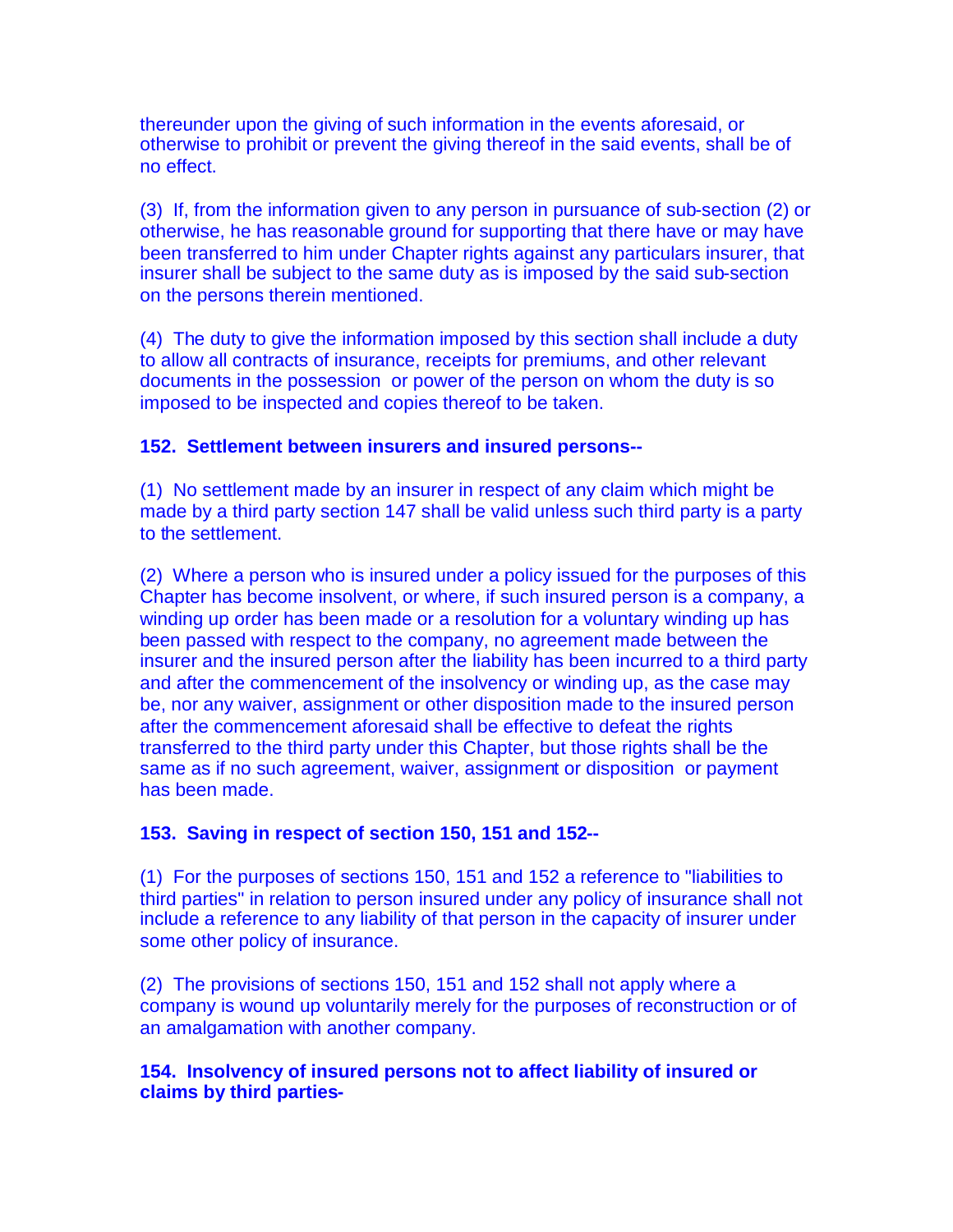Where a certificate of insurance has been issued to the person by whom a policy has been effected, the happening in relation to any person insured by the policy of any such event as is mentioned in sub-section (1) or sub-section (2) of section 150 shall, notwithstanding anything contained in this Chapter , not affect any liability of that person of the nature referred to in clause (b) of sub-section (1) of section 147; but nothing in this section shall affect any rights against the insurer conferred under the provisions of sections 150, 151, and 152 on the person to whom the liability was incurred.

### **155. Effect of death on certain causes of action-**

Notwithstanding anything contained in section 306 of the Indian Succession Act, 1925 (39 of 1925), the death of a person in whose favour a certificate of insurance had been issued, if it occurs after the happening of an even which has given rise to a claim under the provisions of this Chapter, shall not be a bar to the survival of any cause of action arising out of the said event against his estate or against the insurer.

### **156. Effect of certificate of insurance-**

When an insurer has issued a certificate of insurance in respect of a contract of insurance between the insurer and the insured person, then--

(a) if and so long as the policy described in the certificate has not been issued by the insurer to insured, the insurer shall, as between himself and any other person except the insured, be deemed to have issued to the insured person a policy of insurance conforming in all respects with the description and particulars stated in such certificate; and

(b) if the insurer has issued to the insured the policy described in the certificate, but the actual terms of the less favourable to persons claiming under or by virtue of the policy against the insurer either directly or through the insured than the particulars of the insurer and any other person except the insured, be deemed to be in terns conforming in all respects with the particulars stated in the said certificate.

## **157. Transfer of certificate of Insurance--**

(1) Where a person in whose favour the certificate of insurance has been issued in accordance with the provisions of this Chapter transfers to another person the ownership of the motor vehicle in respect of which such insurance was taken together with the policy of insurance relating thereto, the certificate of insurance and the policy described in the certificate shall be deemed to have been transferred in favour of the person to whom the motor vehicel3 is transferred with effect from the date of its transfer.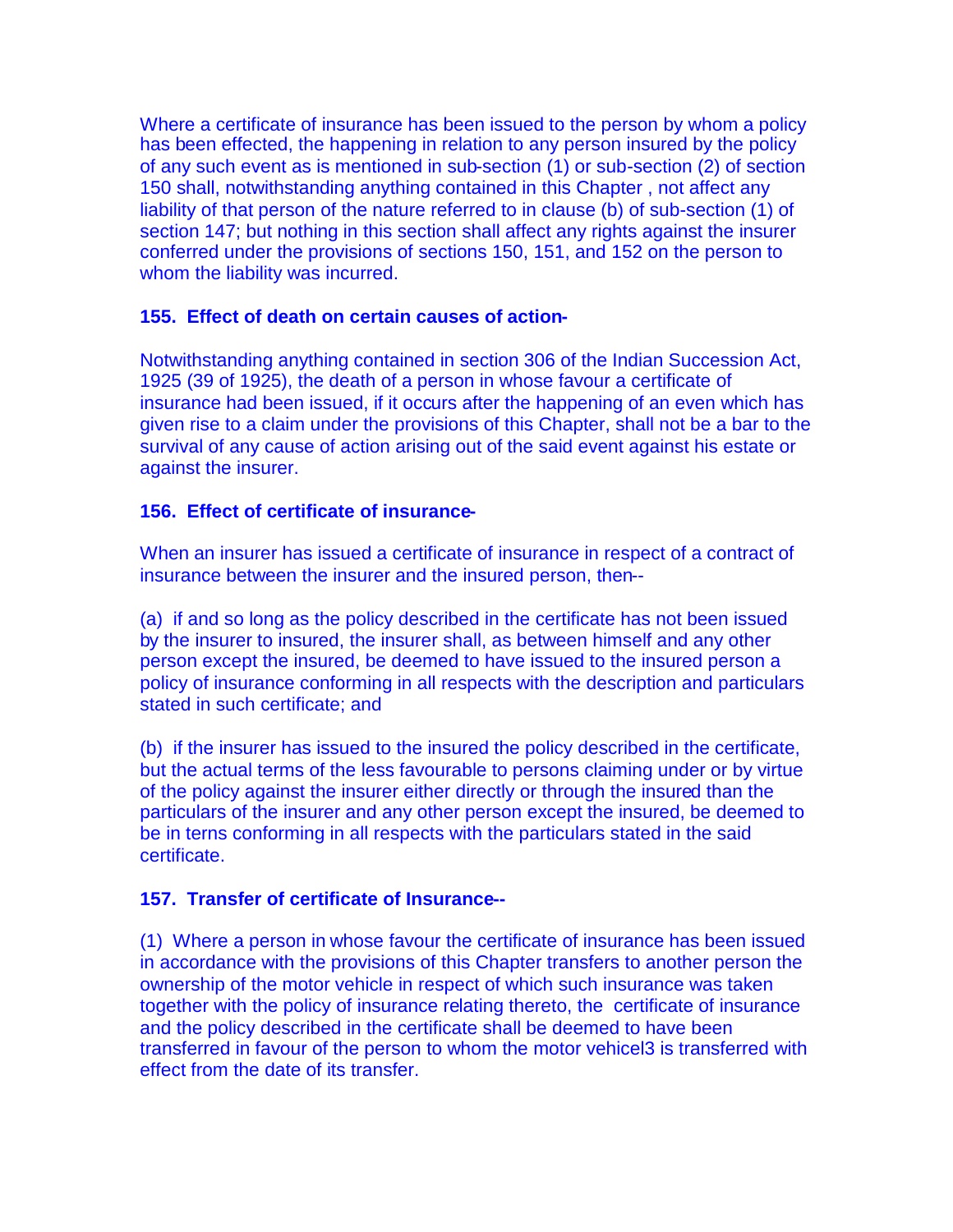80[ Explanation-- For the removal of doubts, it is hereby declared that such deemed transfer shall include transfer of rights and liabilities of the said certificate of insurance and policy of insurance.]

(2) The transferee shall apply within fourteen days from the date of transfer in the prescribed form to the insurer for making necessary changes in regard to the fact of transfer in the certificate of insurance and the policy described in the certificate in his favour and the insurer shall make the necessary changes in the certificate and the policy of insurance in regards to the transfer of insurance.

### **158. Production of certain, license and permit in certain cases--**

(1) Any person driving a motor vehicle in any public shall, on being so required by a police officer in uniform authorised in this behalf by the State Government, produce--

- (a) the certificate of insurance;
- (b) the certificate of registration;
- (c) the driving license; and
- (d) in the case of transport vehicle, also the certificate of fitness referred to in section 56 and the permit.

relating to the use of vehicle.

(2) If, where owing to the presence of a motor vehicle in a public place an accident occurs involving death or bodily injury to another person, the driver of the vehicle does not at the time produce the certificates, driving license and permit referred to in sub-section (1) to a police officer, he shall produce the said certificates, license and permit at the police station at which he makes the report required by section 134.

(3) No person shall be liable to conviction under sub-section (1) or sub-section (2) by reason only of the failure to produce the certificate of insurance if, within seven days from the date on which its production was required under sub-section (1), or as the case may be, from the date of occurrence of the accident, he produces the certificate at such police station as may been specified by him to the police officer who required its production or, as the case may be, to the police officer at the site of the accident or to the officer-in-charge of the police station at which he reported the accident.

Provided that except to such extent and with such modifications as may be prescribed, the provisions of this sub-section shall not apply to the driver of a transport vehicle.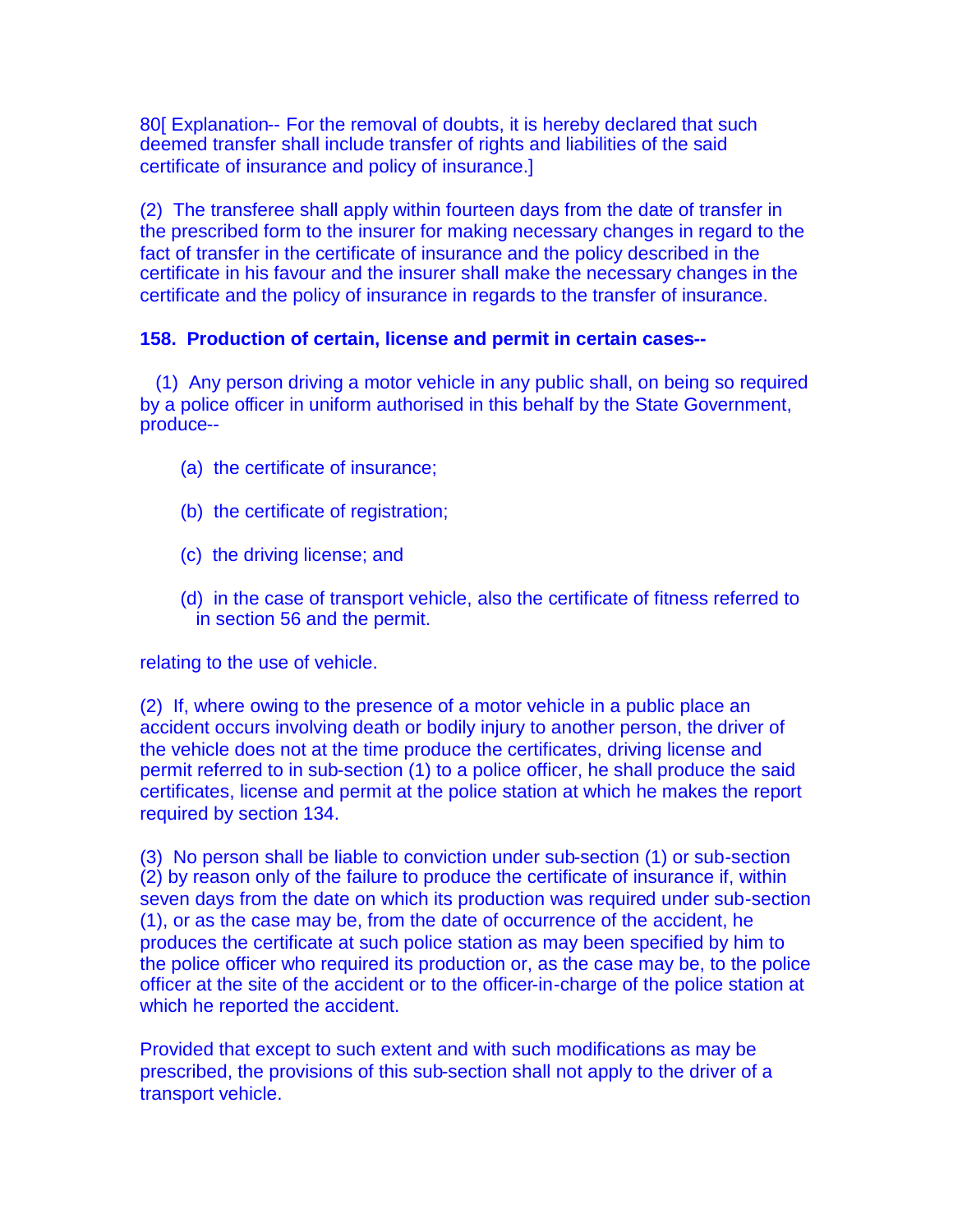(4) The owner of a motor vehicle shall give such information as he may be required by or on behalf a police officer empowered in this behalf by the State Government to give for the purpose of determining whether the vehicle was or was not being driven in contravention of section 146 and on any occasion when the driver was required under this section to produce his certificate of insurance.

(5) In this section, the expression "produce his certificate of insurance" means produce for examination the relevant certificate of insurance or such other evidence as may be prescribed that the vehicle was not being driven in contravention of section 146.

1[(6) As soon as any information regarding any accident involving death or bodily injury to any person is recorded or report under this section is completed by a police officer, the officer in charge of the police station shall forward a copy of the same within thirty days from the date of recording of information or, as the case may be, on completion of such report to the Claims Tribunal having jurisdiction and a copy thereof to the concerned insurer, and where a copy is made available to the owner, he shall also within thirty days of receipt of such report, forward the same to such Claims Tribunals and Insurer.]

### **159. Production of certificate of insurance on application for authority to use vehicle-**

A State Government may make rule requiring the owner of any motor vehicle applying by payment of a tax or otherwise for authority to use the vehicle in a public place to produce such evidence as may be prescribed by those rules to the effect that either-

(a) on the date when the authority to use the vehicle comes into operation there will be in force the necessary policy of insurance in relation to the use of the vehicle by the applicant or by other persons on his order or with his permission, or

(b) the vehicle is a vehicle to which section 146 does not apply.

#### **160. Duty to furnish particulars of vehicle involved in accident-**

A registering authority or the officer-in-charge of a police station shall, if so required by a person who alleges that he is entitled to claim compensation in respect of an accident arising out of the use of a motor vehicle, or if so required by an insurer against whom a claim has been made in respect of any motor vehicle, furnish to that person or to that insurer, as the case may be, on payment of the prescribed fee any information at the disposal of the said authority or the said police officer relating to the identification marks and other particulars of the vehicle at the time of the accident or was injured by it and the property if any,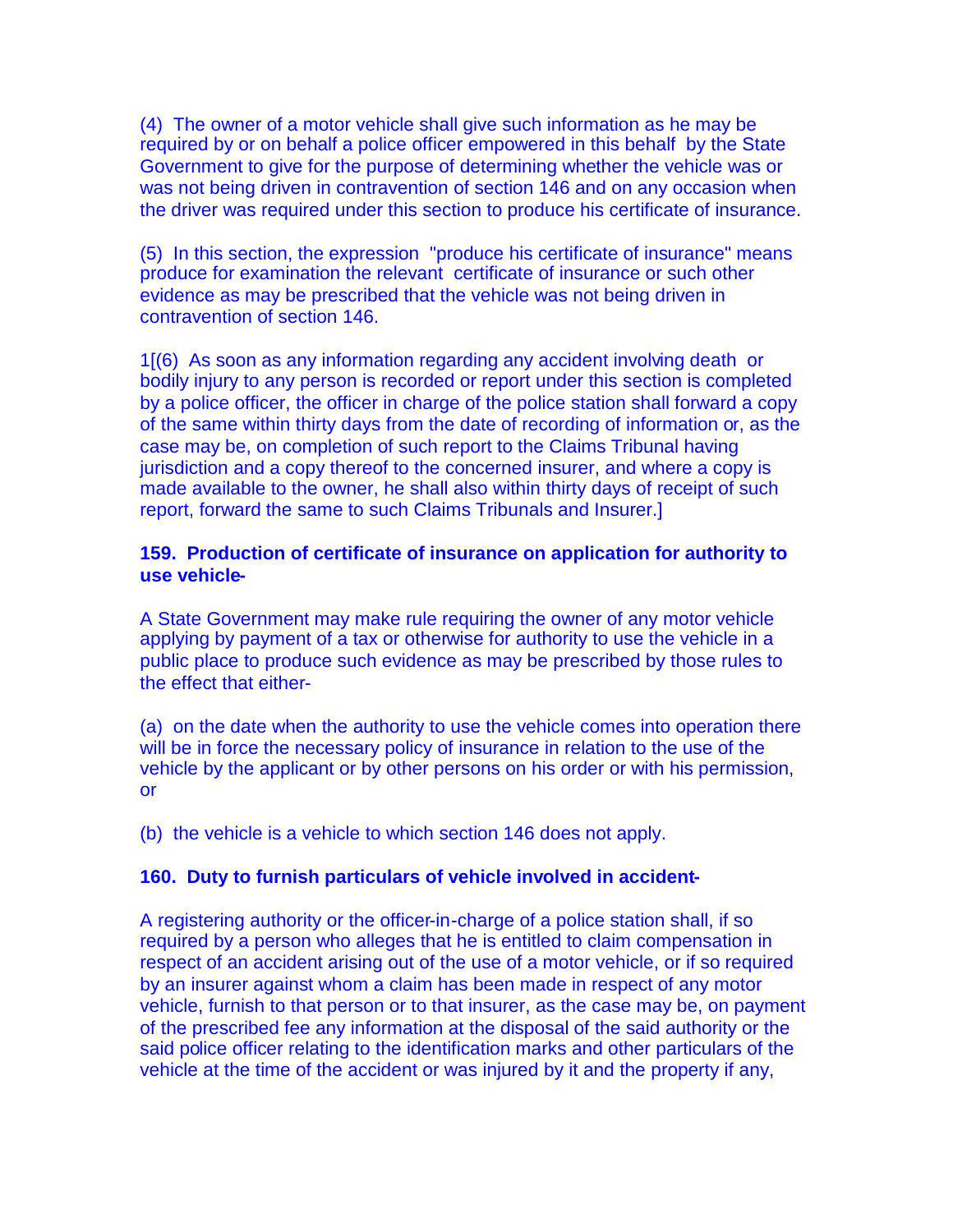damaged in such form and within such time as the Central Government may prescribed.

**161. Special provisions as to compensations in case of hit and run motor accident-**

(1) For the purposes of this section, section 162 and section 163-

(a) "grievous hurt" shall have the same meaning as in the Indian Penal Code, 1860 (45 of 1860);

(b) "hit and run motor accident" means an accident arising out of the use of a motor vehicle or motor vehicles the identity whereof cannot be ascertained in site of reasonable efforts for the purpose;

(c) "scheme" means the scheme framed under section 163.

(2) Notwithstanding anything contained in the General Insurance Business (Nationalisation) Act, 1972 (57 of 1972), or any other law for the time being in force or any instrument having the force of law, the General Insurance Corporation of India carrying on general insurance business in India shall provide for paying in accordance with the provisions of this Act and the scheme, compensation in respect of the death of, or grievous hurt to, persons resulting from hit and run motor accidents.

(3) Subject to the provisions of this Act and the scheme, there shall be paid as compensation-

(a) in respect of the death of any person resulting from a hit and run motor accident, a fixed sum of 1[twenty-five thousand rupees];

(b) in respect of grievous hurt to any person resulting from a hit and run motor accident, a fixed sum of 2[twelve thousand and five hundred rupees].

(4) The provisions of sub-section (1) of section 166 shall apply for the purpose of making applications for compensation under this section as they apply for the purpose of making applications for compensations referred to in that sub-section.

## **162. Refund in certain cases of compensation paid under section 161-**

(1) The payment of compensation in respect of the death of, grievous hurt to, any person under section 161 shall be subject to the condition that if any compensation (hereafter in this sub-section referred to as the other compensation) or other amount in lieu of or by way of satisfaction of a claim for compensation is awarded or paid in respect of such death or grievous hurt under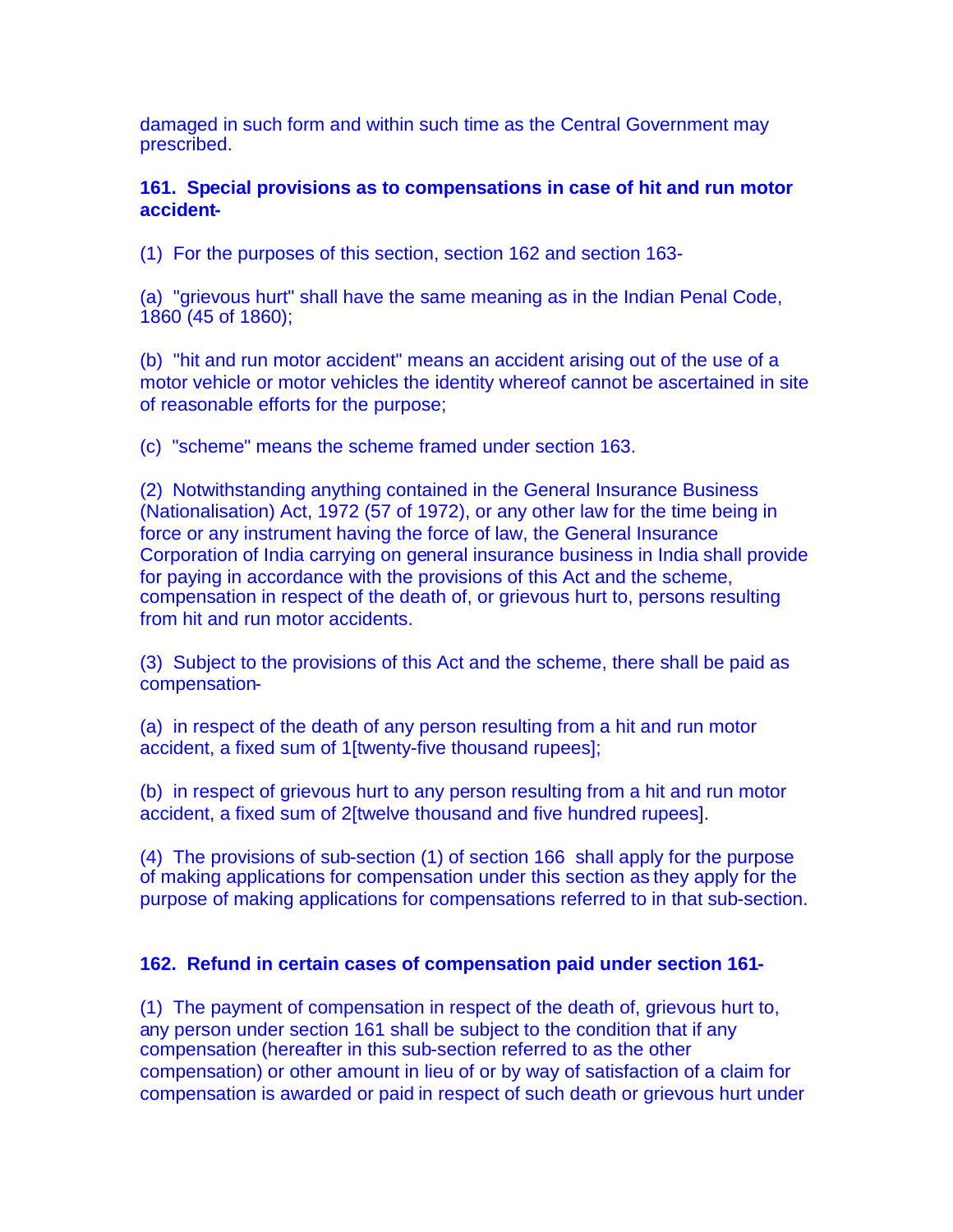any other provisions of this Act or any other law or otherwise so much of the other compensation paid under section 161 shall be refunded to the insurer.

(2) Before awarding compensation in respect of an accident involving the death of, or bodily injury to, any person arising out of the use of a motor vehicle or motor vehicles under any provisions of this Act (other than section 161) or any other law, the Tribunal Court or other authority awarding such compensation shall verify as to whether in respect of such death or bodily injury compensation has already been paid under section 161 or an application for payment of compensation is pending under that section, and such Tribunal Court or other authority shall,-

(a) if compensation has already been paid under section 161, direct the person liable to pay the compensation awarded by it to refund to the insurer, so much thereof as is required to be refunded in accordance with the provision of subsection (1);

(b) if an application for payment of compensation is pending under section 161 forward the particulars as to the compensation awarded by it to the insurer.

Explanation-For the purpose of this sub-section, an application for compensation under section 161 shall be deemed to be pending-

(i) if such application has been rejected, till the date of the rejection of the application, and

(ii) in any other case, till the date of payment of compensation in pursuance of the application.

### **163. Scheme for payment of compensation in case of hit and run motor accidents-**

(1) The Central Government may, by notification in the Official Gazette, make a scheme specifying, the manner in which the scheme shall be administered by the General Insurance Corporation, the form, manner and the time within which applications for compensation may be made, the officers or authorities to whom such applications may be made, the procedure to be followed by such officers or authorities for considering and passing orders on such applications, and all other matters connected with, or incidental to, the administration of the scheme and the payment of compensation.

(2) A scheme made sub-section (1) may provide that-

(a) a contravention of any provisions thereof shall be punishable with imprisonment for such term as may be specified but in no case exceeding three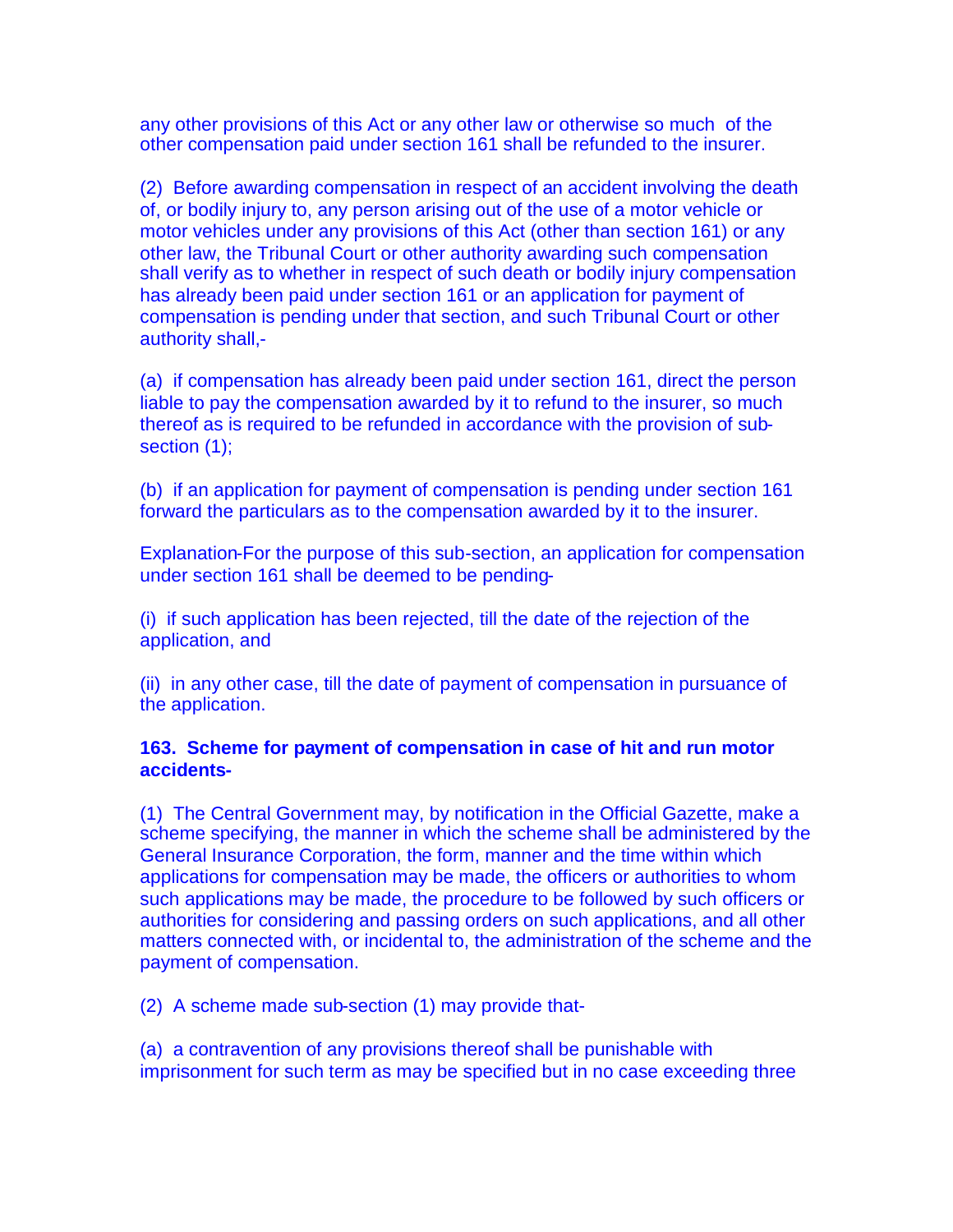months, or with fine which may extend to such amounts as may be specified but in no case exceeding five hundred rupees or with both;

(b) the powers, functions or duties conferred or imposed on any officer or authority by such scheme may be delegated with the prior approval in writing of the Central Government, by such officer or authority to any other officer or authority;

(c) any provisions of such scheme may operate with retrospective effect from a date not earlier than the date of establishment of the Solatium Fund under the Motor Vehicles Act, 1939 (4 of 1939), as it stood immediately before the commencement of this Act:

Provided that no such retrospective effect shall be given so as to prejudicially affect the interest of any person who may be governed by such provision.

1[163A. Special provisions as to payment of compensation on structured formula basis-

(1) Notwithstanding anything contained in this Act or in any other law for time being in force or instrument having the force of law, the owner of the motor vehicle of the authorised insurer shall be liable to pay in the case of death or permanent disablement due to accident arising out of the use of motor vehicle, compensation, as indicated in the Second Schedule, to the legal hires or the victim, as the case may be.

Explanation-For the purposes of this sub-section, "permanent disability" shall have the same meaning and extent as in the Workmen's Compensation Act, 1923 (8 of 1923).

(2) In any claim for compensation under sub-section (1), the claimant shall not be required to plead or establish that the death or permanent disablement in respect of which the claim has been made was due to any wrongful act or neglect or default of the owner of the vehicle or vehicles concerned or of any other person.

(3) The Central Government may, keeping in view the cost of living by notification in the Official Gazette, from time to time amend the Second Schedule.

163B. Option to file claim in certain cases-

Where a person is entitled to claim compensation under section 140 and section 163A, he shall file the claim under either of the said sections and not under both.]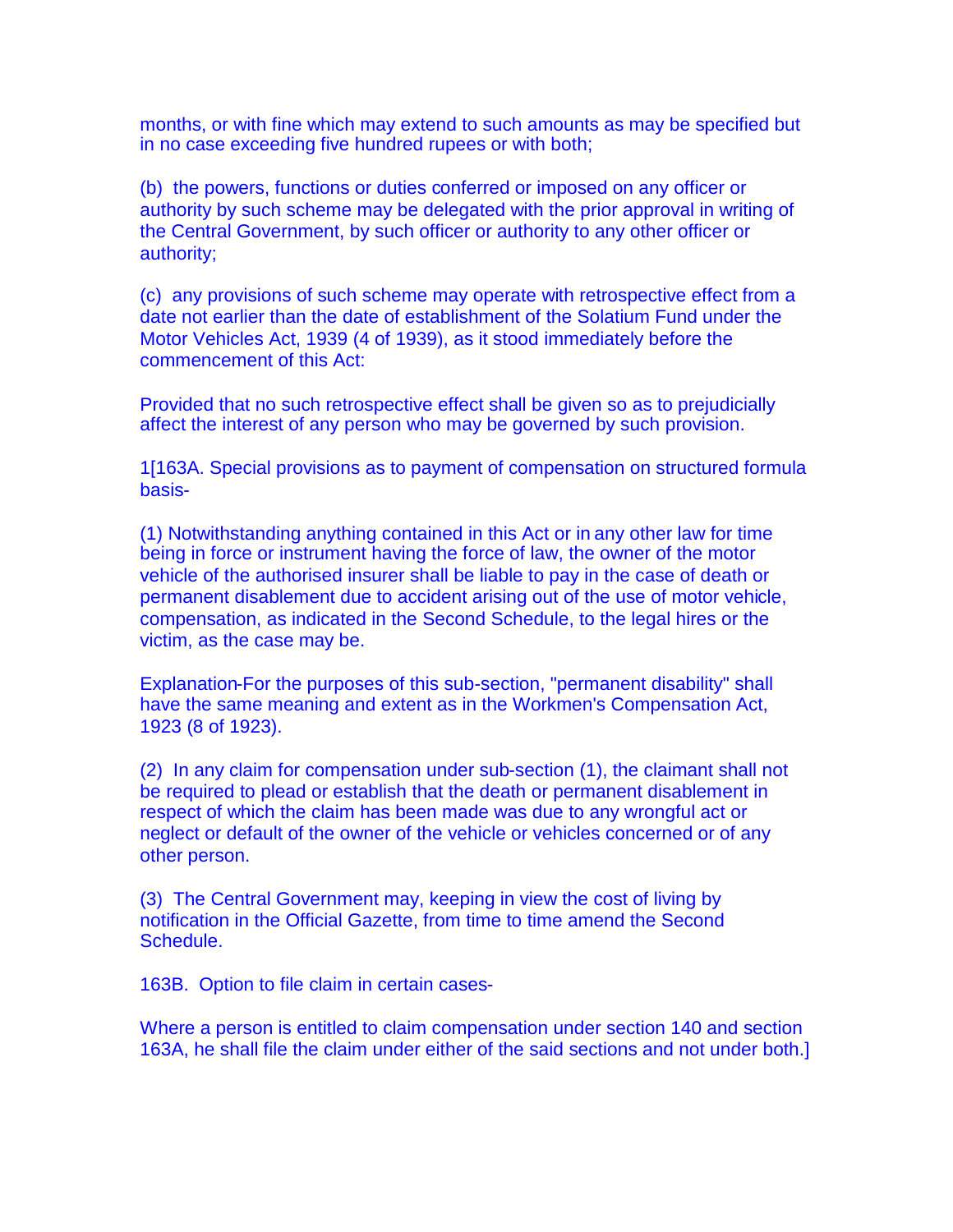### **164. Power of Central Government to make rules-**

(1) The Central Government may make rules for the purpose of carrying into effect the provisions of this Chapter, other than the matters specified in section 159.

(2) Without prejudice to the generally of the foregoing power, such rules may provide for-

(a) the forms to be used for the purposes of this chapter.

(b) the making of applications for and issue of certificates of insurance;

(c) the issue of duplicates to replace certificates of insurance lost, destroyed or mutilated;

(d) the custody, production, cancellation and surrender of certificate of insurance,

(e) the records to be maintained by insurers of policies of insurance issued under this Chapter;

(f) the identification by certificates or otherwise of persons or vehicles exempted from the provisions of this Chapter;

(g) the furnishing of information respecting policies of insurance by insurers;

(h) adopting the provisions of this Chapter to vehicles brought into India by persons making only making only a temporary stay therein or to vehicles registered in a reciprocating country and operating on any route or within any area in India by applying those provisions with prescribed modifications;

(i) the form in which and the time limit within which the particulars referred to in section 160 may be furnished; and

(j) any other matter which is to be, or may be, prescribed.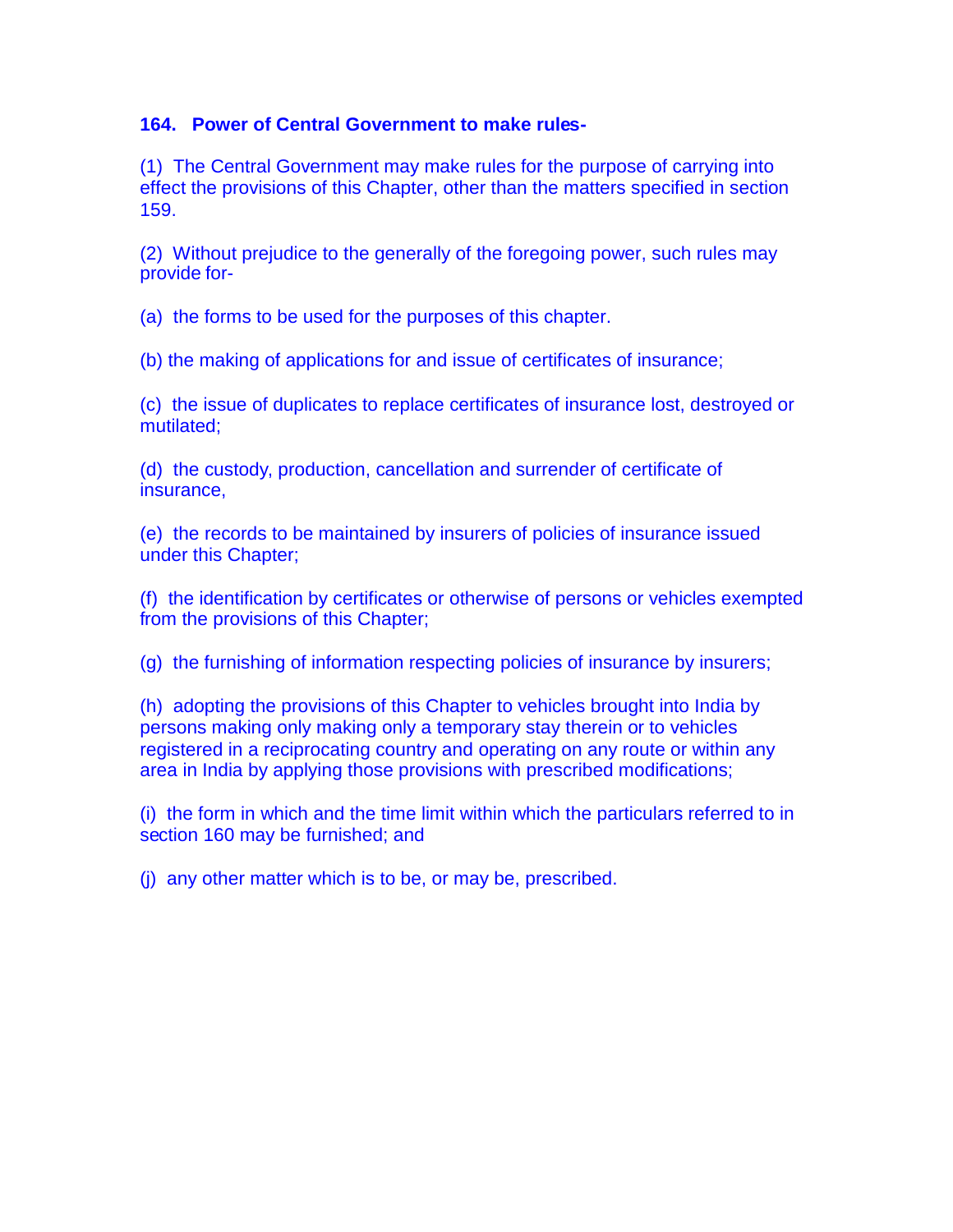## **CHAPTER XII**

## **CLAIMS TRIBUNALS**

### **165. Claims Tribunals-**

(1) A State Government may, by notification in the Official Gazette, constitute one or more Motor Accidents Claims Tribunals (hereafter in this Chapter referred to as Claims Tribunal) for such area as may be specified in the notification for the purpose of adjudicating upon claims for compensation in respect of accidents involving the death of, or bodily injury to, persons arising out of the use of motor vehicles, or damages to any property of a third party so arising, or both.

Explanation-For the removal of doubts, it is hereby declared that the expression "claims for compensation in respect of accidents involving the death of bodily injury to persons arising out of the use of motor vehicles" includes claims for compensation under section 140 1[and section 163A].

(2) A Claims Tribunal shall consists of such number of members as the State Government may think fit to appoint and where it consists of two or more members, one of them shall be appointed as the Chairman thereof.

(3) A person shall not be qualified for appointment as a member of a Claims Tribunal unless he-

- (a) is, or has been, a Judge of a High Court, or
- (b) is, or has been, a District Judge, or
- (c) is, qualified for appointment as a High Court Judge 2[or as a District Judge].

(4) Where two or more Claims Tribunals are constituted for any area, the State Government, may by general or special order, regulate the distribution of business among them.

#### **166. Application for compensation-**

(1) An application for compensation arising out of an accident of the nature specified in sub-section (1) of section 165 may be made-

(a) by the person who has sustained the injury; or

(b) by the owner of the property; or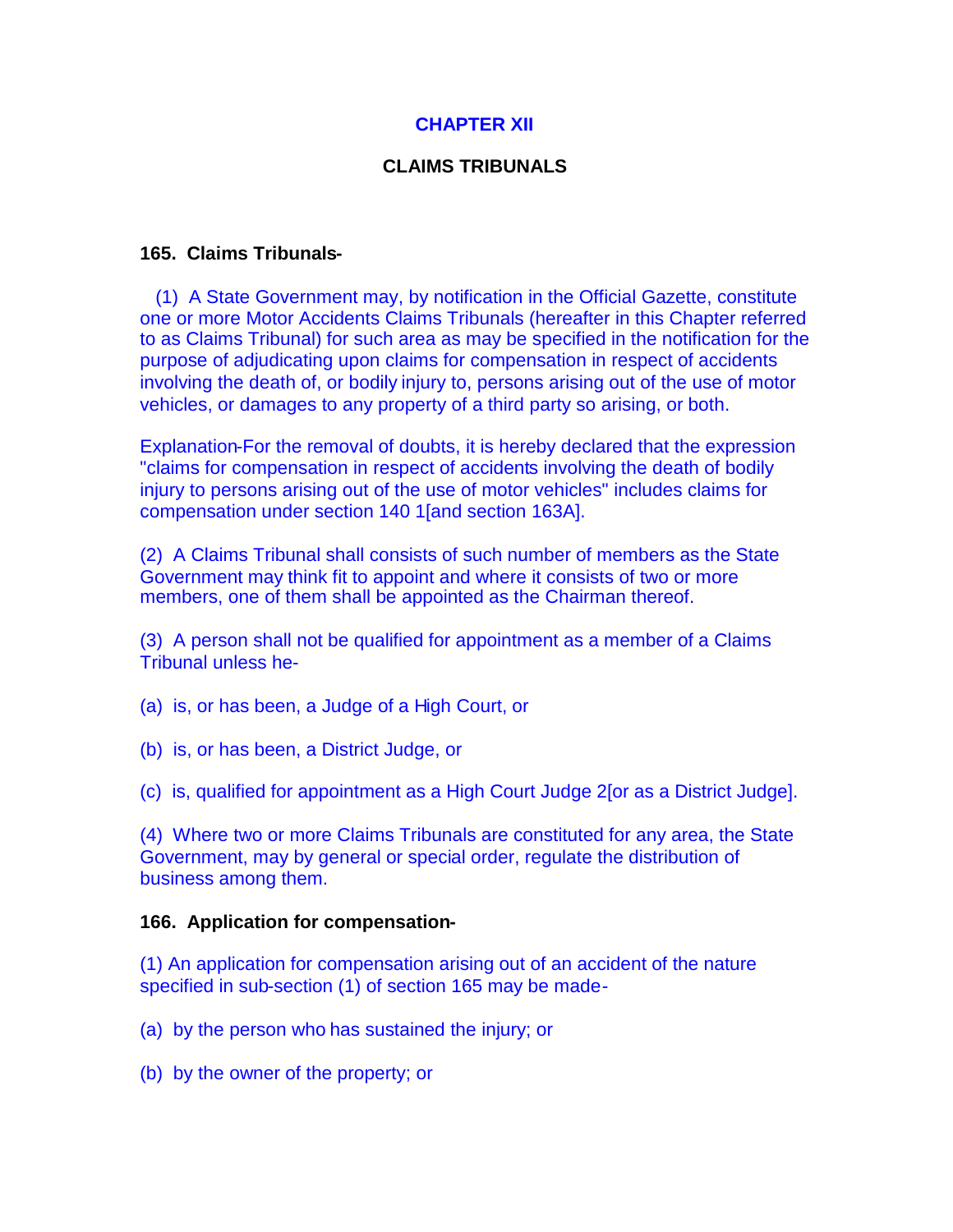(c) where death has resulted from the accident, by all or any of the legal representative of the deceased; or

(d) by any agent duly authorised by the person injured or all or any of the legal representative of the deceased, as the case may be.

Provided that where all the legal representative of the deceased have not joined in any such application for compensation, the application shall be made on behalf of or for the benefit of all the legal representative of the deceased and the legal representative who have not so joined, shall be impleaded as respondents to the application.

3[(2) Every application under sub-section (1) shall be made, at the option of the claimant, either to the Claims Tribunal having jurisdiction over the area in which the accident occurred or to the Claims Tribunal within the local limits of whose jurisdiction the claimant resides or carriers on business or within the local limits of whose jurisdiction the defendant resides, and shall be in such form and contain such particulars as may be prescribed.

Provided that where no claim for compensation under section 140 is made in such application, the application shall contain a separate statement to that effect immediately before the signature of the applicant.]

 $(3)$  1[\* \* \* \* \* \* \*]

2[(4) The Claims Tribunal shall treat any report of accidents forwarded to it under sub-section (6) of section 158 as am application for compensation under this Act].

#### **167. Option regarding claims for compensation in certain cases-**

Notwithstanding anything contained in the Workmen's Compensation Act, 1923 (8 of 1923), where the death of, or bodily injury to, any person give rise to a claim for compensation under this Act and also under the Workmen's Compensation Act, 1923, the person entitled to compensation may without prejudice to the provisions of Chapter X claim such compensation under either of those Acts but not under both.

#### **168. Award of the Claims Tribunal -**

(1) On receipt of an application for compensation made under section 166, the Claims Tribunal shall, after giving notice of the application to the insurer and after giving the parties (including the insurer) an opportunity of being heard, hold an inquiry into the claim or, as the case may be, each of the claims and, subject to the provisions of sections of section 162 may make an award determining the amount of compensation which appears to it to be just and specifying the person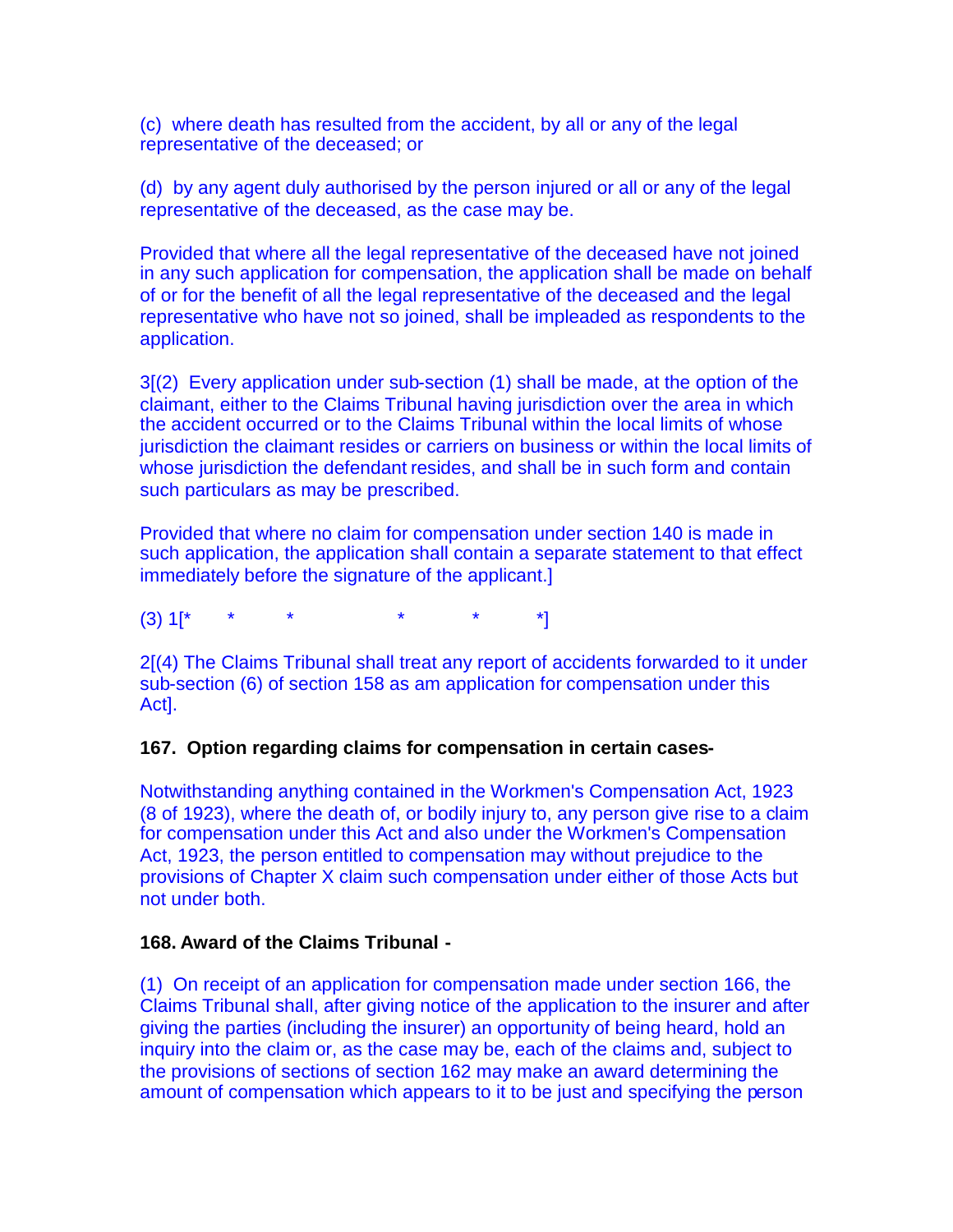or person or person to whom compensation shall be paid and in making the award the Claims Tribunal shall specify the amount which shall be paid by the insurer or owner or driver of the vehicle involved in the accident or by all or any of them, as the case may be.

Provided that where such application makes a claim for compensation under section 140 in respect of the death or permanent disablement of any person, such claim and any other claim (whether made in such application or otherwise) for compensation in respect of such death or permanent disablement shall be disposed of in accordance with the provisions of Chapter X.

(2) The Claims Tribunal shall arrange to deliver copies of the award to the parties concerned expeditiously and in any case within a period of fifteen days from the date of the award.

(3) When an award is made under this section, the person who is required to pay any amount in terms of such award shall, within thirty days of the date of announcing the award by the Claims Tribunal, deposit the entire amount awarded in such manner as the Claims Tribunal may direct.

#### **169. Procedure and powers of Claims Tribunals-**

(1) In holding any inquiry under section 168, the Claims Tribunal may, subject to any rules that may be made in this behalf follow such summary procedure as it thinks fit

(2) The Claims Tribunal shall have all the powers of a Civil Court for the purpose of taking evidence on oath and of enforcing the attendance of witnesses and of compelling the discovery and production of documents and material objects and for such other purposes as may be prescribed; and the Claims Tribunal shall be deemed to be a Civil Court for all the purposes of section 195 and Chapter XXVI of the Code of Criminal Procedure, 1973 (2 of 1974).

(3) Subject to any rules that may be made in this behalf, the Claims Tribunal may, for the purposes of adjudicating upon any claim for compensation, choose one or more persons possessing special knowledge of and matter relevant to the inquiry to assist it in holding the inquiry.

### **170. Impleading insurer in certain cases-**

Where in the course of any inquiry, the Claims Tribunal is satisfied that-

(a) there is collusion between the person making the claim and the person against whom the claim is made, or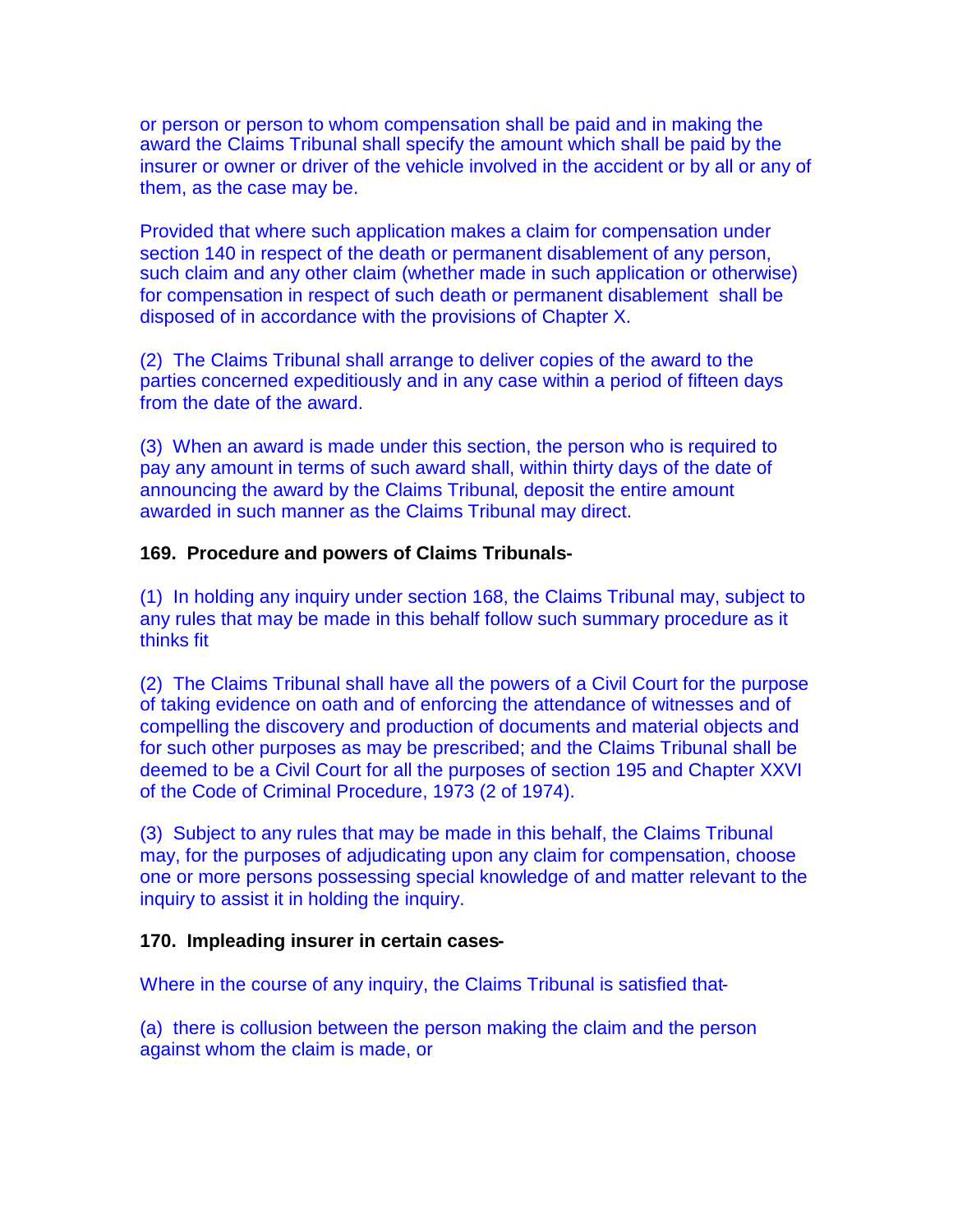(b) the person against whom the claim is made has failed to contest the claim, it may, for reasons to be recorded in writing, direct that the insurer who may be liable in respect of such claim, shall be impleaded as a party to the proceeding and the insurer so impleaded shall thereupon have, without prejudice to the provisions contained in sub-section (2) of section 149, the right to contest the claim on all or any of the grounds that are available to the person against whom the claim has been made.

## **171. Award of interest where any claim is allowed-**

Where any Claims Tribunal allows a claim for compensation made under this Act, such Tribunal may direct that in addition to the amount of compensation simple interest shall also be paid at such rate and from such date not earlier than the date of making the claim as it may specify in this behalf.

## **172. Award of compensatory costs in certain cases-**

(1) Any Claims Tribunal adjudicating upon any claim for compensation under this Act, may in any case where it is satisfied for reasons to be recorded by it in writing that-

(a) the policy of insurance is void on the ground that it was obtained by representation of fact which was false in any material particular, or

(b) any party or insurer has put forward a false or vexatious claim or defense, such Tribunal may make an order for the payment, by the party who is guilty of misrepresentation or by whom such claim or defense has been put forward of special costs by way of compensation to the insurer or, as the case may be, to the party against whom such claim or defense has been put forward.

(2) No Claims Tribunal shall pass an order for special costs under sub-section (1) for any amount exceeding one thousand rupees.

(3) No person or insurer against whom an order has been made under this section shall, by reason thereof be exempted from any criminal liability in respect of such misrepresentation, claim or defense as is referred to in sub-section (1).

(4) Any amount awarded by way of compensation under this section this section in respect of any misrepresentation, claim or defense, shall be taken into account in any subsequent suit of damages for compensation in respect of such misrepresentation, claim or defense.

## **173. Appeals-**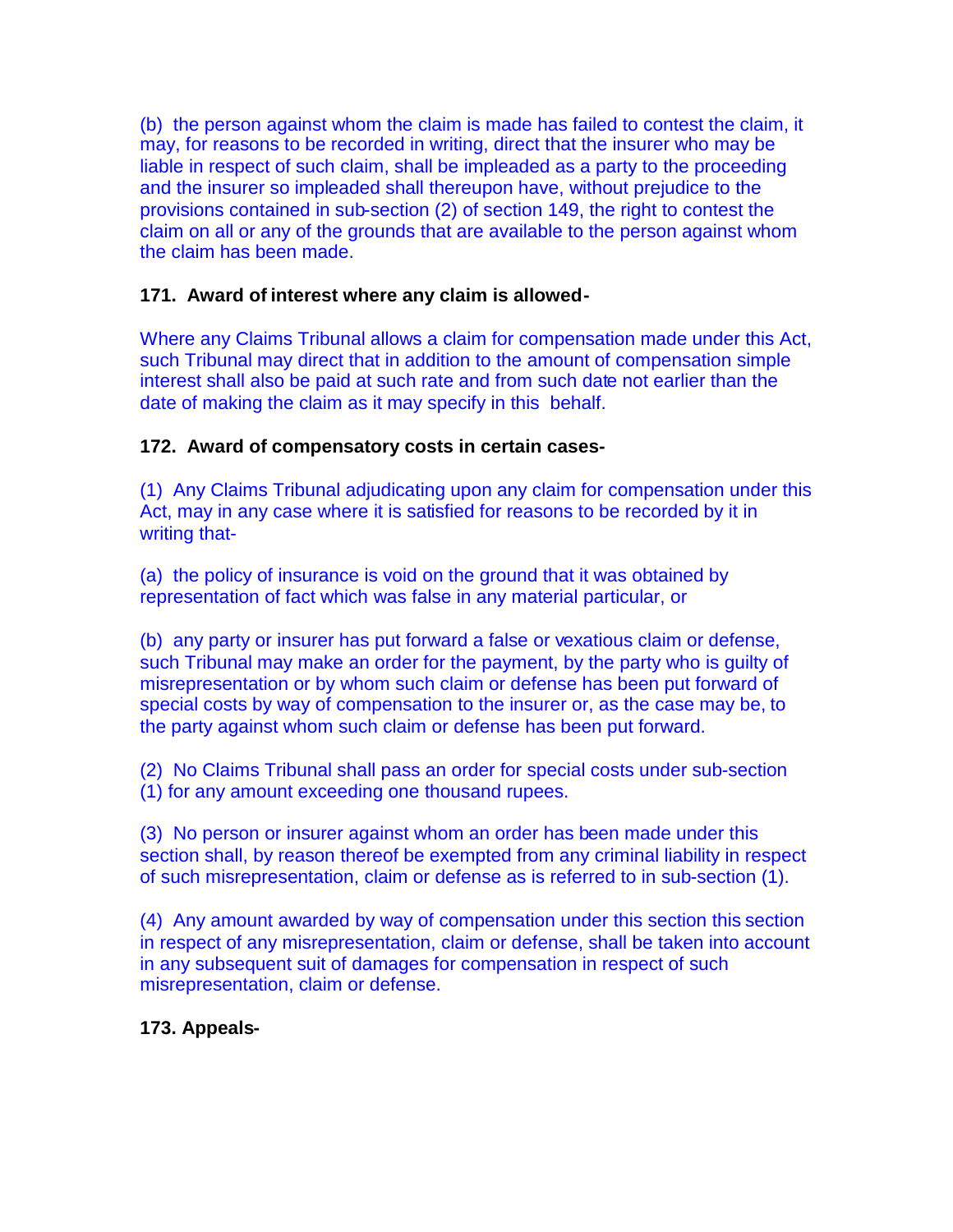(1) Subject to the provisions of sub-section (2), any person aggrieved by an award of a Claims Tribunal may, within ninety days from the date of the award, prefer an appeal to the High Court:

Provided that no appeal by the person who is required to pay any amount in terms of such award shall be entertained by the High Court unless he has deposited with it twenty-five thousand rupees or fifty percent, of the amount, so awarded, whichever is less, in the manner directed by the High Court.

Provided further that the High Court may entertain the appeal after the expiry of the said period of ninety days, if it is satisfied that the appellant was prevented by sufficient cause from preferring the appeal in time.

### **174. Recovery of money from insurer as arrears of land revenue-**

Where any amount is due from any person under an award, the Claims Tribunal may, on an applicant made to it by the person entitled to the amount, issue a certificate for the amount to the Collector and the Collector shall proceed to recover the same in the same manner as an arrears of land revenue.

### **175. Bar on jurisdiction of Civil Courts-**

Where any Claims Tribunal has been constituted for any area, no Civil Court shall have jurisdiction to entertain any question relating to any claim for compensation which may be adjudicated upon by the Claims Tribunal for that area, and no injunction in respect of any action taken or to be taken by or before the Claims Tribunal in respect of the claim for compensation shall be granted by the Civil Court.

#### **176. Power of State Government to make rules-**

A State Government may make rules for the purpose of carrying into effect the provisions of sections 165 to 174, and in particular, such rules may provide for all or any of the following matters, namely-

(a) the form of application for claims for compensation and the particulars it may contain, and fees, if any, to be paid in respect of such applications;

(b) the procedure to be followed by a Claims Tribunal in holding an inquiry under this Chapter;

(c) the powers vested in a Civil Court which may be exercised by a Claims Tribunal;

(d) the form and the manner in which and the fees (if any) on payment of which an appeal may be preferred against an award of a Claims Tribunal; and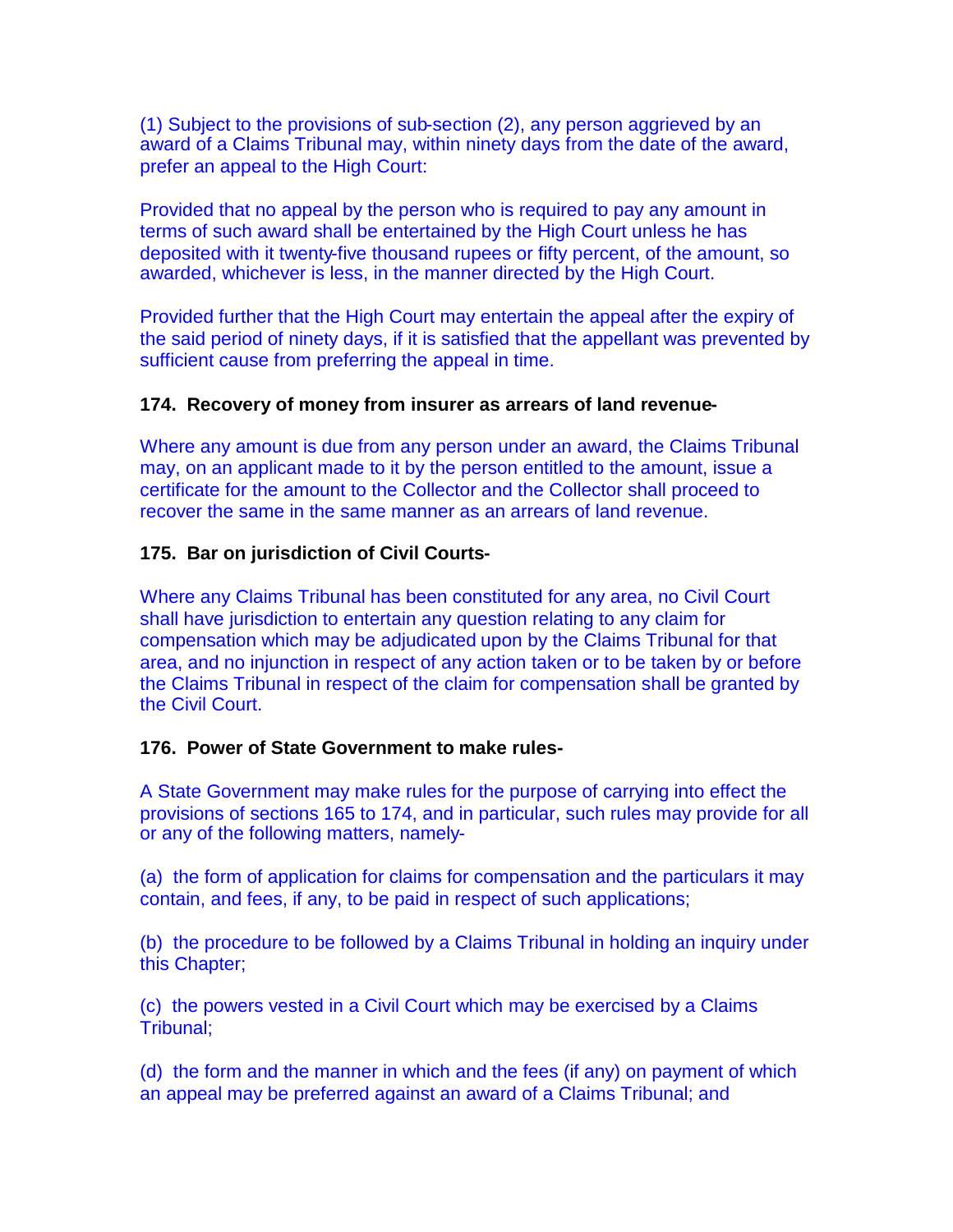(e) any other matter which is to be, or may be, prescribed.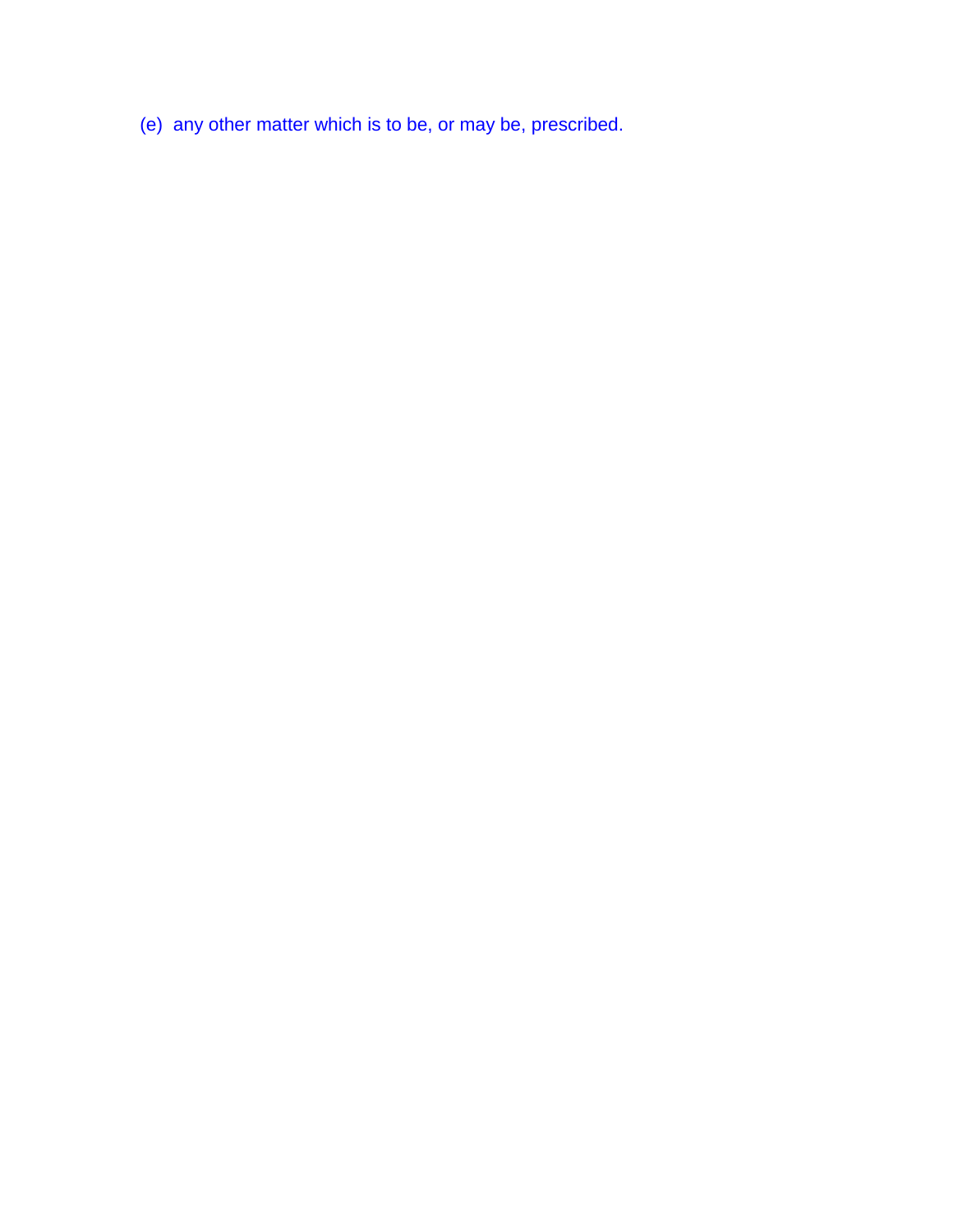# **CHAPTER XIII**

# **OFFENCES, PENALTIES AND PROCEDURE**

### **177. General provision for punishment of offences**-

Whoever contravenes any provisions of this Act or of any rule, regulation or notification made thereunder shall, if no penalty is provided for the offence be punishable for the first offence with the which may extend to one hundred rupees, and for any second or with the which may extend to one hundred rupees, and for any second or subsequent offence with fine which may extend to three hundred rupees.

### **178. Penalty for travelling without pass or ticket and for dereliction of duty on the part of conductor and refusal to ply contract carriage etc-**

(1) Whoever travels in a stage carriage without having proper pass or ticket with him or being in or having alighted from a stage carriage fails or refuses to present for examination or to deliver up his pass or ticket immediately on a requisition being made therefor, shall be punishable with fine which may extend to five hundred rupees.

Explanation-In this section, "pass" and "ticket" have the meanings respectively assign them in section 124.

(2) If the conductor of a stage carriage, or the driver of a stage carriage performing the functions of a conductor in such stage carriage, whose duty is

(a) to supply a ticket to a person travelling in a stage carriage on payment of fare by such person, either willfully or negligently,-

(i) fails or refuse to accept the fare when tendered, or

- (ii) fails or refuse to supply a ticket, or
- (iii) supplies an invalid ticket, or
- (iv) supplies a ticket of a lesser value, or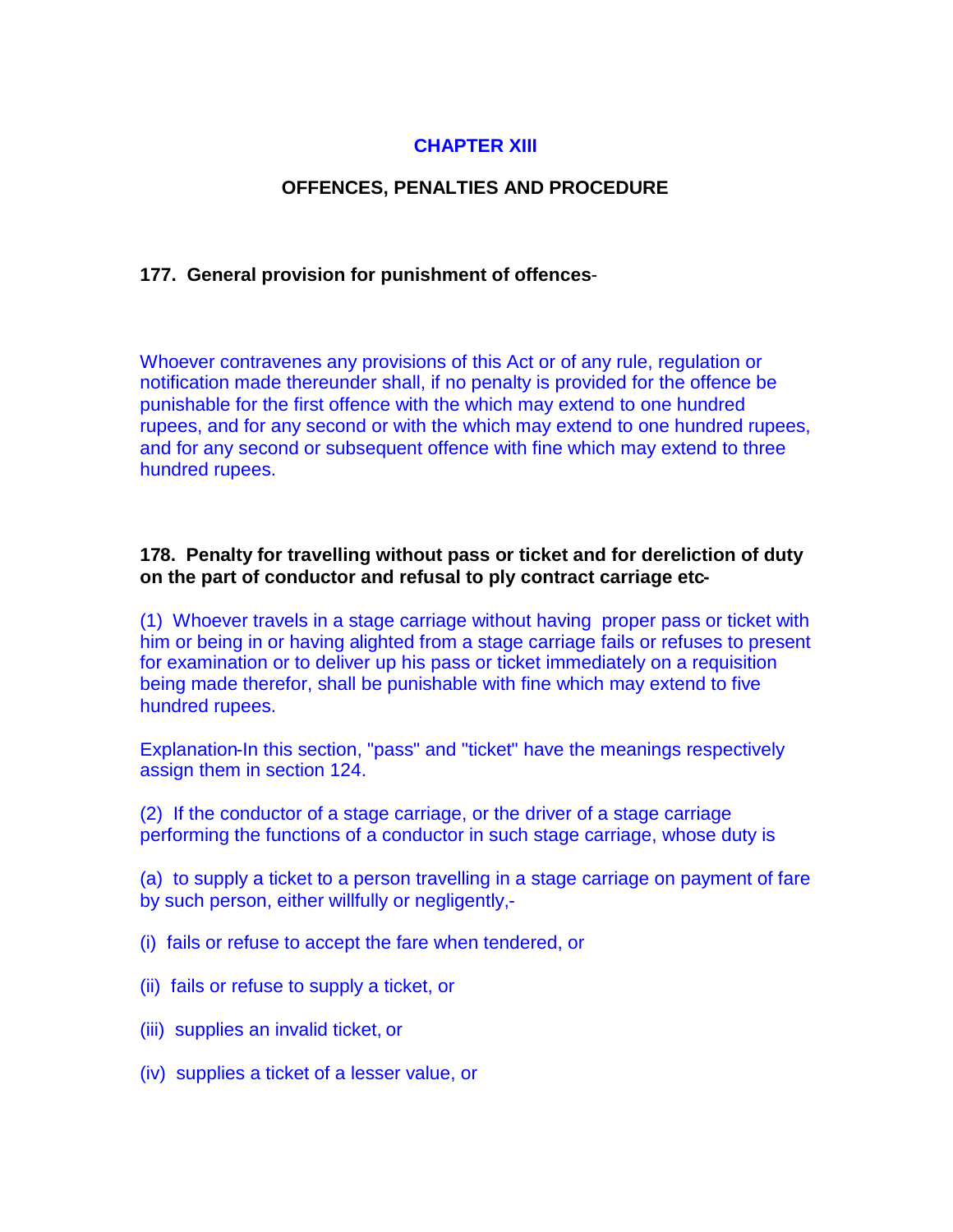(b) to check any pass or ticket, either willfully or negligently fails or refuses to do so, he shall be punishable with fine which may extend to five hundred rupees.

(3) If the holder of a permit or the driver of a contract carriage refuses, in contravention of the provisions of this Act or rules made thereunder, to ply the contract carriage or to carry the passengers, he shall,-

(a) in the case of two-wheeled or three-wheeled motor vehicles, be punishable with fine which may extend to fifty rupees; and

(b) in any other case, be punishable with fine which may extend to two hundred rupees.

# **179. Disobedience of orders, obstruction and refusal of information-**

(1) Whoever willfully disobeys any direction lawfully given by any person or authority empowered under this Act to give such direction, or obstructs any person or authority in the discharge of any functions which such person or authority is required or empowered under this act to discharge, shall, if no other penalty is provided for the offence be punishable with fine which may extend to five hundred rupees.

(2) Whoever, being required by or under this Act to supply any information, willfully withholds such information or gives information which he knows to be false or which he does not believe to be true, shall, if no other penalty is provided for the offence, be punishable with imprisonment for a term which may extend to one month, or with fine which may extend to five hundred rupees, or with both.

## **180. Allowing unauthorised persons to drive vehicles-**

Whoever, being the owner or person in charge of motor vehicle, causes, or permits, any other person who does not satisfy the provisions of section 3 or section 4 to drive the vehicle shall be punishable with imprisonment for a term which may extend to three months, or with fine which may extend to one thousand rupees, or with both.

## **181. Driving vehicles in contravention of section 3 or section 4-**

Whoever drives a motor vehicle in contravention of section 3 or section 4 shall be punishable with imprisonment for a term which may extend to three months, or with fine which may extend to five hundred rupees, or with both.

## **182. Offences relating to licenses-**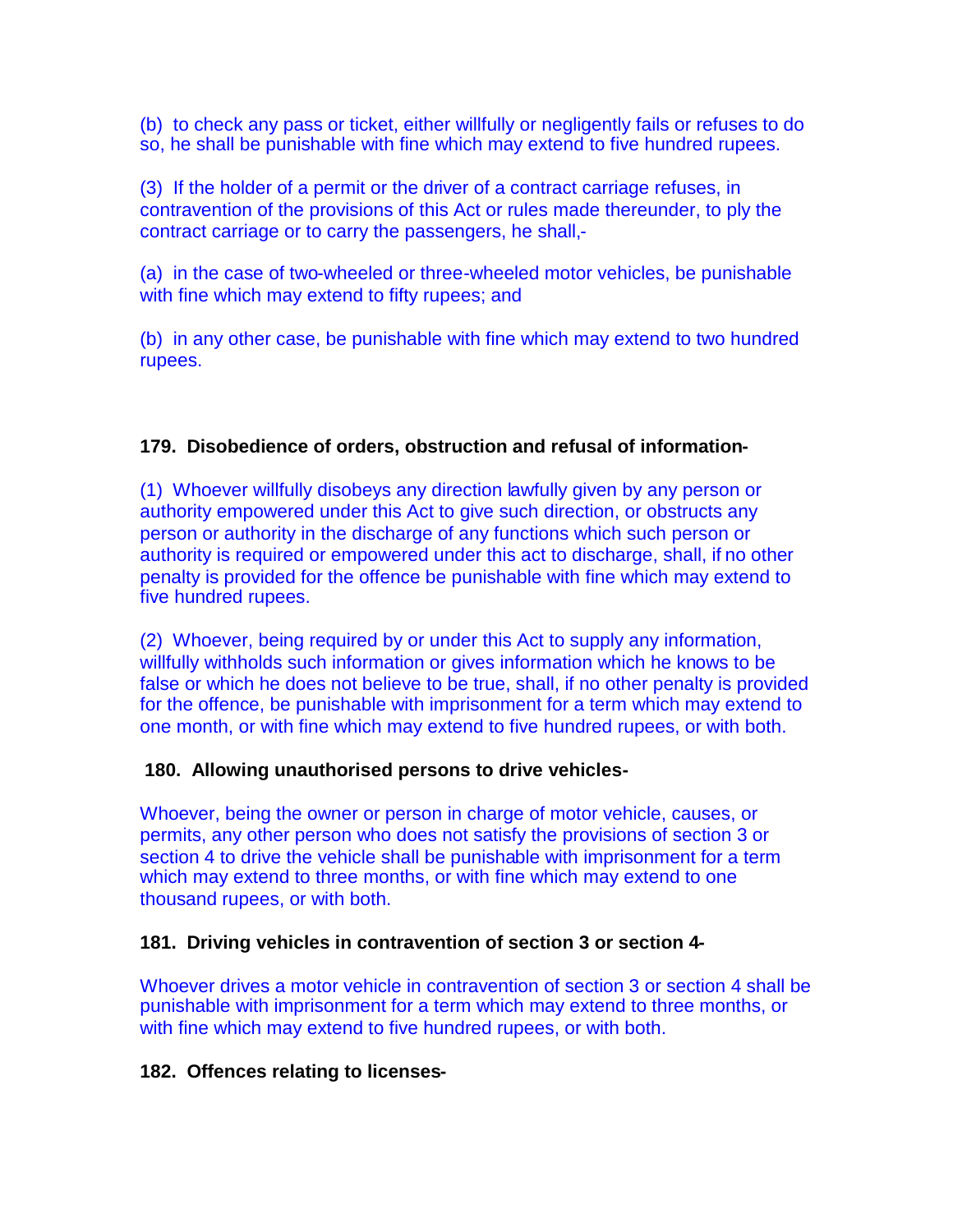(1) Whoever, being disqualified under this Act for holding or obtaining a driving license drives a motor vehicles in a public place or in any in any other place, or applies for or obtains a driving license or, not being entitled to have a driving license issued to him free of endorsement, applies for or obtains a driving license without disclosing the endorsement made on a driving license previously held by him shall be punishable with imprisonment for a term which may extend to three months, or with the which may extend to five hundred rupees or with both, and any driving license so obtained by him shall be of no effect.

(2) Whoever, being disqualified under this Act for holding or obtaining a conductor's license, acts as a conductor of a stage carriage in a public place or applies for or obtains a conductor's license or, not being entitled to have conductor's license issued to him free of endorsement, applies for or obtains a conductor's license previously held by him, shall be punishable with imprisonment for a term which may extend to one month, or with the fine which may extend to one hundred rupees, or with both, and any conductor's license so obtained by him shall be of no effect.

1[182A. Punishment for offences relating to construction and maintenance of vehicles-Any person who contravenes the provisions of sub-section (3) of section 109, shall be punishable with a fine of five thousand rupees for any subsequent offence].

### **183. Driving at excessive speed etc.-**

(1) Whoever drives a motor vehicle in contravention of the speed limits referred to in section 112 shall be punishable with which may extend to four hundred rupees, or, if having been previously convicted of an offence under this subsection is again convicted of an offence under this sub-section, with fine which may extend to one thousand rupees.

(2) Whoever causes any person who is employed by him or is subject to his control in driving to drive a motor vehicle in contravention of the speed limits referred to in section 112 shall be punishable with fine which may extend to three hundred rupees, or, if having been previously convicted of an offence under this sub-section, is again convicted of an offence under this sub-section, with fine which may extend to five hundred rupees.

(3) No person shall be convicted of an offence punishable under sub-section (1) solely on the evidence of one witness to the effect that in the opinion of the witness such person was driving at a speed which was unlawful, unless that opinion is shown to be based on an estimate obtained by the use of some mechanical device.

(4) The publication of a time table under which, or the giving of any direction that any journey is to be completed within a specified time shall, if in the opinion of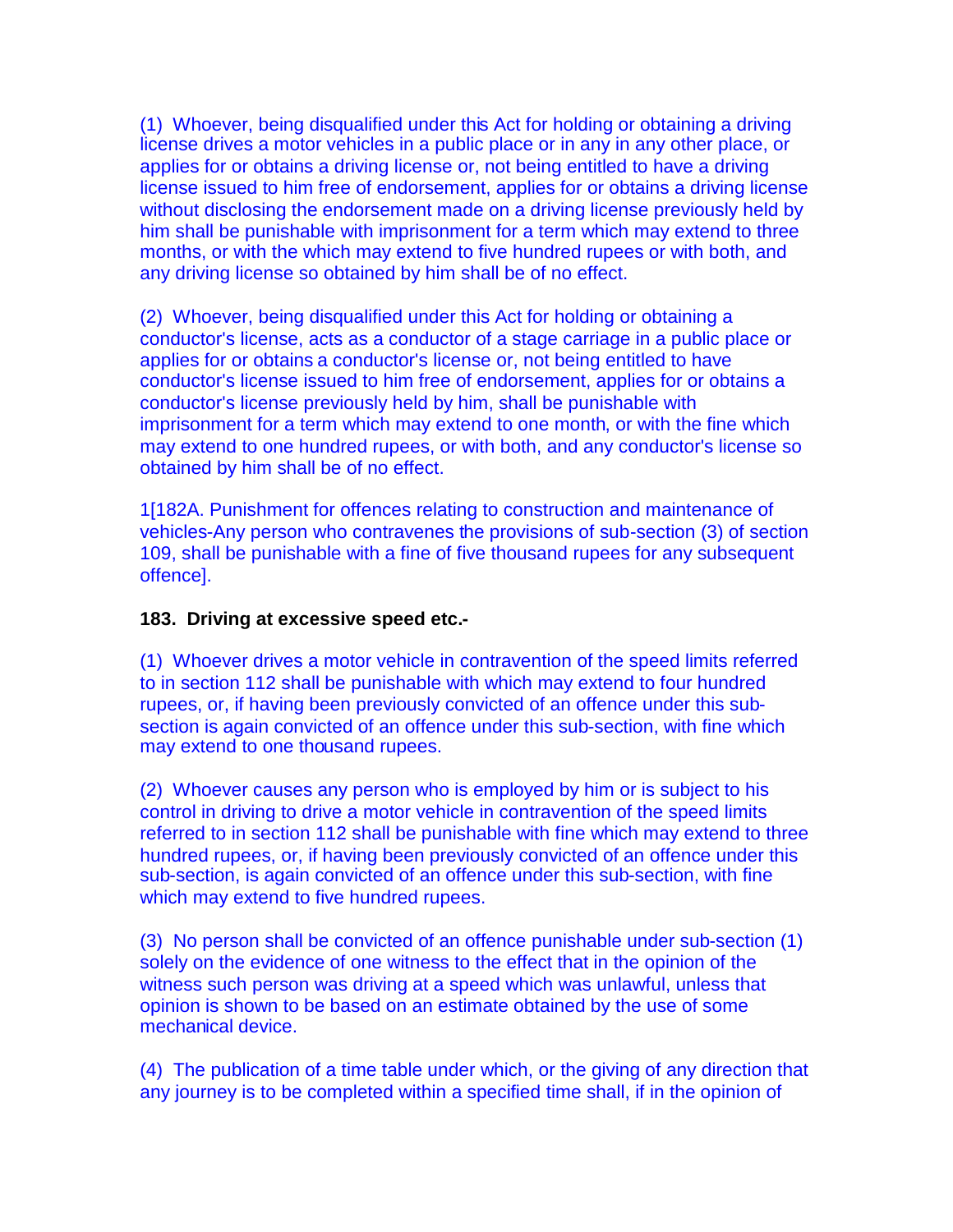the Court it is not practicable in the circumstances of the case for that journey or part of journey to be completed in the specified time without contravening the speed limits referred to in section 112 be prima facie evidence that the person who published the time table or gave the direction has committed an offence punishable under sub-section (2).

# **184. Driving dangerously-**

Whoever drives a motor vehicle at a speed or in a manner which is dangerous to the public, having regard to all the circumstances of the case including the nature, condition and use f the place where the vehicle is driven and the amount of traffic which actually is at the time or which might reasonably be expected to be in the place, shall be punishable for the first offence with imprisonment for a term which may extend to six months, or with fine which may extend to one thousand rupees, and for any second or subsequent offence if omitted within three years of the commission of a previous similar offence with imprisonment for a term which may extend to two years or with fine which may extend to two thousand rupees, or with both.

# **185. Driving by a drunken person or by a person under the influence of drugs-Whoever, while driving, or attempting to drive, a motor vehicle,-**

[1(a) has, in his blood, alcohol exceeding 30 mg per 100 ml. of blood detected in a test by a breath analyzer, or]

(b) is under the influence of a drug to such an extent as to be, incapable of exercising proper control over the vehicle, shall be punishable for the first offence with imprisonment for a term which may extend to six months or with fine which may extend to two thousand rupees, or with both; and for a second or subsequent offences, if committed within three years of the commission of the previous similar offence, with imprisonment for a term which may extend to two years, or with fine which may extend to three thousand rupees, or with both.

Explanation-For the purposes of this section, the drug or drugs specified by the Central Government in this behalf, by notification in the Official Gazette, shall be deemed to render a person incapable of exercising proper control over a motor vehicle.

## **186. Driving when mentally or physically unfit to drive-**

Whoever drives a motor vehicle in any public place when he is to his knowledge suffering from any disease or disability calculated to cause his driving of the vehicle to be a source of danger to the public, shall be punishable for the first offence with fine which may extend to two hundred rupees and for a second or subsequent offence with fine which may extend to five hundred rupees.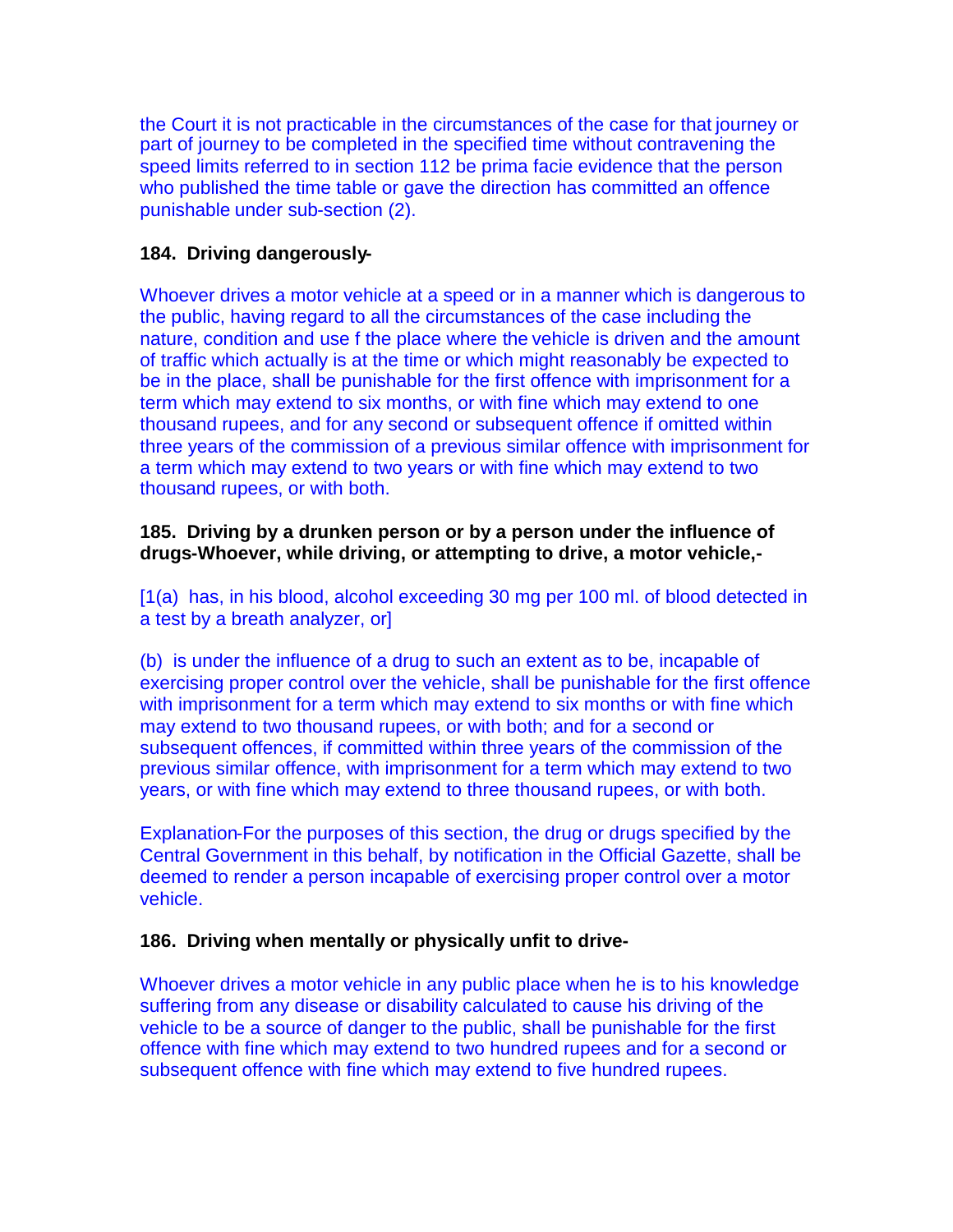# **187. Punishment for offences relating to accident-**

Whoever fails to comply with the provisions of clause (c) of sub-section (1) of section 132 or of section 133 or section 134 shall be punishable with imprisonment for a term which may extend to three months, or with fine which may extend to five hundred rupees, or with both or, if having been previously convicted of an offence under this section, he is again convicted of an offence under this section, with imprisonment for a term which may extend to six months, or with fine which may extend to one thousand rupees, or with both.

# **188. Punishment for abutment of certain offences-**

Whoever abets the commission of an offence under section 184, section 185 or section 186 shall be punishable with the punishment provided for the offence.

# **189. Racing and trials of speed-**

Whoever without the written consent of the State Government permits or takes part in a race or trial of speed of any kind between motor vehicle in any public place shall be punishable with imprisonment for a term which may extend to one month, or with a fine which may extend to one month, or with a fine which may extend to five hundred rupees, or with both.

## **190. Using vehicle in unsafe condition-**

(1) Any person who drives or causes or allows to be driven in any public place a motor vehicle or trailer while the vehicle or trailer has any defect, which such person knows of or could have discovered by the exercise of ordinary care and which is calculated to render the driving of the vehicle a source of danger to person and vehicles using such place, shall be punishable with fine which may extend to two hundred and fifty rupees or, if as a result of such defect an accident is caused causing bodily injury or damage to property, with imprisonment for a term which may extend to three months, or with fine which may extend to one thousand rupees, or with both.

(2) Any person who drives or causes or allows to be driven, in any public place a motor vehicle, which violates the standards prescribed in relation to road safety, control of noise and air-pollution, shall be punishable for the first offence with a fine of one thousand rupees and for any second or subsequent offence with a fine of two thousand rupees.

(3) Any person who drives or cause or allows to be driven, in any public place a motor vehicle, which violates the provisions of this Act or the rule made thereunder relating to the carriage of goods which are of dangerous or hazardous nature to human life, shall be punishable for the first offence which may extend to three thousand rupees, or with imprisonment for a term which may extend to one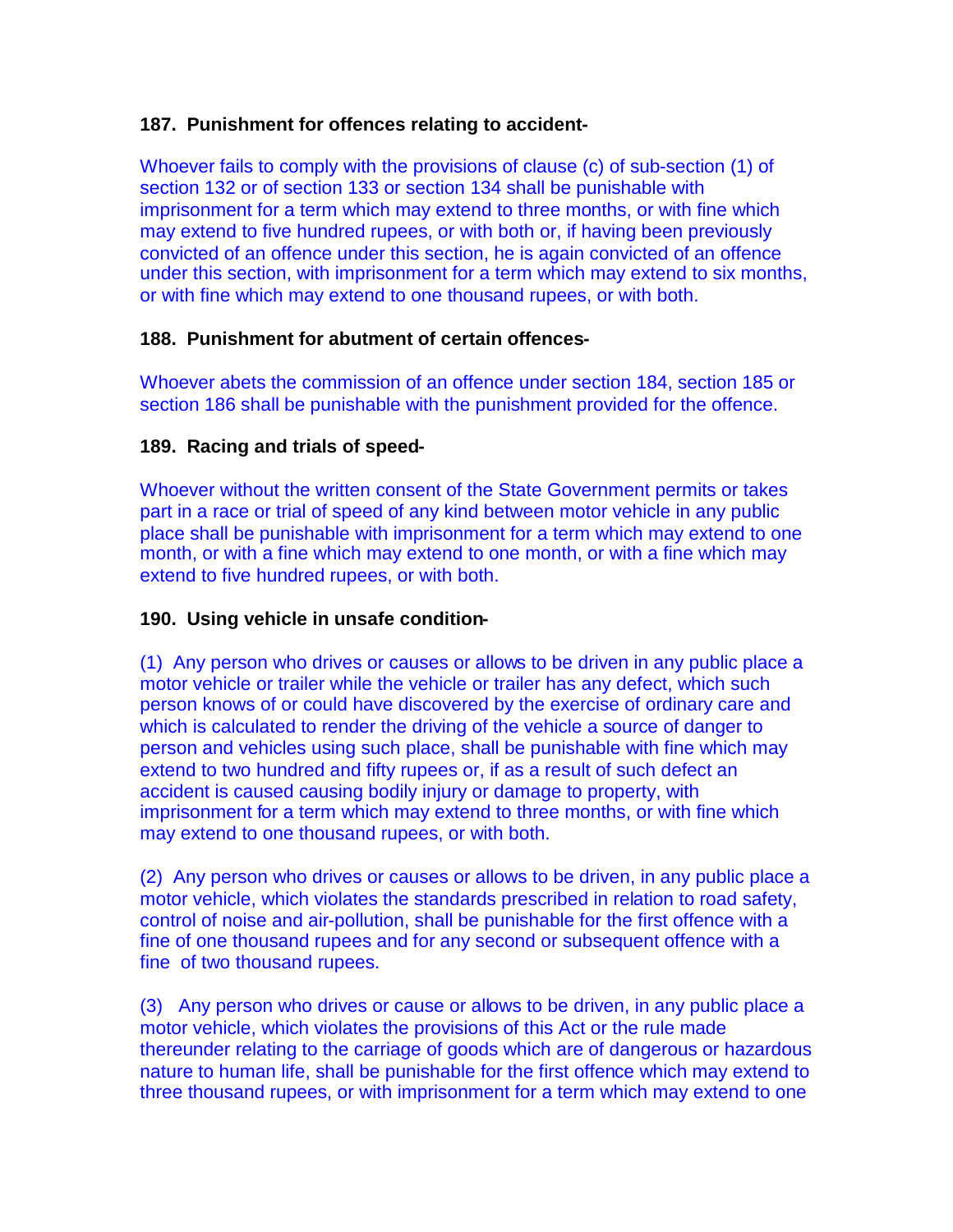years, or with both, and for any second or subsequent offence with fine which may extend to five thousand rupees, or with imprisonment for a term which may extend to three years, or with both.

### **191. Sale of vehicle in or alteration of vehicle to condition contravening this Act**

Whoever being an importer of or dealer in motor vehicles, sells or delivers or offers to sell or deliver a motor vehicle or trailer in such condition that the use thereof in a public place would be in contravention of Chapter VII or any rule made thereunder or alters the motor vehicle or trailer so as to render its conditions such that its use in a public place would be in contravention of Chapter VII or any rule made therunder shall be punishable with fine which may extend to five hundred rupees.

Provided that no person shall be convicted under this section if he proves that he had reasonable cause to believe that the vehicle would not be used in a public place until it had beem put into a condition in which it might lawfully be so used.

### **192. Using vehicles without registration-**

(1) Whoever drives a motor vehicle or causes or allows a motor vehicle to be used in contravention of the provisions of section 39 shall be punishable for the first offence with a fine which may extend to five thousand rupees but shall not be less than two thousand rupees but shall not be less than two thousand rupees for a second or subsequent offence with imprisonment which may extend to one year or with fine which may extend to ten thousand rupees but shall not be less than five thousand rupees or with both.

Provided that the Court may, for reasons to be recorded, impose a lesser punishment.

(2) Nothing in this section shall apply to the use of a motor vehicle in an emergency for the conveyance of persons suffering from sickness or injuries or for the transport of food or materials to relieve distress or of medical supplies for a like purpose.

Provided that the person using the vehicle reports about the same to the Regional Transport Authority within seven days from the date of such use.

(3) The court to which an appeal lies from any conviction in respect of an offence of the nature specified in sub-section (1), may set aside or vary any order made by the court below, notwithstanding that no appeal lies against the convection in connection with which such order was made.

### **192A. Using vehicle without permit-**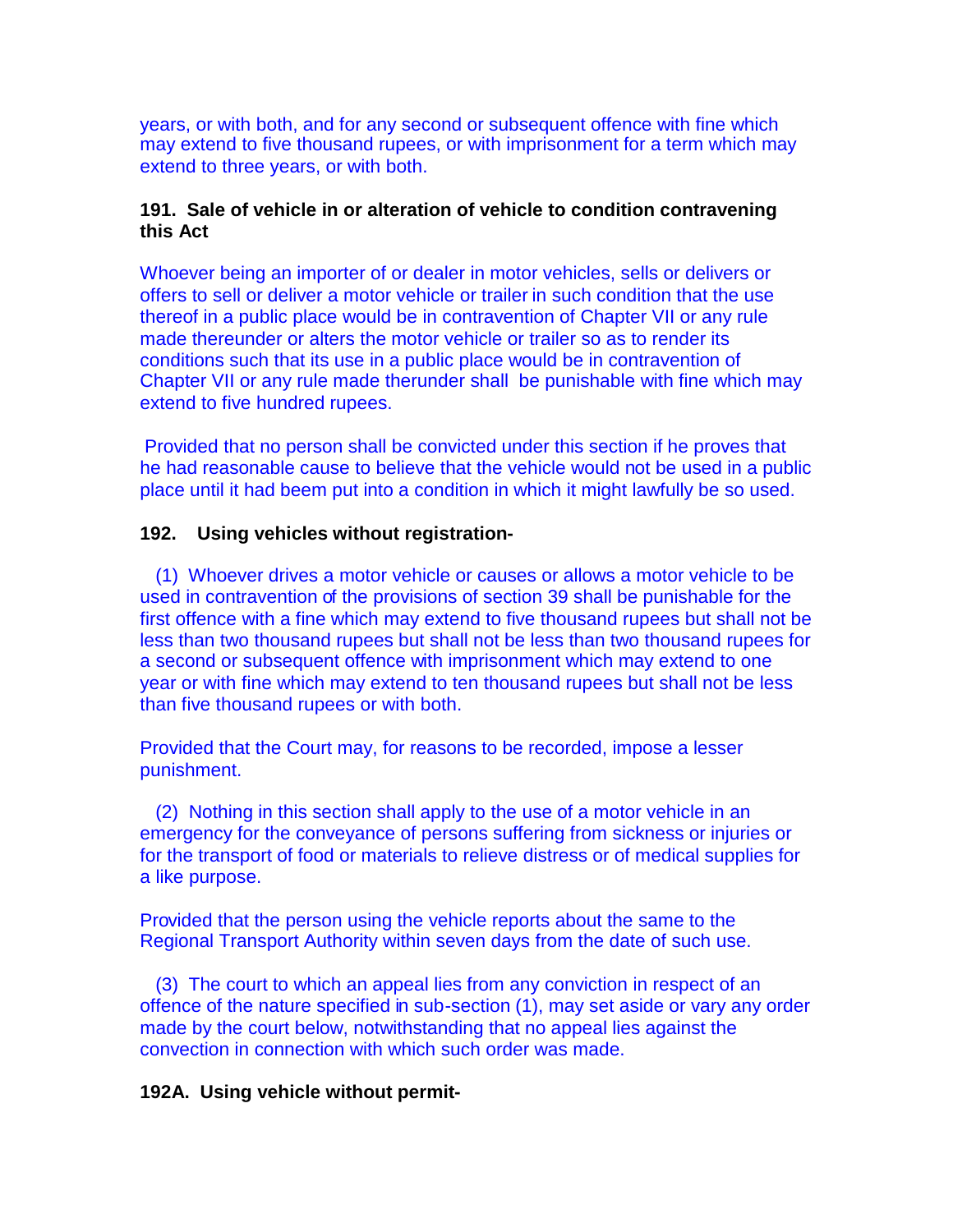(1) Whoever drives a motor vehicle or causes or allows a motor vehicle to beused in contravention of the provisions of sub-section (1) of section 66 or in contravention of any condition of a permit relating to the route on which or the area in which or the purposes for which the vehicle may be used, shall be punishable for the first offence with a fine which may extend to five thousand rupees and for any subsequent offence with imprisonment which may extend to one year but shall not less than three montsh or with fine which may extend to ten thousand rupees but shall not be less than five thousand rupees or with both.

Provided that the Court may for reasons to be recorded, impose a lesser punishment.

(2) Nothing in this section shall apply to use of a motor vehicle in an emergency for the conveyance of persons suffering from sickness or injury or for the transport of materials for repair or for the transport of food or materials to relieve distress or of medical supplies for a like purpose.

Provided that the person using the vehicle reports about hte same to the Regional Transport Authority within seven days from the date of such use.

(3) The Court to which an appeal lies from any conviction in respect of an offence of the nature specified in sub-section (1), may set aside or vary any order made by the Court below, notwithstanding that no appeal lies against the conviction in connection with which such order was made.]

### **193. Punishment of agents and canvassers without proper authority-**

Whoever engages himself as an agent or canvassers in contravention of the provisions of section 93 or of any rules made thereunder shall be punishable for the first offence with fine which may extend to one thousand rupees and for any second or subsequent offence with imprisonment which may extend to six months, or with fine which may extend to two thousand rupees, or with both.

### **194. Driving vehicle exceeding permissible weight-**

1[(1) Whoever drives a motor vehicle or causes or allows a motor vehicle to be driven in contravention of the provisions of section 113 or section 114 or section 115 shall be punishable with minimum fine of two thousand rupees and an additional amount of one thousand rupees per tonne of excess load, together with the liability to pay charges for off-loading of the excess load.]

(2) Any drive of a vehicle who refuses to stop and submit his vehicle to weighing after being directed to do so by an officer authorised in this behalf under section 114 or removes or causes the removal of the load or part of it prior to weighing shall be punishable with fine which may extend to three thousand rupees.

#### **195. Imposition of minimum fine under certain circumstances-**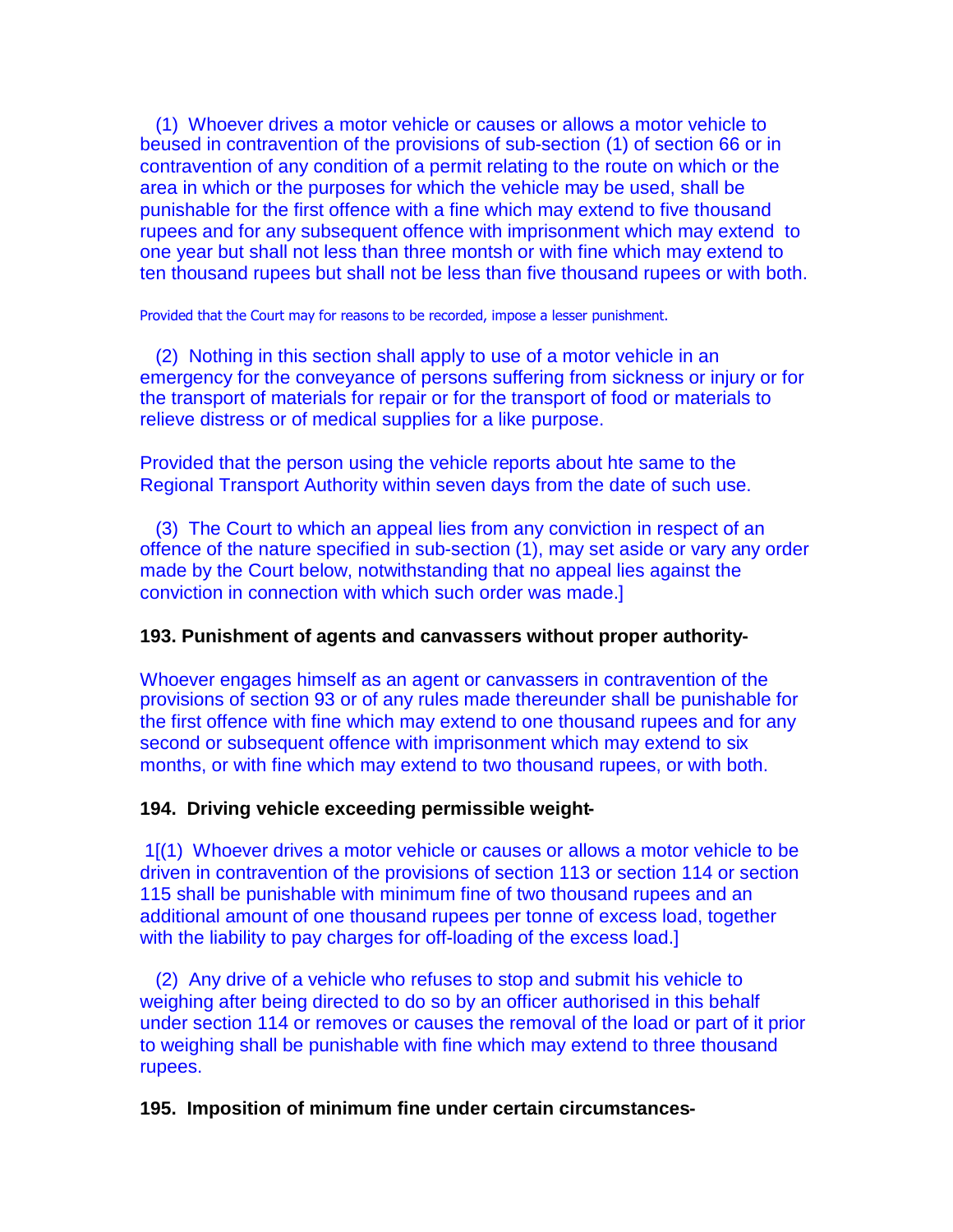(1) Whoever having been convicted of an offence under this Act or the rules made thereunder commits a similar offence on a second or subsequent occasion within three years of the commission of the previous offence, no Court shall, except for reason to be recorded by it in writing, impose on him a fine of less than one-fourth of the maximum amount of the fine imposable for such offence.

(2) Nothing in sub-section (1) shall be construed as restricting the power of Court from awarding such imprisonment as it considers necessary in the circumstances of the case not exceeding the maximum specified in this Act in respect of that offence.

#### **196. Driving uninsured vehicle-**

Whoever drives a motor vehicle or causes or allows a motor vehicle to be driven in contravention of the provisions of section 146 shall be punishable with imprisonment which may extend to three months, or with fine which may extend to one thousand rupees, or with both.

#### **197. Taking vehicle without authority-**

(1) Whoever takes and drives away any motor vehicle without having either the consent of the owner thereof or other lawful authority shall be punishable with imprisonment which may extend to three months, or with fine which may extend to five hundred rupees, or with both.

Provided that no person shall be convicted under this section if the Court is satisfied that such person acted in the reasonable belief that he had lawful authority or in the reasonable belief that the owner would in the circumstances of the case have given his consent if he had been asked therefor.

(2) Whoever, unlawfully by force or threat of force or by any other form of intimidation, seizes or exercises control of a motor vehicle, shall be punishable with imprisonment which may extend to three months, or with fine which may extend to five hundred rupees, or with both.

(3) Whoever attempts to commit any of the acts referred to in sub-section (1) or sub-section (2) in relation to any motor vehicle, or abets the commission of any such act, shall also be deemed to have committed an offence under subsection (1) or, as the case may be, sub-section (2).

#### **198. Unauthorised interference with vehicle-**

Whoever otherwise than with lawful authority or reasonable excuse enters or moves any stationary motor vehicle or tampers with the brake or any part of the mechanism of a motor vehicle shall be punishable with fine which may extend to one hundred rupees.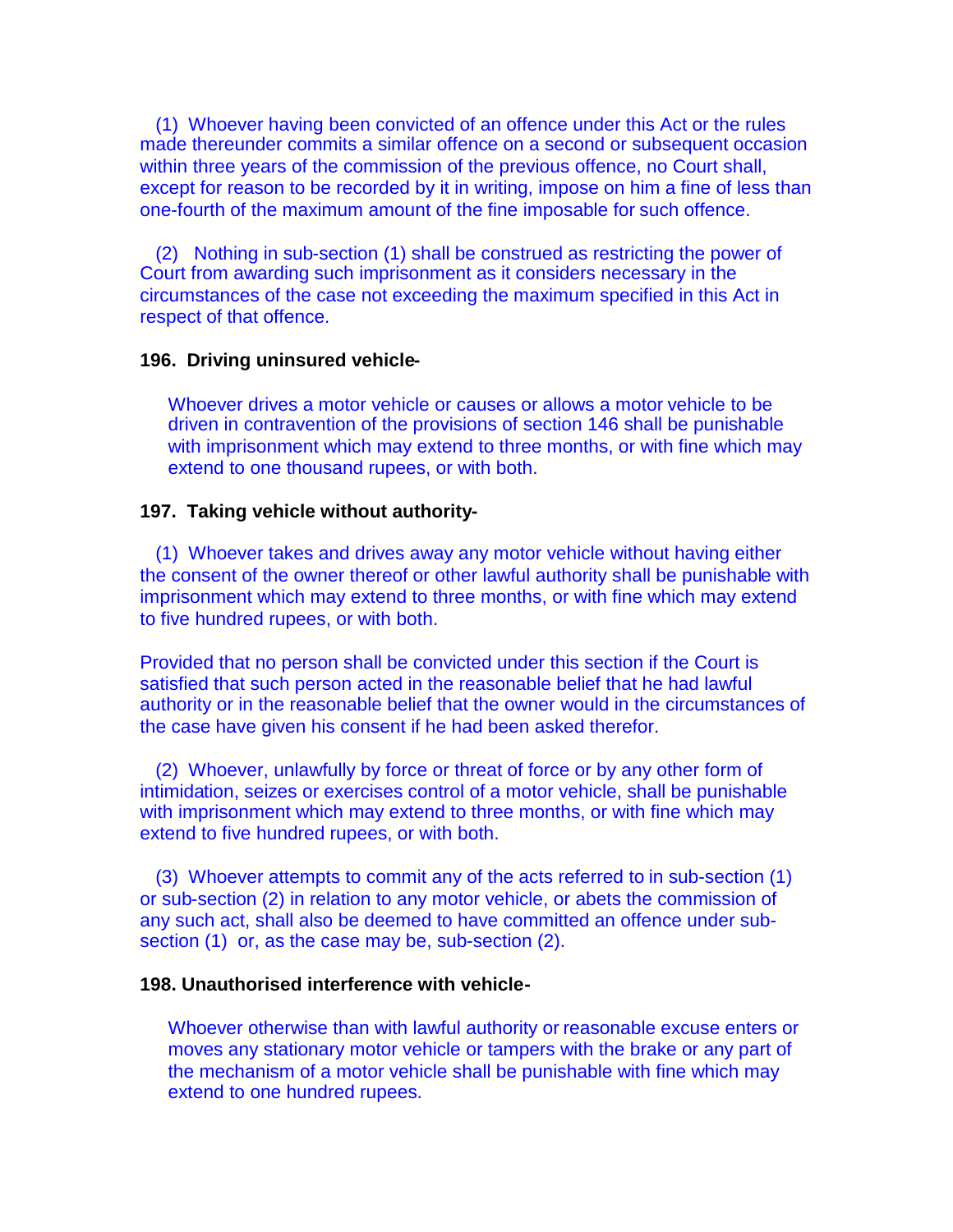#### **199. Offences by companies-**

(1) Where an offence under this Act has been committed by a company, every person who, at the time the offence was committed, was in charge of, and was responsible to, the company for the conduct of the business of the company, as well as the company, shall be deemed to be guilty of the contravention and shall be liable to be proceeded against and punished accordingly.

Provided that nothing in this sub-section shall render any such person liable to any punishment provided in this Act, if he proves that the offence was committed without his knowledge or that he exercised all due diligence to prevent commission of such offence.

(2) Notwithstanding anything contained in sub-section (1), where an offence under this Act has been committed by a company, and it is proved that the offence was committed with the consent or connivance of, or is attributable to any neglect on the part of any director, manager, secretary or other officer of the company, such director, manager, secretary or other officer shall also be deemed to be guilty of that offence and shall be liable to be proceeded against and punished accordingly.

Explanations-For the purposes of this section-

(a) "company" means any body corporate and includes a firm or other association of individuals; and

(b) "director" in relation to a firm, means a partner in the firm.

### **200. Composition of certain offences-**

(1) Any offence whether committed before or after the commencement of this Act punishable under section 177, section 178, section 179, section 180, section 181, section 182, sub-section (1) or sub-section (2) of section 183, section 184, section 186, 1[section 189, sub-section (2) of section 190], section 191, section 192, section 194, section 196 or section 198, may either before or after the institution of the prosecution, be compounded by such officers or authorities and for such amount as the State Government may, by notification in the Official Gazette, specify in this behalf.

(2) Where an offence has been compounded under sub-section (1) the offender, if in custody, shall be discharged and no further proceedings shall be taken against him in respect of such offence.

#### **201. Penalty for causing obstruction to free flow of traffic-**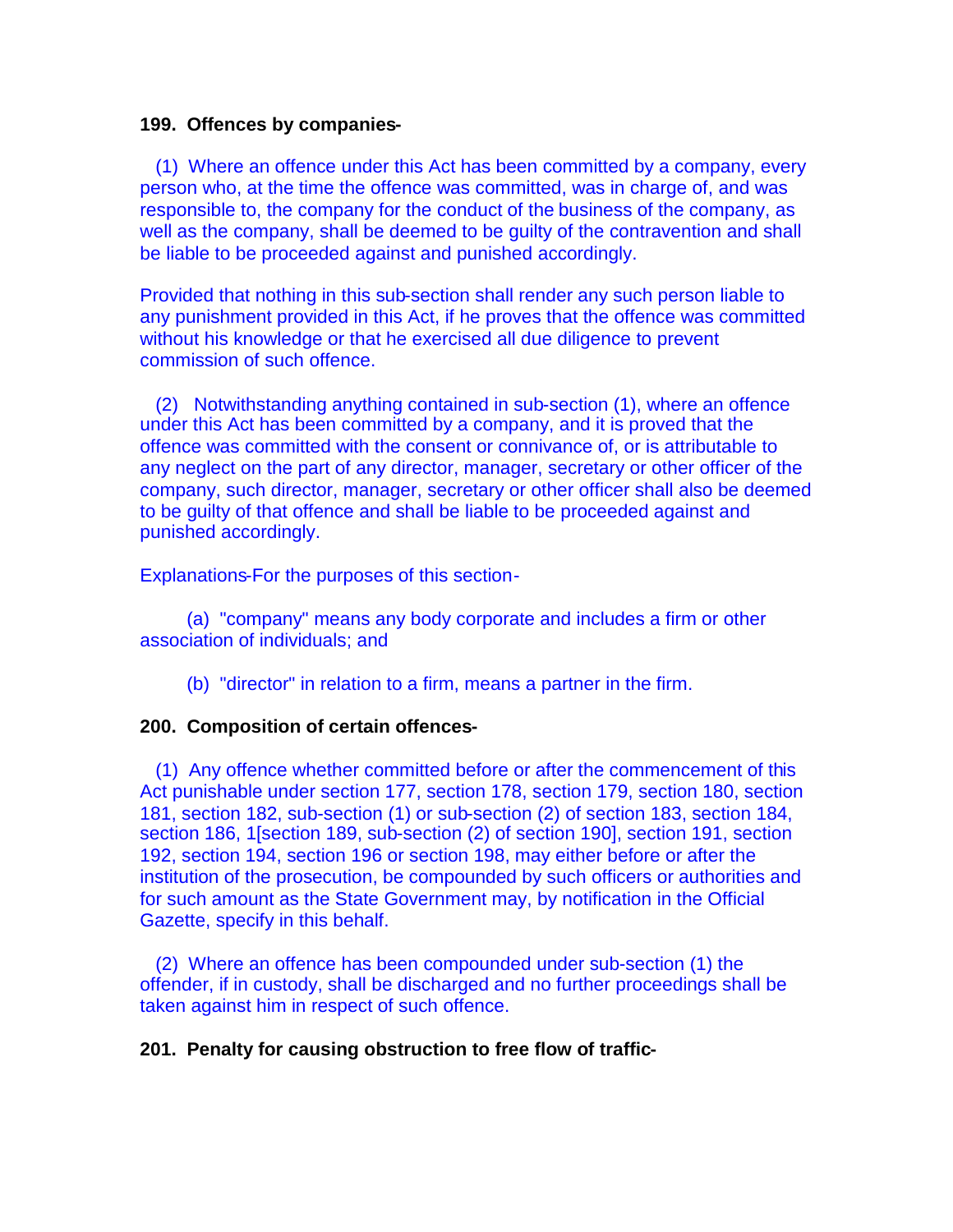(1) Whoever keeps a disabled vehicle on any public place, in such a manner, s as to cause impediment to the free flow of traffic, shall be liable for penalty up to fifty rupees per hour, so long as it remains in that position.

Provided that the vehicle involved in accidents shall be liable for penalty only from the time of completion of inspection formalities under the law.

2[Provided further that where the vehicle is removed by a Government agency, towing charges shall be recovered from the vehicle owner or person in-charge of such vehicle.]

3[(2) Penalties or towing charges under this section shall be recovered by such officer or authority as the State Government may, by notification in the Official Gazette, authorise.]

### **202. Power to arrest without warrant-**

(1) A police officer in uniform may arrest without warrant any person who in his presence commits an offence punishable under section 184 or section 185 or section 197.

Provided that any person so arrested in connections with an offence punishable under sections 185 shall, within two hours of his arrest, be subjected to a medical examination referred to in sections 203 and 204 by a registered medical practitioner failing which he shall be released from custody.

1[(2) A police officer in uniform may arrest without warrant any person, who has committed an offence under this Act, if such person refuses to give his name and address.]

(3) A police officer arresting without warrant the driver of a motor vehicle shall if the circumstances so require take or cause to be taken any steps he may consider proper for the temporary disposal of the vehicle.

### **203. Breath tests-**

2[(1) A police officer in uniform or an officer of the Motor Vehicles Department, as may be authorised in this behalf by that Department, may require any person driving or attempting to drive a motor vehicle in a public place to provide one or more specimens of breath for breath test there or nearby, if such police officer or officer has any reasonable cause to suspect him of having committed an offence under section 185.

Provided that requirement for breath test shall be made (unless, it is made) as soon as reasonably practicable after the commission of such offence.]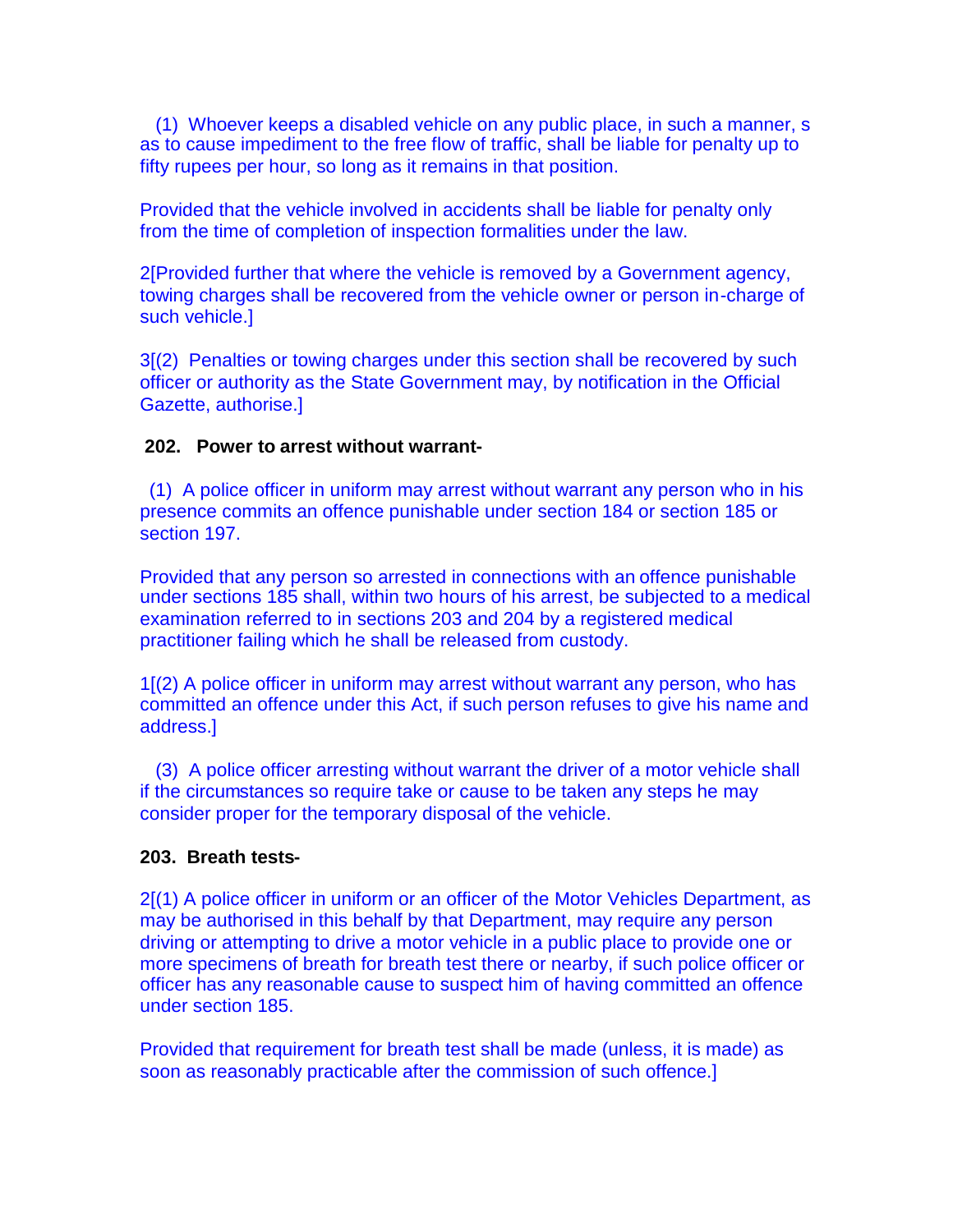(2) If a motor vehicle is involved in an accident in a public place and a police officer in uniform has any reasonable has any reasonable cause to suspect that the person who was driving the motor vehicle at the time of the accident had alcohol in his blood or that he was driving under the influence of a drug referred t in section 185 he may required the person so driving the motor vehicle, to provide a specimen of his breath for a breath test-

(a) in the case of a person who is at a hospital as an indoor patient at the hospital,

(b) in the case of any other person, either at or near the place where the requirement is made, or, if the police officer thinks fit, at a police station specified by the police officer.

Provided that a person shall not be required to provide such a specimen while at a hospital as an indoor patient if the registered medical practitioner in immediate charge of his case is not first notified of the proposal to make the requirement or objects to the provision of a specimen on the ground that its provision or the requirements to provide it would be prejudicial to the proper care or treatment of the patient.

(3) If it appears to a police officer in uniform, in consequence of a breath test carried out by him on any person under sub-section (1) or sub-section (2), that the device by means of which the test has been carried out indicates the presence of alcohol in the person's blood, the police officer may arrest that person without warrant except while that person is at a hospital as an indoor patient.

(4) If a person, required by a police officer under sub-section (1) or sub-section (2) to provide a specimen of breath for a breath test, refuses or fails to do so and the police officer has reasonable cause to suspect him of having alcohol in his blood, the police officer may arrest him without warrant except while he is at a hospital as an indoor patient.

(5) A person arrested under this section shall while at a police station be given an opportunity to provide a specimen of breath for a breath test there.

(6) The results of a breath test made in pursuance of the provisions of this section shall be admissible in evidence.

Explanation-For the purposes of this section, "breath test", means a test for the purpose of obtaining an indication of the presence of alcohol in a persons' blood carried out, on one or more specimens of breath provided by that person, by means of a device of a type approved by the Central Government, by notification in the Official Gazette, for the purpose of such a test.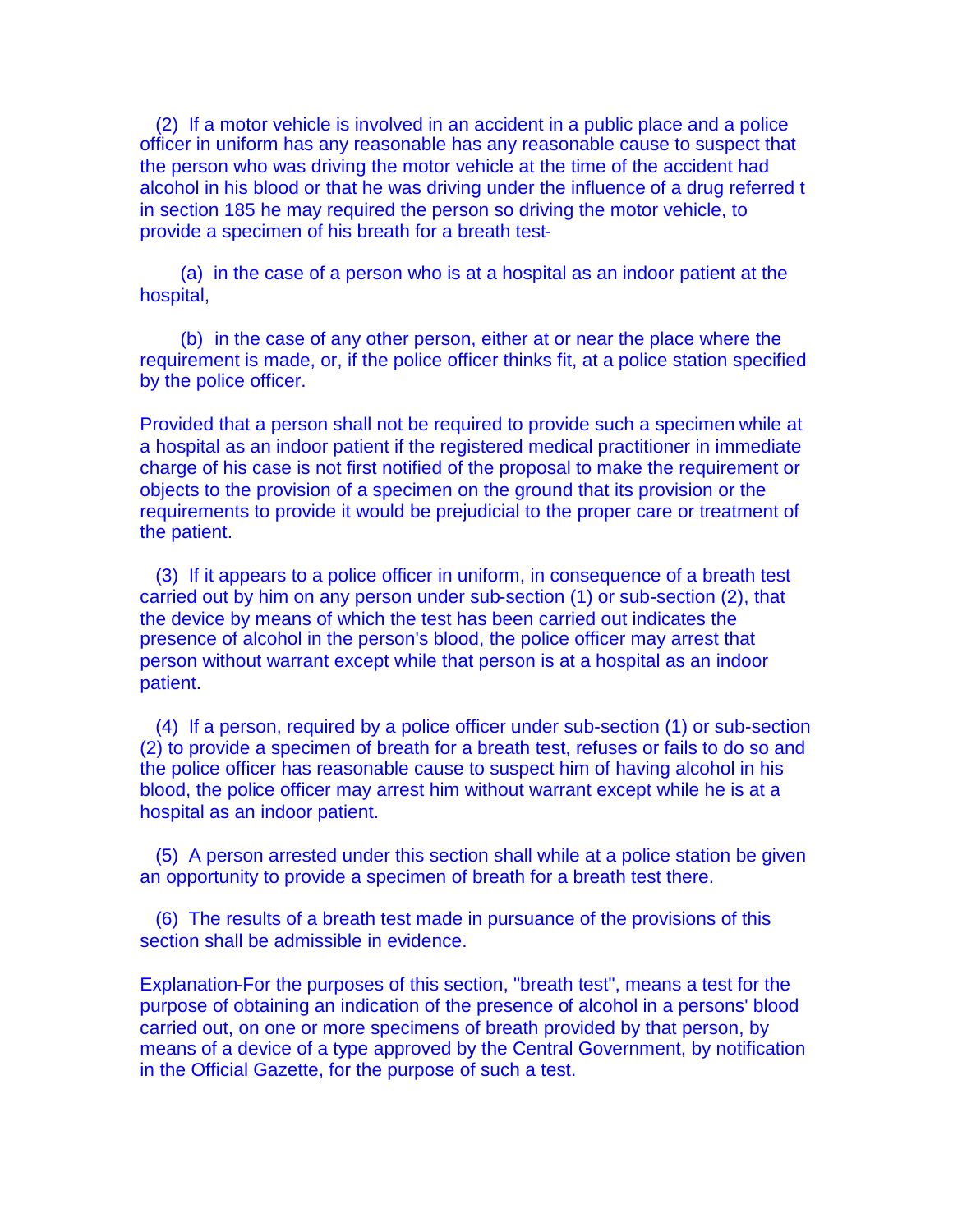#### **204. Laboratory test-**

(1) A person, who has been arrested under section 203 may, while at a police station, be required by a police officer to provided to such registered medical practitioner as may be produced by such police officer, a specimen of his blood for a laboratory test if,-

(a) it appears to the police office that the device, by means of which breath test was taken in relation to such person, indicates the presence of alcohol in the blood of such person, or

(b) such person,, when given the opportunity to submit to a breath test, has refused or failed to do so.

Provided that where the person required to provide such specimen is a female and the registered medical practitioner produced by such police officer is a male medical practitioner, the specimen shall be taken only in the presence of a female, whether a medical practitioner or nt.

(2) A person while at a hospital as an indoor patient may be required by a police officer to provided at the hospital a specimen of his blood for a laboratory test-

(a) if it appears to the police officer that the device by means of which test is carried out in relation to the breath of such person indicates the presence of alcohol in the blood of such person, or

(b) if the person having been required, whether at the hospital or elsewhere, to provide a specimen of breath test, has refused, omitted or failed to do so and a police officer has reasonable cause to suspect him of having alcohol in his blood.

Provided that a person shall not be required to provide a specimen of his blood for a laboratory test under this sub-section if the registered medical practitioner in immediate charge of his case is not first notified of the proposal to make the requirement or objects to the provision of such specimen on the ground that its provision or the requirement to provide it would be prejudicial to the proper care or treatment of the patient.

(3) The result of a laboratory test made in pursuance of this section shall be admissible in evidence.

Explanation-For the purposes of this section, "laboratory test" means the analysis of a specimen of blood made at a laboratory established, maintained or recognised by the Central Government or a State Government.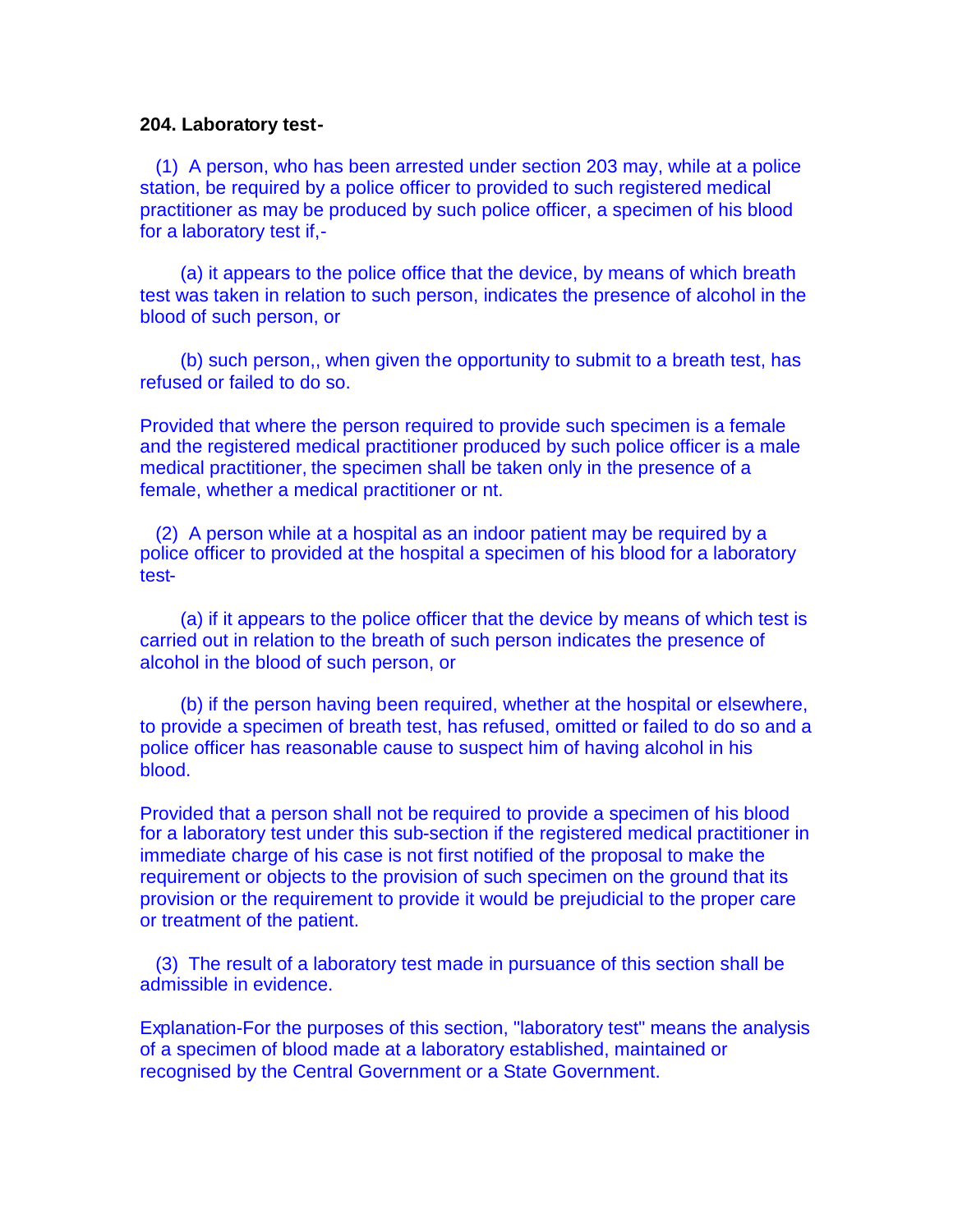#### **205. Presumption of unfitness to drive-**

In any proceeding for an offence punishable under section 185 if it is proved that the accused, when requested by a police officer at any time so to do, had refused, omitted or failed to consent to the taking of or providing a specimen of his breath for a breath test or a specimen of his blood for a laboratory test, his refusal, omission or failure may, unless reasonable cause therefore is shown, be presumed to be a circumstances supporting any evidence given on behalf of the prosecution, or rebutting any evidence given on behalf of the defence, with respect to his condition at that time.

#### **206. Power of police officer to impound document-**

(1) Any police officer or other person authorised in this behalf by the State Government may, if he had licence, permit, certificate of registration, certificate of insurance or other document produced to him by the driver or person in charge of a motor vehicle is a false document within the meaning of section 1654 of the Indian Penal Code, (45 of 1860 size the mark or document and call upon the driver or owner of the vehicle account for this possession of or the presence in the vehicle of such mark or document.

(2) Any police officer or other person authorised in this behalf by the State Government may, if he has reason to believe that the driver of a motor vehicle which is charged with any offence under this Act may abscond or otherwise avoid the service of asummons, seize any licence held by such driver and forward it to the Court taking cognizance of the offence and the said Court shall on the firm appearance of such driver before it, return the licence to him in exchange for the temporary acknowledgement given under sub-section (3).

(3) A police officer or other person seizing a licence under sub-section shall give to the person surrendering the licence a temporary acknowledgement therefor and such acknowledgement shall authorise the holder to drive until the licence has been returned to him or until such date as may be specified by the police officer or other person in the acknowledgement, whichever is earlier.

Provided that if any Magistrate, police officer or other person authorised the State Government in this behalf is, on an application made to him, satisfied that the licence cannot be, or has not been, returned to the holder thereof before the date specified in the acknowledgement for any person for which the holder is not responsible, the Magistrate, police officer or other person, as the case may be, may extend the period of authorization to drive to such date as may be specified in the acknowledgement.

**207. Power to detain vehicles used without certificate of registration permit, etc.-**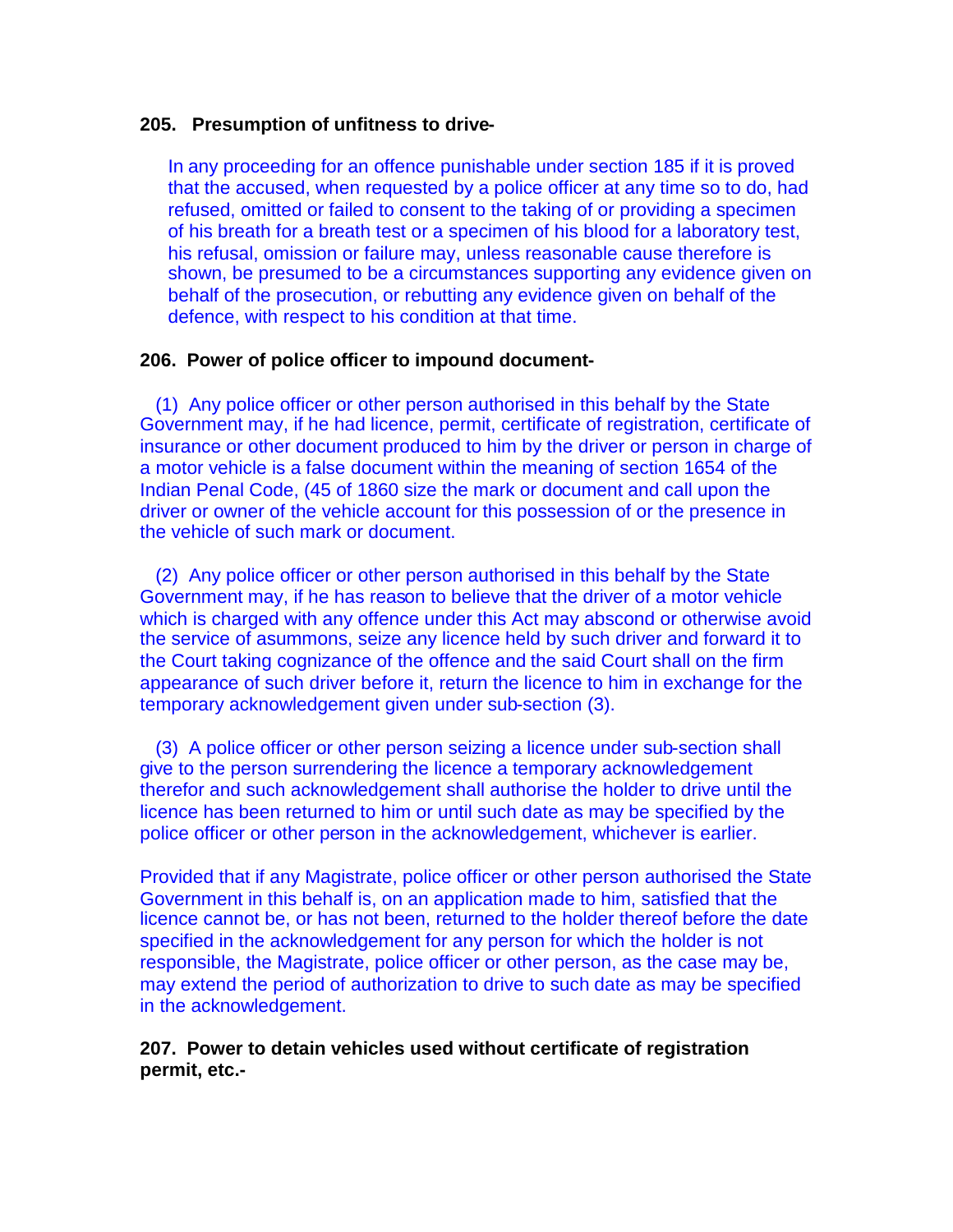(1) Any police officer or other person authorised in this behalf by the State Government may, if he has reason to believe that a motor vehicle has been or is being used in contravention of the provisions of section 3 or section 4 or section 39 or without the permit required by sub-section (1) of section 66 or in contravention of any condition of such permit relating to the route on which or the area in which or the area in which or the purpose for which the vehicle may be used, seize and detain the vehicle, in the prescribed manner and for this purpose take or cause to be taken any steps he may consider proper for the temporary safe custody of the vehicle.

Provided that where any such officer or person has reason to believe that a motor vehicle has been or is being used in contravention of section 3 or section 4 or without the permit required by sub-section (1) of section 66 he may, instead of seizing the vehicle, the certificate of registration of the vehicle and shall issue an acknowledgement in respect thereof.

(2) Where a motor vehicle has been seized and detained under sub-section (1), the owner or person in charge of the motor vehicle may apply to the transport authority or any officer authorised in this behalf by the State Government together with the relevant documents for the release of the vehicle and such authority or officer may, after verification of such documents, by order release the vehicle subject to such conditions as the authority or officer may deem fit to impose.

#### **208. Summary disposal of cases-**

(1) The Court taking cognizance of any offence (other than an offence which the Central Government may by rules specify in this behalf) under this Act,-

(i) may, if the offence is an offence punishable with imprisonment under this Act; and

(ii) shall, in any other case,

state upon the summons to be served on the accused person that he-

(a) may appear by pleader or in person; or

(b) may, by a specified date prior date to the hearing of the charge, plead guilty to the charge and remit to the Court, by money order, such sum (not exceeding the maximum fine that may be imposed for the offence) as the Court may specify, and the plea of guilt indicated in the money order coupon itself.

Provided that the Court shall, in the case of any of the offences referred to in sub-section (2), state upon the summons that the accused person, if he pleads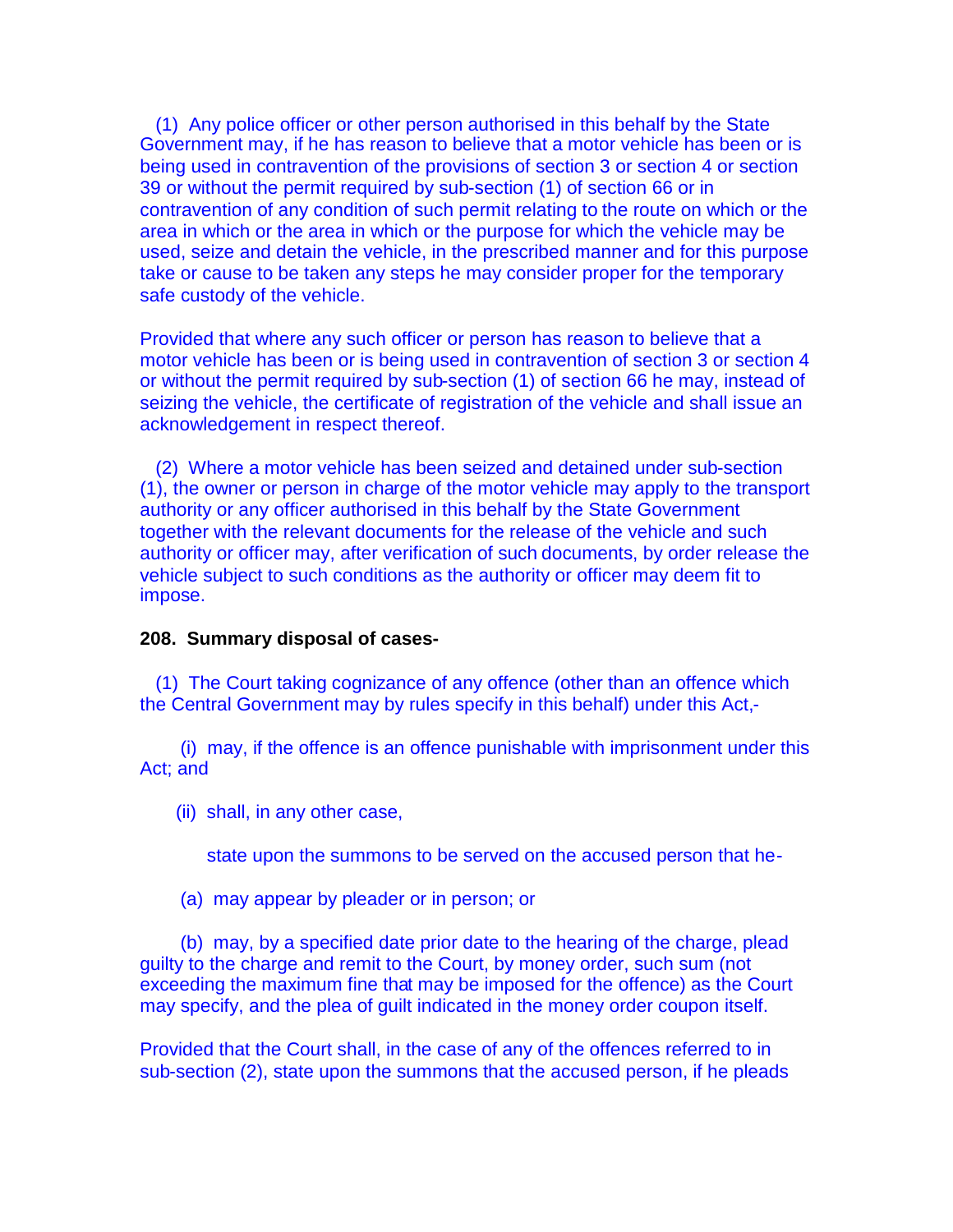guilty, shall so plead in the manner specified in clause (b) and shall forward his driving licence to the Court with his letter containing such plea.

(2) Where the offence dealt with in accordance with sub-section (1) is an offence specified by the Central Government by rules for the purposes of this sub-section, the Court shall, if the accused person pleads guilty to the charge and forward his driving licence to the Court with the letter containing his plea, make an endorsement of such conviction on his driving licence.

(3) Where an accused person pleads guilty and remits the sum specified and has complied with the provisions of sub-section (1), or as the case may be, sub sections (1) and (2), no further proceedings in respect of the offence shall be taken against him nor shall he be liable, notwithstanding anything to the contrary contained in this Act, to be disqualified for holding or obtaining a license by reason of his having pleaded guilty.

#### **209. Restriction on conviction**

No person prosecuted for an offence punishable under section 183 or section 184 shall be convicted unless-

(a) he was warned at the time the offence was committed that the question of prosecuting him would be taken into consideration, or

(b) within fourteen days from the commission of the offence, a notice specifying the nature of the offence and the time and place where it is alleged to have been committed was served on or sent by registered post to him or the person registered as the owner of the vehicle at the time of the commission of the offence, or

(c) within twenty-eight days of the commission of the offence, a summons for the offence was served on him.

Provided that nothing, in this section shall apply where the Court is satisfied that-

(a) the failure to serve the notice or summons referred to in this sub-section was due to the fact that neither the name and address of the accused nor the name and address of the registered owner of the vehicle could with reasonable diligence have been ascertained in time, or

(b) such failure was brought about by the conduct of the accused.

#### **210. Courts to send intimation about conviction-**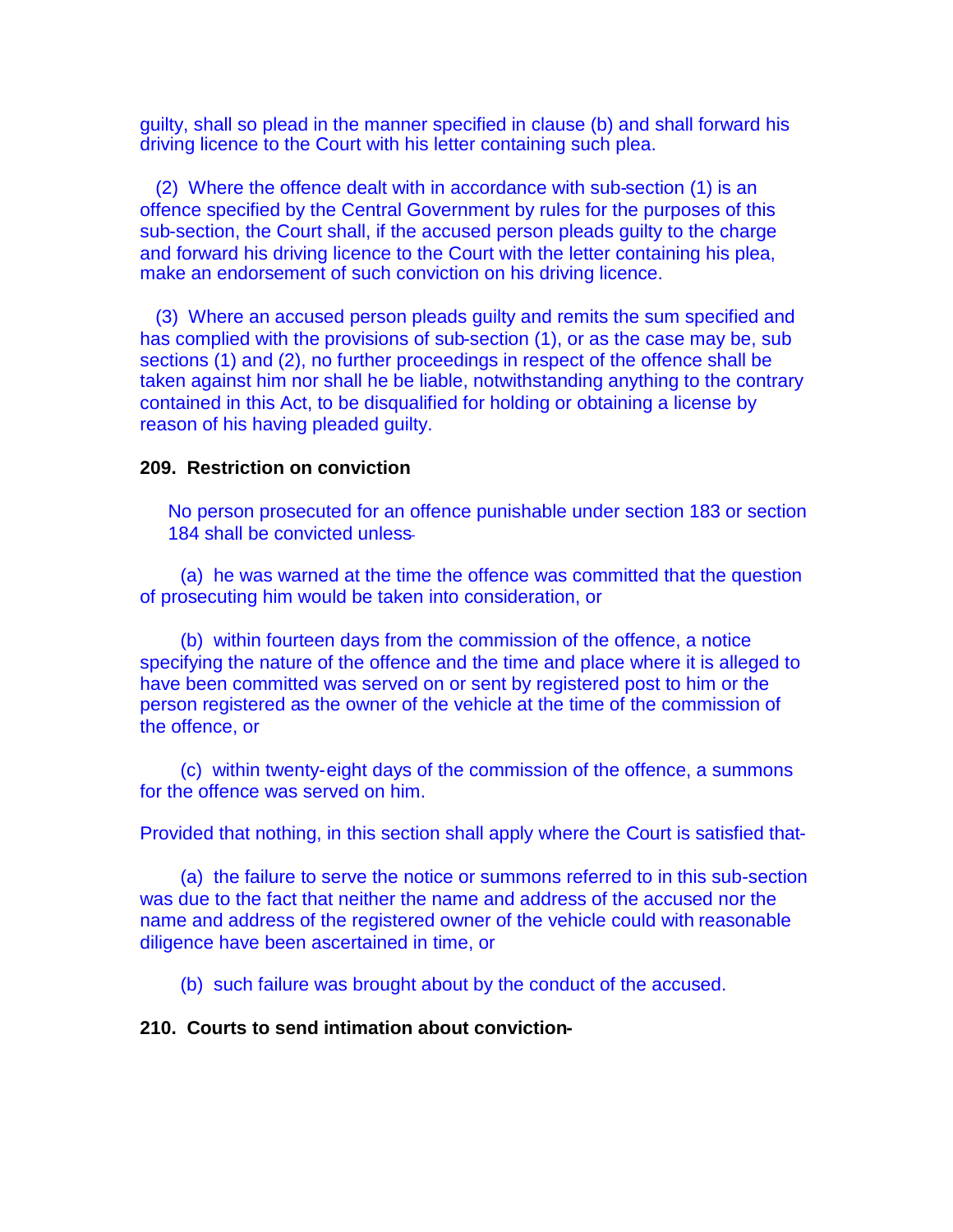Every Court by which any person holding a driving licence is convicted of an offence under this Act or of an offence in the commission of which a motor vehicle was used, shall send intimation to-

(a) the licensing authority which issued the driving licence, and

(b) the licensing authority by whom the licence was last renewed, and every such intimation shall state the name and address of the holder of the licence, the licence number, the date of issue and renewal of the same, the nature of the offence, the punishment awarded for the same and such other particulars as may be prescribed.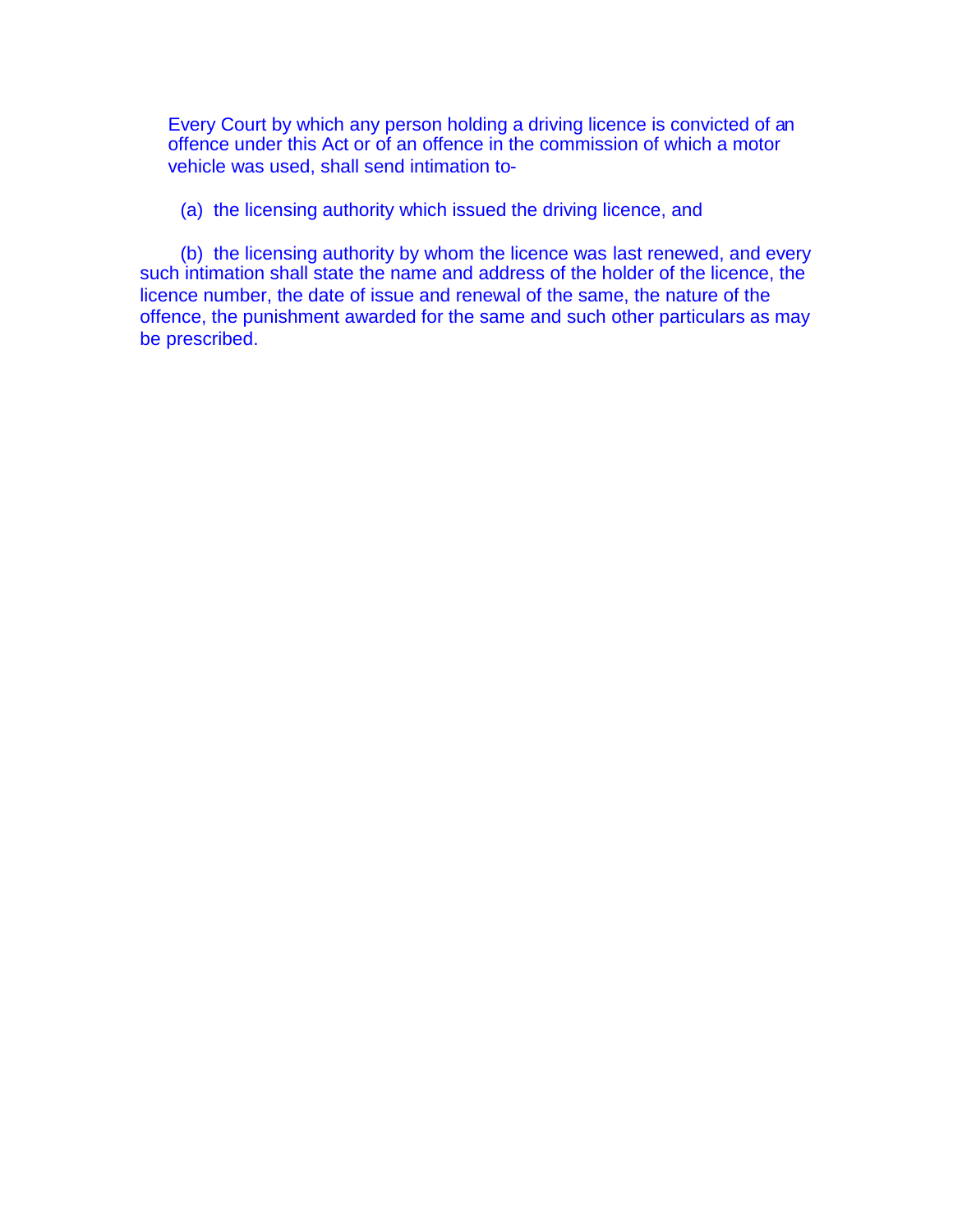# CHAPTER XIV

### **MISCELLANEOUS**

#### **211. Power to levy fee-**

Any rule which the Central Government or the State Government is empowered to make under this Act may, notwithstanding the absence of any express provision to that effect, provide for the levy of such fees in respect of applications, amendment of document, issue of certificate, licences, permits, tests, endorsements, badges, plates, countersignatures, authorisation, supply of statistics or copies of documents or orders and for any other purpose or matter involving the rendering of any service by the officers or authorities under this Act or any rule made there under as may be considered necessary.

Provided that the Government may, if it considered necessary so to do, in the public interest, by general or special order, exempt any class of persons from the payment of any such fee either in part or in full.

#### **212. Publication commencement and laying of rules and notifications-**

- (1) The power to make rules being made after previous publication.
- (2) All rules made under this Act shall be published in the Official Gazette, and shall unless some later date is appointed, come into force on the date of such publication.
- (3) Every rule made by any State Government shall be laid, as soon as may be after it is made before the State Legislature.
- (4) Every rule made by the Central Government under this Act, every scheme made by the Central Government under sub-section (1) of section 75 and sub-section (1) of section 163 and every notification issued by the Central Government under sub-section (4) of section 41, sub-section (1) of section 58, sub-section (1) of section 59, the proviso to sub-section (1) of section 112, 1[sub-section (4) of section 163A] and sub-section (4) of section 213 shall be laid, as soon as may be after it is made, before each House of Parliament while it is in session for a total period of thirty days which may be comprised in one session or in two or more successive sessions, and if before the expiry of the session immediately following the session or the successive sessions aforesaid, both Houses agree in making any modification in the rule, scheme or notification or both Houses agree that the rule or scheme should not be made or the notification or both Houses agree that the rule or scheme should not be made or the notification should not be issued, the rule, scheme or notification shall thereafter have effect only in such modified form or be of no effect, as the case may be; so, however, that any such modification or annulment shall be without prejudice to the validity of anything previously done under that rule, scheme or notification.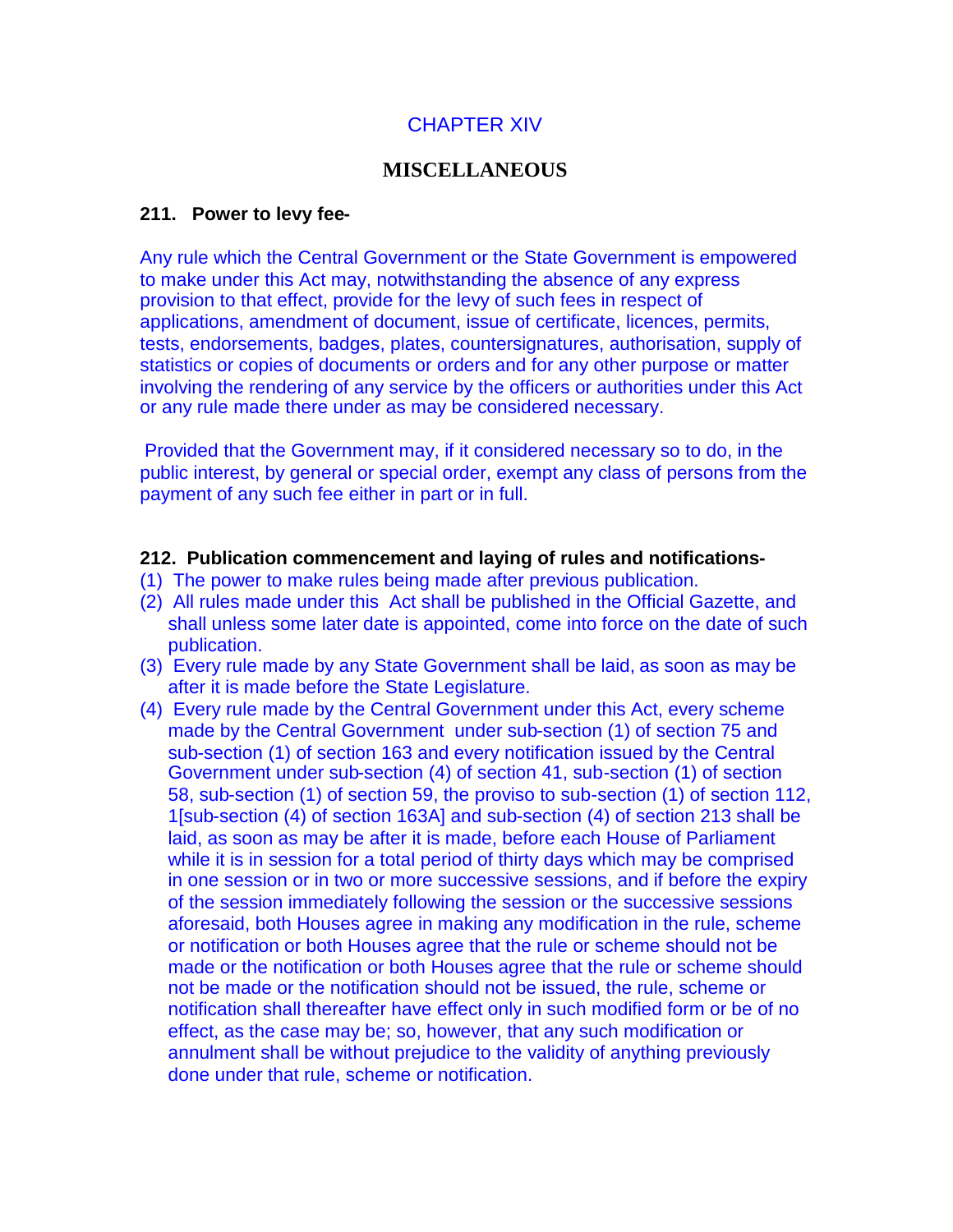# **213. Appointment of motor vehicles officers-**

- (1) The State Government may, for the purpose of carrying into effect the provisions of this Act, establish a Motor Vehicle Department and appoint as officers thereof such persons as it thinks fit.
- (2) Every such officer shall be deemed to be a public servant within the meaning of the Indian Penal Code (45 to 1860)
- (3) The State Government may make rules to regulate the discharge by officers of the Motor Vehicles Department of their functions and in particular and without prejudice to the generality of the foregoing power to prescribe the uniform to be worn by them the authorities to which they shall be subordinate, the duties to be performed by them, the powers (including the powers exercisable by police officers under this Act) to be exercised by them, and the conditions governing the exercise of such powers.
- (4) The Central Government may having regard to the objects of the act, by notification in the Official Gazette prescribe the minimum qualifications which the said officers or any class thereof shall possess for being appointed as such.
- (5) In addition to the power that may be conferred on any officer of the Motor Vehicles Department under sub-section (3), such officer as may be empowered by the State Government in this behalf shall also have the power to-
	- (a) make such examination and enquiry as he thinks fit in order to ascertain whether the provisions of this Act and the rules made thereunder are being observed;
	- (b) with such assistance if any as he thinks fit, enter, inspect and search any premises which is in the occupation of a person who, he is reason to believe, has committed an offence under this Act or in which a motor vehicle in respect of which such offence has been committed is kept.

## Provided that-

(i) any such search without a warrant shall be made only by an officer of the rank of a Gazette officer;

(ii) where the offence is punishable with fine only the search shall not be made after sunset and before sunrise; (iii) where the search is made without a warrant a warrant, the Gazetted Officer concerned shall record in writing the grounds for not obtaining a warrant and report to his immediate superior that such search has been made;

- (c) examine any person and require the production of any register or other document maintained in pursuance of this Act, and take on the spot or otherwise statements of any person which he may consider necessary for carrying out the purposes of this Act;
- (d) seize or take copies of any registers or documents or portions thereof as he may consider relevant in respect of an offence under this Act which he has reason to believe has been committed;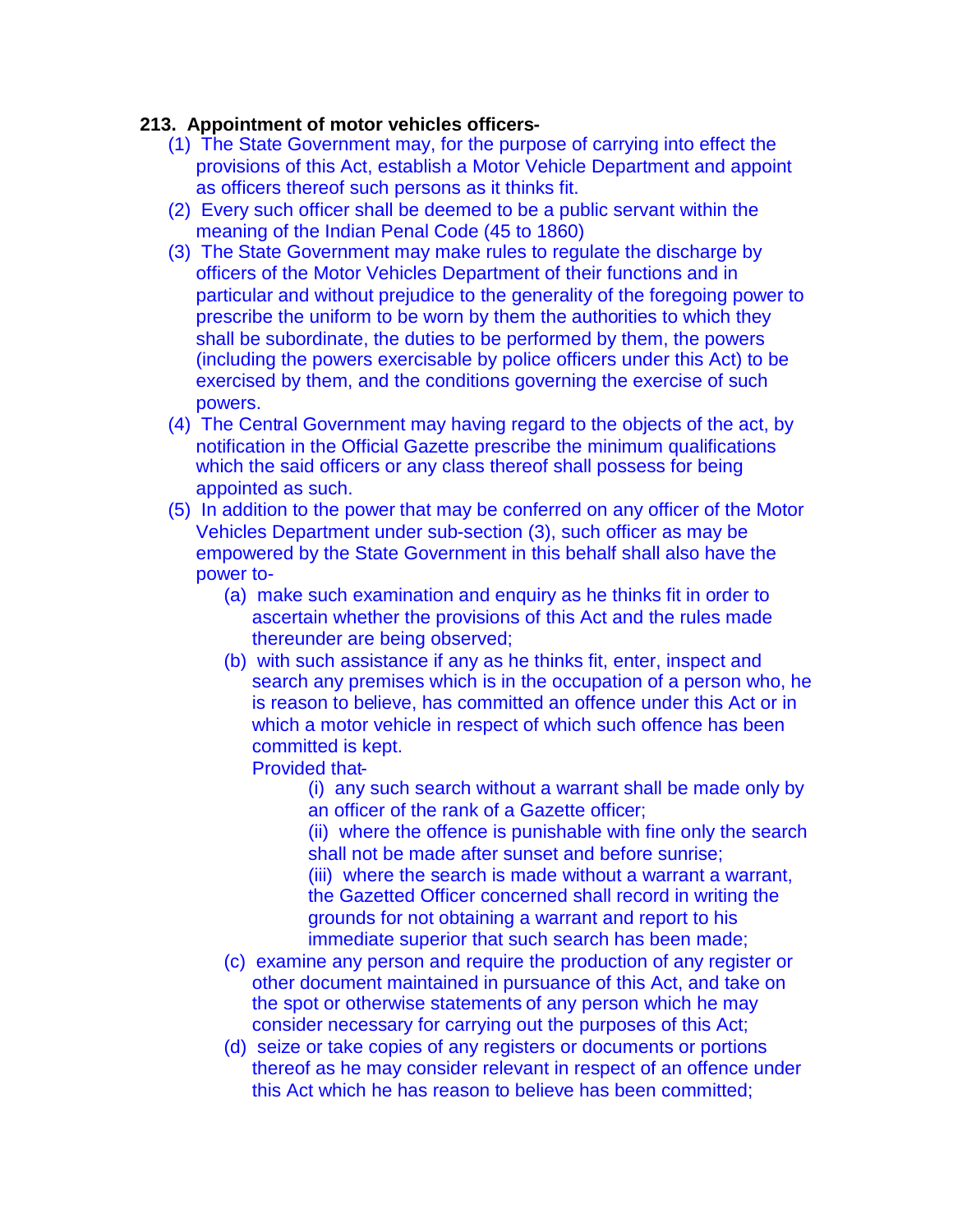- (e) launch prosecutions in respect of any offence under this Act and to take a bond for ensuring the attendance of the offender before any Court; a bond for ensuring the attendants of the offender before any Court;
- (f) exercise such other powers as may be prescribed. Provided that no person shall be compelled under this sub-section to answer any question or make any statement tending to incriminate himself.
- (6) The provisions of the Code of Criminal Procedure, 1973 (2 of 1974) shall so far as may be apply to any search or seizure under this section as they apply to any search or seizure under the authority of any warrant issued under section 94 of that Code.

### **214. Effect of appeal and revision on orders passed by original authority-**

- (1) Where an appeal has been preferred or an application for revision has been made against any order passed by an original authority under this Act, the appeal or the application for revision shall not operate as a stay of the order passed by the original authority and such order shall remain in force pending the disposal of the appeal or the application for revision, as the case may be, unless the prescribed appellate authority otherwise directs.
- (2) Notwithstanding anything contained in sub-section (1), if an application made by a person for the renewal of permit has been rejected by the original authority and such person has preferred an appeal or made an application for revision under this Act against such rejection, the appellate authority or, as the case may be, revisional authority may by order direct that the permit shall, notwithstanding the expiration of the term specified therein, continue to be valid until the appeal or application for revision is disposed of.
- (3) No order made by a competent authority under this Act shall be reversed or altered on appeal or revisional authority, as the case may be, that such error, omission or irregularity has, in fact, occasioned a failure of justice.

## **215. Road Safety Councils and Committees-**

- (1) The Central Government may, by notification in the Official Gazette, constitute for the country a National Road Safety Council consisting of a Chairman and such terms and conditions as that, Government may determine.
- (2) A State Government may, by notification in the Official Gazette, constitute for the State a State Road Safety Council consisting of a Chairman and such other members as that Government considers necessary and on such terms and conditions as that Government may determine.
- (3) A State Government may, by notification in the Official Gazette, constitute District Road Safety Committee for each district in the State consisting of a Chairman and such other members as that Government considers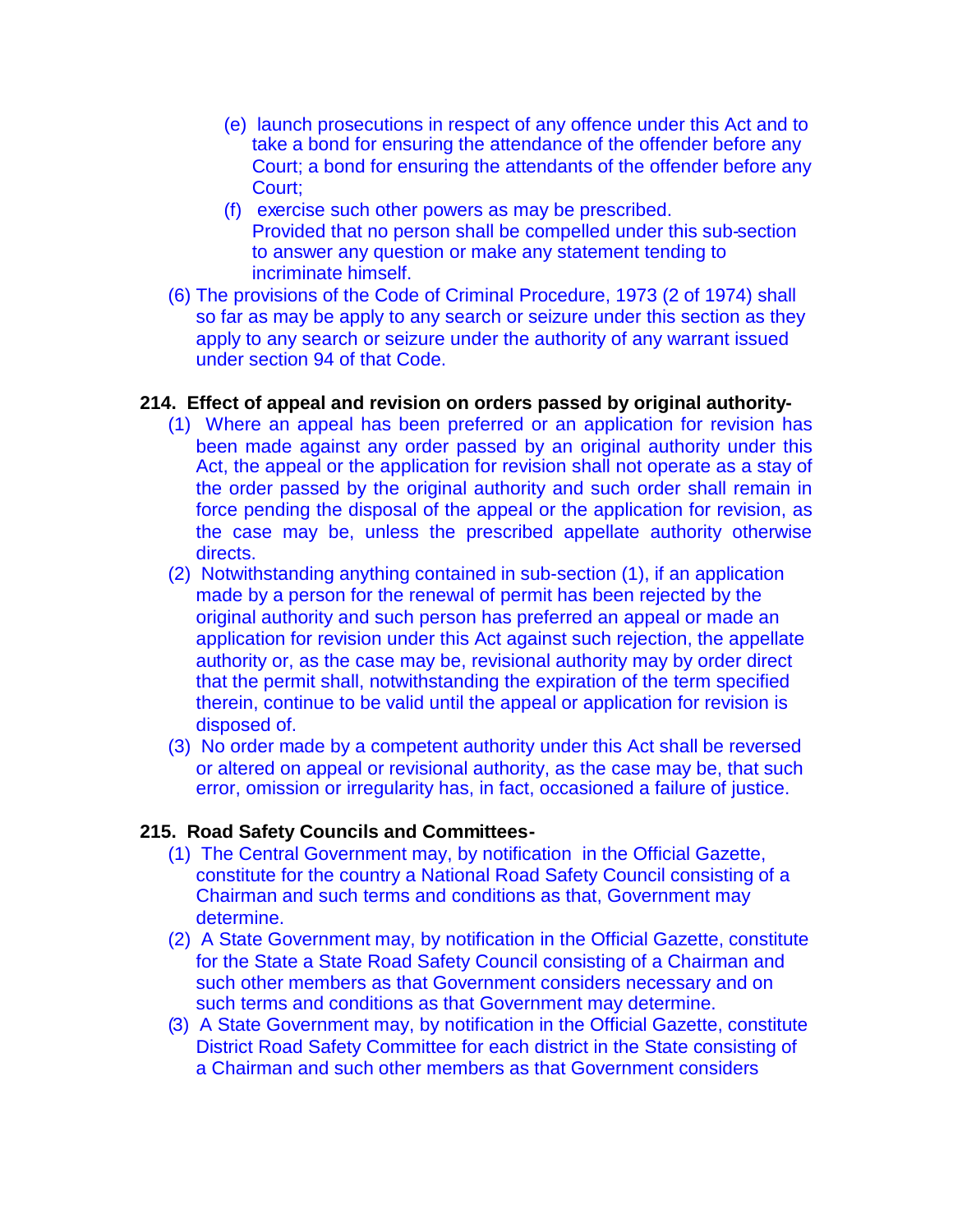necessary and on such terms and conditions as that Government may determine.

(4) The Council and committees referred to in this section shall discharge such functions relating to the road safety programs as the Central Government or the State Government, as the case may be, may, having regard to the objects of the Act, specify.

### **216. Power to remove difficulties-**

- (1) If any difficulty arises in, giving effect to the provisions of this Act, the Central Government may, by order published in the Official Gazette, make such provisions not inconsistent with the provisions of this Act as appear to it to be necessary or expedient for removing the difficulty. Provided that no such order shall be made after the expiry of a period of three years from the date of commencement of this Act.
- (2) Every order made under this section shall, as soon as may be after it is made, be laid before each House of Parliament.

### **217. Repeal and savings-**

- (1) The Motor Vehicle Act, 1939 (4 of 1939), and any law corresponding to that Act in force in any State immediately before the commencement of this Act in that State (hereafter in this section referred to as the repealed enactments) are hereby repealed.
- (2) Notwithstanding the repeal by sub-section (1) of the repealed enactments,-
	- (a) any notification, rule, regulation, order or notice issued, or any appointment or declaration made, or exemption granted, or any confiscation made, or any penalty or fine imposed, any forfeiture cancellation or any other thing done, or any other action taken under the repealed enactments, and in force immediately before such commencement shall, so far as it is not inconsistent with the provisions of this Act, be deemed to have been issued, made, granted, done or taken under the corresponding provision of this Act;
	- (b) any certificate of fitness or registration or license or permit issued or granted under the repealed enactments shall continue to have effect after such commencement under the same conditions and for the same period as if this Act had not been passed;
	- (c) any document referring to any of the repealed enactments or the provisions thereof, shall be construed as referring to this Act or to the corresponding provision of this Act;
	- (d) the assignment of distinguishing marks by the registering authority and the manner of display on motor vehicles in accordance with the provision of the repealed enactments shall, after the commencement of this Act, continue to remain in force until a notification under subsection (6) of section 41 of this Act is issued;
	- (e) any scheme made under section 68 C of the Motor Vehicle Act, 1939 (4 of 1939), or under the corresponding law, if any, in force in any